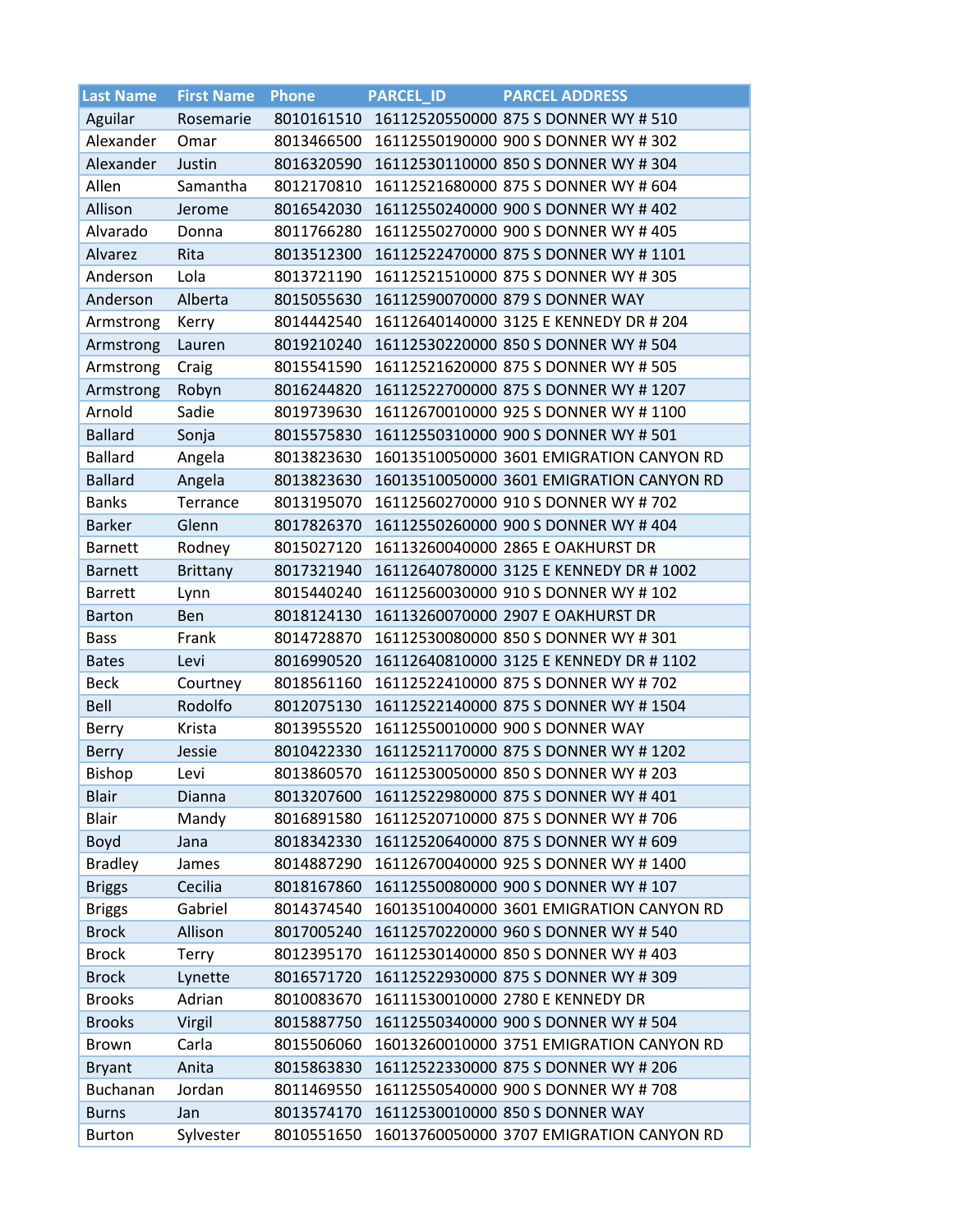| <b>Burton</b>            | Sylvester      | 8010551650 | 16013760050000 3707 EMIGRATION CANYON RD |
|--------------------------|----------------|------------|------------------------------------------|
| <b>Burton</b>            | Sylvester      | 8010551650 | 16013760050000 3707 EMIGRATION CANYON RD |
| <b>Butler</b>            | Darrell        | 8019433260 | 16112630060000 895 S DONNER CIR # E      |
| <b>Butler</b>            | Pablo          | 8012551390 | 16112521640000 875 S DONNER WY # 508     |
| Byrd                     | Casey          | 8018664330 | 16112560210000 910 S DONNER WY # 504     |
| Caldwell                 | <b>Billie</b>  | 8016151100 | 16112550470000 900 S DONNER WY # 701     |
| Caldwell                 | Woodrow        | 8011628680 | 16112520990000 875 S DONNER WY # 1004    |
| Campbell                 | Steven         | 8012461850 | 16112560110000 910 S DONNER WY # 302     |
| Campbell                 | Kristine       | 8012298820 | 16112520830000 875 S DONNER WY # 808     |
| Campbell                 | <b>Bryant</b>  | 8012815720 | 16112521710000 875 S DONNER WY # 701     |
| Carlson                  | Zachary        | 8013145950 | 16112640420000 3125 E KENNEDY DR # 505   |
| Carlson                  | Marsha         | 8015802790 | 16112521820000 875 S DONNER WY # 807     |
| Carpenter                | Colin          | 8019025720 | 16112522850000 875 S DONNER WY # 607     |
| Carr                     | Rudolph        | 8016406520 | 16112640600000 3125 E KENNEDY DR # 705   |
| Carter                   | Benny          | 8016892310 | 16112570140000 940 S DONNER WY # 370     |
| Carter                   | Ellen          | 8013118270 | 16112640340000 3125 E KENNEDY DR #406    |
| Carter                   | Sadie          | 8011800540 | 16112530230000 850 S DONNER WY # 505     |
| Castillo                 | Vera           | 8015844510 | 16112530130000 850 S DONNER WY # 402     |
| Castillo                 | <b>Stella</b>  | 8013707700 | 16112520080000 875 S DONNER WY # 107     |
| Chambers                 | Keith          | 8017246100 | 16112550430000 900 S DONNER WY # 605     |
| Chambers                 | Ella           | 8010000440 | 16112520390000 875 S DONNER WY # 404     |
| Chapman                  | Rachael        | 8010447220 | 16013770220000 3825 E SUNNYDALE LN       |
| Chapman                  | Rachael        | 8010447220 | 16013770220000 3825 E SUNNYDALE LN       |
| Chavez                   | Wm             | 8010182230 | 16112522970000 875 S DONNER WY # 1401    |
| Chavez                   | Audrey         | 8014640040 | 16013780230000 3738 E SUNNYDALE LN       |
| Christensen Nathaniel    |                | 8019477920 | 16112570280000 960 S DONNER WY # 650     |
| Clarke                   | Reginald       | 8015581600 | 16113260030000 2853 E OAKHURST DR        |
| Clarke                   | Colleen        | 8012930260 | 16112560150000 910 S DONNER WY # 402     |
| Clayton                  | Ebony          | 8010947520 | 16112640290000 3125 E KENNEDY DR #401    |
| Cobb                     | Lora           | 8012996260 | 16112521700000 875 S DONNER WY # 608     |
| Cohen                    | Norma          | 8011655060 | 16112550040000 900 S DONNER WY # 103     |
| Cohen                    | Marie          | 8018109260 | 16112522070000 875 S DONNER WY #1403     |
| Cole                     | Jack           | 8018942380 | 16112521240000 875 S DONNER WY # 1209    |
| Copeland                 | Cesar          | 8013766070 | 16112550410000 900 S DONNER WY # 603     |
| Copeland                 | Don            | 8010131850 | 16013260060000 3829 EMIGRATION CANYON RD |
| Cortez                   | Clark          | 8017426930 | 16013780080000 3806 E SUNNYDALE LN       |
| Cox                      | Curtis         | 8012505200 | 16112570250000 940 S DONNER WY # 580     |
| Cox                      | Jan            | 8015848960 | 16112522550000 875 S DONNER WAY          |
| Craig                    | <b>Delbert</b> | 8019201180 | 16112522900000 875 S DONNER WY # STALL   |
| Crawford                 | Dwayne         | 8018079980 | 16112570150000 940 S DONNER WY # 380     |
| Crawford                 | Rosalie        | 8010359430 | 16112522730000 875 S DONNER WY # 1505    |
| Cross                    | Terri          | 8011766600 | 16112522790000 875 S DONNER WY # PRK     |
| Cruz                     | <b>Bryant</b>  | 8015256750 | 16112522960000 875 S DONNER WY # 1409    |
| Cruz                     | Conrad         | 8010749880 | 16112530040000 850 S DONNER WY # 202     |
| Cruz                     | Paula          | 8010094270 | 16112010020000 3052 EMIGRATION CANYON RD |
| <b>Cunningham Margie</b> |                | 8014219280 | 16112570090000 940 S DONNER WY # 270     |
| Cunningham Rudy          |                | 8013251320 | 16112640430000 3125 E KENNEDY DR # 506   |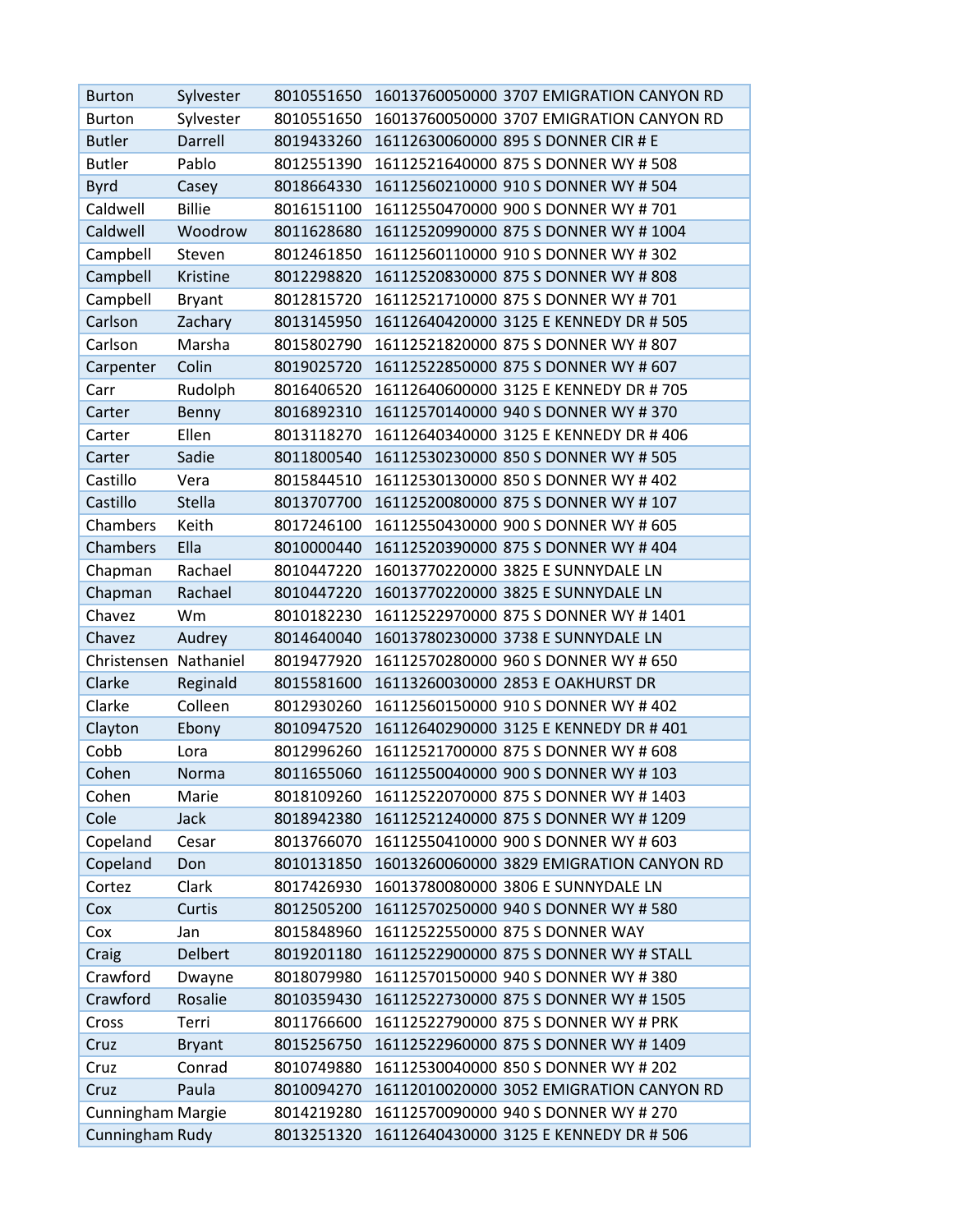| Cunningham Pedro  |                 |            | 8010117910 16112521900000 875 S DONNER WY #1003 |
|-------------------|-----------------|------------|-------------------------------------------------|
| Cunningham Blanca |                 | 8013163370 | 16112520950000 875 S DONNER WY # 910            |
| Curry             | Patty           | 8017816930 | 16013780190000 3846 E SUNNYDALE LN              |
| Curtis            | Catherine       | 8010899450 | 16112570120000 960 S DONNER WY # 340            |
| Curtis            | <b>Nellie</b>   | 8014616160 | 16112640620000 3125 E KENNEDY DR # 707          |
| Curtis            | Mario           | 8017973210 | 16112550400000 900 S DONNER WY # 602            |
| Curtis            | <b>Bridget</b>  | 8019599010 | 16112520410000 875 S DONNER WY #406             |
| Daniel            | Freda           | 8011936310 | 16112560180000 910 S DONNER WY # 501            |
| Daniel            | Theodore        | 8013259260 | 16112560230000 910 S DONNER WY # 602            |
| <b>Daniels</b>    | Jessica         | 8017666820 | 16112550500000 900 S DONNER WY # 704            |
| Davis             | Kelvin          | 8010102250 | 16112570260000 940 S DONNER WY # 590            |
| Davis             | Garrett         | 8016513230 | 16112640370000 3125 E KENNEDY DR # 409          |
| Davis             | Celia           | 8011867670 | 16112550220000 900 S DONNER WY # 305            |
| Dawson            | Lucas           | 8018182810 | 16112521450000 875 S DONNER WY # 114            |
| Dennis            | Charlotte       | 8019433490 | 16112521860000 875 S DONNER WY # 904            |
| Dixon             | Tasha           | 8017868590 | 16112570100000 940 S DONNER WY # 280            |
| Douglas           | Floyd           | 8015987370 | 16112550170000 900 S DONNER WY # 206            |
| Doyle             | <b>Bertha</b>   | 8018468290 | 16112560250000 910 S DONNER WY # 604            |
| <b>Drake</b>      | Leonard         | 8013604540 | 16112550030000 900 S DONNER WY # 102            |
| <b>Drake</b>      | Curtis          | 8013267690 | 16112521880000 875 S DONNER WY # 906            |
| <b>Drake</b>      | Jeannie         | 8011571450 | 16013510020000 3695 EMIGRATION CANYON RD        |
| Dunn              | Faye            | 8014507320 | 16112522440000 875 S DONNER WY # 1001           |
| Elliott           | Lena            | 8015212100 | 16112530150000 850 S DONNER WY # 404            |
| Elliott           | Isabel          | 8010498870 | 16112521830000 875 S DONNER WY # 809            |
| Evans             | Rose            | 8016378200 | 16111260042000 2749 E SUNNYSIDE AVE             |
| Ferguson          | Zachary         | 8017648900 | 16112550320000 900 S DONNER WY # 502            |
| Figueroa          | Willie          | 8016897400 | 16111780090000 2918 E KENNEDY DR                |
| Figueroa          | Donald          | 8013308790 | 16112560240000 910 S DONNER WY # 603            |
| Fisher            | <b>Bradford</b> | 8013142790 | 16112590110000 913 S DONNER WAY                 |
| Fisher            | <b>Bradford</b> | 8013142790 | 16112590110000 913 S DONNER WAY                 |
| Fisher            | Melody          | 8013346080 | 16112521530000 875 S DONNER WY # 307            |
| Fleming           | Herbert         | 8012996040 | 16112530240000 850 S DONNER WY # 506            |
| Fleming           | Gregory         | 8017990100 | 16013770110000 3805 E SUNNYDALE LN              |
| Flores            | Alison          | 8019345170 | 16112521790000 875 S DONNER WY # 802            |
| Floyd             | Della           | 8019879860 | 16111780110000 2828 E KENNEDY DR                |
| Floyd             | Della           | 8019879860 | 16111780110000 2828 E KENNEDY DR                |
| Floyd             | <b>Betty</b>    | 8011728730 | 16112570030000 960 S DONNER WY #150             |
| Floyd             | <b>Kirk</b>     | 8014590740 | 16112640640000 3125 E KENNEDY DR # 709          |
| Foster            | Dean            | 8018086530 | 16112540010000 874 S DONNER WAY                 |
| Foster            | Sheldon         | 8012699530 | 16112522020000 875 S DONNER WY # 1201           |
| Fox               | Mae             | 8013908750 | 16013770070000 3765 E SUNNYDALE LN              |
| Francis           | Zachary         | 8019485570 | 16112522640000 875 S DONNER WY # 301            |
| Francis           | Lyle            | 8015637800 | 16013780040000 3762 E SUNNYDALE LN              |
| Frank             | <b>Stella</b>   | 8012299200 | 16112620120000 3064 E KENNEDY DR                |
| Frazier           | Vickie          | 8010133570 | 16112640120000 3125 E KENNEDY DR # 202          |
| French            | Wm              | 8011709960 | 16112640670000 3125 E KENNEDY DR # 803          |
| Fuller            | Sheryl          | 8011804520 | 16111020012000 2749 E SUNNYSIDE AVE             |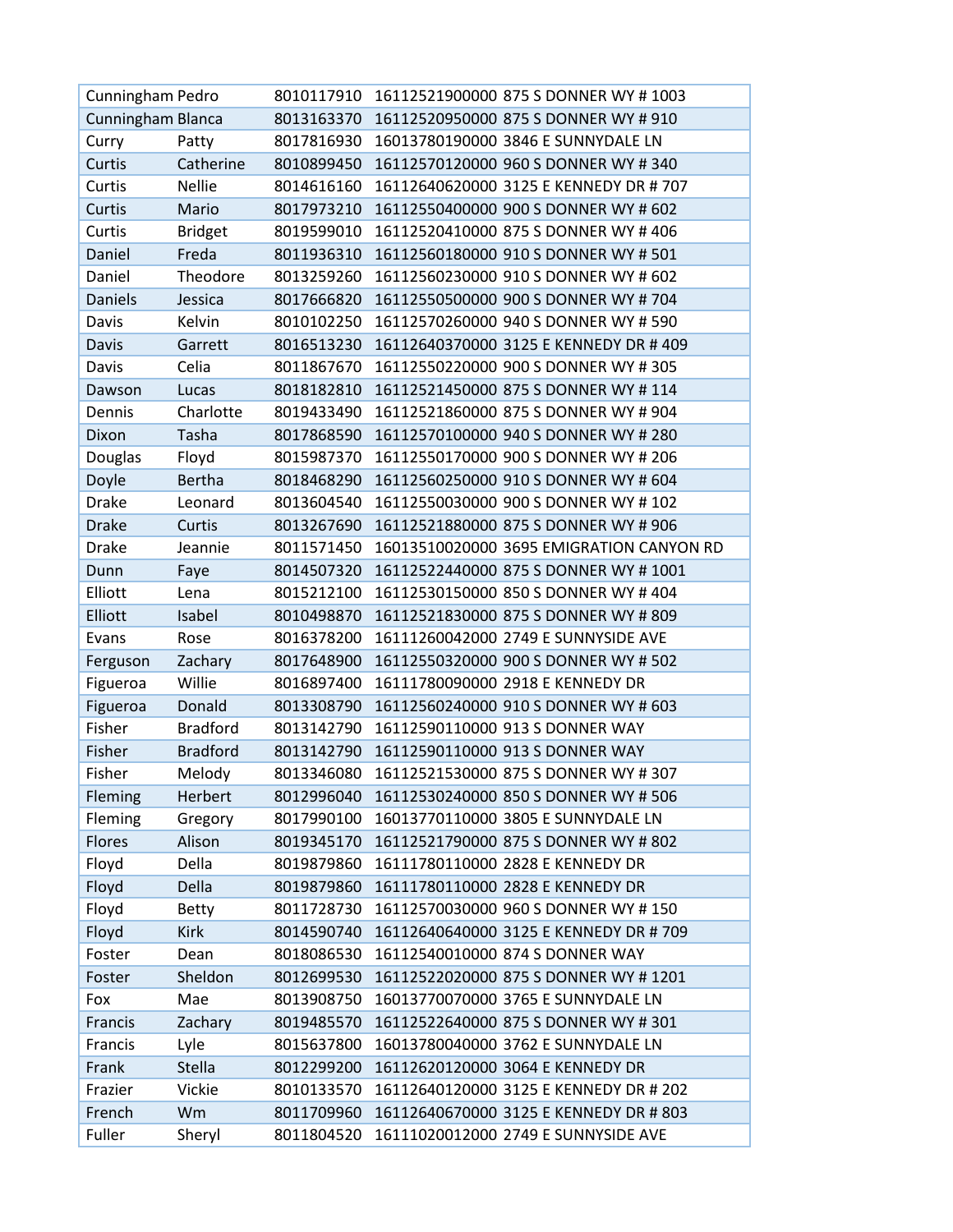| Fuller         | Sheryl        | 8011804520 | 16111020012000 2749 E SUNNYSIDE AVE      |
|----------------|---------------|------------|------------------------------------------|
| Fuller         | Sheryl        | 8011804520 | 16111020012000 2749 E SUNNYSIDE AVE      |
| Fuller         | Sheryl        | 8011804520 | 16111020012000 2749 E SUNNYSIDE AVE      |
| Fuller         | Sheryl        | 8011804520 | 16111020012000 2749 E SUNNYSIDE AVE      |
| Garner         | Patricia      | 8015442010 | 16112640800000 3125 E KENNEDY DR #1101   |
| Garrett        | Garry         | 8010522160 | 16112640580000 3125 E KENNEDY DR # 703   |
| Garrett        | Sylvia        | 8014661140 | 16112521690000 875 S DONNER WY # 605     |
| Garza          | Stewart       | 8012198380 | 16112520790000 875 S DONNER WY # 804     |
| George         | Doug          | 8010249350 | 16112570240000 940 S DONNER WY # 570     |
| George         | Alexandra     | 8013073060 | 16013760040000 3751 EMIGRATION CANYON RD |
| Gibson         | Jimmy         | 8013396600 | 16013780220000 3714 E SUNNYDALE LN       |
| Gilbert        | Hope          | 8013614680 | 16112550120000 900 S DONNER WY # 201     |
| Gill           | Julian        | 8013544070 | 16013780100000 3826 E SUNNYDALE LN       |
| Gomez          | Jennifer      | 8014043450 | 16112550490000 900 S DONNER WY # 703     |
| Gonzales       | Wendell       | 8014646750 | 16112520190000 875 S DONNER WY # 204     |
| Gonzales       | Sabrina       | 8019278260 | 16013780200000 3858 E SUNNYDALE LN       |
| Gonzalez       | Alex          | 8018933710 | 16112560060000 910 S DONNER WY # 201     |
| Gonzalez       | Myrtle        | 8015742120 | 16112550180000 900 S DONNER WY # 301     |
| Graham         | <b>Bertha</b> | 8018484220 | 16112550390000 900 S DONNER WY # 601     |
| Greene         | Mario         | 8019518320 | 16112521460000 875 S DONNER WY # 201     |
| Greer          | Jeremy        | 8017463340 | 16112570270000 960 S DONNER WY # 640     |
| Gregory        | Abel          | 8019498380 | 16111780010000 2814 E KENNEDY DR         |
| Gregory        | Jane          | 8012285460 | 16112640690000 3125 E KENNEDY DR # 805   |
| Griffin        | Shannon       | 8015683680 | 16112570010000 940-960 S DONNER WAY      |
| Griffin        | Cornelius     | 8011433260 | 16112520330000 875 S DONNER WY # 308     |
| Gross          | Darnell       | 8011298950 | 16112522940000 875 S DONNER WY # 402     |
| Guerrero       | Michael       | 8019775930 | 16112570130000 960 S DONNER WY # 350     |
| Guerrero       | Santiago      | 8018767360 | 16112522840000 875 S DONNER WY # 906     |
| Guerrero       | Laura         | 8018749460 | 16013780060000 3798 E SUNNYDALE LN       |
| Guzman         | Kelley        | 8010448300 | 16112640630000 3125 E KENNEDY DR #708    |
| Guzman         | Ruben         | 8011780030 | 16112550420000 900 S DONNER WY # 604     |
| Hamilton       | Ora           | 8010310360 | 16112560050000 910 S DONNER WY #104      |
| Hamilton       | <b>Bryant</b> | 8013931870 | 16112522340000 875 S DONNER WY # 209     |
| Hampton        | Raquel        | 8015742340 | 16112521970000 875 S DONNER WY # 1103    |
| Hansen         | <b>Troy</b>   | 8018039930 | 16112640560000 3125 E KENNEDY DR # 701   |
| Hansen         | Sara          | 8011147900 | 16112530020000 850 S DONNER WY # 102     |
| Hanson         | Craig         | 8010676570 | 16112560130000 910 S DONNER WY #304      |
| Hanson         | Carrie        | 8017099800 | 16112550450000 900 S DONNER WY # 607     |
| Hardy          | George        | 8019130950 | 16112550380000 900 S DONNER WY # 508     |
| Harper         | Josephine     | 8017329580 | 16112560220000 910 S DONNER WY # 601     |
| Harrington     | Ora           | 8016348910 | 16112522760000 875 S DONNER WY # 1210    |
| Harris         | Luis          | 8013673440 | 16112530090000 850 S DONNER WY # 302     |
| Hart           | Colin         | 8019026140 | 16112530100000 850 S DONNER WY # 303     |
| Harvey         | Judith        | 8015454490 | 16112530070000 850 S DONNER WY # 300     |
| Harvey         | Robin         | 8010478610 | 16112530190000 850 S DONNER WY # 501     |
| Harvey         | Sadie         | 8015393820 | 16112520610000 875 S DONNER WY # 606     |
| <b>Hawkins</b> | Lynette       | 8012076270 | 16013780120000 3846 E SUNNYDALE LN       |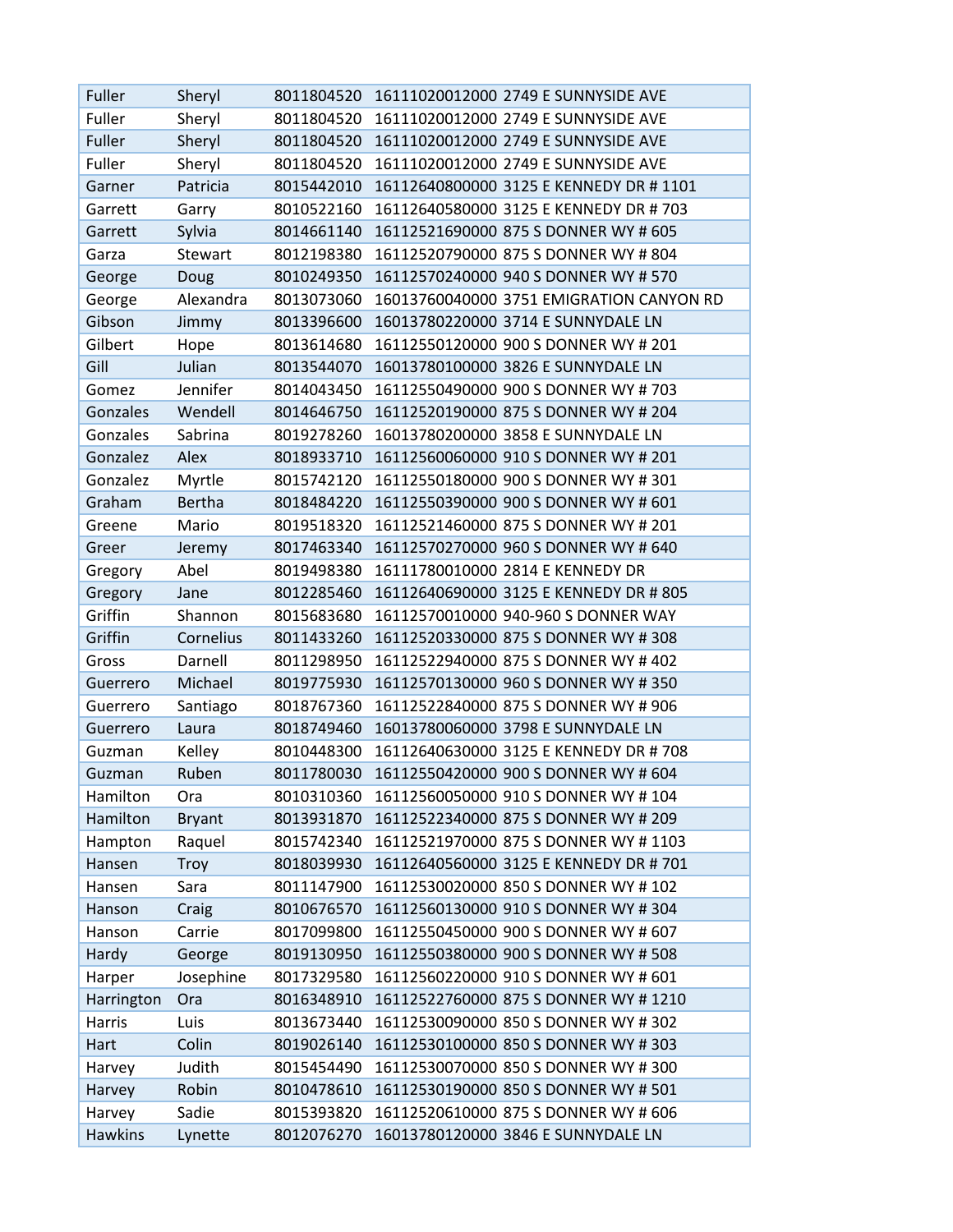| Hayes          | Jerry          | 8014006780 | 16112522680000 875 S DONNER WY #1005     |
|----------------|----------------|------------|------------------------------------------|
| Haynes         | Sylvia         | 8012175030 | 16112640320000 3125 E KENNEDY DR #404    |
| Henderson      | Matthew        | 8018152860 | 16112630010000 895 S DONNER CIR          |
| Hill           | Simon          | 8019715510 | 16112640160000 3125 E KENNEDY DR # 206   |
| Hill           | Erma           | 8017216420 | 16013780110000 3836-3838 E SUNNYDALE LN  |
| Hodges         | Earl           | 8016048340 | 16112521740000 875 S DONNER WY # 704     |
| Hoffman        | Andres         | 8014759690 | 16112520920000 875 S DONNER WY # 907     |
| Hogan          | <b>Bobbie</b>  | 8019129420 | 16112520030000 875 S DONNER WY # 102     |
| Holloway       | Alex           | 8016665200 | 16112640090000 3125 E KENNEDY DR # 108   |
| Holloway       | Clyde          | 8012822920 | 16112522480000 875 S DONNER WY # 1109    |
| Holmes         | Cindy          | 8016276620 | 16112520440000 875 S DONNER WY # 409     |
| <b>Hopkins</b> | Lela           | 8017418000 | 16112522390000 875 S DONNER WY # 506     |
| Houston        | Devin          | 8014840010 | 16013770030000 3748 EMIGRATION CANYON RD |
| Howard         | Gerardo        | 8012307870 | 16112550210000 900 S DONNER WY # 304     |
| Howard         | Armando        | 8018363670 | 16112522310000 875 S DONNER WY # 203     |
| Howell         | <b>Brendan</b> | 8016163760 | 16112560260000 910 S DONNER WY # 701     |
| Hubbard        | Noel           | 8018600870 | 16112640790000 3125 E KENNEDY DR # 1003  |
| Hudson         | Shari          | 8010972980 | 16112522010000 875 S DONNER WY # 1108    |
| Huff           | Philip         | 8010190580 | 16112530200000 850 S DONNER WY # 502     |
| Huff           | Clayton        | 8013490940 | 16013780030000 3746 E SUNNYDALE LN       |
| Hughes         | Wallace        | 8019545410 | 16112550090000 900 S DONNER WY #108      |
| Hughes         | Claudia        | 8016503650 | 16112521870000 875 S DONNER WY # 905     |
| Hunt           | Isabel         | 8017385450 | 16113260020000 2839 E OAKHURST DR        |
| Ingram         | Valerie        | 8018348560 | 16112560100000 910 S DONNER WY # 301     |
| Jackson        | Marie          | 8019951380 | 16112640130000 3125 E KENNEDY DR # 203   |
| Jacobs         | Danny          | 8012820630 | 16112640170000 3125 E KENNEDY DR # 207   |
| James          | Ronald         | 8012348770 | 16112522000000 875 S DONNER WY # 1107    |
| Jefferson      | Conrad         | 8012614980 | 16112520490000 875 S DONNER WY # 504     |
| Jenkins        | Pearl          | 8017268770 | 16111780070000 2892 E KENNEDY DR         |
| Jenkins        | Calvin         | 8015391940 | 16112560190000 910 S DONNER WY # 502     |
| Jennings       | Katherine      | 8010155220 | 16112560200000 910 S DONNER WY # 503     |
| Jimenez        | Darlene        | 8018843920 | 16112640610000 3125 E KENNEDY DR #706    |
| Johnson        | Randal         | 8018424770 | 16112600010000 939 S DONNER WAY          |
| Johnson        | Mattie         | 8012072840 | 16112522820000 875 S DONNER WY # STALL   |
| Johnson        | Lucia          | 8012546140 | 16013770020000 3732 EMIGRATION CANYON RD |
| Johnson        | June           | 8019563400 | 16013260020000 3751 EMIGRATION CANYON RD |
| Joseph         | Darrell        | 8014812190 | 16112550370000 900 S DONNER WY # 507     |
| Joseph         | Lorenzo        | 8017590900 | 16112550520000 900 S DONNER WY # 706     |
| Joseph         | Frederick      | 8016244690 | 16112520020000 875 S DONNER WY # 101     |
| Keller         | Shelia         | 8018939930 | 16112590190000 905 S DONNER WAY          |
| Kelley         | Loren          | 8011922330 | 16112522880000 875 S DONNER WAY          |
| Kennedy        | Reginald       | 8010883570 | 16112521410000 875 S DONNER WY #106      |
| Kim            | Erick          | 8019264140 | 16013780050000 3780 E SUNNYDALE LN       |
| <b>King</b>    | Everett        | 8016558460 | 16112520270000 875 S DONNER WY # 302     |
| Klein          | Eunice         | 8013121480 | 16112640650000 3125 E KENNEDY DR # 801   |
| Knight         | Toni           | 8012096630 | 16112550300000 900 S DONNER WY #408      |
| Lane           | Eduardo        | 8010499970 | 16112640100000 3125 E KENNEDY DR # 109   |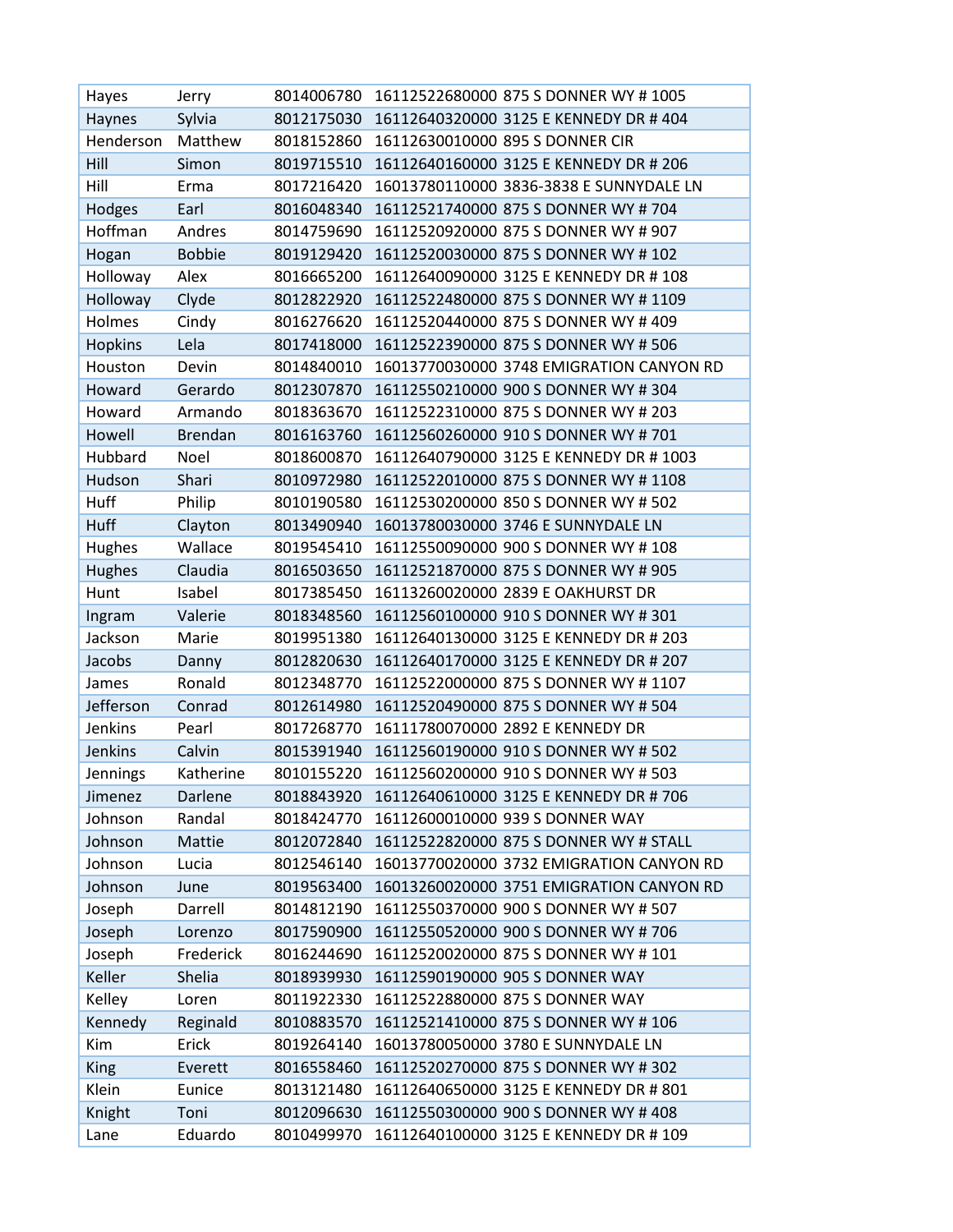| Lane            | Lula          | 8018837290 | 16112550050000 900 S DONNER WY #104      |
|-----------------|---------------|------------|------------------------------------------|
| Larson          | Orlando       | 8013155600 | 16112640010000 3125 E KENNEDY DR         |
| Larson          | Jacqueline    | 8014142250 | 16112520430000 875 S DONNER WY # 408     |
| Lawson          | <b>Nellie</b> | 8018186710 | 16112520230000 875 S DONNER WY # 208     |
| Lee             | Sheldon       | 8014024640 | 16112570290000 940 S DONNER WY # 670     |
| Lindsey         | Tara          | 8017546770 | 16112530160000 850 S DONNER WY # 405     |
| Logan           | Eileen        | 8016005970 | 16013770150000 3851 E SUNNYDALE LN       |
| Long            | Cora          | 8017503400 | 16112630070000 895 S DONNER CIR # F      |
| Love            | Gwendolyn     | 8019219810 | 16112560080000 910 S DONNER WY # 203     |
| Luna            | Bob           | 8015548330 | 16112550330000 900 S DONNER WY # 503     |
| Lynch           | Raquel        | 8017553430 | 16112010010000 2988 EMIGRATION CANYON RD |
| Lyons           | Matthew       | 8018653120 | 16112630090000 895 S DONNER CIR # H      |
| Mack            | Mona          | 8019798210 | 16112640680000 3125 E KENNEDY DR # 804   |
| Maldonado Larry |               | 8011953090 | 16112550060000 900 S DONNER WY # 105     |
| <b>Malone</b>   | Audrey        | 8012324120 | 16112620110000 3130 E KENNEDY DR         |
| Mann            | Lauren        | 8016148320 | 16112570070000 960 S DONNER WY # 240     |
| Mann            | Emilio        | 8018291490 | 16013780180000 3885 E COVE RD            |
| Martin          | Jerald        | 8015537960 | 16112640720000 3125 E KENNEDY DR # 901   |
| Martin          | Jody          | 8014525330 | 16112521610000 875 S DONNER WY # 502     |
| Martinez        | Percy         | 8015187820 | 16113260090000 2927 E OAKHURST DR        |
| Massey          | Oscar         | 8014656940 | 16112522750000 875 S DONNER WY # 306     |
| Matthews        | Martin        | 8018247930 | 16112522560000 875 S DONNER WY #1206     |
| May             | Lynne         | 8012059240 | 16112521840000 875 S DONNER WY # 902     |
| Mcbride         | May           | 8016908630 | 16112520940000 875 S DONNER WY # 909     |
| Mckinney        | Ricky         | 8019527730 | 16112522990000 875 S DONNER WY # 1105    |
| Mclaughlin      | Guy           | 8010727980 | 16111780130000 2878 E KENNEDY DR         |
| Mclaughlin      | Guy           | 8010727980 | 16111780130000 2878 E KENNEDY DR         |
| Mclaughlin      | Kenny         | 8017991290 | 16111020016001 2749 E SUNNYSIDE AVE      |
| Mclaughlin      | Kenny         | 8017991290 | 16111020016001 2749 E SUNNYSIDE AVE      |
| Mclaughlin      | Kenny         | 8017991290 | 16111020016001 2749 E SUNNYSIDE AVE      |
| Medina          | Alma          | 8017863790 | 16111780120000 2840 E KENNEDY DR         |
| Medina          | Amy           | 8011960380 | 16112521230000 875 S DONNER WY #1208     |
| Meyer           | Mabel         | 8019488340 | 16112640450000 3125 E KENNEDY DR # 508   |
| Meyer           | Jean          | 8017345080 | 16112640380000 3125 E KENNEDY DR # 501   |
| <b>Miles</b>    | Sherman       | 8014618570 | 16112550140000 900 S DONNER WY # 203     |
| Miller          | Jay           | 8014729260 | 16112550510000 900 S DONNER WY # 705     |
| Mitchell        | Holly         | 8014161840 | 16112640550000 3125 E KENNEDY DR # 609   |
| Moran           | Jeffrey       | 8013981600 | 16112521570000 875 S DONNER WY # 405     |
| Morgan          | Jacquelyn     | 8012274040 | 16112550480000 900 S DONNER WY # 702     |
| Morris          | Dana          | 8017110360 | 16112522500000 875 S DONNER WY # 1406    |
| Morrison        | Dominic       | 8010991940 | 16111780040000 2852 E KENNEDY DR         |
| Morton          | Eric          | 8011555620 | 16112520060000 875 S DONNER WY # 105     |
| Moss            | Sean          | 8016841570 | 16112570110000 940 S DONNER WY # 290     |
| Munoz           | Julia         | 8014958120 | 16112560140000 910 S DONNER WY #401      |
| Munoz           | Toby          | 8011438980 | 16112521930000 875 S DONNER WY # 1008    |
| Murphy          | Antoinette    | 8012761640 | 16112521580000 875 S DONNER WY # 407     |
| Murray          | <b>Bobby</b>  | 8014437560 | 16112521810000 875 S DONNER WY # 806     |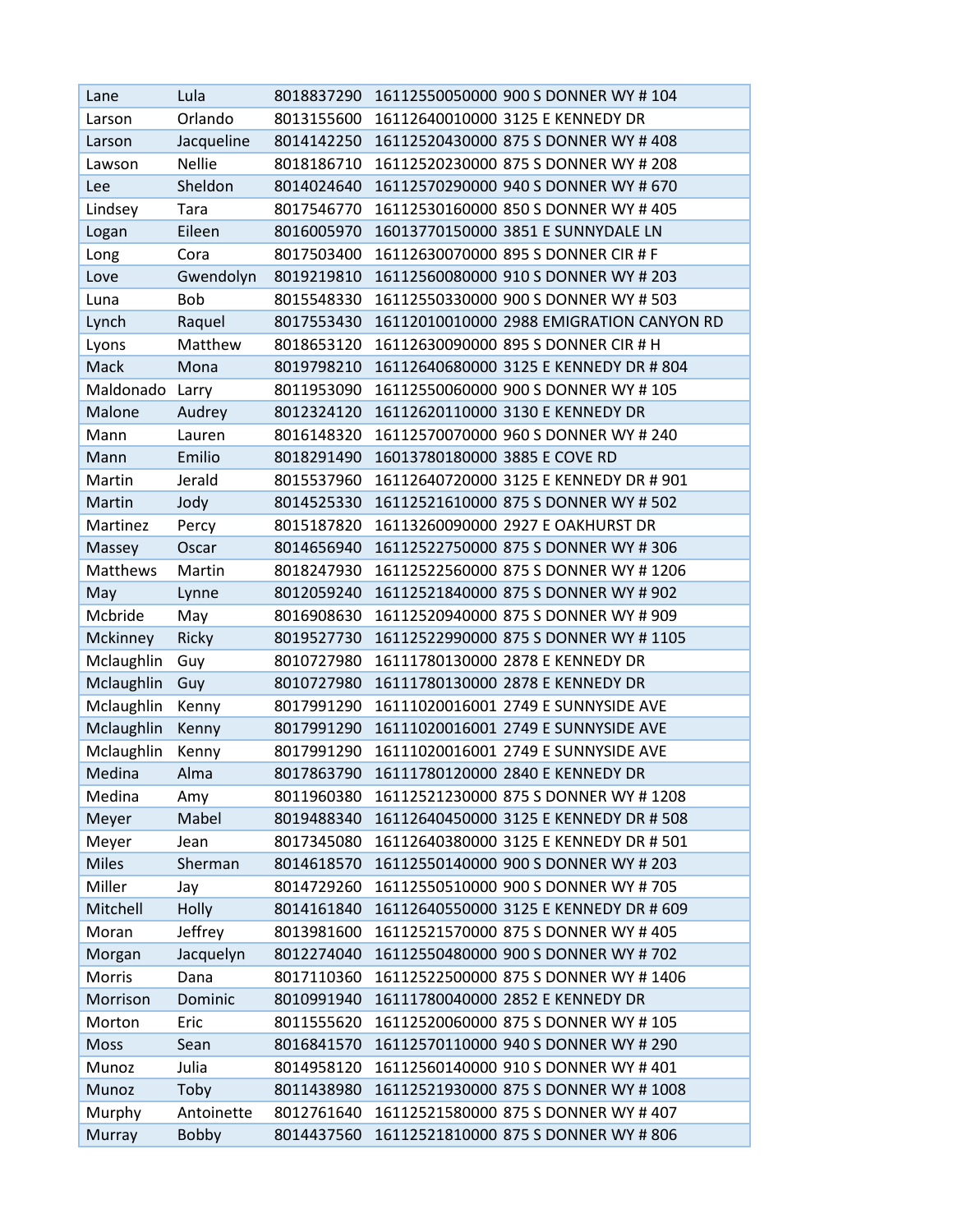| <b>Myers</b>   | Willis       | 8012306930 | 16112560040000 910 S DONNER WY #103    |
|----------------|--------------|------------|----------------------------------------|
| Nash           | Orville      | 8014644230 | 16112550230000 900 S DONNER WY # 401   |
| Nelson         | Doyle        | 8016824110 | 16112522920000 875 S DONNER WY # 1405  |
| Nguyen         | Allen        | 8014277710 | 16112520720000 875 S DONNER WY # 707   |
| <b>Nichols</b> | Greg         | 8014574590 | 16112640760000 3125 E KENNEDY DR # 905 |
| Norman         | Kendra       | 8014098490 | 16112570020000 960 S DONNER WY # 140   |
| Obrien         | Emilio       | 8013133480 | 16013770120000 3817 E SUNNYDALE LN     |
| Oliver         | Troy         | 8014124880 | 16112630030000 895 S DONNER CIR # B    |
| Olson          | Michael      | 8011791610 | 16013770090000 3793 E SUNNYDALE LN     |
| Ortega         | Joy          | 8014436420 | 16112590200000 907 S DONNER WAY        |
| Ortiz          | Taylor       | 8013970210 | 16112640150000 3125 E KENNEDY DR # 205 |
| Owen           | Gary         | 8011371920 | 16112550280000 900 S DONNER WY #406    |
| Owens          | Ashley       | 8010567600 | 16112560120000 910 S DONNER WY # 303   |
| Padilla        | Caroline     | 8015031830 | 16112640750000 3125 E KENNEDY DR # 904 |
| Padilla        | Robyn        | 8016246520 | 16112522650000 875 S DONNER WY # 103   |
| Padilla        | Jamie        | 8010694040 | 16112521560000 875 S DONNER WY # 403   |
| Parker         | Chris        | 8018179580 | 16111780100000 2936 E KENNEDY DR       |
| Parker         | Clayton      | 8016373200 | 16112640770000 3125 E KENNEDY DR #1001 |
| Parker         | Kelli        | 8014757850 | 16112620060000 3100 E KENNEDY DR       |
| Parks          | Ann          | 8017737550 | 16112550350000 900 S DONNER WY # 505   |
| Patrick        | Angelica     | 8013728650 | 16112530060000 850 S DONNER WY # 204   |
| Patterson      | Alma         | 8019136190 | 16013780020000 3738 E SUNNYDALE LN     |
| Perkins        | Kristine     | 8018366000 | 16112530180000 850 S DONNER WY # 407   |
| Perkins        | Faith        | 8017648620 | 16112521040000 875 S DONNER WY # 1009  |
| Perry          | Gilberto     | 8014262500 | 16112640400000 3125 E KENNEDY DR # 503 |
| Perry          | Kristin      | 8011211760 | 16112550250000 900 S DONNER WY # 403   |
| Peterson       | Dale         | 8015820810 | 16112550070000 900 S DONNER WY #106    |
| Pierce         | Herbert      | 8019485320 | 16112560170000 910 S DONNER WY # 404   |
| Pierce         | Steven       | 8015842250 | 16112550360000 900 S DONNER WY # 506   |
| Poole          | Charlotte    | 8019323510 | 16112640740000 3125 E KENNEDY DR # 903 |
| Poole          | Tamara       | 8012861600 | 16013770050000 3755 E SUNNYDALE LN     |
| Pope           | Sylvia       | 8018087950 | 16112522800000 875 S DONNER WY # LOC   |
| Powell         | Gina         | 8013509450 | 16112522290000 875 S DONNER WY # 111   |
| Pratt          | Emilio       | 8016200700 | 16112520930000 875 S DONNER WY # 908   |
| Quinn          | Maxine       | 8016630930 | 16112620080000 3084 E KENNEDY DR       |
| Quinn          | Irving       | 8014714720 | 16112550150000 900 S DONNER WY # 204   |
| Ramirez        | Gilbert      | 8010997190 | 16113260110000 2795 E CRESTVIEW DR     |
| Ramirez        | Leon         | 8011129690 | 16112570040000 940 S DONNER WY # 170   |
| Ramirez        | Roger        | 8015679390 | 16112640590000 3125 E KENNEDY DR # 704 |
| Ramirez        | Tony         | 8014220330 | 16112550200000 900 S DONNER WY # 303   |
| Ramos          | Jan          | 8012858230 | 16013770060000 3755 E SUNNYDALE LN     |
| Reed           | James        | 8012860130 | 16112522510000 875 S DONNER WY # 1502  |
| Reed           | Sophie       | 8012096980 | 16112522030000 875 S DONNER WY # 1203  |
| Reese          | Janie        | 8012191210 | 16112522460000 875 S DONNER WY #1006   |
| Reeves         | <b>Ellis</b> | 8014592120 | 16112520570000 875 S DONNER WY # 602   |
| Reyes          | Lance        | 8015350630 | 16013780090000 3814 E SUNNYDALE LN     |
| Reynolds       | Mandy        | 8017510630 | 16112560070000 910 S DONNER WY # 202   |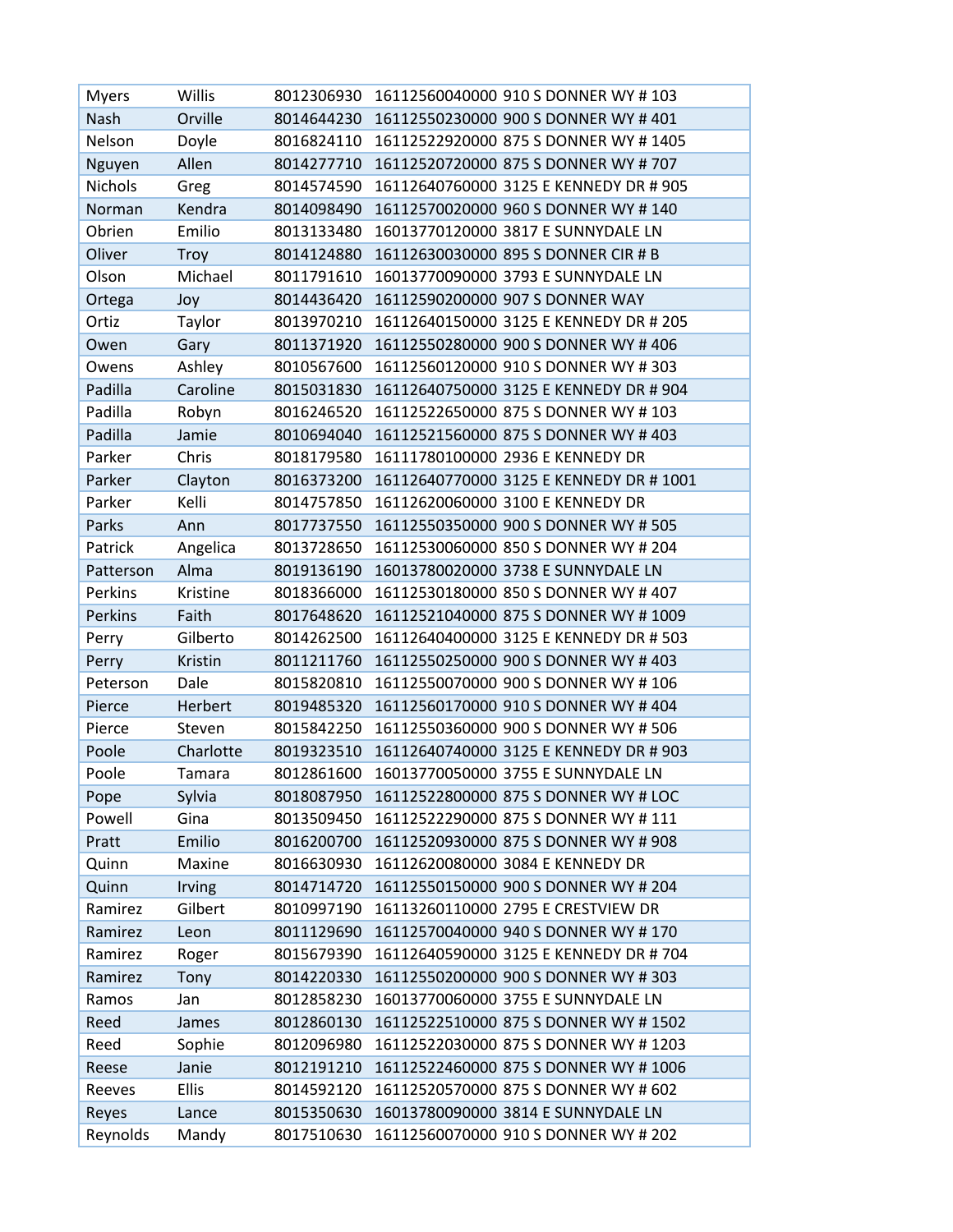| Rhodes          | Laurence     |            | 8012677940 16112260010000 3311 EMIGRATION CANYON RD |
|-----------------|--------------|------------|-----------------------------------------------------|
| Rice            | Jodi         | 8017806220 | 16112640330000 3125 E KENNEDY DR # 405              |
| Richards        | <b>Brian</b> | 8010494350 | 16112670250000 925 S DONNER WAY                     |
| Richards        | Andrea       | 8015591960 | 16112550460000 900 S DONNER WY # 608                |
| Richardson      | Nelson       | 8013041240 | 16112630080000 895 S DONNER CIR # G                 |
| Riley           | Russell      | 8011747250 | 16112640300000 3125 E KENNEDY DR #402               |
| Riley           | Lila         | 8011385470 | 16112620050000 3150 EMIGRATION CANYON RD            |
| Rivera          | Shane        | 8018654610 | 16112640310000 3125 E KENNEDY DR #403               |
| Roberson        | Terrance     | 8014614080 | 16112640710000 3125 E KENNEDY DR # 807              |
| Roberson        | Alfredo      | 8014463360 | 16112521750000 875 S DONNER WY # 705                |
| Roberts         | Emanuel      | 8014827620 | 16112550290000 900 S DONNER WY # 407                |
| Robertson       | Angelo       | 8016678260 | 16112570210000 940 S DONNER WY # 490                |
| Robertson       | Penny        | 8013823120 | 16112522380000 875 S DONNER WY # 310                |
| Rodriquez       | Max          | 8012088600 | 16112640660000 3125 E KENNEDY DR # 802              |
| Rose            | Forrest      | 8013056160 | 16112522420000 875 S DONNER WY # 703                |
| Ross            | Howard       | 8013588120 | 16113260080000 2915 E OAKHURST DR                   |
| Ross            | Howard       | 8013588120 | 16113260080000 2915 E OAKHURST DR                   |
| Ruiz            | Nichole      | 8011663170 | 16112520650000 875 S DONNER WY # 610                |
| Russell         | Sherman      | 8012127090 | 16112640440000 3125 E KENNEDY DR # 507              |
| Ryan            | <b>Terry</b> | 8015240350 | 16013770190000 3735 E SUNNYDALE LN                  |
| Salazar         | Elaine       | 8018317050 | 16112590170000 939 S DONNER WAY                     |
| Salazar         | Jana         | 8012969870 | 16112522860000 875 S DONNER WY # 304                |
| <b>Sanders</b>  | Guadalupe    | 8017880250 | 16112640110000 3125 E KENNEDY DR # 201              |
| Sandoval        | Carole       | 8010095940 | 16112520860000 875 S DONNER WY # 901                |
| Santiago        | Emmett       | 8011226550 | 16111770010000 2905 E KENNEDY DR                    |
| Santiago        | Melba        | 8010568380 | 16112630020000 895 S DONNER CIR # A                 |
| <b>Saunders</b> | Lela         | 8018571270 | 16112670020000 925 S DONNER WY # 1200               |
| Schneider       | Constance    | 8011781180 | 16112560010000 910 S DONNER WAY                     |
| Schultz         | Nicole       | 8018516720 | 16112522320000 875 S DONNER WY # 205                |
| Schwartz        | Jeff         | 8019675770 | 16112640700000 3125 E KENNEDY DR # 806              |
| Shaw            | Julian       | 8018965730 | 16112640280000 3125 E KENNEDY DR # 309              |
| Sherman         | May          |            | 8011311380 16112522910000 875 S DONNER WY #1408     |
| Silva           | Rudy         | 8013999460 | 16111780050000 2864 E KENNEDY DR                    |
| Silva           | Elsa         | 8011644640 | 16111770020000 2820 EMIGRATION CANYON RD            |
| <b>Simmons</b>  | Julia        | 8012286720 | 16112630050000 895 S DONNER CIR # D                 |
| Simon           | Douglas      | 8017327400 | 16013770100000 3793 E SUNNYDALE LN                  |
| Singleton       | Andrea       | 8019473260 | 16112521420000 875 S DONNER WY # 108                |
| Snyder          | Guillermo    | 8012726850 | 16112640570000 3125 E KENNEDY DR # 702              |
| Soto            | Tommy        | 8013536650 | 16112640350000 3125 E KENNEDY DR #407               |
| <b>Sparks</b>   | Nina         | 8011074170 | 16112522430000 875 S DONNER WY # 801                |
| <b>Stephens</b> | Spencer      | 8019968910 | 16112521800000 875 S DONNER WY # 803                |
| <b>Stephens</b> | Kathryn      | 8018039050 | 16013770210000 3837 E SUNNYDALE LN                  |
| Stevens         | <b>Tomas</b> | 8018649210 | 16112521660000 875 S DONNER WY # 601                |
| Stevenson       | Wayne        | 8010437240 | 16112522600000 875 S DONNER WY #1501                |
| <b>Stokes</b>   | Jeannette    | 8011126480 | 16013770180000 3718 EMIGRATION CANYON RD            |
| Stone           | Stacy        | 8018581700 | 16112521590000 875 S DONNER WY # 410                |
| Strickland      | Oliver       | 8013980310 | 16112521650000 875 S DONNER WY # 509                |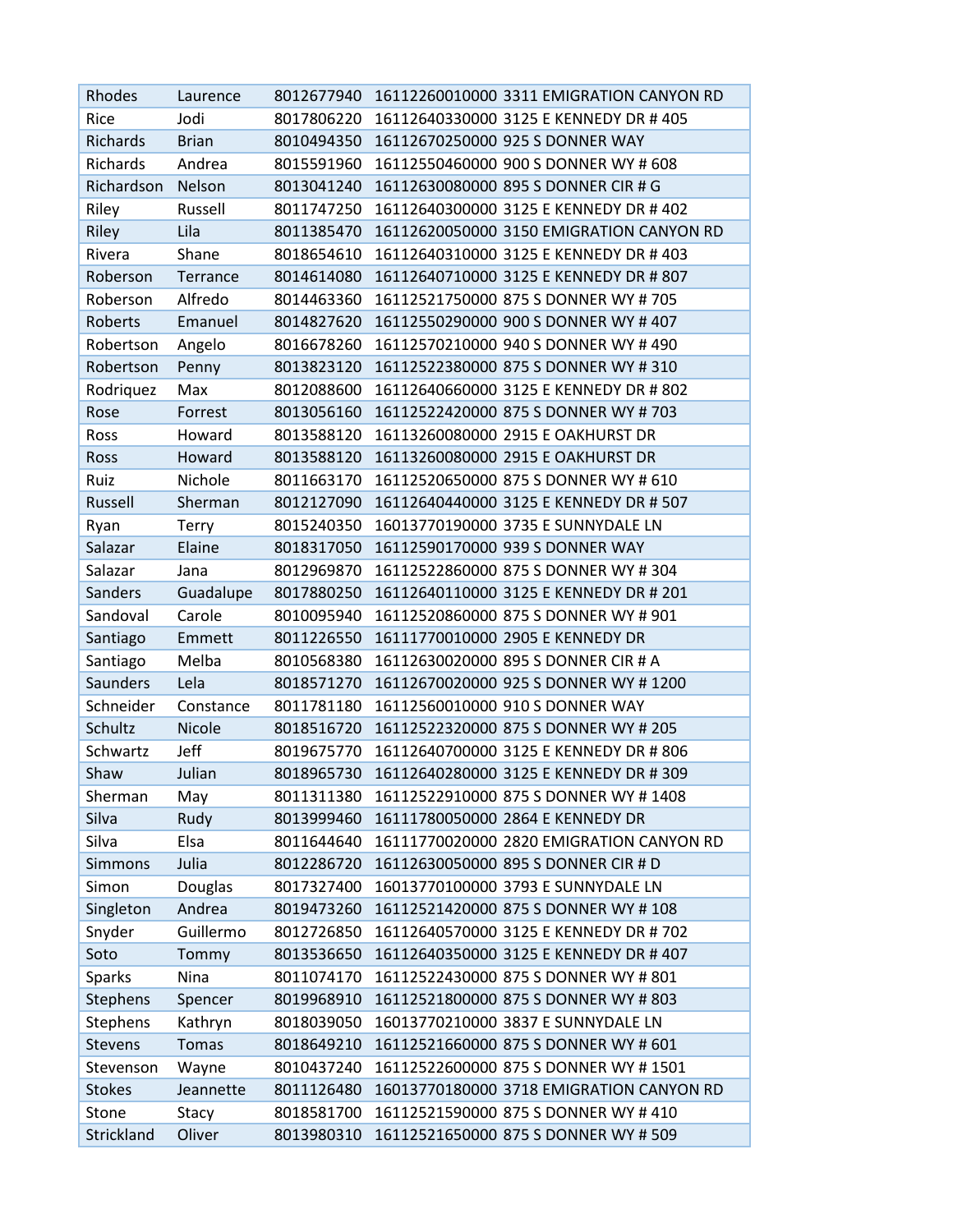| Sullivan       | Beverly        | 8012340420 | 16112640410000 3125 E KENNEDY DR # 504   |
|----------------|----------------|------------|------------------------------------------|
| Sullivan       | Katrina        | 8010970000 | 16112530030000 850 S DONNER WY # 201     |
| <b>Summers</b> | <b>Blake</b>   | 8016429910 | 16112521990000 875 S DONNER WY # 1106    |
| <b>Summers</b> | Nora           | 8013126260 | 16112520800000 875 S DONNER WY # 805     |
| Sutton         | Lonnie         | 8010471500 | 16112620070000 3094 E KENNEDY DR         |
| Sutton         | Silvia         | 8017326240 | 16112630040000 895 S DONNER CIR # C      |
| Tate           | Vera           | 8012621130 | 16112570050000 940 S DONNER WY # 180     |
| <b>Tate</b>    | Alma           | 8012259770 | 16112521960000 875 S DONNER WY # 1102    |
| Taylor         | Marcus         | 8010550850 | 16013760030000 3721 EMIGRATION CANYON RD |
| <b>Terry</b>   | Donna          | 8018161690 | 16112521850000 875 S DONNER WY # 903     |
| Thomas         | Marta          | 8016340490 | 16112520730000 875 S DONNER WY # 708     |
| Thompson       | Jose           | 8014908520 | 16112570160000 940 S DONNER WY # 390     |
| Thompson       | Israel         | 8016068780 | 16112670060000 925 S DONNER WY #1600     |
| Thompson       | Ralph          | 8018921610 | 16112520280000 875 S DONNER WY # 303     |
| Thornton       | Herbert        | 8011175840 | 16112530210000 850 S DONNER WY # 503     |
| Todd           | Minnie         | 8013182830 | 16111780080000 2906 E KENNEDY DR         |
| Tucker         | Gerardo        | 8015246210 | 16112570190000 940 S DONNER WY # 470     |
| Turner         | Crystal        | 8011852600 | 16112530120000 850 S DONNER WY # 401     |
| Tyler          | Saul           | 8017989940 | 16112522450000 875 S DONNER WY # 1002    |
| Valdez         | Benjamin       | 8014491280 | 16112550160000 900 S DONNER WY # 205     |
| Vaughn         | Jermaine       | 8019707510 | 16112510010000 840 S DONNER WAY          |
| Vega           | Wilbert        | 8010373480 | 16112560090000 910 S DONNER WY # 204     |
| Wade           | Jorge          | 8015104160 | 16112550530000 900 S DONNER WY # 707     |
| Walker         | <b>Derrick</b> | 8013538730 | 16112560020000 910 S DONNER WY # 101     |
| Walker         | Yvonne         | 8011353590 | 16112550020000 900 S DONNER WY # 101     |
| Walker         | Arlene         | 8015841760 | 16112522720000 875 S DONNER WY # 202     |
| Wallace        | Loren          | 8017410920 | 16112570230000 960 S DONNER WY # 550     |
| Wallace        | Felicia        | 8010544820 | 16112530170000 850 S DONNER WY # 406     |
| Walsh          | Josephine      | 8011430840 | 16112521490000 875 S DONNER WY # 210     |
| Warner         | Israel         | 8012063330 | 16112522890000 875 S DONNER WY # STALL   |
| Warren         | Megan          | 8012565690 | 16112640360000 3125 E KENNEDY DR #408    |
| Waters         | <b>Bertha</b>  | 8015123200 | 16112522660000 875 S DONNER WY # 501     |
| Watts          | Sylvia         | 8018730470 | 16112522630000 875 S DONNER WY #1205     |
| Watts          | Freda          | 8014171820 | 16112522870000 875 S DONNER WY # 603     |
| Weaver         | Cecilia        | 8015744520 | 16112670050000 925 S DONNER WY #1500     |
| Webb           | Geoffrey       | 8018632590 | 16112570060000 940 S DONNER WY # 190     |
| Wheeler        | Joshua         | 8017438560 | 16113260130000 2895 E OAKHURST DR        |
| Wilkerson      | Herman         | 8010252610 | 16112550130000 900 S DONNER WY # 202     |
| Wilkins        | Lisa           | 8011314440 | 16112640730000 3125 E KENNEDY DR # 902   |
| <b>Wilkins</b> | <b>Brent</b>   | 8015487880 | 16112530250000 850 S DONNER WY # 507     |
| Williams       | Catherine      | 8016718550 | 16013780070000 3798 E SUNNYDALE LN       |
| Wilson         | Marlene        | 8016026960 | 16112521770000 875 S DONNER WY # 710     |
| Wise           | Orville        | 8015348740 | 16112560160000 910 S DONNER WY # 403     |
| Wise           | Jesus          | 8011614830 | 16112522620000 875 S DONNER WY # 1402    |
| Wise           | Gustavo        | 8012472610 | 16112522670000 875 S DONNER WY # 709     |
| Wolfe          | <b>Tracy</b>   | 8015656550 | 16112640390000 3125 E KENNEDY DR # 502   |
| Wong           | Gail           | 8014719240 | 16112550440000 900 S DONNER WY # 606     |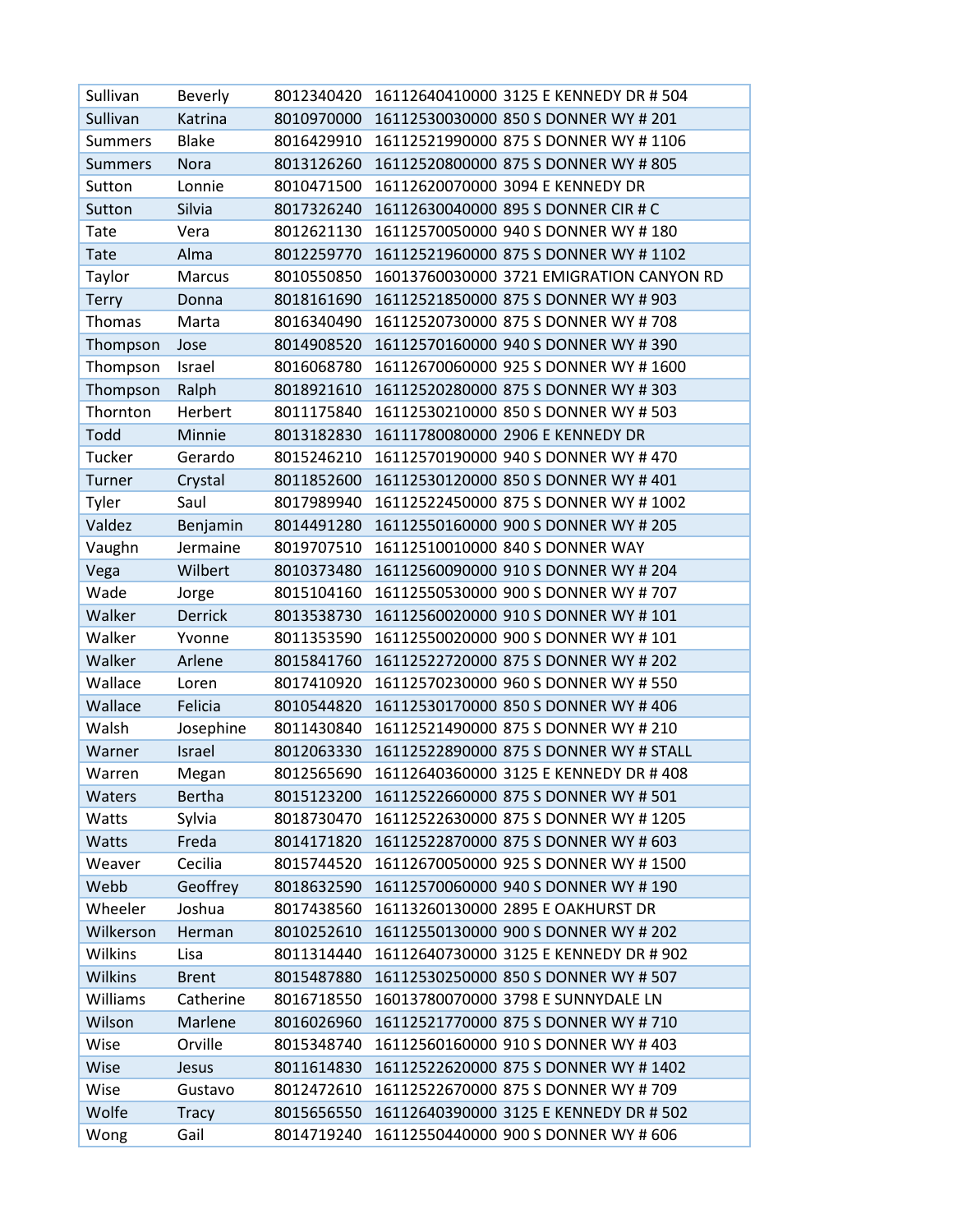| Wood           | <b>Ruben</b> | 8011708450 16112670030000 925 S DONNER WY #1300 |
|----------------|--------------|-------------------------------------------------|
| <b>Woods</b>   | Colin        | 8010396680 16013770080000 3773 E SUNNYDALE LN   |
| Yates          | <b>Billy</b> | 8014675610 16112570200000 940 S DONNER WY #480  |
| Yates          | Angie        | 8013064380 16112520480000 875 S DONNER WY # 503 |
| Zimmerman Jack |              | 8017413640 16112570080000 960 S DONNER WY # 250 |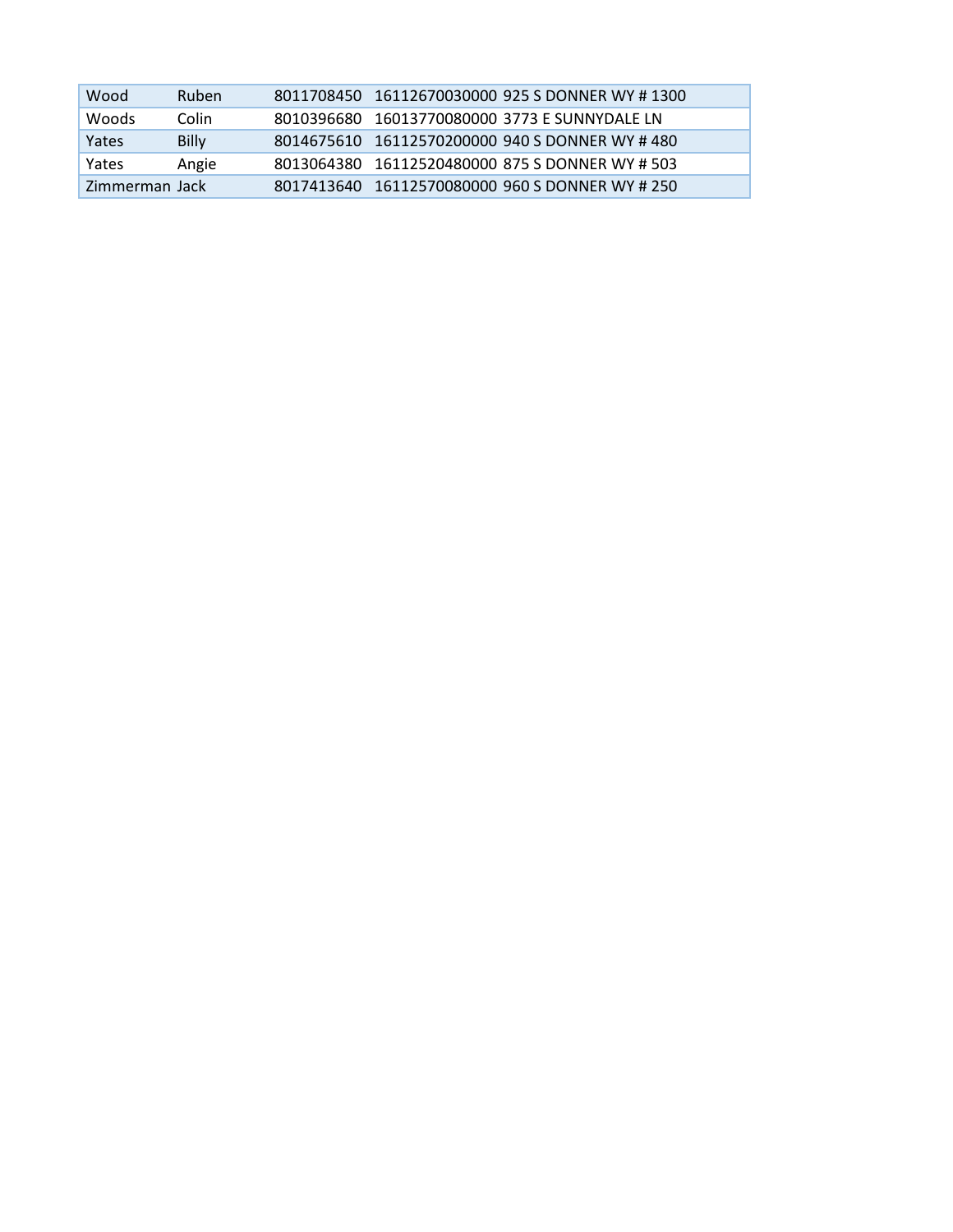| <b>LastName</b> | <b>FirstName</b> | <b>Phone</b> | <b>PARCEL ID</b>            | <b>PARCEL ADDRESS</b>                    |
|-----------------|------------------|--------------|-----------------------------|------------------------------------------|
| Aguilar         | <b>Nicole</b>    | 8014440630   |                             | 16113040160000 1028 S CRESTVIEW CIR      |
| Aguilar         | Barry            | 8010718900   | 16101830020000 913 S 2300 E |                                          |
| Aguilar         | <b>Barry</b>     | 8010718900   | 16101830020000 913 S 2300 E |                                          |
| Alexander       | Justin           | 8016320590   |                             | 16112530110000 850 S DONNER WY #304      |
| Arnold          | <b>Betsy</b>     | 8016877200   |                             | 16113040010000 1028 S CRESTVIEW CIR      |
| <b>Baker</b>    | Deanna           | 8015721570   |                             | 16102560160000 2439 E MICHIGAN AVE #NFF1 |
| <b>Ball</b>     | <b>Muriel</b>    | 8011999240   |                             | 16102520100000 907 S MONUMENT PARK CIR   |
| <b>Ballard</b>  | Lena             | 8010330350   |                             | 16113010340000 990 S OAK HILLS WAY       |
| <b>Barber</b>   | Ira              | 8013910750   |                             | 16102530060000 2480 E SUNNYSIDE AVE      |
| <b>Barnett</b>  | Rodney           | 8015027120   |                             | 16113260040000 2865 E OAKHURST DR        |
| <b>Barrett</b>  | Lynn             | 8015440240   |                             | 16112560030000 910 S DONNER WY #102      |
| <b>Barton</b>   | Ben              | 8018124130   |                             | 16113260070000 2907 E OAKHURST DR        |
| <b>Bass</b>     | Alvin            | 8011278240   |                             | 16102560150000 2429 E MICHIGAN AVE #NFF1 |
| <b>Bass</b>     | Frank            | 8014728870   |                             | 16112530080000 850 S DONNER WY #301      |
| <b>Bates</b>    | <b>Darrin</b>    | 8019060230   |                             | 16102540060000 960 S SHIRECLIFF RD       |
| <b>Bates</b>    | Darrin           | 8019060230   |                             | 16102540060000 960 S SHIRECLIFF RD       |
| <b>Becker</b>   | Santiago         | 8010845500   |                             | 16113020230000 1135 S WASATCH DR         |
| <b>Becker</b>   | Harry            | 8011713280   |                             | 16102550010000 915 S SHIRECLIFF RD       |
| <b>Berry</b>    | Rex              | 8016017820   |                             | 16111520280000 2726 E WASATCH DR #5      |
| Bishop          | Levi             | 8013860570   |                             | 16112530050000 850 S DONNER WY # 203     |
| <b>Boone</b>    | <b>Nicolas</b>   | 8011737880   | 16102520110000 2431 E 900 S |                                          |
| Boone           | <b>Nicolas</b>   | 8011737880   | 16102520110000 2431 E 900 S |                                          |
| <b>Boone</b>    | Charlene         | 8015409670   |                             | 16102520080000 871 S MONUMENT PARK CIR   |
| Bowen           | Joel             | 8017858120   |                             | 16101820050000 2250 E HUBBARD AVE        |
| <b>Bowen</b>    | Joel             | 8017858120   |                             | 16101820050000 2250 E HUBBARD AVE        |
| Boyd            | Pauline          | 8011207400   |                             | 16101820060000 2260 E HUBBARD AVE        |
| <b>Boyd</b>     | Pauline          | 8011207400   |                             | 16101820060000 2260 E HUBBARD AVE        |
| <b>Brock</b>    | Allison          | 8017005240   |                             | 16112570220000 960 S DONNER WY # 540     |
| <b>Brock</b>    | <b>Terry</b>     | 8012395170   |                             | 16112530140000 850 S DONNER WY #403      |
| <b>Brooks</b>   | Adrian           | 8010083670   |                             | 16111530010000 2780 E KENNEDY DR         |
| <b>Brown</b>    | Shelley          | 8012978080   |                             | 16102560230000 2425 E MICHIGAN AVE       |
| <b>Brown</b>    | Francis          | 8019944310   | 16101790050000 867 S 2300 E |                                          |
| <b>Bryant</b>   | Louis            | 8010295730   |                             | 16101810190000 2269 E HUBBARD AVE        |
| <b>Burgess</b>  | Lawrence         | 8018111760   |                             | 16111520160000 2726 E WASATCH DR #17     |
| <b>Burke</b>    | Amber            | 8014742910   |                             | 16102550030000 943 S SHIRECLIFF RD       |
| <b>Burns</b>    | Jan              | 8013574170   |                             | 16112530010000 850 S DONNER WAY          |
| <b>Byrd</b>     | Casey            | 8018664330   |                             | 16112560210000 910 S DONNER WY # 504     |
| Campbell        | Steven           | 8012461850   |                             | 16112560110000 910 S DONNER WY #302      |
| Carter          | <b>Benny</b>     | 8016892310   |                             | 16112570140000 940 S DONNER WY # 370     |
| Casey           | Lamar            | 8012096470   | 16101830040000 933 S 2300 E |                                          |
| Castillo        | Ken              | 8019824740   |                             | 16111520050000 2776 E CRESTVIEW DR       |
| Castillo        | Vera             | 8015844510   |                             | 16112530130000 850 S DONNER WY # 402     |
| Chambers        | Carole           | 8016248850   |                             | 16102570010000 2446 E MICHIGAN AVE       |
| Chambers        | Sammy            | 8015401230   |                             | 16102760010000 2600 E SUNNYSIDE AVE      |
| Chambers        | Sammy            | 8015401230   |                             | 16102760010000 2600 E SUNNYSIDE AVE      |
| Chapman         | Jan              | 8015297090   |                             | 16102530020000 855 S WOODRUFF WAY        |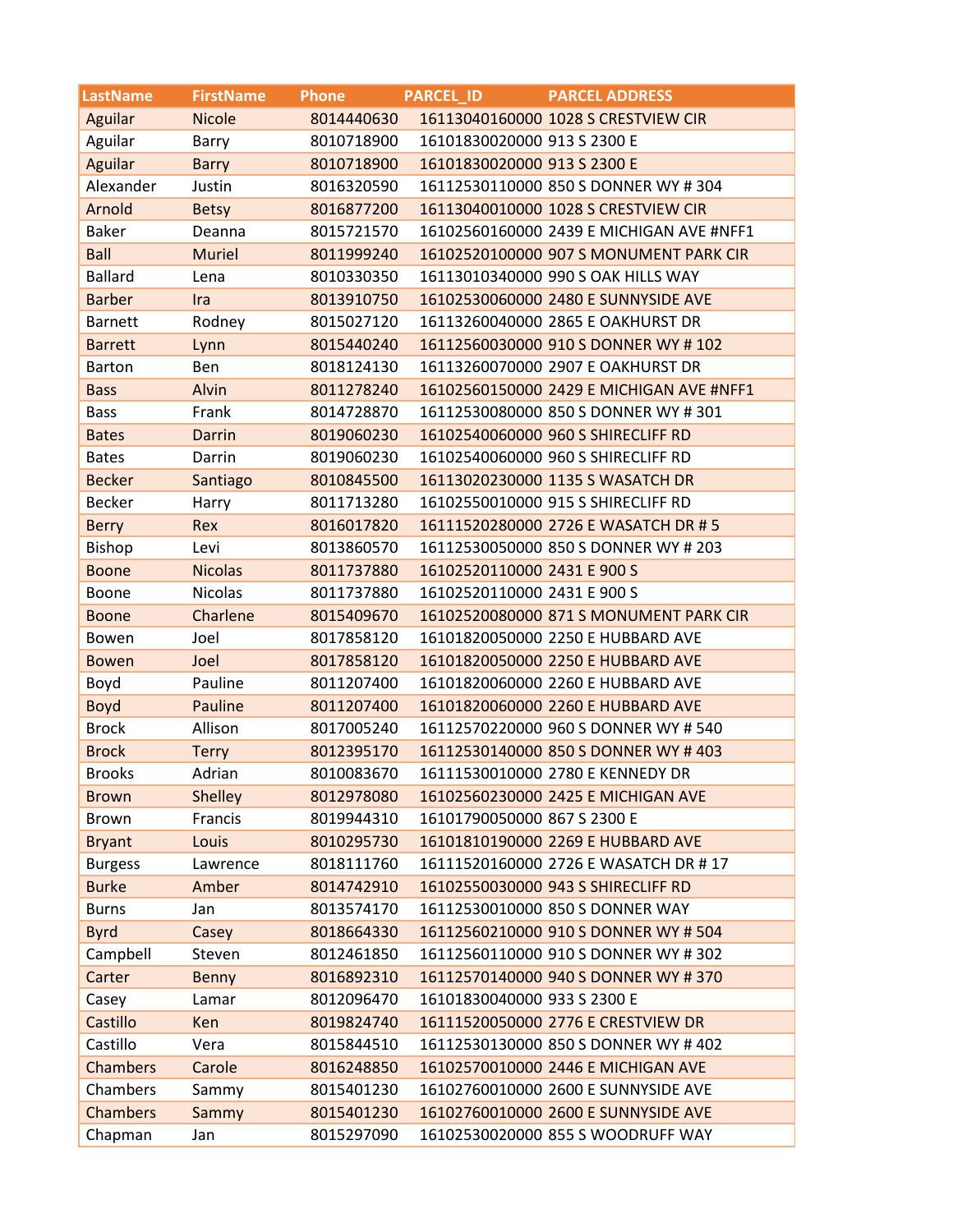| Christensen    | Nathaniel     | 8019477920 | 16112570280000 960 S DONNER WY # 650  |
|----------------|---------------|------------|---------------------------------------|
| Clarke         | Reginald      | 8015581600 | 16113260030000 2853 E OAKHURST DR     |
| Clarke         | Colleen       | 8012930260 | 16112560150000 910 S DONNER WY # 402  |
| Clayton        | Geraldine     | 8010877580 | 16102530100000 2458 E SUNNYSIDE AVE   |
| Conner         | George        | 8019696600 | 16102550020000 929 S SHIRECLIFF RD    |
| Cooper         | Bernard       | 8016039600 | 16111520060000 2726 E WASATCH DR # 24 |
| Cox            | Curtis        | 8012505200 | 16112570250000 940 S DONNER WY # 580  |
| Cox            | Lindsey       | 8012855640 | 16102520130000 2400 E SUNNYSIDE AVE   |
| Cox            | Lindsey       | 8012855640 | 16102520130000 2400 E SUNNYSIDE AVE   |
| Crawford       | Dwayne        | 8018079980 | 16112570150000 940 S DONNER WY # 380  |
| Cruz           | Eddie         | 8017740880 | 16101830050000 941 S 2300 E           |
| Cruz           | Conrad        | 8010749880 | 16112530040000 850 S DONNER WY # 202  |
| Cunningham     | Margie        | 8014219280 | 16112570090000 940 S DONNER WY # 270  |
| Curry          | Marie         | 8018221250 | 16102560090000 2416 E 900 S           |
| <b>Curtis</b>  | Catherine     | 8010899450 | 16112570120000 960 S DONNER WY # 340  |
| Daniel         | Freda         | 8011936310 | 16112560180000 910 S DONNER WY # 501  |
| <b>Davis</b>   | <b>Kelvin</b> | 8010102250 | 16112570260000 940 S DONNER WY # 590  |
| Dean           | Amy           | 8015629230 | 16111520100000 2726 E WASATCH DR # 20 |
| Delgado        | <b>Shelly</b> | 8016222810 | 16102520120000 2439 E 900 S           |
| Dennis         | <b>Brett</b>  | 8019136200 | 16102510120000 2355 E 900 S           |
| <b>Dennis</b>  | <b>Brett</b>  | 8019136200 | 16102510120000 2355 E 900 S           |
| Dixon          | Tasha         | 8017868590 | 16112570100000 940 S DONNER WY # 280  |
| <b>Drake</b>   | <b>Erica</b>  | 8014228730 | 16111520170000 2726 E WASATCH DR #18  |
| Edwards        | Jo            | 8016401690 | 16102560010000 933 S NEWBERRY RD      |
| <b>Elliott</b> | Lena          | 8015212100 | 16112530150000 850 S DONNER WY #404   |
| Ellis          | Jaime         | 8015437930 | 16102530040000 2447 E NINTH SOUTH CIR |
| Evans          | Rose          | 8016378200 | 16111260042000 2749 E SUNNYSIDE AVE   |
| Fernandez      | Floyd         | 8010395180 | 16103260010000 954 S CONNOR ST        |
| Fernandez      | Floyd         | 8010395180 | 16103260010000 954 S CONNOR ST        |
| Fernandez      | Floyd         | 8010395180 | 16103260010000 954 S CONNOR ST        |
| Fernandez      | Floyd         | 8010395180 | 16103260010000 954 S CONNOR ST        |
| Fernandez      | Floyd         | 8010395180 | 16103260010000 954 S CONNOR ST        |
| Fernandez      | Floyd         | 8010395180 | 16103260010000 954 S CONNOR ST        |
| Fernandez      | Floyd         | 8010395180 | 16103260010000 954 S CONNOR ST        |
| Fernandez      | Floyd         | 8010395180 | 16103260010000 954 S CONNOR ST        |
| Fernandez      | Floyd         | 8010395180 | 16103260010000 954 S CONNOR ST        |
| Fernandez      | Floyd         | 8010395180 | 16103260010000 954 S CONNOR ST        |
| Figueroa       | Willie        | 8016897400 | 16111780090000 2918 E KENNEDY DR      |
| Fisher         | <b>Dexter</b> | 8015185770 | 16102560100000 2428 E 900 S           |
| Flowers        | Jackie        | 8019534000 | 16102560250000 2439 E MICHIGAN AVE    |
| <b>Flowers</b> | Latoya        | 8012659590 | 16111020030000 2749 E SUNNYSIDE AVE   |
| Floyd          | Della         | 8019879860 | 16111780110000 2828 E KENNEDY DR      |
| Floyd          | <b>Della</b>  | 8019879860 | 16111780110000 2828 E KENNEDY DR      |
| Floyd          | <b>Betty</b>  | 8011728730 | 16112570030000 960 S DONNER WY #150   |
| Foster         | Minnie        | 8018584790 | 16102560320000 2483 E MICHIGAN AVE    |
| Foster         | Dean          | 8018086530 | 16112540010000 874 S DONNER WAY       |
| Fuller         | Sheryl        | 8011804520 | 16111020012000 2749 E SUNNYSIDE AVE   |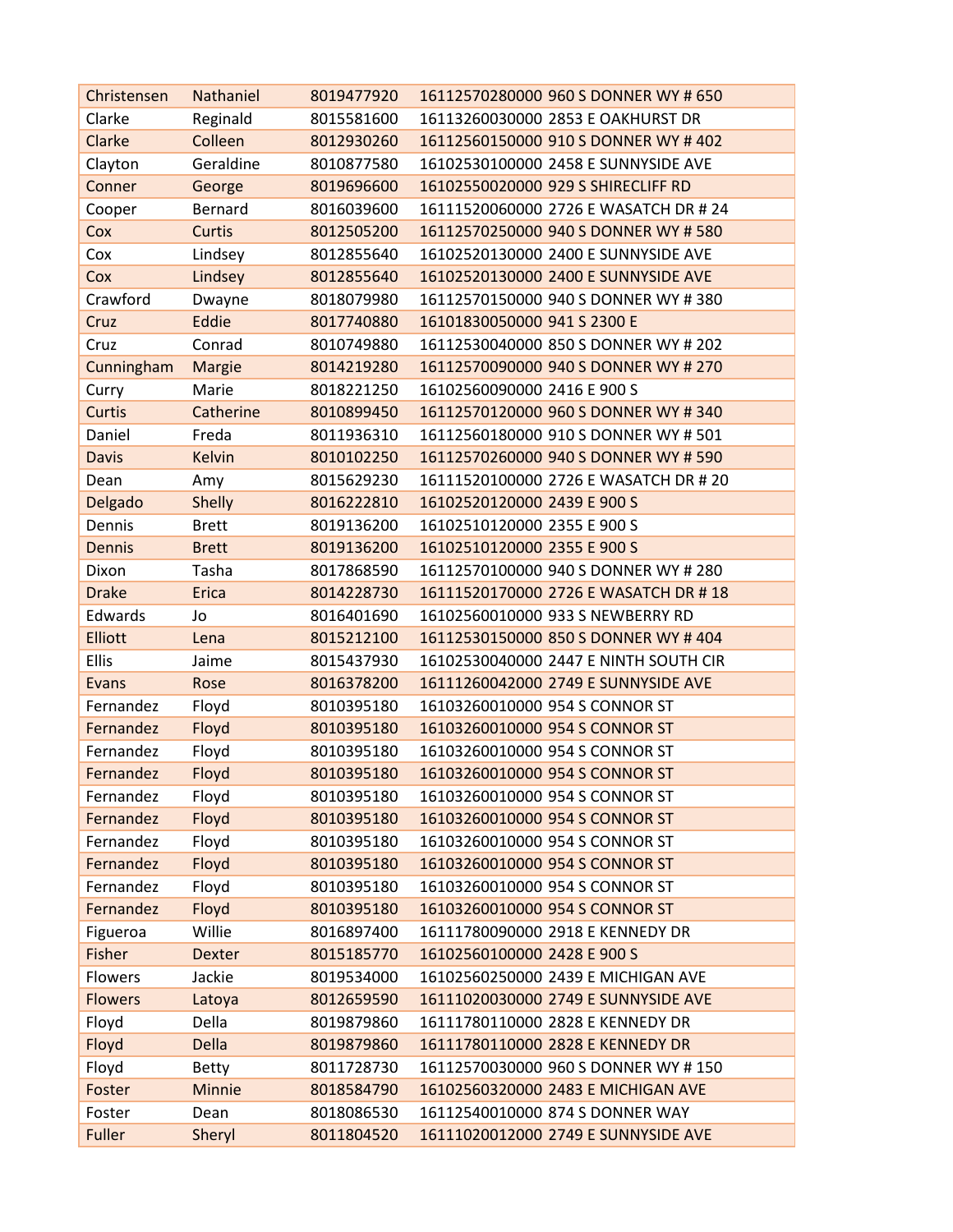| Fuller          | Sheryl        | 8011804520 | 16111020012000 2749 E SUNNYSIDE AVE      |
|-----------------|---------------|------------|------------------------------------------|
| Fuller          | Sheryl        | 8011804520 | 16111020012000 2749 E SUNNYSIDE AVE      |
| Fuller          | Sheryl        | 8011804520 | 16111020012000 2749 E SUNNYSIDE AVE      |
| <b>Fuller</b>   | Sheryl        | 8011804520 | 16111020012000 2749 E SUNNYSIDE AVE      |
| Fuller          | Sheryl        | 8011804520 | 16111020012000 2749 E SUNNYSIDE AVE      |
| <b>Fuller</b>   | Sheryl        | 8011804520 | 16111020012000 2749 E SUNNYSIDE AVE      |
| Fuller          | Sheryl        | 8011804520 | 16111020012000 2749 E SUNNYSIDE AVE      |
| Fuller          | Sheryl        | 8011804520 | 16111020012000 2749 E SUNNYSIDE AVE      |
| Gardner         | Rudolph       | 8017905230 | 16102560080000 2402 E 900 S              |
| George          | Doug          | 8010249350 | 16112570240000 940 S DONNER WY # 570     |
| Gibbs           | Alonzo        | 8014748720 | 16102560180000 2457 E MICHIGAN AVE #NFF1 |
| Gonzalez        | Alex          | 8018933710 | 16112560060000 910 S DONNER WY # 201     |
| Gordon          | Kay           | 8017248820 | 16102560210000 2472 E NINTH SOUTH CIR    |
| Gray            | lan           | 8011122890 | 16113020020000 1135 S WASATCH DR         |
| Greer           | Jeremy        | 8017463340 | 16112570270000 960 S DONNER WY # 640     |
| Gregory         | Abel          | 8019498380 | 16111780010000 2814 E KENNEDY DR         |
| Griffin         | Shannon       | 8015683680 | 16112570010000 940-960 S DONNER WAY      |
| Griffith        | <b>Noel</b>   | 8010699980 | 16102510100000 2335 E 900 S              |
| Guerrero        | Michael       | 8019775930 | 16112570130000 960 S DONNER WY # 350     |
| Gutierrez       | Ivan          | 8012763760 | 16104010020000 1140 S WASATCH DR         |
| Guzman          | Adrienne      | 8018143700 | 16111520230000 2726 E WASATCH DR #7      |
| Hall            | <b>Marc</b>   | 8014923850 | 16102570040000 2486 E MICHIGAN AVE       |
| Hamilton        | Ora           | 8010310360 | 16112560050000 910 S DONNER WY #104      |
| Hansen          | <b>Debra</b>  | 8017300750 | 16113040020000 1027 S OAK HILLS WAY      |
| Hansen          | Sara          | 8011147900 | 16112530020000 850 S DONNER WY #102      |
| Hanson          | Jennie        | 8012892090 | 16102560310000 2485 E MICHIGAN AVE # NFF |
| Hanson          | Craig         | 8010676570 | 16112560130000 910 S DONNER WY #304      |
| Harmon          | Ray           | 8010369970 | 16111520090000 2726 E WASATCH DR # 21    |
| Harper          | Josephine     | 8017329580 | 16112560220000 910 S DONNER WY # 601     |
| <b>Harris</b>   | Luis          | 8013673440 | 16112530090000 850 S DONNER WY #302      |
| Harrison        | Erik          | 8015668020 | 16101830030000 923 S 2300 E              |
| <b>Harrison</b> | Vivian        | 8014992530 | 16102560140000 2474 E NINTH SOUTH CIR    |
| Hart            | Colin         | 8019026140 | 16112530100000 850 S DONNER WY # 303     |
| Hart            | Mandy         | 8013800490 | 16102510030000 2366 E SUNNYSIDE AVE      |
| Harvey          | Judith        | 8015454490 | 16112530070000 850 S DONNER WY # 300     |
| <b>Hawkins</b>  | Maria         | 8015301240 | 16102560130000 2470 E NINTH SOUTH CIR    |
| Henderson       | Don           | 8010114080 | 16102560300000 2507 E MICHIGAN AVE       |
| Henderson       | Lucas         | 8018085580 | 16101820070000 2270 E HUBBARD AVE        |
| Henderson       | Lucas         | 8018085580 | 16101820070000 2270 E HUBBARD AVE        |
| Herrera         | <b>Sherry</b> | 8010179660 | 16111510040000 2600 E SUNNYSIDE AVE      |
| Hill            | Ramona        | 8017459090 | 16101810130000 914 S 2300 E              |
| Hill            | Emilio        | 8014357220 | 16102530070000 2469 E NINTH SOUTH CIR    |
| Hill            | Anne          | 8012127300 | 16102520160000 848 S WOODRUFF WAY        |
| Hill            | Anne          | 8012127300 | 16102520160000 848 S WOODRUFF WAY        |
| Hines           | Marion        | 8015215660 | 16102560240000 2429 E MICHIGAN AVE       |
| <b>Hodges</b>   | Jo            | 8016214330 | 16102570050000 2498 E MICHIGAN AVE       |
| Holland         | Sonya         | 8016725140 | 16102530030000 873 S WOODRUFF WAY        |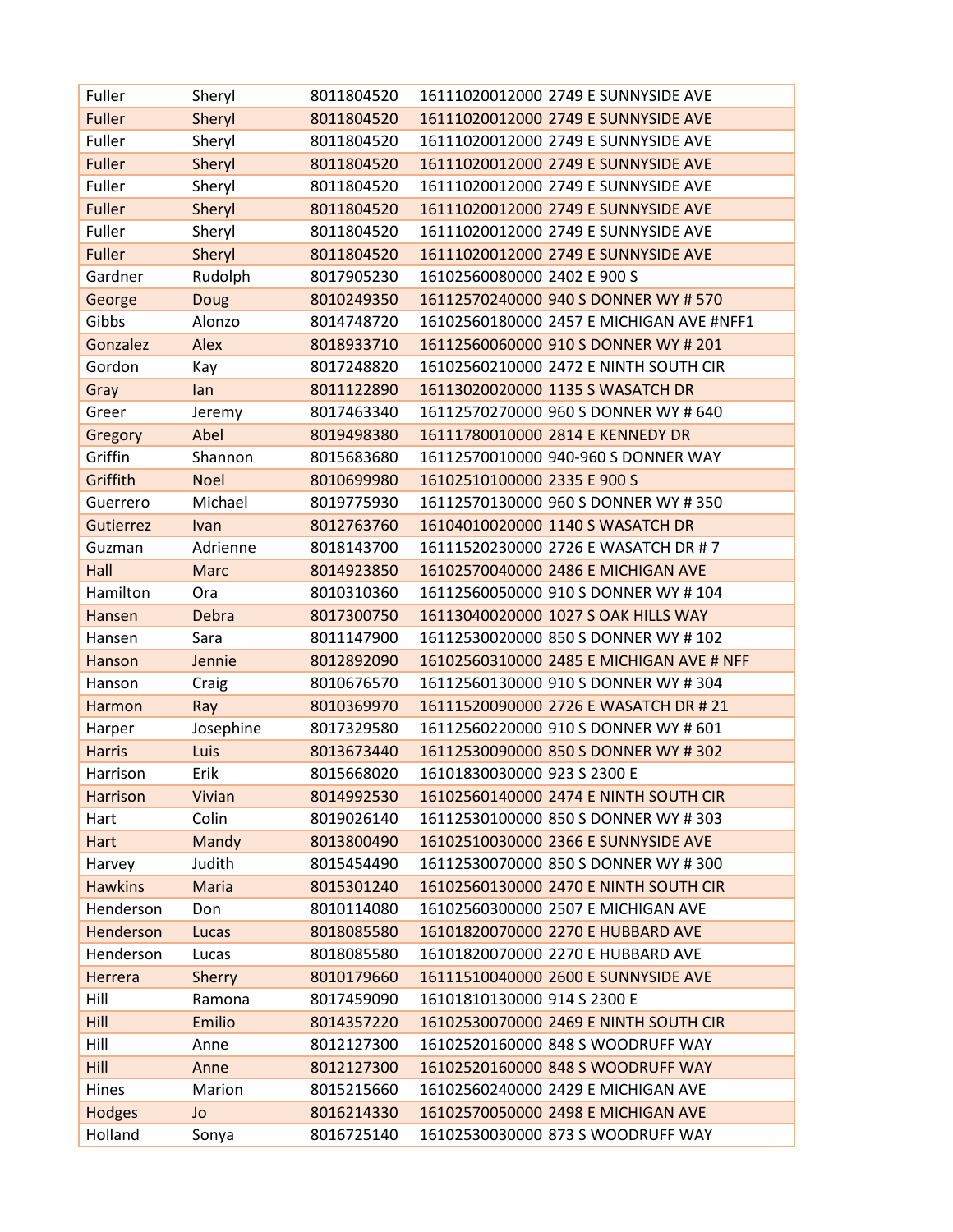| Holt              | Sheldon       | 8013870990 | 16102560200000 2464 E NINTH SOUTH CIR    |
|-------------------|---------------|------------|------------------------------------------|
| Holt              | Mitchell      | 8017957050 | 16102520050000 860 S WOODRUFF WAY        |
| Hunt              | Isabel        | 8017385450 | 16113260020000 2839 E OAKHURST DR        |
| Hunt              | Marcella      | 8015910100 | 16102510040000 2390 E SUNNYSIDE AVE      |
| Hunter            | Gary          | 8018725750 | 16102530110000 2444 E SUNNYSIDE AVE      |
| Hunter            | Gary          | 8018725750 | 16102530110000 2444 E SUNNYSIDE AVE      |
| Ingram            | Valerie       | 8018348560 | 16112560100000 910 S DONNER WY #301      |
| Jenkins           | Pearl         | 8017268770 | 16111780070000 2892 E KENNEDY DR         |
| <b>Jenkins</b>    | Calvin        | 8015391940 | 16112560190000 910 S DONNER WY # 502     |
| Jennings          | Katherine     | 8010155220 | 16112560200000 910 S DONNER WY # 503     |
| Jensen            | Rodolfo       | 8015108090 | 16102560110000 2440 E 900 S              |
| Jensen            | Rodolfo       | 8015108090 | 16102560110000 2440 E 900 S              |
| Jones             | Allen         | 8010860300 | 16101830010000 905 S 2300 E              |
| Jones             | Allen         | 8010860300 | 16101830010000 905 S 2300 E              |
| Kennedy           | Spencer       | 8018374470 | 16102520190000 865 S MONUMENT PARK CIR   |
| Kennedy           | Spencer       | 8018374470 | 16102520190000 865 S MONUMENT PARK CIR   |
| <b>Kim</b>        | <b>Elsie</b>  | 8016417820 | 16102570030000 2466 E MICHIGAN AVE       |
| Lawson            | Jean          | 8016955420 | 16111520290000 2726 E WASATCH DR # 6     |
| Lee               | Sheldon       | 8014024640 | 16112570290000 940 S DONNER WY # 670     |
| Lindsey           | Tara          | 8017546770 | 16112530160000 850 S DONNER WY # 405     |
| Lopez             | Leslie        | 8014498780 | 16111520220000 2726 E WASATCH DR #8      |
| Love              | Gwendolyn     | 8019219810 | 16112560080000 910 S DONNER WY # 203     |
| Luna              | Rogelio       | 8010704600 | 16111520320000 2726 E WASATCH DR # 2     |
| Lynch             | Raquel        | 8017553430 | 16112010010000 2988 EMIGRATION CANYON RD |
| Maldonado         | Johnny        | 8019699110 | 16111520080000 2726 E WASATCH DR # 22    |
| Mann              | Lauren        | 8016148320 | 16112570070000 960 S DONNER WY # 240     |
| <b>Martin</b>     | Cassandra     | 8014782160 | 16104260010000 1135 S WASATCH DR         |
| Martinez          | Percy         | 8015187820 | 16113260090000 2927 E OAKHURST DR        |
| Martinez          | Rogelio       | 8012085090 | 16102560190000 2457 E MICHIGAN AVE #NFF2 |
| Massey            | Erin          | 8017392910 | 16102570020000 2456 E MICHIGAN AVE       |
| Mcdonald          | Joanna        | 8015912520 | 16111520340000 2726 E WASATCH DR         |
| Mcdonald          | Marvin        | 8012376000 | 16102510090000 2327 E 900 S              |
| Mclaughlin        | Guy           | 8010727980 | 16111780130000 2878 E KENNEDY DR         |
| Mclaughlin        | Guy           | 8010727980 | 16111780130000 2878 E KENNEDY DR         |
| <b>Mclaughlin</b> | Crystal       | 8010410280 | 16111520310000 2726 E WASATCH DR #1      |
| Mclaughlin        | Kenny         | 8017991290 | 16111020016001 2749 E SUNNYSIDE AVE      |
| <b>Mclaughlin</b> | Kenny         | 8017991290 | 16111020016001 2749 E SUNNYSIDE AVE      |
| Mclaughlin        | Kenny         | 8017991290 | 16111020016001 2749 E SUNNYSIDE AVE      |
| <b>Mclaughlin</b> | Kenny         | 8017991290 | 16111020016001 2749 E SUNNYSIDE AVE      |
| Mclaughlin        | Kenny         | 8017991290 | 16111020016001 2749 E SUNNYSIDE AVE      |
| <b>Mclaughlin</b> | Kenny         | 8017991290 | 16111020016001 2749 E SUNNYSIDE AVE      |
| Medina            | Alma          | 8017863790 | 16111780120000 2840 E KENNEDY DR         |
| <b>Miller</b>     | <b>Tara</b>   | 8012485010 | 16102510150000 2379 E 900 S              |
| Morrison          | Dominic       | 8010991940 | 16111780040000 2852 E KENNEDY DR         |
| <b>Moss</b>       | Sean          | 8016841570 | 16112570110000 940 S DONNER WY # 290     |
| Munoz             | Julia         | 8014958120 | 16112560140000 910 S DONNER WY #401      |
| <b>Myers</b>      | <b>Willis</b> | 8012306930 | 16112560040000 910 S DONNER WY #103      |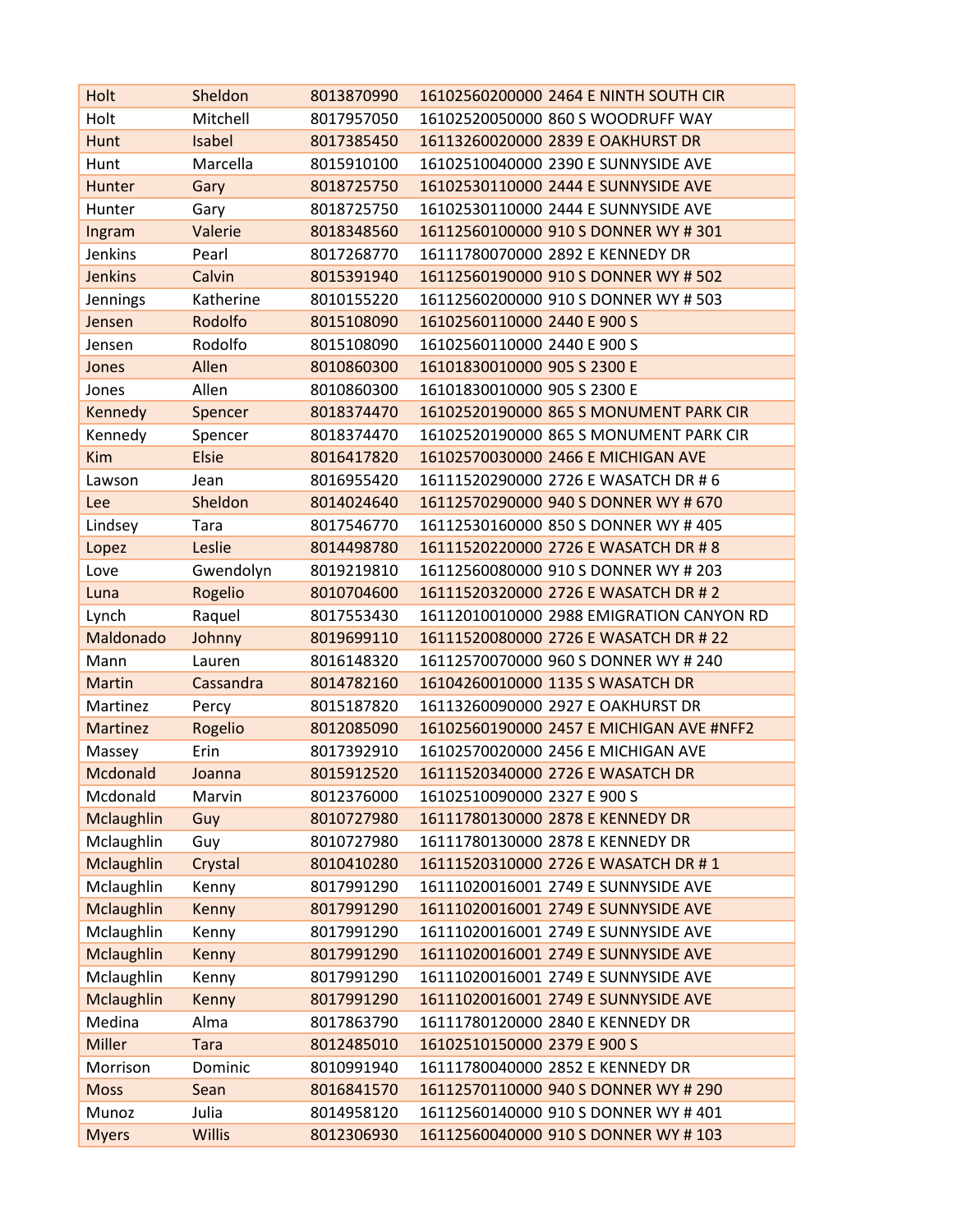| Newman         | Dennis          | 8016115120 | 16102560120000 2450 E NINTH SOUTH CIR  |
|----------------|-----------------|------------|----------------------------------------|
| Norman         | Kendra          | 8014098490 | 16112570020000 960 S DONNER WY #140    |
| Norris         | Jamie           | 8017409960 | 16102560020000 949 S NEWBERRY RD       |
| <b>Norris</b>  | Jamie           | 8017409960 | 16102560020000 949 S NEWBERRY RD       |
| <b>Norris</b>  | Byron           | 8016274340 | 16102520060000 872 S WOODRUFF WAY      |
| Norton         | Frederick       | 8017759650 | 16102520090000 885 S MONUMENT PARK CIR |
| Norton         | Frederick       | 8017759650 | 16102520090000 885 S MONUMENT PARK CIR |
| Norton         | Frederick       | 8017759650 | 16102520090000 885 S MONUMENT PARK CIR |
| Osborne        | Matt            | 8011079090 | 16102550070000 956 S NEWBERRY RD       |
| Owens          | Ashley          | 8010567600 | 16112560120000 910 S DONNER WY #303    |
| Page           | Spencer         | 8018055260 | 16102550060000 942 S NEWBERRY RD       |
| Palmer         | Alton           | 8014498420 | 16102510080000 886 S MONUMENT PARK CIR |
| Parker         | Chris           | 8018179580 | 16111780100000 2936 E KENNEDY DR       |
| Parker         | Robert          | 8017731050 | 16102550050000 930 S NEWBERRY RD       |
| Parsons        | <b>Brad</b>     | 8019786790 | 16102510160000 908 S MONUMENT PARK CIR |
| Patrick        | Angelica        | 8013728650 | 16112530060000 850 S DONNER WY # 204   |
| Perez          | Mathew          | 8010884040 | 16102540020000 922 S SHIRECLIFF RD     |
| <b>Perkins</b> | <b>Kristine</b> | 8018366000 | 16112530180000 850 S DONNER WY #407    |
| Perry          | Annie           | 8017148910 | 16102540040000 948 S SHIRECLIFF RD     |
| Phelps         | Rafael          | 8010295670 | 16102510110000 2345 E 900 S            |
| Pierce         | Herbert         | 8019485320 | 16112560170000 910 S DONNER WY #404    |
| Pope           | Harold          | 8017880740 | 16102540050000 956 S SHIRECLIFF RD     |
| Ramirez        | Gilbert         | 8010997190 | 16113260110000 2795 E CRESTVIEW DR     |
| Ramirez        | Leon            | 8011129690 | 16112570040000 940 S DONNER WY #170    |
| Reese          | Ralph           | 8011088670 | 16102510140000 2369 E 900 S            |
| Reynolds       | Mandy           | 8017510630 | 16112560070000 910 S DONNER WY # 202   |
| Reynolds       | Stacy           | 8015733210 | 16102520150000 860 S WOODRUFF WAY      |
| Reynolds       | <b>Esther</b>   | 8016478130 | 16102510020000 2350 E SUNNYSIDE AVE    |
| Rhodes         | Marta           | 8013826320 | 16102560340000 2451 E MICHIGAN AVE     |
| <b>Rhodes</b>  | Marta           | 8013826320 | 16102560340000 2451 E MICHIGAN AVE     |
| Robertson      | Angelo          | 8016678260 | 16112570210000 940 S DONNER WY #490    |
| Robinson       | <b>Mark</b>     | 8016291610 | 16102510010000 2314 E SUNNYSIDE AVE    |
| Robinson       | Gerardo         | 8017909590 | 16102260020000 2601 E SUNNYSIDE AVE    |
| Rodgers        | Roger           | 8018092080 | 16102560070000 2388 E 900 S            |
| Ross           | Howard          | 8013588120 | 16113260080000 2915 E OAKHURST DR      |
| <b>Ross</b>    | Howard          | 8013588120 | 16113260080000 2915 E OAKHURST DR      |
| Ross           | Stephen         | 8016045770 | 16101810180000 2259 E HUBBARD AVE      |
| Santiago       | <b>Emmett</b>   | 8011226550 | 16111770010000 2905 E KENNEDY DR       |
| Santos         | Florence        | 8018172230 | 16102540010000 908 S SHIRECLIFF RD     |
| Schneider      | Constance       | 8011781180 | 16112560010000 910 S DONNER WAY        |
| Schultz        | Leticia         | 8018803740 | 16111520300000 2726 E WASATCH DR # COM |
| Sharp          | Jody            | 8012702320 | 16102560030000 961 S NEWBERRY RD       |
| Sharp          | Jody            | 8012702320 | 16102560030000 961 S NEWBERRY RD       |
| Sharp          | Wilbur          | 8010525250 | 16102530080000 2478 E NINTH SOUTH CIR  |
| Shelton        | Florence        | 8017687020 | 16101820080000 940 S 2300 E            |
| Silva          | Rudy            | 8013999460 | 16111780050000 2864 E KENNEDY DR       |
| Silva          | Rafael          | 8011004540 | 16102540030000 934 S SHIRECLIFF RD     |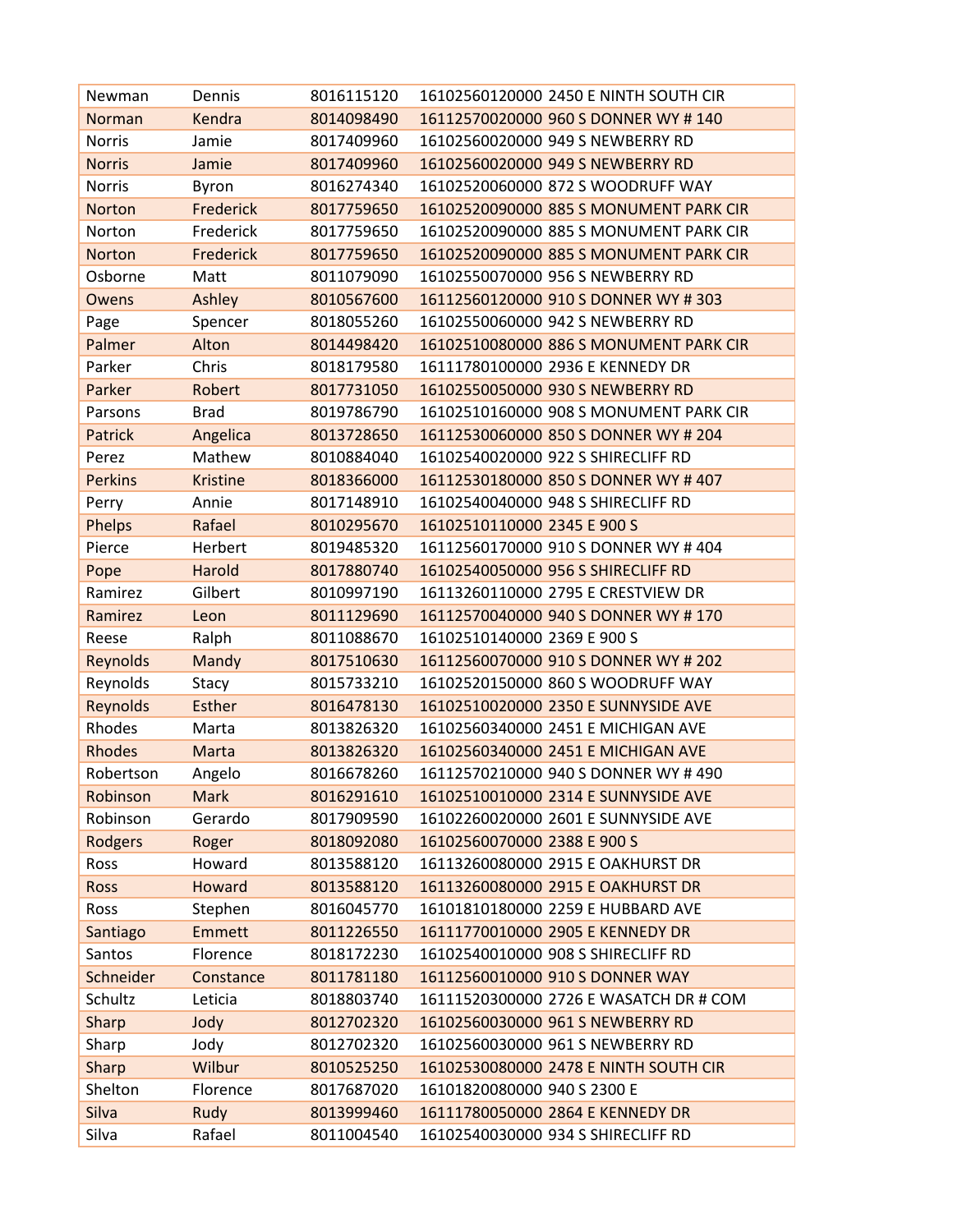| Silva         | Elsa           | 8011644640 | 16111770020000 2820 EMIGRATION CANYON RD |
|---------------|----------------|------------|------------------------------------------|
| <b>Sparks</b> | Nelson         | 8019655830 | 16111520070000 2726 E WASATCH DR # 23    |
| <b>Sparks</b> | <b>Nathan</b>  | 8012474830 | 16101810200000 922 S 2300 E              |
| Stewart       | Christopher    | 8017115850 | 16102520170000 2378 E SUNNYSIDE AVE      |
| <b>Stokes</b> | <b>Eloise</b>  | 8012203230 | 16111520330000 2726 E WASATCH DR #3      |
| Sullivan      | Katrina        | 8010970000 | 16112530030000 850 S DONNER WY # 201     |
| Swanson       | <b>Tamara</b>  | 8016833980 | 16102510050000 861 S MONUMENT PARK CIR   |
| Tate          | Vera           | 8012621130 | 16112570050000 940 S DONNER WY #180      |
| Thompson      | Jose           | 8014908520 | 16112570160000 940 S DONNER WY # 390     |
| Todd          | Minnie         | 8013182830 | 16111780080000 2906 E KENNEDY DR         |
| <b>Tucker</b> | Gerardo        | 8015246210 | 16112570190000 940 S DONNER WY #470      |
| Turner        | Crystal        | 8011852600 | 16112530120000 850 S DONNER WY #401      |
| Tyler         | <b>Duane</b>   | 8019852770 | 16102550040000 955 S SHIRECLIFF RD       |
| Underwood     | Guadalupe      | 8012207380 | 16102560290000 2497 E MICHIGAN AVE       |
| Vaughn        | Rita           | 8014664440 | 16102510070000 874 S MONUMENT PARK CIR   |
| Vaughn        | Jermaine       | 8019707510 | 16112510010000 840 S DONNER WAY          |
| Vega          | Wilbert        | 8010373480 | 16112560090000 910 S DONNER WY # 204     |
| Walker        | <b>Derrick</b> | 8013538730 | 16112560020000 910 S DONNER WY #101      |
| Wallace       | Loren          | 8017410920 | 16112570230000 960 S DONNER WY # 550     |
| Wallace       | Felicia        | 8010544820 | 16112530170000 850 S DONNER WY #406      |
| Ward          | Vincent        | 8012657660 | 16102560330000 965 S NEWBERRY RD         |
| Ward          | Vincent        | 8012657660 | 16102560330000 965 S NEWBERRY RD         |
| Ward          | Vincent        | 8012657660 | 16102560330000 965 S NEWBERRY RD         |
| Ward          | Vincent        | 8012657660 | 16102560330000 965 S NEWBERRY RD         |
| Ward          | Vincent        | 8012657660 | 16102560330000 965 S NEWBERRY RD         |
| Ward          | Alfredo        | 8016228230 | 16101790080000 2311 E 900 S              |
| Ward          | Alfredo        | 8016228230 | 16101790080000 2311 E 900 S              |
| Warner        | Marie          | 8010772720 | 16102560060000 969 S NEWBERRY RD         |
| Warner        | Marie          | 8010772720 | 16102560060000 969 S NEWBERRY RD         |
| Warner        | Marie          | 8010772720 | 16102560060000 969 S NEWBERRY RD         |
| Webb          | Geoffrey       | 8018632590 | 16112570060000 940 S DONNER WY #190      |
| Weber         | Al             | 8011426200 | 16102560270000 2463 E MICHIGAN AVE       |
| Welch         | Claude         | 8011613020 | 16111510020000 912 S CRESTVIEW DR        |
| Wells         | Elizabeth      | 8017399300 | 16101830060000 949 S 2300 E              |
| Wheeler       | Joshua         | 8017438560 | 16113260130000 2895 E OAKHURST DR        |
| White         | Elaine         | 8016172250 | 16102510060000 860 S MONUMENT PARK CIR   |
| <b>Willis</b> | Jorge          | 8013710410 | 16111520110000 2726 E WASATCH DR #19     |
| Wilson        | Edward         | 8017925200 | 16102510130000 2369 E 900 S              |
| Wise          | Orville        | 8015348740 | 16112560160000 910 S DONNER WY #403      |
| Yates         | Billy          | 8014675610 | 16112570200000 940 S DONNER WY #480      |
| Zimmerman     | <b>Jack</b>    | 8017413640 | 16112570080000 960 S DONNER WY # 250     |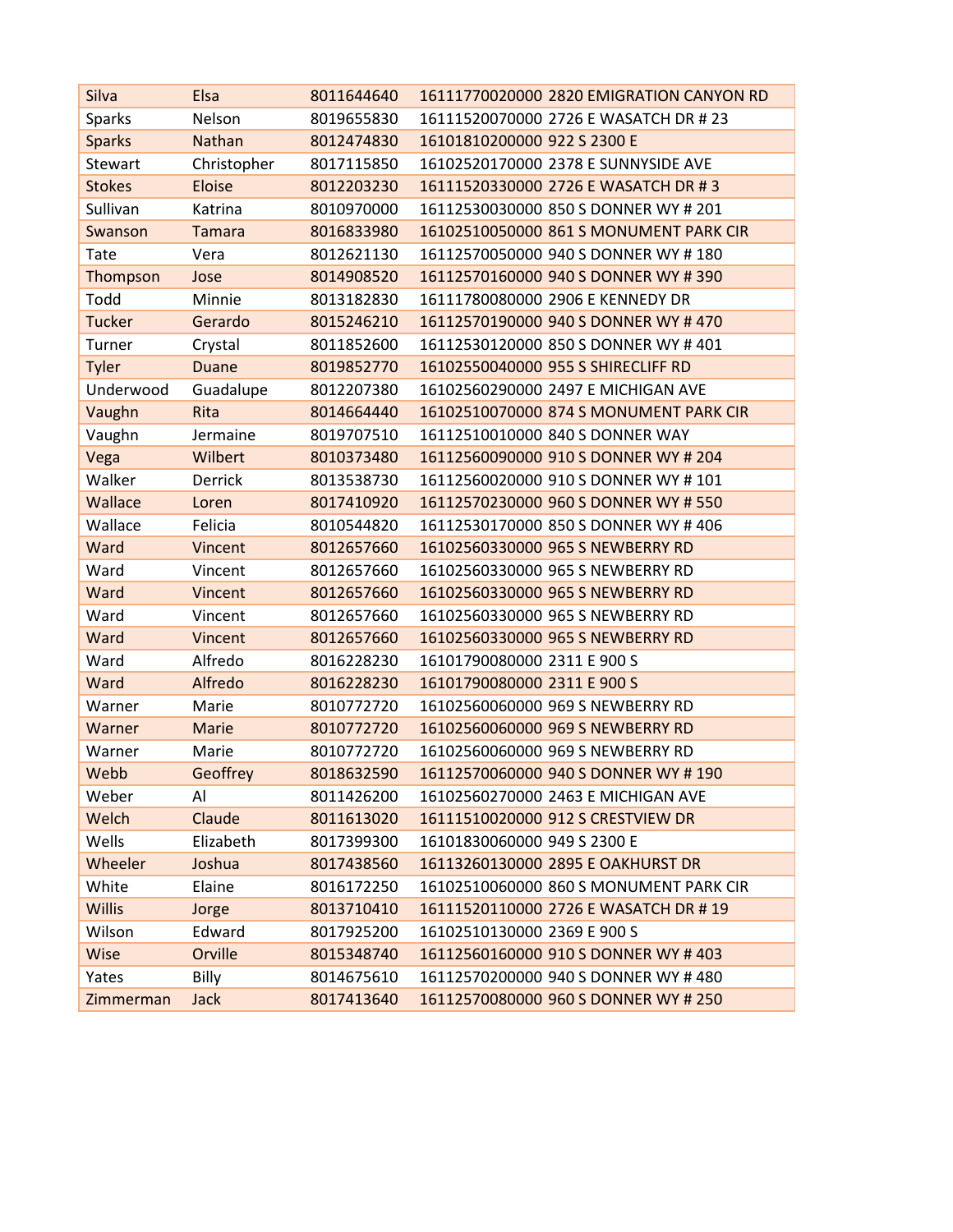| <b>Last Name</b> | <b>First Nam Phone</b> |            | <b>PARCEL ID</b>               | <b>PARCEL ADDRESS</b>                    |
|------------------|------------------------|------------|--------------------------------|------------------------------------------|
| <b>Adams</b>     | <b>Kelly</b>           | 8016242300 |                                | 16162510020000 1652 E EMERSON AVE        |
| Adams            | Kelly                  | 8016242300 |                                | 16162510020000 1652 E EMERSON AVE        |
| <b>Adams</b>     | <b>Agnes</b>           | 8015964940 |                                | 16103510060000 2022 E PRINCETON DR       |
| Aguilar          | Allan                  | 8015764540 |                                | 16151050020000 2048 E MARYS DR           |
| Alexander        | <b>Myron</b>           | 8012479130 |                                | 16094860050000 1967 E CLAREMONT WAY      |
| Alexander        | Latoya                 | 8015489340 | 16094780300000 1871 E 1300 S   |                                          |
| Alexander        | Latoya                 | 8015489340 | 16094780300000 1871 E 1300 S   |                                          |
| Alexander        | Sylvia                 | 8013697560 | 16094810280000 1949 E LAIRD DR |                                          |
| Alexander        | <b>Molly</b>           | 8012104360 |                                | 16103540710000 1174 S FOOTHILL DR #434   |
| Allen            | Patti                  | 8011001010 | 16162050070000 1396 S 1700 E   |                                          |
| Allen            | Patti                  | 8011001010 | 16162050070000 1396 S 1700 E   |                                          |
| Allen            | Patti                  | 8011001010 | 16162050070000 1396 S 1700 E   |                                          |
| Allen            | Patti                  | 8011001010 | 16162050070000 1396 S 1700 E   |                                          |
| Allison          | Derrick                | 8014017670 | 16094840040000 1940 E LAIRD DR |                                          |
| Alvarado         | Wendy                  | 8014719150 |                                | 16162090130000 1743 E ROSECREST DR       |
| Alvarado         | Wendy                  | 8014719150 |                                | 16162090130000 1743 E ROSECREST DR       |
| Alvarado         | <b>Esther</b>          | 8015850660 |                                | 16161360080000 1636 E ROOSEVELT AVE      |
| Alvarado         | Esther                 | 8015850660 |                                | 16161360080000 1636 E ROOSEVELT AVE      |
| Alvarado         | <b>Esther</b>          | 8015850660 |                                | 16161360080000 1636 E ROOSEVELT AVE      |
| Alvarez          | Rudy                   | 8012619570 |                                | 16162270100000 1884 E HARRISON AVE       |
| <b>Alvarez</b>   | Rudy                   | 8012619570 |                                | 16162270100000 1884 E HARRISON AVE       |
| Anderson         | Preston                | 8011782000 | 16162310010000 1429 S 1900 E   |                                          |
| Anderson         | Priscilla              | 8010150940 |                                | 16151020180000 2029 E MARYS DR           |
| Anderson         | Carlton                | 8014973010 | 16162030060000 1364 S 1800 E   |                                          |
| Anderson         | Carlton                | 8014973010 | 16162030060000 1364 S 1800 E   |                                          |
| Anderson         | Edgar                  | 8019553610 |                                | 16103540170000 1156 S FOOTHILL DR #134   |
| Anderson         | <b>Mabel</b>           | 8014612420 |                                | 16103760100000 2217 E LAIRD WAY          |
| Andrews          | Troy                   | 8011128180 |                                | 16162060140000 1800 E HARRISON AVE       |
| <b>Andrews</b>   | <b>Troy</b>            | 8011128180 |                                | 16162060140000 1800 E HARRISON AVE       |
| Andrews          | Troy                   | 8011128180 |                                | 16162060140000 1800 E HARRISON AVE       |
| <b>Andrews</b>   | <b>Judith</b>          | 8013125590 | 16094800020000 1852 E 1300 S   |                                          |
| Andrews          | Judith                 | 8013125590 | 16094800020000 1852 E 1300 S   |                                          |
| <b>Andrews</b>   | <b>Judith</b>          | 8013125590 | 16094800020000 1852 E 1300 S   |                                          |
| Andrews          | Judith                 | 8013125590 | 16094800020000 1852 E 1300 S   |                                          |
| Armstrong        | Dan                    | 8018408030 | 16094790060000 1343 S 1800 E   |                                          |
| Armstrong        | Dan                    | 8018408030 | 16094790060000 1343 S 1800 E   |                                          |
| <b>Bailey</b>    | Anna                   | 8015199660 |                                | 16162070020000 1654 E BROWNING AVE       |
| <b>Bailey</b>    | Anna                   | 8015199660 |                                | 16162070020000 1654 E BROWNING AVE       |
| <b>Bailey</b>    | <b>Tasha</b>           | 8019029170 |                                | 16094800150000 1341 S COLONIAL CIR       |
| <b>Baker</b>     | Darla                  | 8013049230 | 16103520420000 2046 E LAIRD DR |                                          |
| <b>Baker</b>     | <b>Darla</b>           | 8013049230 | 16103520420000 2046 E LAIRD DR |                                          |
| <b>Baker</b>     | Benny                  | 8014236430 | 16103520290000 2074 E LAIRD DR |                                          |
| <b>Baker</b>     | Deanna                 | 8015721570 |                                | 16102560160000 2439 E MICHIGAN AVE #NFF1 |
| Baldwin          | Saul                   | 8015086520 |                                | 16162310030000 1924 E BROWNING AVE       |
| <b>Baldwin</b>   | Priscilla              | 8011846050 | 16103510180000 1185 S 2000 E   |                                          |
| <b>Baldwin</b>   | Lynda                  | 8018455120 |                                | 16103540010000 1156-1182 S FOOTHILL DR   |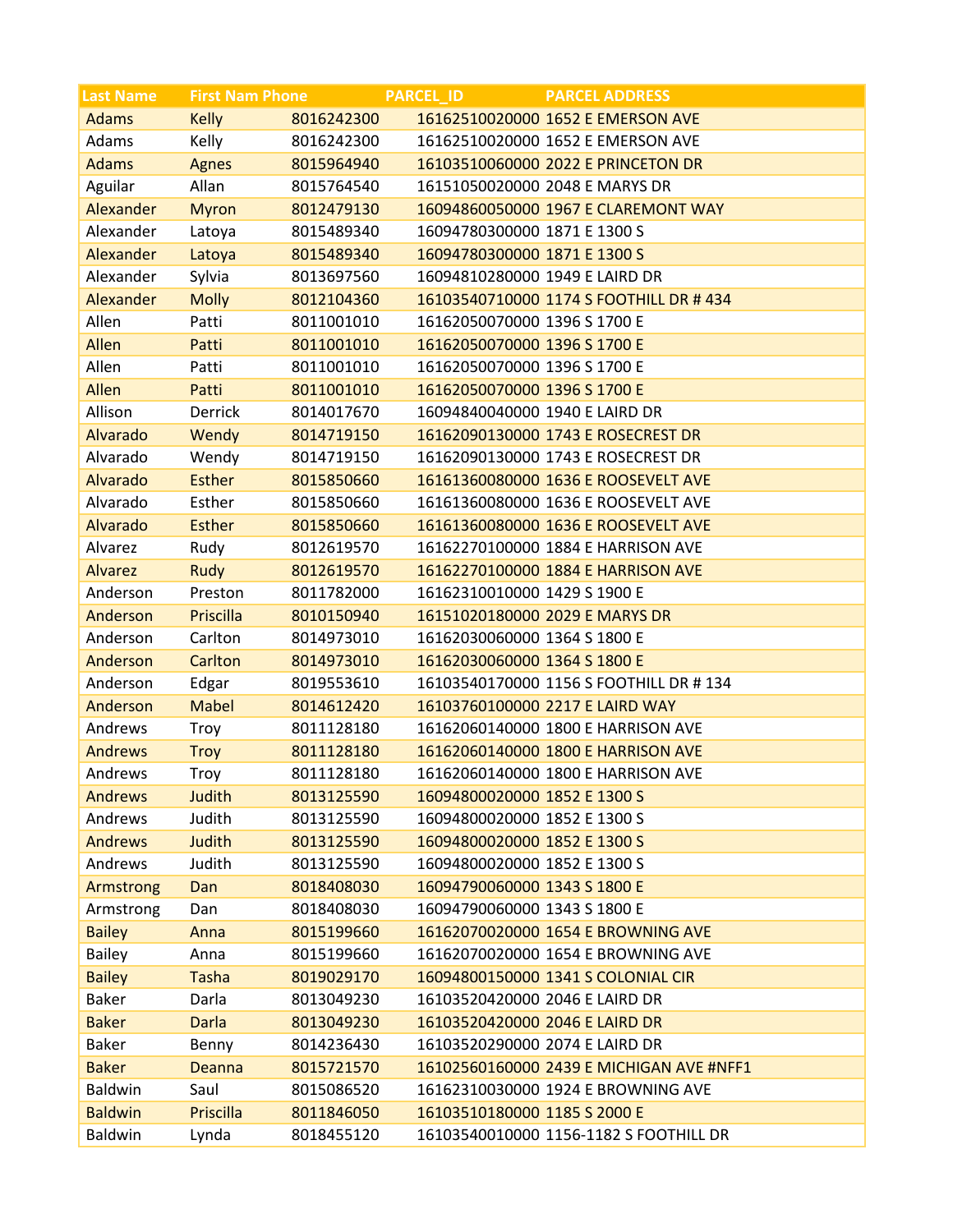| <b>Ball</b>    | Peggy            | 8015732700 | 16161360070000 1632 E ROOSEVELT AVE      |
|----------------|------------------|------------|------------------------------------------|
| Ball           | Peggy            | 8015732700 | 16161360070000 1632 E ROOSEVELT AVE      |
| <b>Ball</b>    | Claude           | 8019784620 | 16162020050000 1364 S EMIGRATION ST      |
| Ball           | Claude           | 8019784620 | 16162020050000 1364 S EMIGRATION ST      |
| <b>Ballard</b> | <b>Dianna</b>    | 8014084890 | 16162280170000 1965 E BROWNING AVE       |
| <b>Banks</b>   | <b>Tracy</b>     | 8010555670 | 16103760180000 2289 E 1300 S             |
| <b>Barber</b>  | Lora             | 8011969430 | 16162320020000 1477 S 1900 E             |
| <b>Barber</b>  | Alfred           | 8019436510 | 16162060210000 1743 E BROWNING AVE       |
| <b>Barber</b>  | <b>Dominic</b>   | 8014814610 | 16162280030000 1373 S 1900 E             |
| <b>Barber</b>  | Harvey           | 8018334350 | 16103570060000 2025 E ROYAL CIR          |
| <b>Barker</b>  | <b>Ellis</b>     | 8018353590 | 16162270020000 1828 E HARRISON AVE       |
| <b>Barker</b>  | Alejandro        | 8010620710 | 16103520040000 1243 S 2000 E             |
| <b>Barnes</b>  | Lila             | 8014427660 | 16151030020000 1444 S 2000 E             |
| <b>Barnes</b>  | Rosemarie        | 8016729380 | 16103510050000 2018 E PRINCETON DR       |
| <b>Barnes</b>  | Rosemarie        | 8016729380 | 16103510050000 2018 E PRINCETON DR       |
| <b>Barnett</b> | Genevieve        | 8017430760 | 16103530040000 1183 S 2100 E             |
| <b>Barnett</b> | Glenn            | 8012903380 | 16103510120000 2050 E PRINCETON DR       |
| <b>Barnett</b> | Glenn            | 8012903380 | 16103510120000 2050 E PRINCETON DR       |
| <b>Barrett</b> | <b>Kelly</b>     | 8018911660 | 16094590170000 1332 S 1800 E             |
| <b>Barrett</b> | Kelly            | 8018911660 | 16094590170000 1332 S 1800 E             |
| <b>Barrett</b> | <b>Bernadett</b> | 8012930170 | 16103520090000 2022 E LAIRD DR           |
| <b>Barrett</b> | <b>Bernadett</b> | 8012930170 | 16103520090000 2022 E LAIRD DR           |
| <b>Barton</b>  | Jamie            | 8018777760 | 16162040080000 1364 S COLONIAL DR        |
| <b>Barton</b>  | Jamie            | 8018777760 | 16162040080000 1364 S COLONIAL DR        |
| <b>Bass</b>    | Saul             | 8017077200 | 16151020220000 2061 E MARYS DR           |
| <b>Bass</b>    | Francis          | 8015887550 | 16162280050000 1345 S KRISTIE LN         |
| <b>Bass</b>    | <b>Alvin</b>     | 8011278240 | 16102560150000 2429 E MICHIGAN AVE #NFF1 |
| <b>Bates</b>   | Julio            | 8010876010 | 16162260010000 1351 S COLONIAL DR        |
| <b>Bates</b>   | <b>Darrin</b>    | 8019060230 | 16102540060000 960 S SHIRECLIFF RD       |
| <b>Bates</b>   | Darrin           | 8019060230 | 16102540060000 960 S SHIRECLIFF RD       |
| <b>Beck</b>    | Megan            | 8010939880 | 16162030130000 1372 S 1800 E             |
| <b>Beck</b>    | Megan            | 8010939880 | 16162030130000 1372 S 1800 E             |
| <b>Becker</b>  | Darryl           | 8018970800 | 16103510240000 2025 E LAIRD DR           |
| Bell           | Carl             | 8016776440 | 16162270140000 1852 E HARRISON AVE       |
| <b>Bell</b>    | Carl             | 8016776440 | 16162270140000 1852 E HARRISON AVE       |
| Bell           | Carl             | 8016776440 | 16162270140000 1852 E HARRISON AVE       |
| <b>Bennett</b> | Salvador         | 8011138460 | 16103520020000 1223 S 2000 E             |
| <b>Bennett</b> | Claudia          | 8017039540 | 16103540440000 1170 S FOOTHILL DR # 321  |
| <b>Berry</b>   | <b>Sherri</b>    | 8017977720 | 16103540960000 1168 S FOOTHILL DR # 615  |
| Bishop         | Jimmy            | 8015411270 | 16162290030000 1375 S KRISTIE LN         |
| <b>Bishop</b>  | Jimmy            | 8015411270 | 16162290030000 1375 S KRISTIE LN         |
| <b>Black</b>   | Alejandro        | 8015722530 | 16162090090000 1775 E ROSECREST DR       |
| <b>Black</b>   | Alejandro        | 8015722530 | 16162090090000 1775 E ROSECREST DR       |
| <b>Blair</b>   | Earl             | 8015572550 | 16162070050000 1672 E BROWNING AVE       |
| <b>Blair</b>   | Earl             | 8015572550 | 16162070050000 1672 E BROWNING AVE       |
| <b>Blair</b>   | Roman            | 8014045060 | 16162060070000 1740 E HARRISON AVE       |
| <b>Blair</b>   | Roman            | 8014045060 | 16162060070000 1740 E HARRISON AVE       |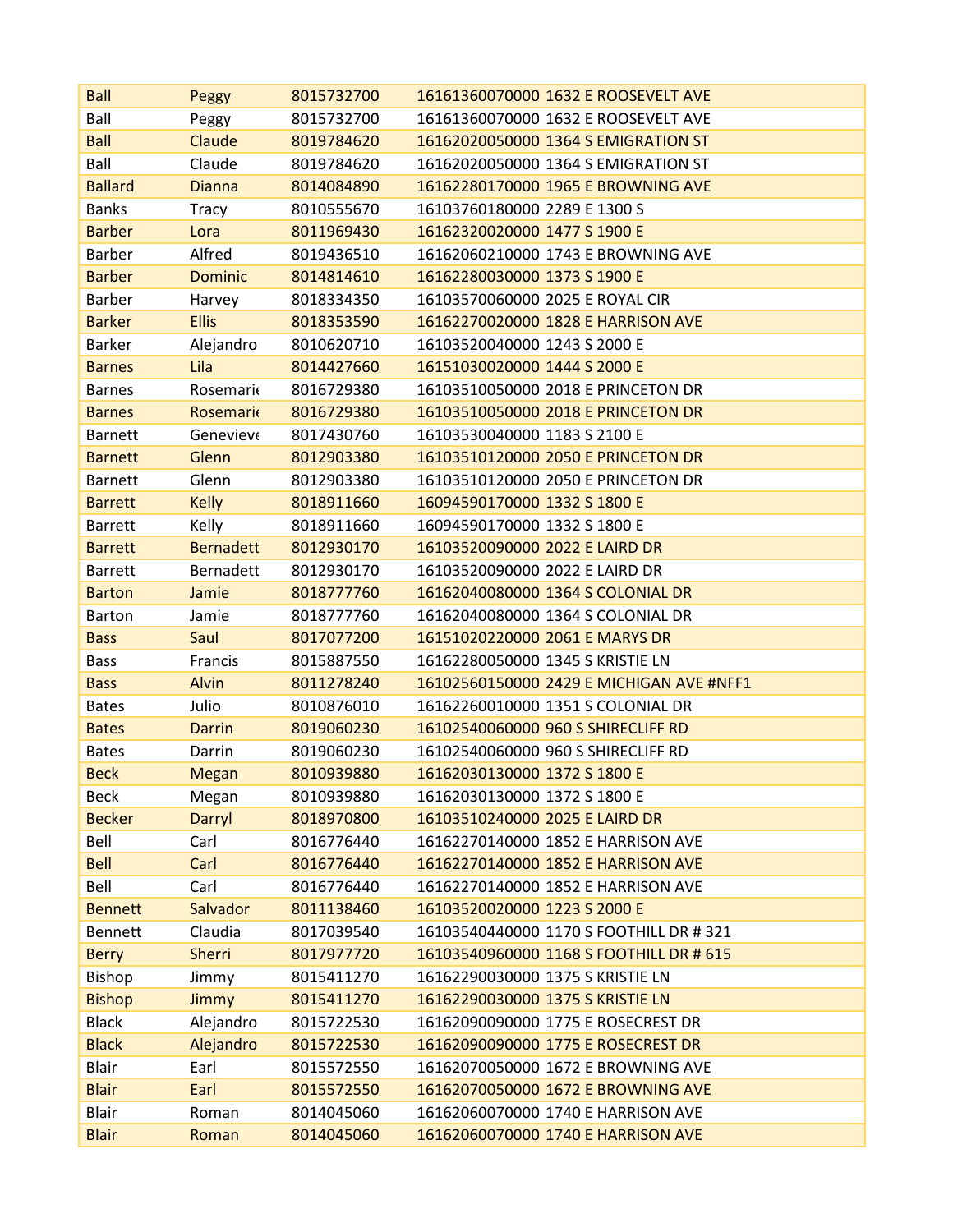| <b>Blake</b>    | Shaun           | 8015458100 | 16162270010000 1820 E HARRISON AVE      |
|-----------------|-----------------|------------|-----------------------------------------|
| <b>Blake</b>    | Irma            | 8019263380 | 16094810170000 1919 E LAIRD DR          |
| Boone           | <b>Terry</b>    | 8019405080 | 16162030050000 1352 S 1800 E            |
| <b>Boone</b>    | <b>Terry</b>    | 8019405080 | 16162030050000 1352 S 1800 E            |
| Boone           | Lloyd           | 8011055550 | 16103540100000 1156 S FOOTHILL DR #123  |
| <b>Bowen</b>    | Joel            | 8017858120 | 16101820050000 2250 E HUBBARD AVE       |
| Bowen           | Joel            | 8017858120 | 16101820050000 2250 E HUBBARD AVE       |
| <b>Bowers</b>   | Josh            | 8012118430 | 16151060220000 1443 S YUMA ST           |
| <b>Bowers</b>   | Noah            | 8014730280 | 16094800230000 1344 S 1900 E            |
| <b>Bowers</b>   | Julia           | 8018685640 | 16103540480000 1170 S FOOTHILL DR # 325 |
| Bowman          | Carlton         | 8012093370 | 16151020040000 2012 E BROWNING AVE      |
| <b>Bowman</b>   | Carlton         | 8012093370 | 16151020040000 2012 E BROWNING AVE      |
| Bowman          | Ernesto         | 8017745130 | 16162270090000 1876 E HARRISON AVE      |
| <b>Bowman</b>   | Ernesto         | 8017745130 | 16162270090000 1876 E HARRISON AVE      |
| Bowman          | Alonzo          | 8015952770 | 16103080190000 2036 E HERBERT AVE       |
| <b>Boyd</b>     | Ada             | 8017103390 | 16103540550000 1170 S FOOTHILL DR # 336 |
| Boyd            | Pauline         | 8011207400 | 16101820060000 2260 E HUBBARD AVE       |
| <b>Boyd</b>     | Pauline         | 8011207400 | 16101820060000 2260 E HUBBARD AVE       |
| <b>Bradley</b>  | Sophia          | 8016000650 | 16162060100000 1768 E HARRISON AVE      |
| <b>Bradley</b>  | Sophia          | 8016000650 | 16162060100000 1768 E HARRISON AVE      |
| <b>Bradley</b>  | Janice          | 8015680030 | 16103520060000 2014 E LAIRD DR          |
| <b>Brady</b>    | <b>Estelle</b>  | 8017128130 | 16162070110000 1671 E ROOSEVELT AVE     |
| <b>Brady</b>    | Estelle         | 8017128130 | 16162070110000 1671 E ROOSEVELT AVE     |
| <b>Brady</b>    | Ruth            | 8012102090 | 16094810190000 1929 E LAIRD DR          |
| <b>Brady</b>    | Randal          | 8019897500 | 16103080130000 1151 S 2000 E            |
| <b>Brewer</b>   | <b>Tomas</b>    | 8010940240 | 16151070010000 1353-1355 S 2100 E       |
| <b>Briggs</b>   | Patti           | 8019618210 | 16162300120000 1863 E KENSINGTON AVE    |
| <b>Briggs</b>   | Robin           | 8010230860 | 16103520200000 2009 E 1300 S            |
| <b>Brock</b>    | Tiffany         | 8017330680 | 16103550040000 2117 E 1300 S            |
| <b>Brooks</b>   | Cathy           | 8016934200 | 16162060050000 1730 E HARRISON AVE      |
| <b>Brooks</b>   | Cathy           | 8016934200 | 16162060050000 1730 E HARRISON AVE      |
| <b>Brooks</b>   | Anna            | 8019372690 | 16103600050000 2146 E 1300 S            |
| Brown           | Kerry           | 8017596100 | 16162510030000 1656 E EMERSON AVE       |
| <b>Brown</b>    | <b>Kerry</b>    | 8017596100 | 16162510030000 1656 E EMERSON AVE       |
| <b>Brown</b>    | Heather         | 8019852860 | 16162330040000 1471 S PRESTON ST        |
| <b>Brown</b>    | Woodrow         | 8015419120 | 16162060110000 1774 E HARRISON AVE      |
| Brown           | Woodrow         | 8015419120 | 16162060110000 1774 E HARRISON AVE      |
| <b>Brown</b>    | Ernesto         | 8012881060 | 16103540390000 1170 S FOOTHILL DR # 312 |
| Brown           | Shelley         | 8012978080 | 16102560230000 2425 E MICHIGAN AVE      |
| <b>Bryant</b>   | Joann           | 8015987950 | 16103080250000 2035 E PRINCETON DR      |
| <b>Bryant</b>   | Joann           | 8015987950 | 16103080250000 2035 E PRINCETON DR      |
| <b>Buchanan</b> | <b>Bradford</b> | 8013884810 | 16103580080000 2019 E ALDO CIR          |
| <b>Burgess</b>  | Salvatore       | 8019403910 | 16094800210000 1332 S 1900 E            |
| <b>Burke</b>    | <b>Mindy</b>    | 8017726710 | 16094800030000 1858 E 1300 S            |
| <b>Burke</b>    | Mindy           | 8017726710 | 16094800030000 1858 E 1300 S            |
| <b>Burke</b>    | Roxanne         | 8015920550 | 16103540930000 1168 S FOOTHILL DR # 612 |
| <b>Burke</b>    | Marlon          | 8016726970 | 16103080150000 2009 E PRINCETON DR      |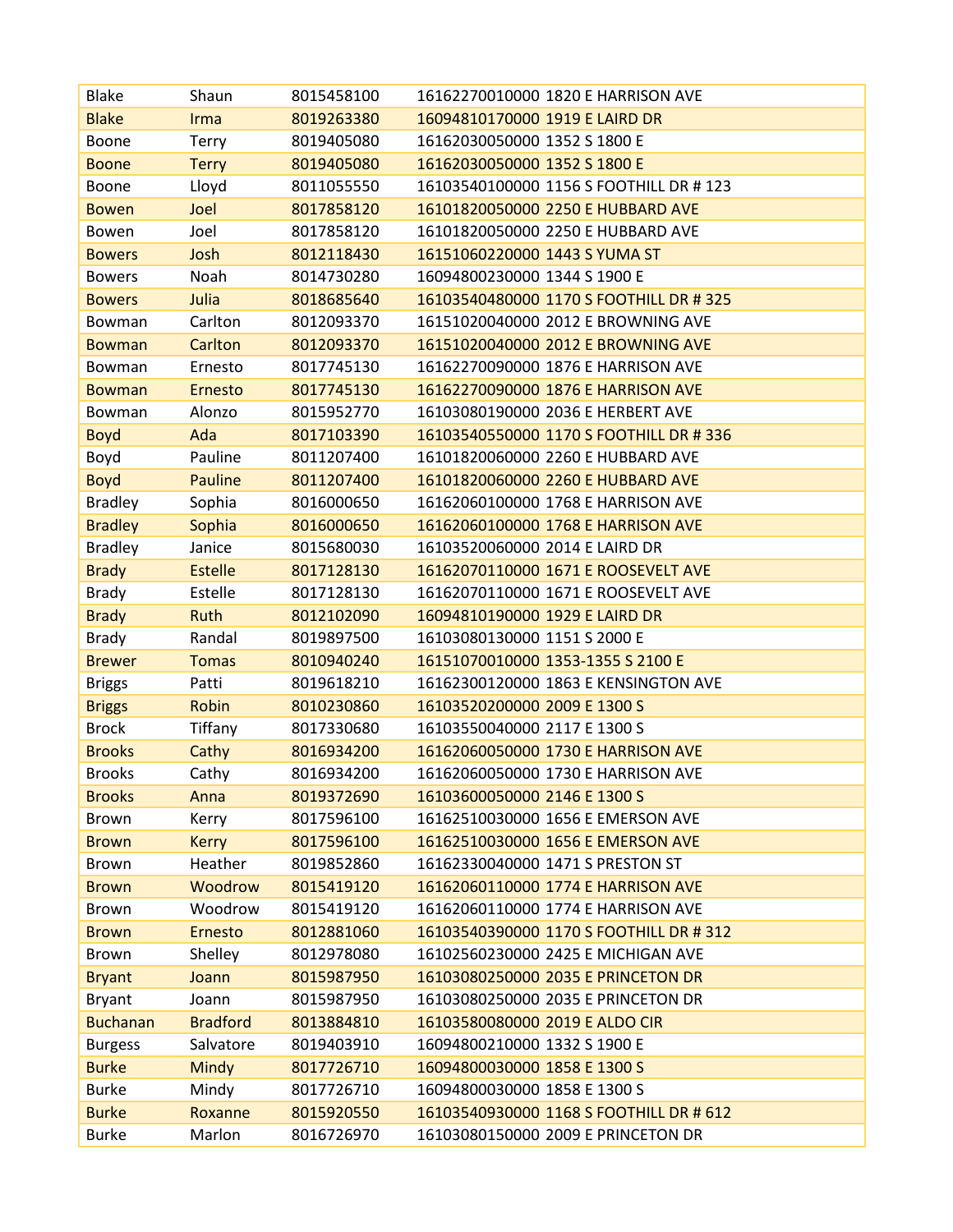| <b>Burke</b>    | Amber            | 8014742910 | 16102550030000 943 S SHIRECLIFF RD      |
|-----------------|------------------|------------|-----------------------------------------|
| <b>Burns</b>    | Leah             | 8014191430 | 16151030060000 1478 S 2000 E            |
| <b>Burns</b>    | Erin             | 8018263150 | 16162050140000 1685 E BROWNING AVE      |
| <b>Burns</b>    | Erin             | 8018263150 | 16162050140000 1685 E BROWNING AVE      |
| <b>Burton</b>   | <b>Blanche</b>   | 8019016740 | 16162330150000 1480 S KEN REY ST        |
| <b>Burton</b>   | Juan             | 8013809900 | 16103560010000 1976 E CLAREMONT WAY     |
| <b>Bush</b>     | Johanna          | 8011248690 | 16162070080000 1649 E ROOSEVELT AVE     |
| <b>Bush</b>     | Johanna          | 8011248690 | 16162070080000 1649 E ROOSEVELT AVE     |
| <b>Bush</b>     | <b>Ricky</b>     | 8013142250 | 16103540940000 1168 S FOOTHILL DR # 613 |
| <b>Bush</b>     | Antonia          | 8012382430 | 16103540770000 1182 S FOOTHILL DR # 514 |
| <b>Butler</b>   | Leland           | 8015854500 | 16103600150000 2129 E SHERMAN AVE       |
| <b>Butler</b>   | Leland           | 8015854500 | 16103600150000 2129 E SHERMAN AVE       |
| <b>Byrd</b>     | <b>Frederick</b> | 8018718010 | 16103760190000 2315 E 1300 S            |
| Byrd            | Frederick        | 8018718010 | 16103760190000 2315 E 1300 S            |
| <b>Byrd</b>     | Pat              | 8011140070 | 16103760040000 2181 E LAIRD WAY         |
| Cain            | Doyle            | 8019737690 | 16151040090000 1452 S EL REY ST         |
| Cain            | <b>Morris</b>    | 8011030490 | 16103540870000 1182 S FOOTHILL DR # 532 |
| Caldwell        | Renee            | 8018338300 | 16103540670000 1174 S FOOTHILL DR # 426 |
| Campbell        | Sara             | 8017051470 | 16162070120000 1675 E ROOSEVELT AVE     |
| Campbell        | Sara             | 8017051470 | 16162070120000 1675 E ROOSEVELT AVE     |
| Campbell        | <b>Stewart</b>   | 8015226850 | 16151010100000 1979 E BROWNING AVE      |
| Campbell        | Stewart          | 8015226850 | 16151010100000 1979 E BROWNING AVE      |
| Campbell        | <b>Felicia</b>   | 8018887660 | 16103590120000 1327-1337 S YUMA ST      |
| Campbell        | Felicia          | 8018887660 | 16103590120000 1327-1337 S YUMA ST      |
| Cannon          | Carolyn          | 8013750500 | 16162020070000 1715 E HARRISON AVE      |
| Cannon          | Carolyn          | 8013750500 | 16162020070000 1715 E HARRISON AVE      |
| Carpenter       | <b>Mitchell</b>  | 8019853860 | 16103600260000 1301 S 2100 E            |
| Carpenter       | Alfredo          | 8016757750 | 16103080260000 2031 E PRINCETON DR      |
| Carpenter       | Alfredo          | 8016757750 | 16103080260000 2031 E PRINCETON DR      |
| Carpenter       | Alfredo          | 8016757750 | 16103080260000 2031 E PRINCETON DR      |
| Carr            | Lola             | 8013731830 | 16103550030000 1285 S 2100 E            |
| Carroll         | Candice          | 8012121260 | 16094810200000 1933 E LAIRD DR          |
| Carroll         | Candice          | 8012121260 | 16094810200000 1933 E LAIRD DR          |
| Carter          | Natasha          | 8015097990 | 16162320120000 1484 S PRESTON ST        |
| Carter          | Latoya           | 8011987000 | 16103540290000 1160 S FOOTHILL DR # 224 |
| Carter          | Felix            | 8015336160 | 16103540140000 1156 S FOOTHILL DR #131  |
| Casey           | Raul             | 8016822570 | 16162260030000 1865 E HARRISON AVE      |
| Casey           | Irene            | 8019099430 | 16103510280000 2047 E LAIRD DR          |
| Castro          | May              | 8019733360 | 16103540630000 1174 S FOOTHILL DR # 422 |
| Chambers        | Marlon           | 8010640050 | 16162300090000 1843 E KENSINGTON AVE    |
| <b>Chambers</b> | Lindsay          | 8018471170 | 16162080140000 1671 E EMERSON AVE       |
| Chambers        | Lindsay          | 8018471170 | 16162080140000 1671 E EMERSON AVE       |
| <b>Chambers</b> | Carole           | 8016248850 | 16102570010000 2446 E MICHIGAN AVE      |
| Chandler        | Candice          | 8015762270 | 16103580110000 2045 E ALDO CIR          |
| <b>Chandler</b> | Ed               | 8012578840 | 16094800190000 1314 S 1900 E            |
| Chapman         | Abraham          | 8014338730 | 16103590050000 1306 S 2100 E            |
| Chapman         | Lester           | 8014669440 | 16103541120000 1180 S FOOTHILL DR #713  |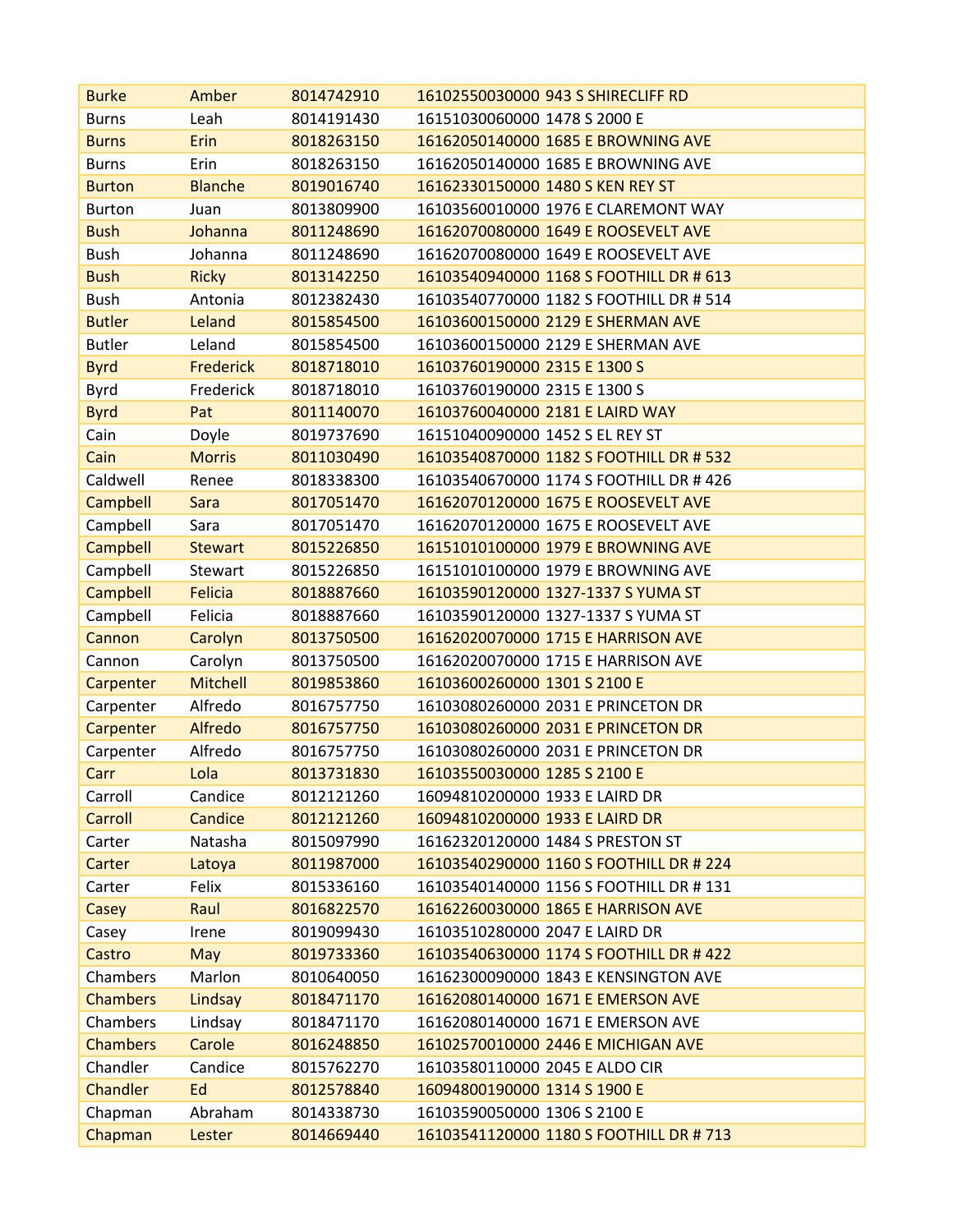| Chavez         | Rhonda         | 8015957800 | 16162270120000 1388 S 1900 E            |
|----------------|----------------|------------|-----------------------------------------|
| Christensen    | <b>Desiree</b> | 8015754030 | 16151080010000 1401 S 2100 E            |
| Christensen    | Desiree        | 8015754030 | 16151080010000 1401 S 2100 E            |
| Clarke         | Jo             | 8012706560 | 16103540340000 1160 S FOOTHILL DR # 233 |
| Cobb           | Karla          | 8017152630 | 16162100020000 1752 E ROSECREST DR      |
| Cobb           | Claudia        | 8014041170 | 16103760080000 2205 E LAIRD WAY         |
| Cohen          | Veronica       | 8019692280 | 16151020110000 2082 E BROWNING AVE      |
| Cohen          | Veronica       | 8019692280 | 16151020110000 2082 E BROWNING AVE      |
| Cohen          | Mario          | 8012949920 | 16103540680000 1174 S FOOTHILL DR #431  |
| Cohen          | Omar           | 8018820620 | 16103540850000 1182 S FOOTHILL DR # 526 |
| Cole           | David          | 8013767980 | 16161360060000 1628 E ROOSEVELT AVE     |
| Cole           | <b>David</b>   | 8013767980 | 16161360060000 1628 E ROOSEVELT AVE     |
| Cole           | Perry          | 8018668450 | 16162090080000 1769 E ROSECREST DR      |
| Cole           | Perry          | 8018668450 | 16162090080000 1769 E ROSECREST DR      |
| Cole           | Perry          | 8018668450 | 16162090080000 1769 E ROSECREST DR      |
| Cole           | <b>Mary</b>    | 8014206220 | 16162060030000 1716 E HARRISON AVE      |
| Cole           | Mary           | 8014206220 | 16162060030000 1716 E HARRISON AVE      |
| Coleman        | Sophia         | 8017250530 | 16103550090000 2157-2159 E 1300 S       |
| Coleman        | Peter          | 8010652930 | 16103540250000 1160 S FOOTHILL DR # 216 |
| Coleman        | Raul           | 8012592770 | 16103510030000 2014 E PRINCETON DR      |
| Collier        | Edgar          | 8014351820 | 16162020030000 1367 S 1700 E            |
| <b>Collier</b> | Edgar          | 8014351820 | 16162020030000 1367 S 1700 E            |
| Collier        | Fernando       | 8016485770 | 16103580100000 2039 E ALDO CIR          |
| Collier        | Irvin          | 8010104630 | 16103540030000 1156 S FOOTHILL DR #112  |
| Collins        | Randall        | 8012191130 | 16161350140000 1641 E ROOSEVELT AVE     |
| <b>Collins</b> | Randall        | 8012191130 | 16161350140000 1641 E ROOSEVELT AVE     |
| Collins        | Janet          | 8017815460 | 16094800110000 1331 S COLONIAL CIR      |
| <b>Collins</b> | Janet          | 8017815460 | 16094800110000 1331 S COLONIAL CIR      |
| Collins        | Clifton        | 8017935940 | 16103540190000 1156 S FOOTHILL DR #136  |
| <b>Collins</b> | Robin          | 8019330960 | 16104510220000 2347 E 1300 S            |
| Colon          | Rosemary       | 8010120960 | 16094790110000 1336 S COLONIAL DR       |
| Conner         | Laurie         | 8011741440 | 16103510350000 2091 E LAIRD DR          |
| Cook           | Lynn           | 8017088560 | 16162060190000 1725 E BROWNING AVE      |
| Cook           | Daryl          | 8016674530 | 16103760060000 2193 E LAIRD WAY         |
| Copeland       | Ervin          | 8017854670 | 16161370130000 1623 E KENSINGTON AVE    |
| Copeland       | Ervin          | 8017854670 | 16161370130000 1623 E KENSINGTON AVE    |
| Copeland       | Kelly          | 8014979660 | 16162080080000 1684 E ROOSEVELT AVE     |
| Copeland       | <b>Kelly</b>   | 8014979660 | 16162080080000 1684 E ROOSEVELT AVE     |
| Copeland       | Lonnie         | 8011579030 | 16162030010000 1351 S EMIGRATION ST     |
| Copeland       | Lonnie         | 8011579030 | 16162030010000 1351 S EMIGRATION ST     |
| Cortez         | Leslie         | 8019149610 | 16103590100000 1340 S 2100 E            |
| Cortez         | Elijah         | 8012655160 | 16103080100000 1131 S 2000 E            |
| Cortez         | Elijah         | 8012655160 | 16103080100000 1131 S 2000 E            |
| Craig          | Anna           | 8016067980 | 16103770010000 2186 E LAIRD WAY         |
| Crawford       | Jaime          | 8017431900 | 16103590110000 1344 S 2100 E            |
| Cross          | <b>Kerry</b>   | 8018342820 | 16094860060000 1977 E CLAREMONT WAY     |
| Cross          | Dianna         | 8018881620 | 16103520330000 2085 E HARVARD OAKS CIR  |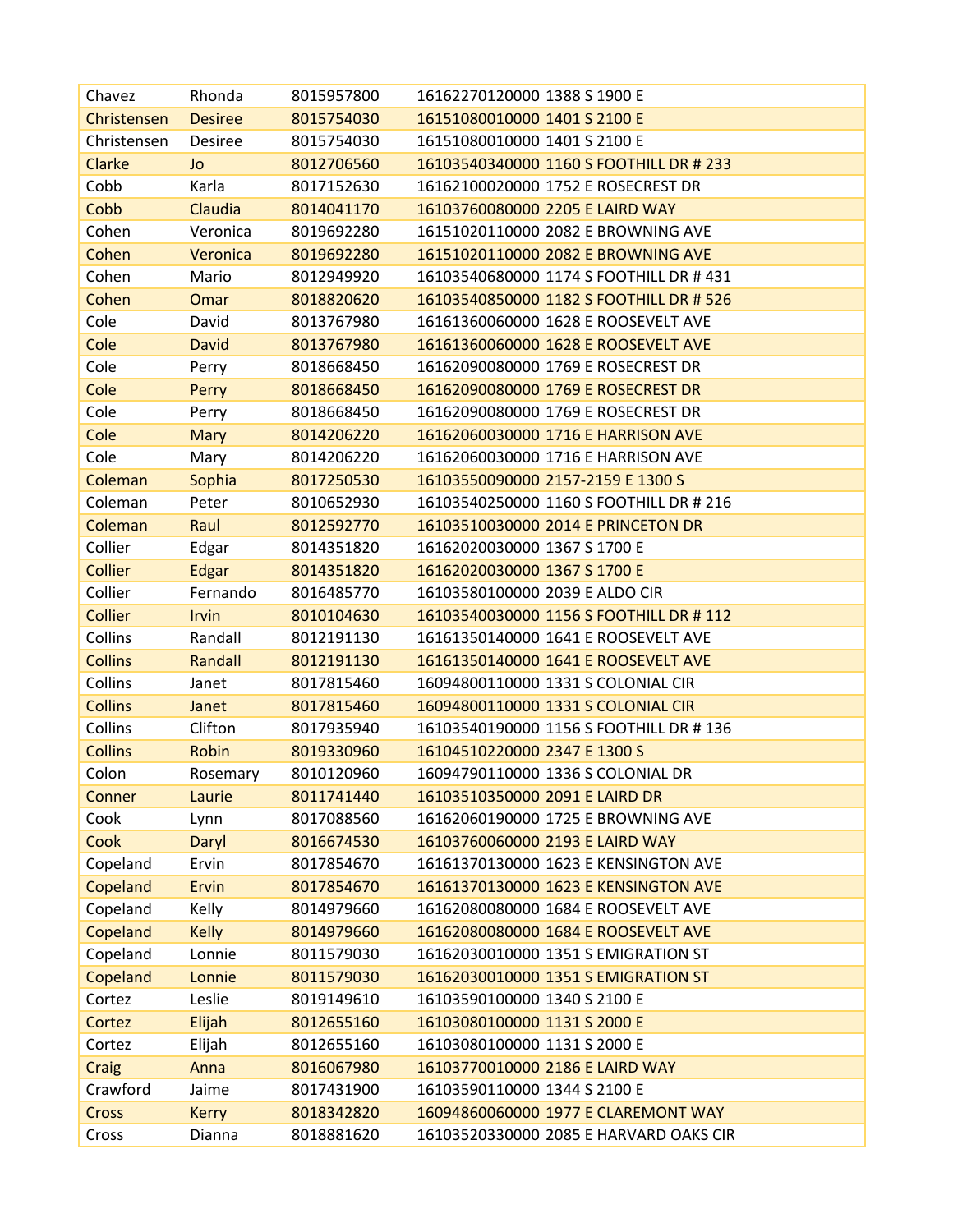| Cross           | <b>Terrence</b> | 8015764380 | 16103540040000 1156 S FOOTHILL DR # 113 |
|-----------------|-----------------|------------|-----------------------------------------|
| Cruz            | Diane           | 8017185710 | 16162030100000 1761 E HARRISON AVE      |
| Cruz            | <b>Diane</b>    | 8017185710 | 16162030100000 1761 E HARRISON AVE      |
| Cunningham      | Charlotte       | 8019376420 | 16103580050000 1988 E SHERIDAN RD       |
| Cunningham      | Charlotte       | 8019376420 | 16103580050000 1988 E SHERIDAN RD       |
| Cunningham      | Laura           | 8017904950 | 16103590010000 1305 S YUMA ST           |
| Cunningham      | Jordan          | 8011398530 | 16094810100000 1962 E PRINCETON AVE     |
| Curtis          | Sherri          | 8014722590 | 16162260050000 1877 E HARRISON AVE      |
| <b>Curtis</b>   | Yolanda         | 8015716840 | 16103541040000 1168 S FOOTHILL DR # 631 |
| <b>Daniels</b>  | Rachael         | 8016109370 | 16161370060000 1636 E EMERSON AVE       |
| <b>Daniels</b>  | Rachael         | 8016109370 | 16161370060000 1636 E EMERSON AVE       |
| Daniels         | Rachael         | 8016109370 | 16161370060000 1636 E EMERSON AVE       |
| <b>Daniels</b>  | Luis            | 8012149390 | 16151020130000 1981 E MARYS DR          |
| Daniels         | Judy            | 8015659230 | 16094790070000 1822 E 1300 S            |
| <b>Davidson</b> | Karl            | 8010358250 | 16103580090000 2029 E ALDO CIR          |
| Davidson        | Audrey          | 8014279920 | 16094780270000 1865 E 1300 S            |
| <b>Davidson</b> | Audrey          | 8014279920 | 16094780270000 1865 E 1300 S            |
| Davidson        | Audrey          | 8014279920 | 16094780270000 1865 E 1300 S            |
| Day             | Juanita         | 8011962340 | 16103600270000 1321 S 2100 E            |
| Day             | Juanita         | 8011962340 | 16103600270000 1321 S 2100 E            |
| Day             | <b>Adrian</b>   | 8018385270 | 16094780310000 1872 E LAIRD AVE         |
| Day             | Adrian          | 8018385270 | 16094780310000 1872 E LAIRD AVE         |
| Day             | <b>Adrian</b>   | 8018385270 | 16094780310000 1872 E LAIRD AVE         |
| Day             | Adrian          | 8018385270 | 16094780310000 1872 E LAIRD AVE         |
| Day             | Adrian          | 8018385270 | 16094780310000 1872 E LAIRD AVE         |
| Day             | Adrian          | 8018385270 | 16094780310000 1872 E LAIRD AVE         |
| Delgado         | Verna           | 8011654980 | 16162330140000 1472 S KEN REY ST        |
| Delgado         | Verna           | 8011654980 | 16162330140000 1472 S KEN REY ST        |
| Delgado         | Lee             | 8016135450 | 16103560030000 1975 E SHERIDAN RD       |
| Dennis          | Derek           | 8010828530 | 16103540810000 1182 S FOOTHILL DR # 522 |
| <b>Diaz</b>     | Jim             | 8018063800 | 16094780130000 1880 E LAIRD AVE         |
| Diaz            | Jim             | 8018063800 | 16094780130000 1880 E LAIRD AVE         |
| <b>Diaz</b>     | Jim             | 8018063800 | 16094780130000 1880 E LAIRD AVE         |
| Diaz            | Jim             | 8018063800 | 16094780130000 1880 E LAIRD AVE         |
| <b>Diaz</b>     | Ella            | 8017047880 | 16103520170000 2058-2060 E LAIRD DR     |
| Dixon           | Phillip         | 8019458650 | 16162510060000 1680 E EMERSON AVE       |
| <b>Dixon</b>    | Phillip         | 8019458650 | 16162510060000 1680 E EMERSON AVE       |
| Douglas         | Doreen          | 8014810980 | 16103540180000 1156 S FOOTHILL DR #135  |
| <b>Doyle</b>    | Lucas           | 8014462400 | 16162330020000 1942 E MARYS DR          |
| <b>Drake</b>    | Justin          | 8013637920 | 16162540130000 1769 E KENSINGTON AVE    |
| <b>Drake</b>    | Justin          | 8013637920 | 16162540130000 1769 E KENSINGTON AVE    |
| <b>Drake</b>    | Abraham         | 8019132910 | 16103080290000 2015 E PRINCETON DR      |
| <b>Duncan</b>   | Kay             | 8018910680 | 16103520440000 2040 E LAIRD DR          |
| Dunn            | Ruben           | 8018386680 | 16151050090000 1452 S YUMA ST           |
| Dunn            | <b>Mary</b>     | 8018384880 | 16103570010000 2010 E SHERIDAN RD       |
| Dunn            | Hope            | 8018996410 | 16103540840000 1182 S FOOTHILL DR # 525 |
| <b>Edwards</b>  | <b>Kerry</b>    | 8011996540 | 16094800010000 1840 E 1300 S            |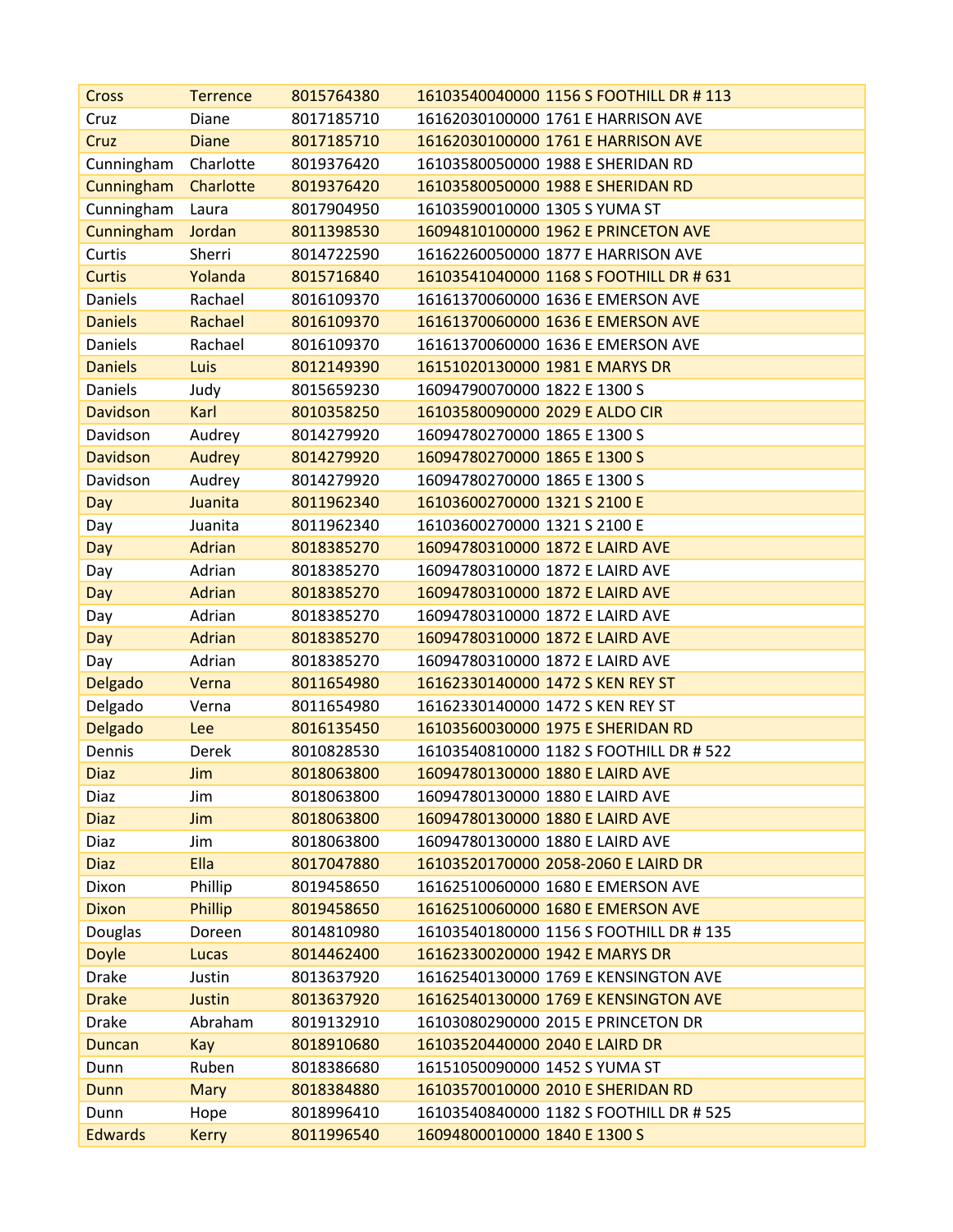| Elliott         | Eileen        | 8013729600 | 16162280150000 1951 E BROWNING AVE      |
|-----------------|---------------|------------|-----------------------------------------|
| <b>Elliott</b>  | Eileen        | 8013729600 | 16162280150000 1951 E BROWNING AVE      |
| Elliott         | Eileen        | 8013729600 | 16162280150000 1951 E BROWNING AVE      |
| <b>Elliott</b>  | Josh          | 8016308690 | 16094870050000 1958 E CLAREMONT WAY     |
| Elliott         | Nancy         | 8014786970 | 16094840010000 1934 E LAIRD DR          |
| <b>Ellis</b>    | Pam           | 8011641960 | 16162030030000 1345 S EMIGRATION CIR    |
| <b>Ellis</b>    | Pam           | 8011641960 | 16162030030000 1345 S EMIGRATION CIR    |
| <b>Erickson</b> | <b>Iris</b>   | 8010456380 | 16162080100000 1651 E EMERSON AVE       |
| Erickson        | Iris          | 8010456380 | 16162080100000 1651 E EMERSON AVE       |
| Erickson        | <b>Iris</b>   | 8010456380 | 16162080100000 1651 E EMERSON AVE       |
| Erickson        | Oliver        | 8013290130 | 16162060170000 1705 E BROWNING AVE      |
| <b>Estrada</b>  | <b>Dallas</b> | 8013417260 | 16162060090000 1762 E HARRISON AVE      |
| Estrada         | <b>Dallas</b> | 8013417260 | 16162060090000 1762 E HARRISON AVE      |
| <b>Estrada</b>  | Georgia       | 8010551040 | 16103520100000 2024 E LAIRD DR          |
| Estrada         | Georgia       | 8010551040 | 16103520100000 2024 E LAIRD DR          |
| <b>Evans</b>    | <b>Elbert</b> | 8011045930 | 16151040060000 1459 S 2000 E            |
| Farmer          | Martha        | 8017835790 | 16162310110000 1915 E MARYS DR          |
| Farmer          | Lauren        | 8012933030 | 16103540950000 1168 S FOOTHILL DR # 614 |
| Farmer          | Ruben         | 8015795400 | 16103050190000 2069 E YALE AVE          |
| Ferguson        | <b>Bryant</b> | 8011318740 | 16162300050000 1819 E KENSINGTON AVE    |
| Ferguson        | Rex           | 8011520010 | 16151010190000 2075 E BROWNING AVE      |
| Ferguson        | Clara         | 8016395680 | 16162260070000 1887 E HARRISON AVE      |
| Ferguson        | Tabitha       | 8012317480 | 16094840100000 1230 S 2000 E            |
| Ferguson        | Marie         | 8014875110 | 16103541160000 1180 S FOOTHILL DR #721  |
| Fernandez       | Floyd         | 8010395180 | 16103260010000 954 S CONNOR ST          |
| Fernandez       | Floyd         | 8010395180 | 16103260010000 954 S CONNOR ST          |
| Fernandez       | Floyd         | 8010395180 | 16103260010000 954 S CONNOR ST          |
| Fernandez       | Floyd         | 8010395180 | 16103260010000 954 S CONNOR ST          |
| Fernandez       | Floyd         | 8010395180 | 16103260010000 954 S CONNOR ST          |
| Fernandez       | Floyd         | 8010395180 | 16103260010000 954 S CONNOR ST          |
| Fernandez       | Floyd         | 8010395180 | 16103260010000 954 S CONNOR ST          |
| Fernandez       | Floyd         | 8010395180 | 16103260010000 954 S CONNOR ST          |
| Fernandez       | Floyd         | 8010395180 | 16103260010000 954 S CONNOR ST          |
| Fernandez       | Floyd         | 8010395180 | 16103260010000 954 S CONNOR ST          |
| Fernandez       | Floyd         | 8010395180 | 16103260010000 954 S CONNOR ST          |
| Fernandez       | Floyd         | 8010395180 | 16103260010000 954 S CONNOR ST          |
| Fernandez       | Floyd         | 8010395180 | 16103260010000 954 S CONNOR ST          |
| Fernandez       | Floyd         | 8010395180 | 16103260010000 954 S CONNOR ST          |
| Fields          | Benjamin      | 8017106800 | 16103600280000 2146 E 1300 S            |
| <b>Fields</b>   | <b>Mathew</b> | 8018329750 | 16103550010000 1211 S 2100 E            |
| Fields          | Mathew        | 8018329750 | 16103550010000 1211 S 2100 E            |
| <b>Fisher</b>   | <b>Silvia</b> | 8015956920 | 16162100040000 1744 E ROSECREST DR      |
| Fisher          | Nina          | 8010353210 | 16161360050000 1620 E ROOSEVELT AVE     |
| <b>Fisher</b>   | Guillermo     | 8017818300 | 16151020120000 2088 E BROWNING AVE      |
| Fletcher        | Chester       | 8016155980 | 16103540310000 1160 S FOOTHILL DR # 226 |
| Fletcher        | Celia         | 8015955670 | 16094810110000 1970 E PRINCETON AVE     |
| Flowers         | Terry         | 8011771950 | 16162270030000 1834 E HARRISON AVE      |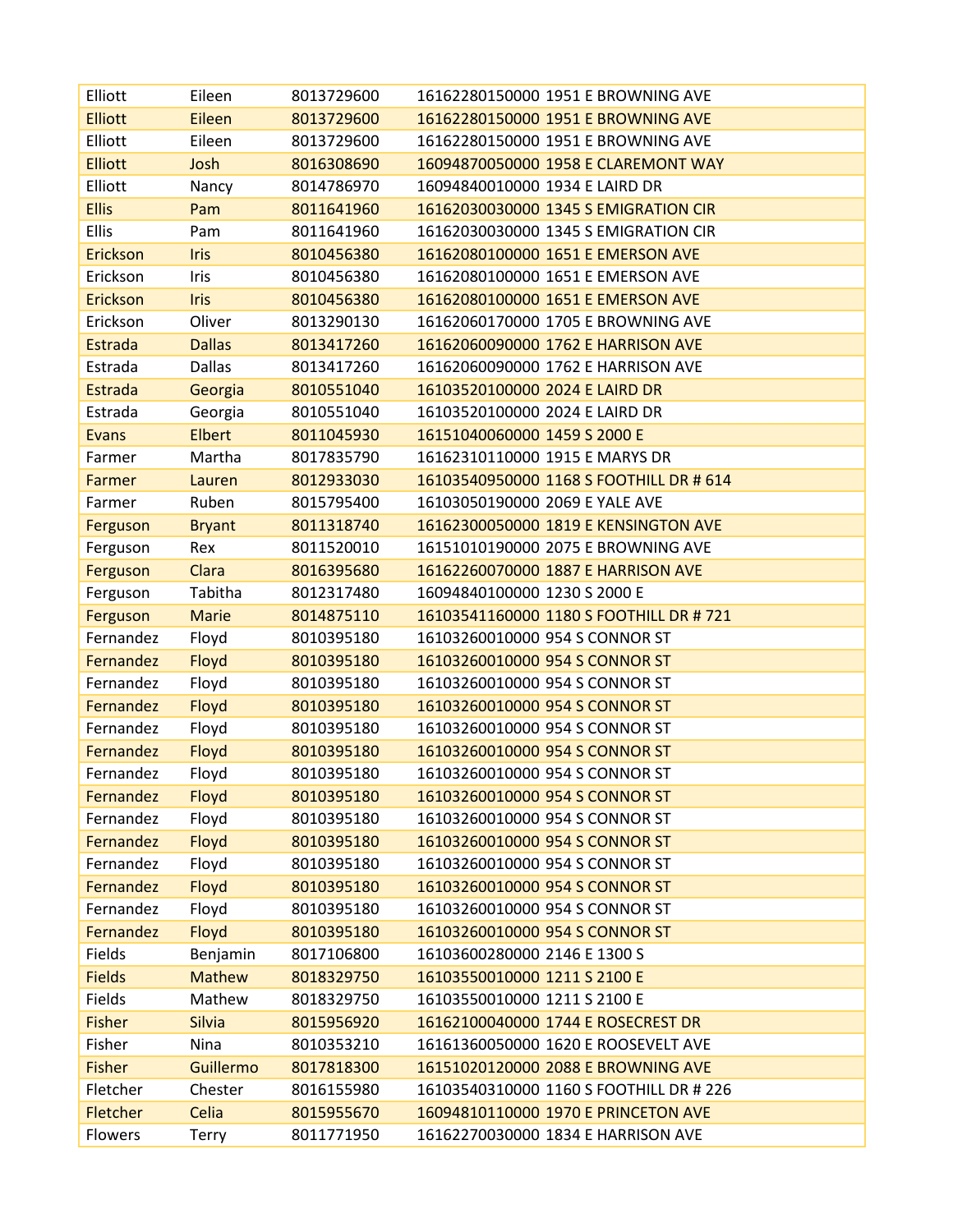| <b>Flowers</b> | <b>Jackie</b>    | 8019534000 | 16102560250000 2439 E MICHIGAN AVE      |
|----------------|------------------|------------|-----------------------------------------|
| Floyd          | Inez             | 8013412440 | 16162070010000 1648 E BROWNING AVE      |
| Floyd          | <b>Inez</b>      | 8013412440 | 16162070010000 1648 E BROWNING AVE      |
| Floyd          | <b>Travis</b>    | 8019457160 | 16103530050000 1189 S 2100 E            |
| Ford           | <b>Esther</b>    | 8013071130 | 16151010020000 2001 E BROWNING AVE      |
| Foster         | Jessie           | 8012265240 | 16103560070000 2001 E SHERIDAN RD       |
| Fowler         | Vanessa          | 8018931150 | 16162090060000 1748 E BROWNING AVE      |
| Fowler         | Conrad           | 8012688440 | 16162280060000 1362 S KRISTIE LN        |
| Fox            | Constance        | 8016242990 | 16103540990000 1168 S FOOTHILL DR # 622 |
| Francis        | Darrell          | 8011727190 | 16162050080000 1643 E BROWNING AVE      |
| <b>Francis</b> | <b>Darrell</b>   | 8011727190 | 16162050080000 1643 E BROWNING AVE      |
| Francis        | Dominic          | 8012082370 | 16094790090000 1322 S COLONIAL DR       |
| <b>Francis</b> | <b>Victoria</b>  | 8011229110 | 16094840070000 1954 E LAIRD DR          |
| Francis        | Abel             | 8016366570 | 16103540420000 1170 S FOOTHILL DR # 315 |
| Frank          | Velma            | 8012412100 | 16162060010000 1704 E HARRISON AVE      |
| Frank          | Christoph        | 8016242540 | 16103510130000 2054 E PRINCETON DR      |
| Frank          | <b>Christoph</b> | 8016242540 | 16103510130000 2054 E PRINCETON DR      |
| Franklin       | Ramona           | 8012603240 | 16162020020000 1361 S 1700 E            |
| Franklin       | Ramona           | 8012603240 | 16162020020000 1361 S 1700 E            |
| Franklin       | <b>Bradford</b>  | 8013646580 | 16104510230000 2315 E 1300 S            |
| Frazier        | Clayton          | 8017643160 | 16151010240000 1372 S 2100 E            |
| French         | Corey            | 8013415920 | 16151010120000 2001 E BROWNING AVE      |
| French         | Alma             | 8016779890 | 16103580010000 2006 E SHERIDAN RD       |
| Fuller         | Irving           | 8017913500 | 16103541150000 1180 S FOOTHILL DR # 716 |
| <b>Fuller</b>  | Lori             | 8011767940 | 16103540820000 1182 S FOOTHILL DR # 523 |
| Garcia         | Benjamin         | 8019852100 | 16103540740000 1182 S FOOTHILL DR # 511 |
| <b>Gardner</b> | Margarita        | 8018828180 | 16162090010000 1708 E BROWNING AVE      |
| Gardner        | Terrell          | 8016868540 | 16094850030000 1919 E SHERIDAN RD       |
| Garner         | Meghan           | 8019022690 | 16103540650000 1174 S FOOTHILL DR # 424 |
| Garrett        | Kristin          | 8015184820 | 16162070070000 1684 E BROWNING AVE      |
| Garrett        | <b>Kristin</b>   | 8015184820 | 16162070070000 1684 E BROWNING AVE      |
| Garrett        | Felicia          | 8019023090 | 16162280020000 1363 S 1900 E            |
| Garrett        | <b>Vickie</b>    | 8014272840 | 16103541200000 1180 S FOOTHILL DR #725  |
| Garrett        | Gerald           | 8012868660 | 16103020020000 1065 S FOOTHILL DR       |
| Garrett        | Gerald           | 8012868660 | 16103020020000 1065 S FOOTHILL DR       |
| Garza          | Santos           | 8013015790 | 16162090140000 1741 E ROSECREST DR      |
| Garza          | <b>Santos</b>    | 8013015790 | 16162090140000 1741 E ROSECREST DR      |
| George         | Francis          | 8018782860 | 16094780240000 1877 E 1300 S            |
| George         | <b>Francis</b>   | 8018782860 | 16094780240000 1877 E 1300 S            |
| Gibbs          | Melba            | 8014314270 | 16103590040000 1345 S YUMA ST           |
| <b>Gibbs</b>   | Angelina         | 8017471730 | 16103080210000 2051 E PRINCETON DR      |
| Gibbs          | Angelina         | 8017471730 | 16103080210000 2051 E PRINCETON DR      |
| Gill           | Carrie           | 8015274370 | 16162100060000 1486 S 1800 E            |
| Gill           | Johnnie          | 8012897820 | 16162060220000 1747 E BROWNING AVE      |
| Gill           | Lorena           | 8014320750 | 16094860010000 1927 E CLAREMONT WAY     |
| Gomez          | Adrienne         | 8013903390 | 16162280080000 1385-1387 S 1900 E       |
| Gomez          | Dave             | 8015965120 | 16103541000000 1168 S FOOTHILL DR # 623 |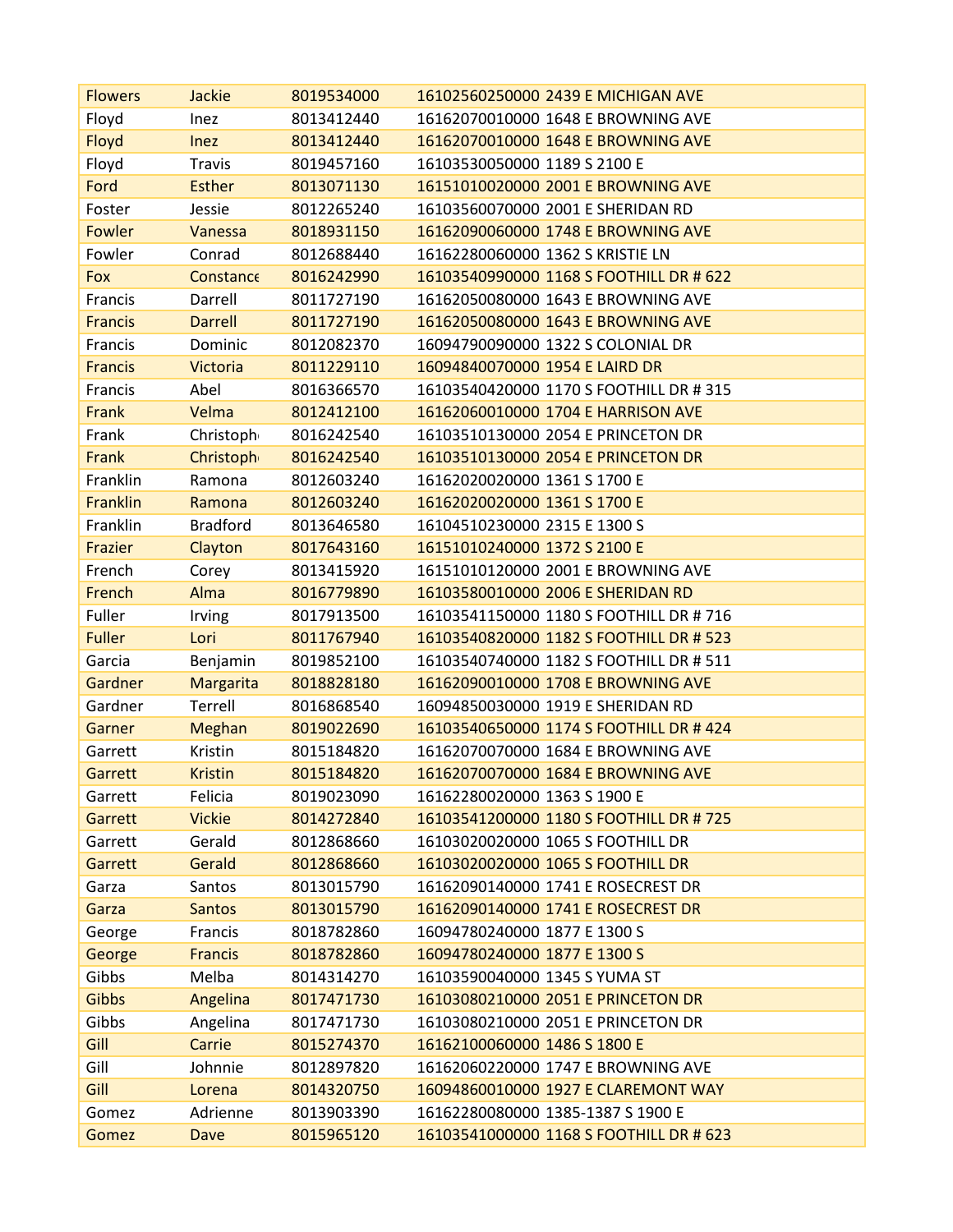| Gonzales         | Gordon           | 8017308570 | 16103510260000 2035 E LAIRD DR          |
|------------------|------------------|------------|-----------------------------------------|
| <b>Gonzales</b>  | Gordon           | 8017308570 | 16103510260000 2035 E LAIRD DR          |
| Gonzales         | Gordon           | 8017308570 | 16103510260000 2035 E LAIRD DR          |
| <b>Gonzalez</b>  | <b>Geraldine</b> | 8010989390 | 16094850020000 1930 E CLAREMONT WAY     |
| Gonzalez         | Lorene           | 8010103700 | 16103540060000 1156 S FOOTHILL DR # 115 |
| Goodman          | Claude           | 8016607960 | 16162080110000 1655 E EMERSON AVE       |
| Goodman          | Claude           | 8016607960 | 16162080110000 1655 E EMERSON AVE       |
| Goodman          | Claude           | 8016607960 | 16162080110000 1655 E EMERSON AVE       |
| Goodman          | Gilbert          | 8018586680 | 16151020160000 2015 E MARYS DR          |
| Goodman          | <b>Noah</b>      | 8015443690 | 16094590160000 1324 S 1800 E            |
| Goodman          | Noah             | 8015443690 | 16094590160000 1324 S 1800 E            |
| Goodman          | Sharon           | 8010800510 | 16103541010000 1168 S FOOTHILL DR # 624 |
| Goodman          | Dolores          | 8016801570 | 16103540280000 1160 S FOOTHILL DR # 223 |
| Goodman          | <b>Brian</b>     | 8016017150 | 16103540130000 1156 S FOOTHILL DR # 126 |
| Goodwin          | Marta            | 8012057070 | 16151020250000 1410 S 2100 E            |
| <b>Graves</b>    | Ed               | 8014705380 | 16094840020000 1930 E LAIRD DR          |
| Graves           | Ed               | 8014705380 | 16094840020000 1930 E LAIRD DR          |
| Green            | <b>Daniel</b>    | 8018699790 | 16094790040000 1327 S 1800 E            |
| Green            | Daniel           | 8018699790 | 16094790040000 1327 S 1800 E            |
| Green            | <b>Thomas</b>    | 8016670960 | 16103520130000 2036 E LAIRD DR          |
| Green            | Rex              | 8017237390 | 16103540370000 1160 S FOOTHILL DR # 236 |
| Greene           | <b>Tracey</b>    | 8016980500 | 16103770040000 1221 S FOOTHILL DR       |
| Greer            | Mack             | 8014180930 | 16103541050000 1168 S FOOTHILL DR # 632 |
| Griffin          | <b>Bertha</b>    | 8017640960 | 16162260060000 1352 S 1900 E            |
| Griffin          | Salvatore        | 8016640970 | 16103510140000 2060 E PRINCETON DR      |
| Griffith         | <b>Mathew</b>    | 8011875820 | 16162300140000 1875 E KENSINGTON AVE    |
| Griffith         | Patrick          | 8013137220 | 16103550110000 2173-2175 E 1300 S       |
| Griffith         | <b>Billy</b>     | 8012582930 | 16103541060000 1168 S FOOTHILL DR # 633 |
| Gross            | Pauline          | 8012485880 | 16103520360000 2073 E HARVARD OAKS CIR  |
| <b>Guerrero</b>  | <b>Kristina</b>  | 8013595190 | 16151020240000 2079 E MARYS DR          |
| Guerrero         | <b>Nettie</b>    | 8013535860 | 16094780260000 1234 S 1900 E            |
| <b>Guerrero</b>  | <b>Nettie</b>    | 8013535860 | 16094780260000 1234 S 1900 E            |
| Guerrero         | <b>Nettie</b>    | 8013535860 | 16094780260000 1234 S 1900 E            |
| <b>Gutierrez</b> | Cassandra        | 8010018230 | 16094840110000 1236 S 2000 E            |
| Gutierrez        | Ivan             | 8012763760 | 16104010020000 1140 S WASATCH DR        |
| Guzman           | <b>Bradley</b>   | 8010415820 | 16162510040000 1664 E EMERSON AVE       |
| Guzman           | <b>Bradley</b>   | 8010415820 | 16162510040000 1664 E EMERSON AVE       |
| Guzman           | <b>Shelley</b>   | 8019062490 | 16151010160000 2051 E BROWNING AVE      |
| Guzman           | Shelley          | 8019062490 | 16151010160000 2051 E BROWNING AVE      |
| Guzman           | Gilberto         | 8018300460 | 16094870030000 1938 E SHERIDAN RD       |
| Guzman           | Dominic          | 8011931460 | 16103540160000 1156 S FOOTHILL DR # 133 |
| Hale             | Edna             | 8015022030 | 16151020030000 2002 E BROWNING AVE      |
| Hale             | Edna             | 8015022030 | 16151020030000 2002 E BROWNING AVE      |
| Hale             | <b>Silvia</b>    | 8010973770 | 16104510050000 2373 E 1300 S            |
| Hall             | Janet            | 8015735420 | 16104510180000 2347 E 1300 S            |
| <b>Hamilton</b>  | Wm               | 8013974240 | 16103760030000 1175 S FOOTHILL DR       |
| Hammond          | Sheryl           | 8010111560 | 16103510210000 2015 E LAIRD DR          |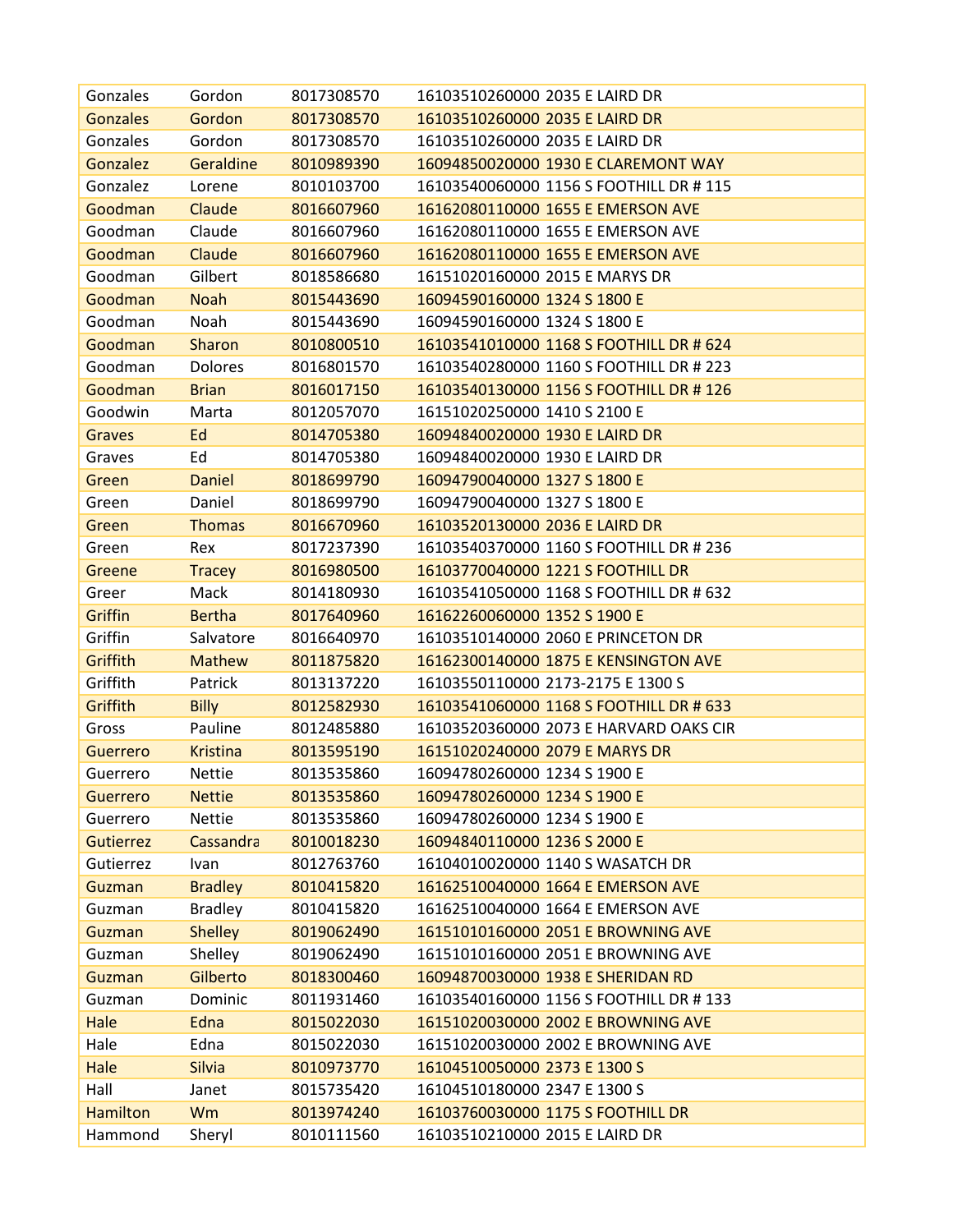| <b>Hansen</b>     | Lucy            | 8011633460 | 16103600010000 2108 E 1300 S            |
|-------------------|-----------------|------------|-----------------------------------------|
| Hansen            | Eduardo         | 8011766820 | 16103550120000 2201 E 1300 S            |
| Hanson            | Celia           | 8016744080 | 16162080150000 1681 E EMERSON AVE       |
| Hanson            | Celia           | 8016744080 | 16162080150000 1681 E EMERSON AVE       |
| Hanson            | Celia           | 8016744080 | 16162080150000 1681 E EMERSON AVE       |
| Hardy             | Angel           | 8012734270 | 16103080060000 1101 S 2000 E            |
| <b>Harmon</b>     | Courtney        | 8012867560 | 16094790100000 1332 S COLONIAL DR       |
| Harper            | Edwin           | 8016023670 | 16162050110000 1665 E BROWNING AVE      |
| <b>Harper</b>     | Edwin           | 8016023670 | 16162050110000 1665 E BROWNING AVE      |
| Harper            | Amanda          | 8014025420 | 16103541170000 1180 S FOOTHILL DR # 722 |
| <b>Harrington</b> | Jody            | 8015763850 | 16151020210000 2053 E MARYS DR          |
| Harrington        | Amos            | 8017904450 | 16103520030000 1225 S 2000 E            |
| <b>Harrington</b> | <b>Bert</b>     | 8014116600 | 16103540640000 1174 S FOOTHILL DR # 423 |
| Harrison          | Michelle        | 8018153210 | 16161370150000 1639 E KENSINGTON AVE    |
| <b>Harrison</b>   | <b>Michelle</b> | 8018153210 | 16161370150000 1639 E KENSINGTON AVE    |
| Hart              | Melba           | 8014160190 | 16094800120000 1335 S COLONIAL CIR      |
| <b>Hart</b>       | <b>Shelly</b>   | 8018781830 | 16103770030000 1215 S FOOTHILL DR       |
| Harvey            | Margaret        | 8011780560 | 16161370050000 1628 E EMERSON AVE       |
| <b>Harvey</b>     | <b>Margaret</b> | 8011780560 | 16161370050000 1628 E EMERSON AVE       |
| Harvey            | Tonya           | 8011963150 | 16162330030000 1460 S KEN REY ST        |
| <b>Harvey</b>     | <b>Tomas</b>    | 8012564890 | 16151020170000 2021 E MARYS DR          |
| Harvey            | Evan            | 8013071340 | 16151010150000 2041 E BROWNING AVE      |
| <b>Harvey</b>     | Evan            | 8013071340 | 16151010150000 2041 E BROWNING AVE      |
| Harvey            | Ted             | 8018239840 | 16094860020000 1937 E CLAREMONT WAY     |
| <b>Hawkins</b>    | <b>Tamara</b>   | 8017389400 | 16151070160000 1381 S 2100 E            |
| <b>Hawkins</b>    | Tamara          | 8017389400 | 16151070160000 1381 S 2100 E            |
| <b>Hayes</b>      | <b>Marlon</b>   | 8016381390 | 16162050030000 1658 E HARRISON AVE      |
| Hayes             | Marlon          | 8016381390 | 16162050030000 1658 E HARRISON AVE      |
| <b>Haynes</b>     | <b>Marian</b>   | 8012355080 | 16103510190000 2001 E LAIRD DR          |
| Henderson         | Lucas           | 8018085580 | 16101820070000 2270 E HUBBARD AVE       |
| <b>Henderson</b>  | Lucas           | 8018085580 | 16101820070000 2270 E HUBBARD AVE       |
| Henry             | Heidi           | 8014672050 | 16151030040000 1460 S 2000 E            |
| <b>Henry</b>      | <b>Florence</b> | 8017903380 | 16103541260000 1180 S FOOTHILL DR #735  |
| Henry             | Jonathon        | 8016549960 | 16103510340000 2083 E LAIRD DR          |
| <b>Hernandez</b>  | <b>Martin</b>   | 8018259040 | 16151010140000 2035 E BROWNING AVE      |
| Hernandez         | Martin          | 8018259040 | 16151010140000 2035 E BROWNING AVE      |
| <b>Hernandez</b>  | Shawn           | 8014482280 | 16103541020000 1168 S FOOTHILL DR # 625 |
| Herrera           | Terrance        | 8019770920 | 16103550080000 2141 E 1300 S            |
| <b>Higgins</b>    | <b>Maria</b>    | 8011323470 | 16151030030000 1452 S 2000 E            |
| <b>Higgins</b>    | Rosa            | 8012611550 | 16103540230000 1160 S FOOTHILL DR # 214 |
| <b>Hines</b>      | <b>Darla</b>    | 8011595210 | 16103570080000 1318 S YUMA ST           |
| Hines             | Tyler           | 8018164690 | 16103540350000 1160 S FOOTHILL DR # 234 |
| <b>Hines</b>      | <b>Marion</b>   | 8015215660 | 16102560240000 2429 E MICHIGAN AVE      |
| Hodges            | Ronnie          | 8013089690 | 16103540490000 1170 S FOOTHILL DR # 326 |
| <b>Hoffman</b>    | Pete            | 8017949680 | 16151040040000 1443 S 2000 E            |
| Hoffman           | Irving          | 8019403210 | 16162280040000 1383 S 1900 E            |
| <b>Hoffman</b>    | <b>Dwight</b>   | 8010946960 | 16103600240000 2119 E SHERMAN AVE       |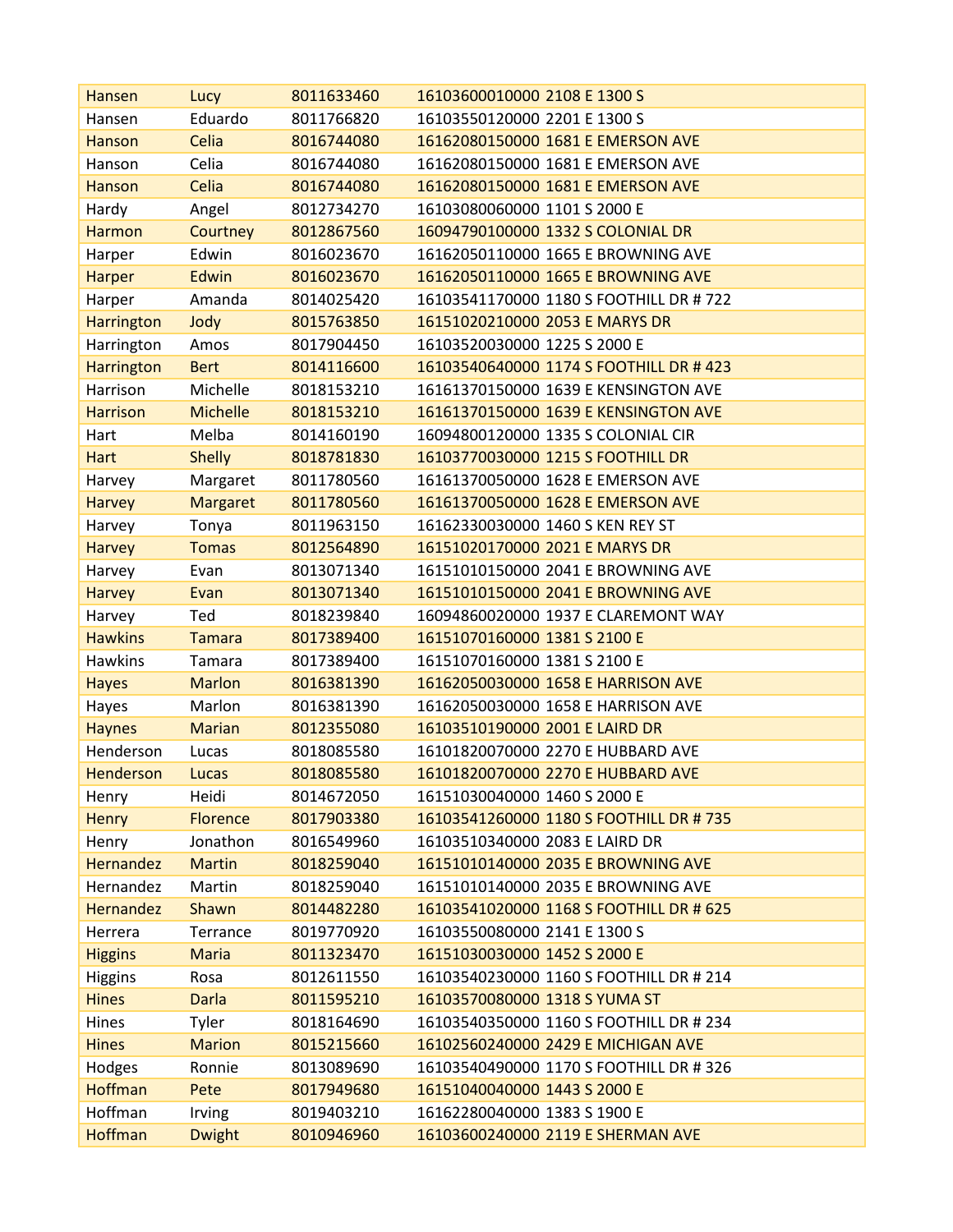| Hoffman          | Dwight          | 8010946960 | 16103600240000 2119 E SHERMAN AVE       |
|------------------|-----------------|------------|-----------------------------------------|
| Hogan            | <b>Belinda</b>  | 8018388230 | 16151010250000 2085-2087 E BROWNING AVE |
| Hogan            | Shannon         | 8017412470 | 16162040020000 1359 S 1800 E            |
| Hogan            | Shannon         | 8017412470 | 16162040020000 1359 S 1800 E            |
| Holland          | Jimmy           | 8016111160 | 16151020060000 2034 E BROWNING AVE      |
| <b>Holland</b>   | Jimmy           | 8016111160 | 16151020060000 2034 E BROWNING AVE      |
| Holloway         | Gwendoly        | 8012790660 | 16103540910000 1182 S FOOTHILL DR # 536 |
| <b>Holmes</b>    | Joey            | 8019621050 | 16162030040000 1341 S EMIGRATION CIR    |
| Holmes           | Joey            | 8019621050 | 16162030040000 1341 S EMIGRATION CIR    |
| <b>Holmes</b>    | <b>Ora</b>      | 8018232350 | 16103580070000 2004 E SHERIDAN RD       |
| Holmes           | Lee             | 8016606080 | 16103760140000 2241 E LAIRD WAY         |
| Holt             | Christian       | 8018596980 | 16162310040000 1932 E BROWNING AVE      |
| Houston          | Stacy           | 8011780380 | 16162080030000 1656 E ROOSEVELT AVE     |
| <b>Houston</b>   | <b>Stacy</b>    | 8011780380 | 16162080030000 1656 E ROOSEVELT AVE     |
| Houston          | Orville         | 8011343480 | 16103600030000 2130 E 1300 S            |
| <b>Howard</b>    | <b>Miranda</b>  | 8017843040 | 16162280100000 1905 E BROWNING AVE      |
| Hudson           | Samuel          | 8019937610 | 16162100070000 1496 S 1800 E            |
| <b>Hudson</b>    | Alejandro       | 8011393880 | 16151020190000 2037 E MARYS DR          |
| Hudson           | Marcos          | 8011031190 | 16103540970000 1168 S FOOTHILL DR # 616 |
| <b>Hudson</b>    | <b>Rosa</b>     | 8012732900 | 16103541070000 1168 S FOOTHILL DR # 634 |
| Hughes           | Blanche         | 8010933630 | 16151010040000 2022 E ALDO CIR          |
| <b>Hughes</b>    | <b>Dewey</b>    | 8018408170 | 16094830010000 1948 E LAIRD DR          |
| Hunt             | Kelley          | 8017485310 | 16162070100000 1663 E ROOSEVELT AVE     |
| <b>Hunt</b>      | <b>Kelley</b>   | 8017485310 | 16162070100000 1663 E ROOSEVELT AVE     |
| Hunt             | Kelley          | 8017485310 | 16162070100000 1663 E ROOSEVELT AVE     |
| <b>Hunter</b>    | <b>Bernard</b>  | 8016509390 | 16103560040000 2011 E SHERIDAN RD       |
| Hunter           | Henry           | 8015159730 | 16103520380000 2069 E HARVARD OAKS CIR  |
| Ingram           | <b>Madeline</b> | 8018944670 | 16103520320000 2089 E HARVARD OAKS CIR  |
| Jackson          | George          | 8016273040 | 16162080010000 1648 E ROOSEVELT AVE     |
| Jackson          | George          | 8016273040 | 16162080010000 1648 E ROOSEVELT AVE     |
| Jackson          | George          | 8016273040 | 16162080010000 1648 E ROOSEVELT AVE     |
| Jackson          | Freddie         | 8016520000 | 16151070180000 2121 E BROWNING AVE      |
| Jackson          | Miranda         | 8011074080 | 16103540410000 1170 S FOOTHILL DR # 314 |
| Jackson          | <b>Elias</b>    | 8017798670 | 16103540360000 1160 S FOOTHILL DR # 235 |
| Jacobs           | Olga            | 8010597310 | 16162270130000 1400 S 1900 E            |
| Jacobs           | Armando         | 8011858480 | 16103540260000 1160 S FOOTHILL DR # 221 |
| James            | Doreen          | 8013368920 | 16161370070000 1642 E EMERSON AVE       |
| James            | <b>Doreen</b>   | 8013368920 | 16161370070000 1642 E EMERSON AVE       |
| James            | Richard         | 8014362560 | 16104510160000 2355 E 1300 S            |
| James            | Connie          | 8014810480 | 16103510320000 2061 E LAIRD DR          |
| James            | Connie          | 8014810480 | 16103510320000 2061 E LAIRD DR          |
| James            | Connie          | 8014810480 | 16103510320000 2061 E LAIRD DR          |
| James            | Connie          | 8014810480 | 16103510320000 2061 E LAIRD DR          |
| Jefferson        | Phillip         | 8010545920 | 16151010130000 2017 E BROWNING AVE      |
| Jefferson        | Phillip         | 8010545920 | 16151010130000 2017 E BROWNING AVE      |
| <b>Jefferson</b> | William         | 8016258710 | 16103600040000 2134 E 1300 S            |
| Jefferson        | Kendra          | 8017200020 | 16094780250000 1222 S 1900 E            |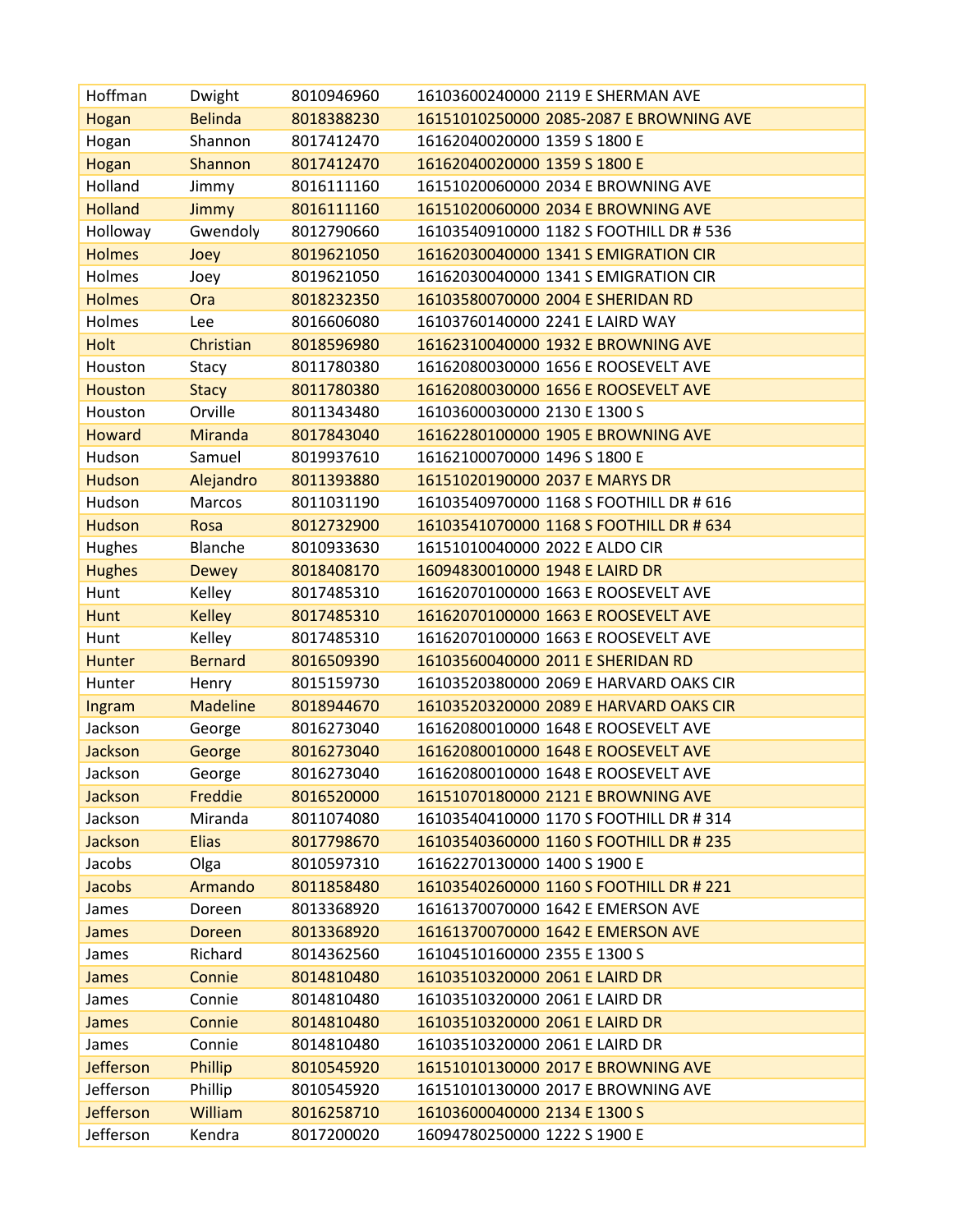| <b>Jefferson</b> | Kendra          | 8017200020 | 16094780250000 1222 S 1900 E             |
|------------------|-----------------|------------|------------------------------------------|
| Jefferson        | Kendra          | 8017200020 | 16094780250000 1222 S 1900 E             |
| <b>Jenkins</b>   | <b>Theresa</b>  | 8018485980 | 16151020230000 2071 E MARYS DR           |
| Jenkins          | Franklin        | 8012772370 | 16103520220000 2033 E 1300 S             |
| <b>Jenkins</b>   | Carrie          | 8015448730 | 16103541210000 1180 S FOOTHILL DR #726   |
| Jenkins          | Carmen          | 8015392170 | 16103530010000 1135 S 2100 E             |
| <b>Jenkins</b>   | Carmen          | 8015392170 | 16103530010000 1135 S 2100 E             |
| Jenkins          | Carmen          | 8015392170 | 16103530010000 1135 S 2100 E             |
| <b>Jennings</b>  | Jaime           | 8013037260 | 16161350130000 1637 E ROOSEVELT AVE      |
| Jennings         | Jaime           | 8013037260 | 16161350130000 1637 E ROOSEVELT AVE      |
| <b>Jennings</b>  | Geneva          | 8012542730 | 16103541270000 1180 S FOOTHILL DR #736   |
| Jennings         | Arnold          | 8019312900 | 16094810250000 1959 E LAIRD DR           |
| <b>Jennings</b>  | <b>Milton</b>   | 8010490360 | 16103540380000 1170 S FOOTHILL DR # 311  |
| Jensen           | Owen            | 8018021090 | 16094870070000 1978 E SHERIDAN RD        |
| Jensen           | Owen            | 8018021090 | 16094870070000 1978 E SHERIDAN RD        |
| Jensen           | Dennis          | 8012652120 | 16103520250000 2055 E 1300 S             |
| <b>Jimenez</b>   | Gregory         | 8012879600 | 16162060250000 1752 E BROWNING AVE       |
| Jimenez          | Gregory         | 8012879600 | 16162060250000 1752 E BROWNING AVE       |
| Jimenez          | Gregory         | 8012879600 | 16162060250000 1752 E BROWNING AVE       |
| Jimenez          | Gregory         | 8012879600 | 16162060250000 1752 E BROWNING AVE       |
| <b>Jimenez</b>   | Janice          | 8012193560 | 16162030020000 1357 S EMIGRATION ST      |
| Jimenez          | Janice          | 8012193560 | 16162030020000 1357 S EMIGRATION ST      |
| Johnson          | Angie           | 8019695070 | 16162060260000 1752 E BROWNING AVE # NFF |
| Johnson          | Angie           | 8019695070 | 16162060260000 1752 E BROWNING AVE # NFF |
| Johnson          | Angie           | 8019695070 | 16162060260000 1752 E BROWNING AVE # NFF |
| Johnson          | Angie           | 8019695070 | 16162060260000 1752 E BROWNING AVE # NFF |
| Johnson          | Gayle           | 8013829530 | 16162040060000 1350 S COLONIAL DR        |
| Johnson          | Kelly           | 8014035740 | 16103510020000 2010 E PRINCETON DR       |
| Johnson          | Javier          | 8017794650 | 16103050200000 2079 E YALE AVE           |
| Johnston         | Geneva          | 8016730430 | 16103541130000 1180 S FOOTHILL DR # 714  |
| Jones            | Lester          | 8014758070 | 16162100080000 1504 S 1800 E             |
| Jones            | Preston         | 8019256800 | 16151020100000 2070 E BROWNING AVE       |
| Jones            | Preston         | 8019256800 | 16151020100000 2070 E BROWNING AVE       |
| Jordan           | Dominick        | 8018200020 | 16162510050000 1670 E EMERSON AVE        |
| Jordan           | <b>Dominick</b> | 8018200020 | 16162510050000 1670 E EMERSON AVE        |
| Jordan           | Dominick        | 8018200020 | 16162510050000 1670 E EMERSON AVE        |
| Jordan           | Johnnie         | 8010862580 | 16162070040000 1666 E BROWNING AVE       |
| Jordan           | Johnnie         | 8010862580 | 16162070040000 1666 E BROWNING AVE       |
| Jordan           | <b>Desiree</b>  | 8011207790 | 16162060080000 1750 E HARRISON AVE       |
| Jordan           | <b>Desiree</b>  | 8011207790 | 16162060080000 1750 E HARRISON AVE       |
| <b>Keller</b>    | Levi            | 8014089170 | 16094840090000 1970 E LAIRD DR           |
| Keller           | Jean            | 8017748240 | 16103510040000 2016 E PRINCETON DR       |
| <b>Keller</b>    | Jean            | 8017748240 | 16103510040000 2016 E PRINCETON DR       |
| Kelly            | Kirk            | 8011070890 | 16103541140000 1180 S FOOTHILL DR # 715  |
| <b>Kelly</b>     | <b>Delores</b>  | 8010407970 | 16103540020000 1156 S FOOTHILL DR # 111  |
| Kennedy          | Franklin        | 8011928690 | 16162310060000 1950 E BROWNING AVE       |
| <b>Kim</b>       | <b>Elsie</b>    | 8016417820 | 16102570030000 2466 E MICHIGAN AVE       |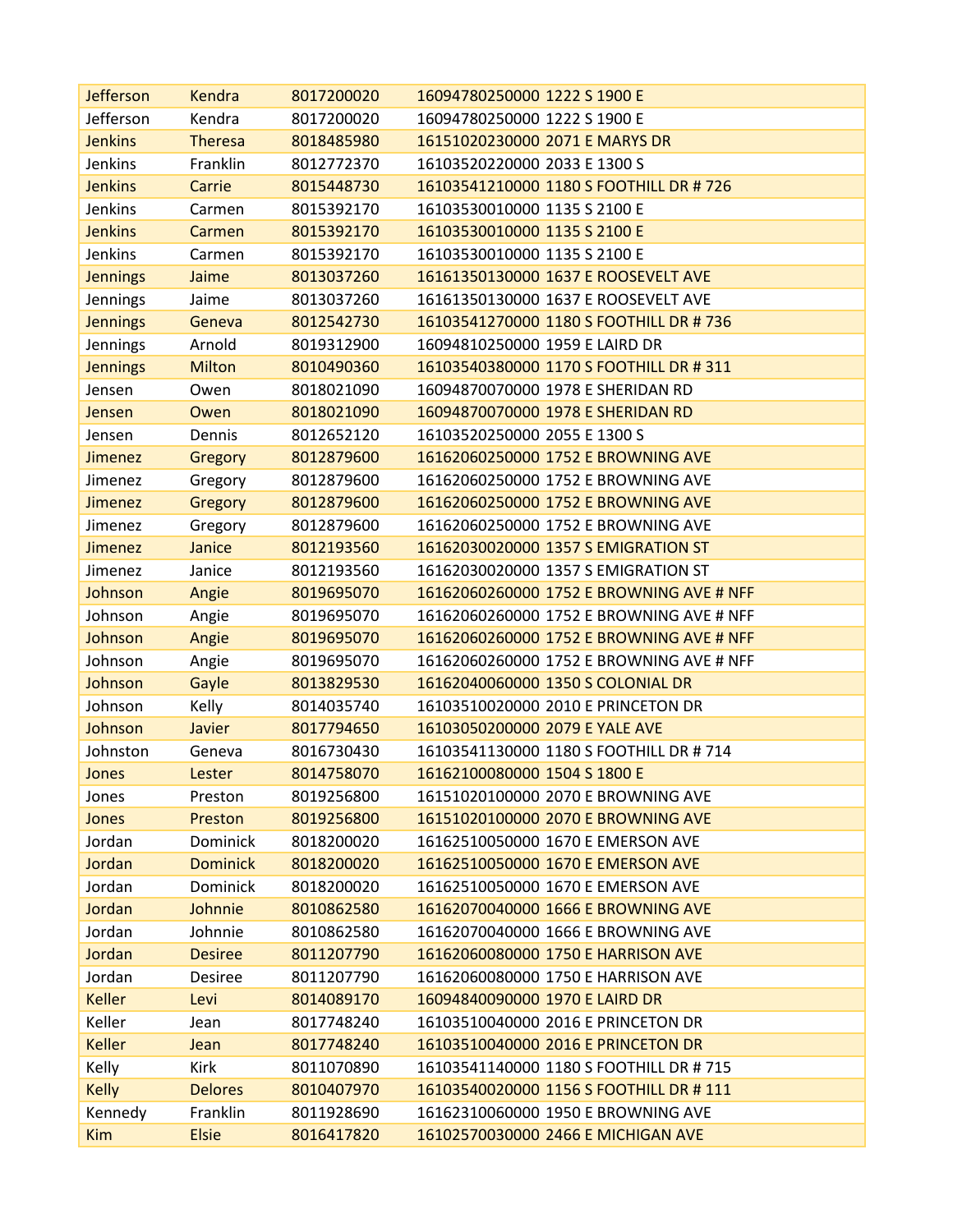| King          | Kirk           | 8016094310 | 16151010080000 2060 E ALDO CIR          |
|---------------|----------------|------------|-----------------------------------------|
| <b>Klein</b>  | Orlando        | 8014673730 | 16103510150000 2066 E YALE AVE          |
| Klein         | Orlando        | 8014673730 | 16103510150000 2066 E YALE AVE          |
| <b>Knight</b> | Elaine         | 8017224620 | 16162300100000 1851 E KENSINGTON AVE    |
| Knight        | Jody           | 8012026680 | 16162340010000 1974 E MARYS DR          |
| <b>Knight</b> | <b>Bessie</b>  | 8016177670 | 16103760090000 2211 E LAIRD WAY         |
| Lamb          | Erik           | 8019660930 | 16151060200000 2080 E MARYS DR          |
| Lamb          | <b>Bob</b>     | 8015910970 | 16094790050000 1335 S 1800 E            |
| Lamb          | Bob            | 8015910970 | 16094790050000 1335 S 1800 E            |
| Lamb          | Andy           | 8017115990 | 16103540620000 1174 S FOOTHILL DR # 421 |
| Lambert       | Angela         | 8010401910 | 16162270110000 1370 S 1900 E            |
| Lambert       | <b>Clint</b>   | 8013044190 | 16162030090000 1755 E HARRISON AVE      |
| Lambert       | Clint          | 8013044190 | 16162030090000 1755 E HARRISON AVE      |
| Lambert       | Viola          | 8014359650 | 16094800180000 1310 S 1900 E            |
| Lane          | Sidney         | 8016222740 | 16151010260000 1356 S 2100 E            |
| Lane          | Cindy          | 8014769970 | 16094790020000 1311 S 1800 E            |
| Lane          | Cindy          | 8014769970 | 16094790020000 1311 S 1800 E            |
| Lane          | <b>Darla</b>   | 8011615530 | 16103540570000 1174 S FOOTHILL DR # 412 |
| Lane          | Carroll        | 8010281150 | 16103510110000 2040 E PRINCETON DR      |
| Lane          | Carroll        | 8010281150 | 16103510110000 2040 E PRINCETON DR      |
| Lawrence      | Hilda          | 8019222970 | 16151040050000 1451 S 2000 E            |
| Lawrence      | Eula           | 8012369900 | 16162060160000 1812 E HARRISON AVE      |
| Lawrence      | Kendra         | 8018618710 | 16103540590000 1174 S FOOTHILL DR # 414 |
| Lawson        | Deanna         | 8018570650 | 16162320050000 1503 S 1900 E            |
| Lawson        | Deanna         | 8019658760 | 16161350080000 1634 E BROWNING AVE      |
| Lawson        | Deanna         | 8019658760 | 16161350080000 1634 E BROWNING AVE      |
| Lawson        | Deanna         | 8019658760 | 16161350080000 1634 E BROWNING AVE      |
| Lawson        | <b>Terri</b>   | 8018473290 | 16103540720000 1174 S FOOTHILL DR # 435 |
| Lee           | Herbert        | 8015876500 | 16103600290000 2148 E 1300 S            |
| Lee           | <b>Mildred</b> | 8011641250 | 16103520260000 2091 E 1300 S            |
| Leonard       | Ruby           | 8017458970 | 16162050050000 1668 E HARRISON AVE      |
| Leonard       | <b>Ruby</b>    | 8017458970 | 16162050050000 1668 E HARRISON AVE      |
| Leonard       | Ruby           | 8017458970 | 16162050050000 1668 E HARRISON AVE      |
| Leonard       | Erin           | 8012345100 | 16103540900000 1182 S FOOTHILL DR # 535 |
| Leonard       | Charlene       | 8011060250 | 16103080110000 1139 S 2000 E            |
| Leonard       | Charlene       | 8011060250 | 16103080110000 1139 S 2000 E            |
| Leonard       | Charlene       | 8011060250 | 16103080110000 1139 S 2000 E            |
| Lewis         | Aubrey         | 8010064850 | 16151020050000 2020 E BROWNING AVE      |
| Lewis         | Aubrey         | 8010064850 | 16151020050000 2020 E BROWNING AVE      |
| Lewis         | <b>Doug</b>    | 8015569260 | 16103540070000 1156 S FOOTHILL DR # 116 |
| Little        | Jean           | 8015512800 | 16162300010000 1471 S 1800 E            |
| Little        | Jean           | 8015512800 | 16162300010000 1471 S 1800 E            |
| Little        | Lela           | 8017674000 | 16161350070000 1628 E BROWNING AVE      |
| Little        | Lela           | 8017674000 | 16161350070000 1628 E BROWNING AVE      |
| Lloyd         | Misty          | 8013365520 | 16103520410000 2082 E HARVARD OAKS CIR  |
| Lloyd         | Irving         | 8017806860 | 16103520390000 2084 E HARVARD OAKS CIR  |
| Logan         | Mathew         | 8017299880 | 16162080090000 1643 E EMERSON AVE       |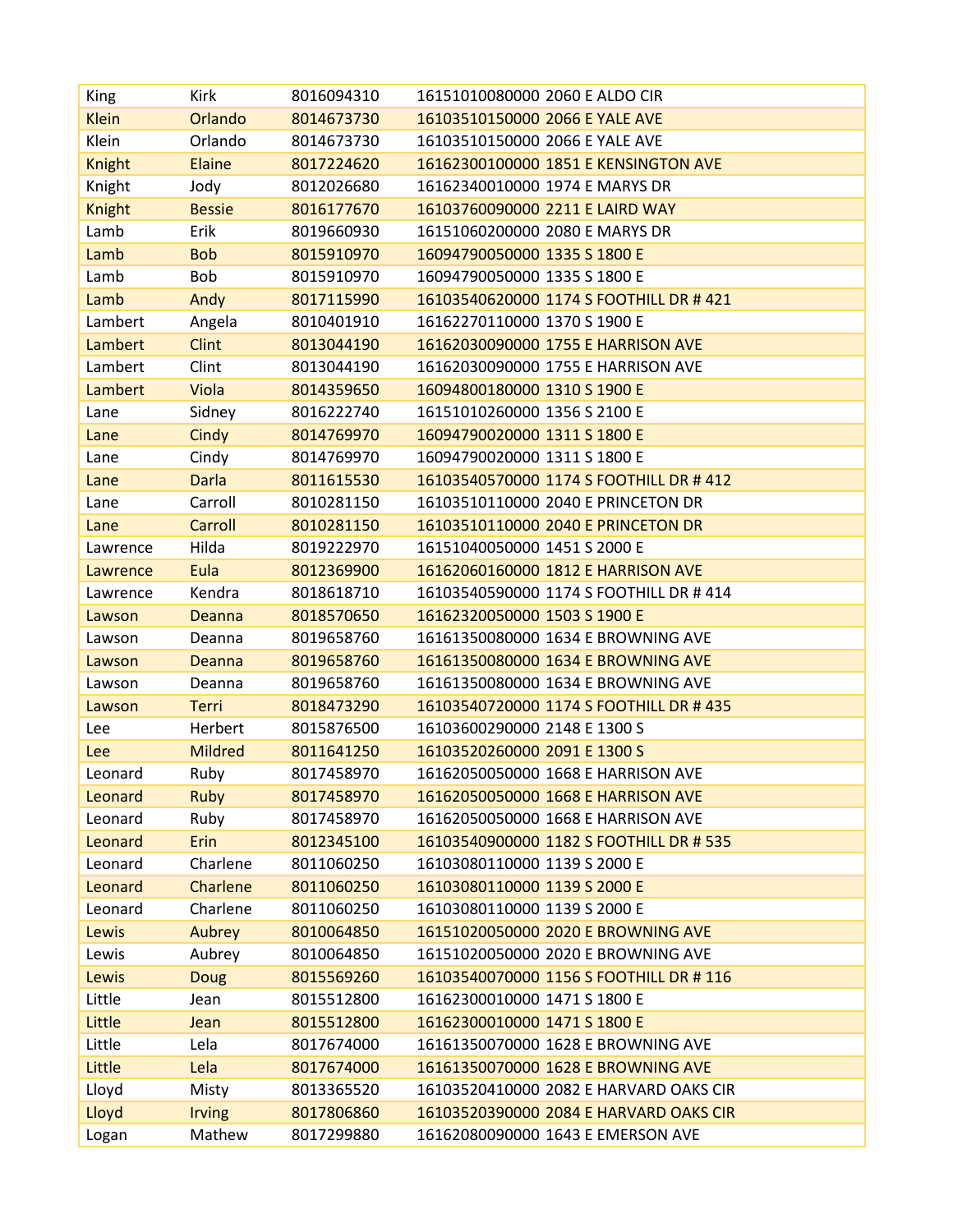| Logan           | <b>Mathew</b>   | 8017299880 | 16162080090000 1643 E EMERSON AVE       |
|-----------------|-----------------|------------|-----------------------------------------|
| Logan           | Garry           | 8018026140 | 16103580020000 2024 E ROYAL CIR         |
| Logan           | Jay             | 8012088050 | 16094810210000 1939 E LAIRD DR          |
| Logan           | Jay             | 8012088050 | 16094810210000 1939 E LAIRD DR          |
| Long            | Eva             | 8016022410 | 16151070170000 2115 E BROWNING AVE      |
| Long            | Eva             | 8016022410 | 16151070170000 2115 E BROWNING AVE      |
| Lopez           | <b>Danielle</b> | 8013939220 | 16103541250000 1180 S FOOTHILL DR #734  |
| Love            | Dwayne          | 8017355820 | 16151020140000 1989 E MARYS DR          |
| Lowe            | Carol           | 8015035950 | 16103520230000 2039 E 1300 S            |
| Lucas           | Antonio         | 8014313060 | 16162320130000 1494 S PRESTON ST        |
| Luna            | <b>Kim</b>      | 8012263240 | 16162090040000 1734 E BROWNING AVE      |
| Lynch           | Preston         | 8018798630 | 16162020060000 1703 E HARRISON AVE      |
| Lynch           | Preston         | 8018798630 | 16162020060000 1703 E HARRISON AVE      |
| Lyons           | Fannie          | 8017547840 | 16162080060000 1674 E ROOSEVELT AVE     |
| Lyons           | Fannie          | 8017547840 | 16162080060000 1674 E ROOSEVELT AVE     |
| Lyons           | Fannie          | 8017547840 | 16162080060000 1674 E ROOSEVELT AVE     |
| <b>Mack</b>     | Shannon         | 8017655560 | 16162310180000 1973 E MARYS DR          |
| Maldonado       | Terry           | 8011732590 | 16103540690000 1174 S FOOTHILL DR # 432 |
| Maldonado       | Jeanette        | 8019250390 | 16103541180000 1180 S FOOTHILL DR # 723 |
| Malone          | <b>Steve</b>    | 8010666890 | 16162090070000 1759 E ROSECREST DR      |
| <b>Malone</b>   | <b>Steve</b>    | 8010666890 | 16162090070000 1759 E ROSECREST DR      |
| Mann            | Randall         | 8016646580 | 16094810150000 1219 S 1900 E            |
| <b>Mann</b>     | Randall         | 8016646580 | 16094810150000 1219 S 1900 E            |
| Manning         | Cory            | 8010277030 | 16151070040000 2134 E SHERMAN AVE       |
| <b>Marsh</b>    | Aubrey          | 8014221920 | 16162320100000 1916 E MARYS DR          |
| Marsh           | Rosalie         | 8013661510 | 16094800070000 1313 S COLONIAL DR       |
| <b>Marshall</b> | Tami            | 8010261500 | 16151010070000 2050 E ALDO CIR          |
| Marshall        | Essie           | 8010719570 | 16103520160000 2050 E LAIRD DR          |
| <b>Martin</b>   | Johnnie         | 8013390180 | 16162090030000 1724 E BROWNING AVE      |
| Martin          | Johnnie         | 8013390180 | 16162090030000 1724 E BROWNING AVE      |
| <b>Martin</b>   | Sara            | 8014197200 | 16103540610000 1174 S FOOTHILL DR # 416 |
| Martin          | Rosie           | 8014554830 | 16103540400000 1170 S FOOTHILL DR # 313 |
| <b>Martin</b>   | Cassandra       | 8014782160 | 16104260010000 1135 S WASATCH DR        |
| Mason           | Connie          | 8019602570 | 16094780140000 1892 E LAIRD AVE         |
| <b>Mason</b>    | Connie          | 8019602570 | 16094780140000 1892 E LAIRD AVE         |
| Mason           | Connie          | 8019602570 | 16094780140000 1892 E LAIRD AVE         |
| <b>Massey</b>   | Don             | 8019343470 | 16162280070000 1364 S KRISTIE LN        |
| Massey          | Erin            | 8017392910 | 16102570020000 2456 E MICHIGAN AVE      |
| <b>Matthews</b> | <b>Doug</b>     | 8011548650 | 16162050100000 1657 E BROWNING AVE      |
| Matthews        | Doug            | 8011548650 | 16162050100000 1657 E BROWNING AVE      |
| <b>Matthews</b> | <b>Doug</b>     | 8011548650 | 16162050100000 1657 E BROWNING AVE      |
| Maxwell         | Donald          | 8014615450 | 16094810180000 1915 E LAIRD DR          |
| <b>Maxwell</b>  | <b>Marcus</b>   | 8018818030 | 16103541220000 1180 S FOOTHILL DR #731  |
| May             | Lee             | 8015712410 | 16103510010000 1183 S 2000 E            |
| May             | Lee             | 8015712410 | 16103510010000 1183 S 2000 E            |
| Mcbride         | Pat             | 8018439550 | 16162090120000 1751 E ROSECREST DR      |
| <b>Mcbride</b>  | Pat             | 8018439550 | 16162090120000 1751 E ROSECREST DR      |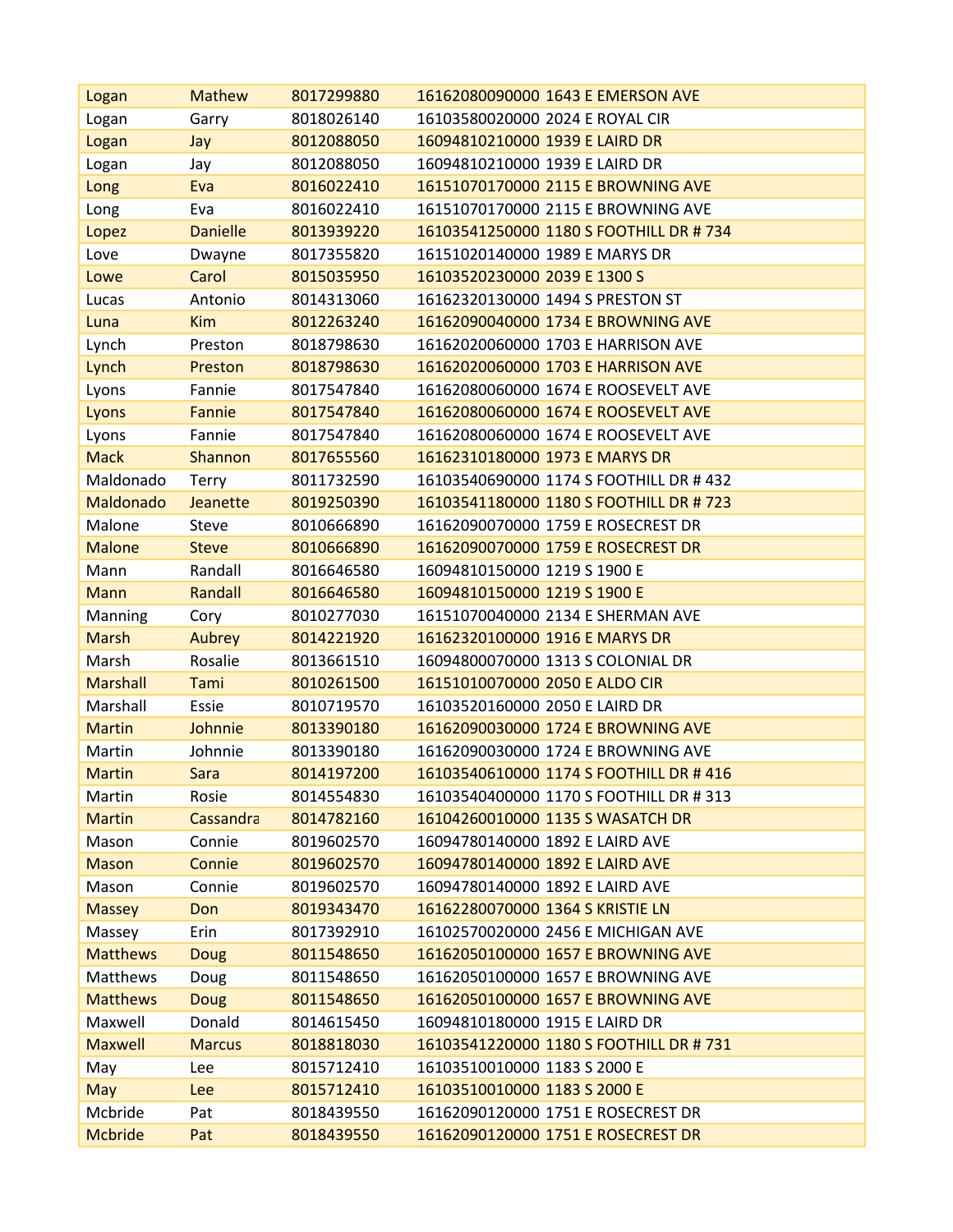| Mcbride           | Pat              | 8018439550 | 16162090120000 1751 E ROSECREST DR       |
|-------------------|------------------|------------|------------------------------------------|
| <b>Mcbride</b>    | Lyle             | 8013959560 | 16094800040000 1866 E 1300 S             |
| Mccarthy          | Horace           | 8010019390 | 16162540150000 1779 E KENSINGTON AVE     |
| <b>Mccarthy</b>   | <b>Megan</b>     | 8011484320 | 16161350110000 1625-1627 E ROOSEVELT AVE |
| Mccarthy          | Megan            | 8011484320 | 16161350110000 1625-1627 E ROOSEVELT AVE |
| <b>Mccarthy</b>   | <b>Megan</b>     | 8011484320 | 16161350110000 1625-1627 E ROOSEVELT AVE |
| Mccarthy          | Doyle            | 8013278070 | 16162040070000 1360 S COLONIAL DR        |
| <b>Mccarthy</b>   | <b>Doyle</b>     | 8013278070 | 16162040070000 1360 S COLONIAL DR        |
| Mccarthy          | May              | 8010528600 | 16094790030000 1319 S 1800 E             |
| <b>Mccarthy</b>   | May              | 8010528600 | 16094790030000 1319 S 1800 E             |
| Mccoy             | Jamie            | 8010228350 | 16162100010000 1756 E ROSECREST DR       |
| <b>Mcdonald</b>   | <b>Melanie</b>   | 8015725840 | 16162080040000 1662 E ROOSEVELT AVE      |
| Mcdonald          | Melanie          | 8015725840 | 16162080040000 1662 E ROOSEVELT AVE      |
| <b>Mcdonald</b>   | <b>Henrietta</b> | 8017201290 | 16094590150000 1320 S 1800 E             |
| Mcdonald          | Henrietta        | 8017201290 | 16094590150000 1320 S 1800 E             |
| <b>Mcdonald</b>   | <b>Brad</b>      | 8012875780 | 16103760120000 2229 E LAIRD WAY          |
| Mcgee             | Juana            | 8018781780 | 16151020080000 2052 E BROWNING AVE       |
| <b>Mcgee</b>      | Juana            | 8018781780 | 16151020080000 2052 E BROWNING AVE       |
| Mcguire           | Nancy            | 8019974640 | 16094800140000 1347 S COLONIAL DR        |
| <b>Mckenzie</b>   | Carole           | 8016257510 | 16162340060000 1485 S KEN REY ST         |
| Mckinney          | Clay             | 8016131790 | 16161360120000 1627 E EMERSON AVE        |
| <b>Mckinney</b>   | Clay             | 8016131790 | 16161360120000 1627 E EMERSON AVE        |
| Mckinney          | Blanche          | 8012351100 | 16094800060000 1882 E 1300 S             |
| <b>Mclaughlin</b> | Kari             | 8014064500 | 16103520010000 2002 E LAIRD DR           |
| Medina            | Jennie           | 8018890190 | 16104510150000 2337 E 1300 S             |
| <b>Mendez</b>     | <b>Misty</b>     | 8018377720 | 16103540470000 1170 S FOOTHILL DR #324   |
| Mendoza           | Dianna           | 8017179810 | 16162510070000 1647 E KENSINGTON AVE     |
| Mendoza           | <b>Dianna</b>    | 8017179810 | 16162510070000 1647 E KENSINGTON AVE     |
| Mendoza           | Dianna           | 8017179810 | 16162510070000 1647 E KENSINGTON AVE     |
| Mendoza           | Lillie           | 8014200970 | 16162270040000 1842 E HARRISON AVE       |
| Mendoza           | Lillie           | 8014200970 | 16162270040000 1842 E HARRISON AVE       |
| <b>Meyer</b>      | <b>Maureen</b>   | 8014224700 | 16162340030000 1459 S KEN REY ST         |
| Meyer             | Kristina         | 8017591950 | 16151040150000 1436 S EL REY ST          |
| <b>Meyer</b>      | <b>Kristina</b>  | 8017591950 | 16151040150000 1436 S EL REY ST          |
| Miles             | Eleanor          | 8013817390 | 16094790120000 1344 S COLONIAL DR        |
| <b>Miles</b>      | Lucas            | 8010394650 | 16094330230000 1967 E PRINCETON AVE      |
| Miller            | Arlene           | 8011744160 | 16103541240000 1180 S FOOTHILL DR # 733  |
| <b>Miller</b>     | Dan              | 8013275850 | 16103520310000 1210 S 2100 E # COM       |
| Mills             | Herman           | 8011621560 | 16094810130000 1203 S 1900 E             |
| <b>Mills</b>      | <b>Herman</b>    | 8011621560 | 16094810130000 1203 S 1900 E             |
| Mills             | Annette          | 8013503410 | 16103510080000 2028 E PRINCETON DR       |
| <b>Mitchell</b>   | Olivia           | 8018157390 | 16151010180000 2067 E BROWNING AVE       |
| Mitchell          | Olivia           | 8018157390 | 16151010180000 2067 E BROWNING AVE       |
| <b>Mitchell</b>   | <b>Darin</b>     | 8017728410 | 16094810300000 1955 E LAIRD DR           |
| Mitchell          | Darin            | 8017728410 | 16094810300000 1955 E LAIRD DR           |
| Montgomery        | <b>Kristina</b>  | 8018491810 | 16103520280000 2095 E 1300 S             |
| Moody             | Rufus            | 8013107410 | 16162330060000 1487 S PRESTON ST         |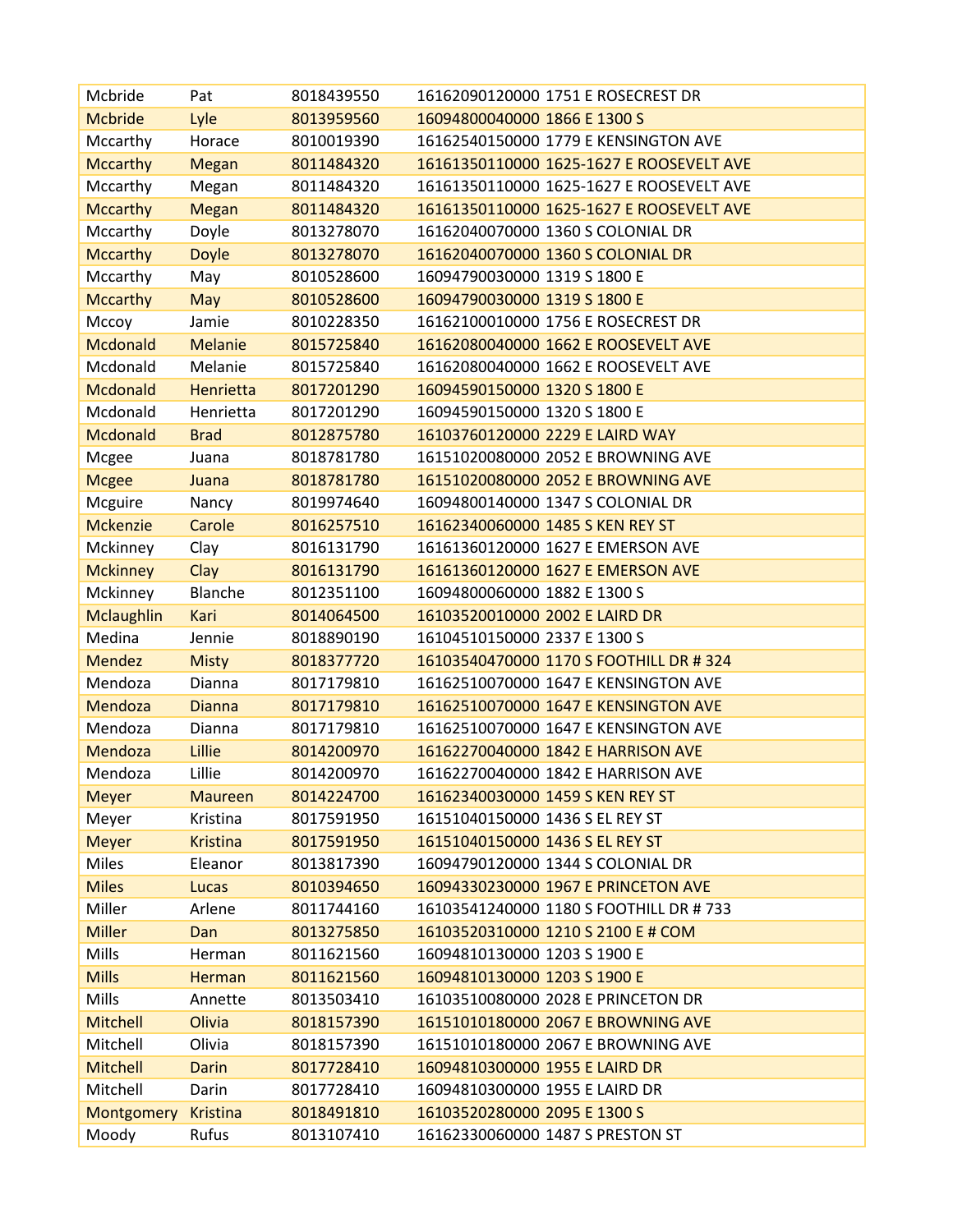| Moody           | Georgia         | 8010664970 | 16162310170000 1965 E MARYS DR          |
|-----------------|-----------------|------------|-----------------------------------------|
| Moody           | Georgia         | 8010664970 | 16162310170000 1965 E MARYS DR          |
| <b>Moore</b>    | <b>Brett</b>    | 8012516870 | 16103760050000 2187 E LAIRD WAY         |
| <b>Morales</b>  | Donnie          | 8017340590 | 16162030070000 1368 S 1800 E            |
| <b>Morales</b>  | <b>Donnie</b>   | 8017340590 | 16162030070000 1368 S 1800 E            |
| <b>Morales</b>  | Wilfred         | 8011997520 | 16162040010000 1351 S 1800 E            |
| <b>Morales</b>  | Wilfred         | 8011997520 | 16162040010000 1351 S 1800 E            |
| Morales         | Martha          | 8016181790 | 16103760020000 1165 S FOOTHILL DR       |
| Moreno          | <b>Beth</b>     | 8017678800 | 16161370040000 1626 E EMERSON AVE       |
| Moreno          | <b>Beth</b>     | 8017678800 | 16161370040000 1626 E EMERSON AVE       |
| <b>Moreno</b>   | Ron             | 8013216290 | 16162280140000 1941 E BROWNING AVE      |
| Moreno          | Ron             | 8013216290 | 16162280140000 1941 E BROWNING AVE      |
| Moreno          | <b>Kristin</b>  | 8012582550 | 16103760070000 2199 E LAIRD WAY         |
| Morgan          | Carroll         | 8017187440 | 16103770100000 2210 E LAIRD WAY         |
| Morgan          | Cecilia         | 8013458340 | 16103510300000 2055 E LAIRD DR          |
| Morris          | Eula            | 8018101950 | 16162300080000 1837 E KENSINGTON AVE    |
| <b>Morris</b>   | Lynn            | 8017336300 | 16094790080000 1312 S COLONIAL DR       |
| Morrison        | Santiago        | 8014524060 | 16151020010000 1982 E BROWNING AVE      |
| <b>Morrison</b> | Santiago        | 8014524060 | 16151020010000 1982 E BROWNING AVE      |
| Morrison        | Bob             | 8017175350 | 16103520370000 2086 E HARVARD OAKS CIR  |
| <b>Morton</b>   | Lucia           | 8010507240 | 16094870010000 1920 E SHERIDAN RD       |
| Morton          | Geraldine       | 8012304230 | 16103510290000 2051 E LAIRD DR          |
| <b>Mullins</b>  | <b>Marcella</b> | 8011189640 | 16161360110000 1621 E EMERSON AVE       |
| <b>Mullins</b>  | Lila            | 8014461090 | 16162310070000 1958 E BROWNING AVE      |
| <b>Mullins</b>  | Meghan          | 8010924080 | 16094840050000 1946 E LAIRD DR          |
| Munoz           | Chelsea         | 8015906470 | 16161350090000 1642 E BROWNING AVE      |
| <b>Munoz</b>    | Chelsea         | 8015906470 | 16161350090000 1642 E BROWNING AVE      |
| Murray          | Martha          | 8014883750 | 16103540430000 1170 S FOOTHILL DR # 316 |
| <b>Myers</b>    | <b>Diane</b>    | 8011897430 | 16162540110000 1755 E KENSINGTON AVE    |
| Neal            | <b>Bobbie</b>   | 8018127690 | 16162300070000 1831 E KENSINGTON AVE    |
| <b>Neal</b>     | <b>Alfred</b>   | 8018025800 | 16103540880000 1182 S FOOTHILL DR # 533 |
| Newman          | <b>Billie</b>   | 8013966150 | 16162310080000 1960 E BROWNING AVE      |
| Newman          | Calvin          | 8016423140 | 16094800080000 1325 S COLONIAL DR       |
| Newman          | Christoph       | 8018155290 | 16103540800000 1182 S FOOTHILL DR # 521 |
| <b>Newton</b>   | <b>Seth</b>     | 8015478960 | 16094840080000 1960 E LAIRD DR          |
| Newton          | Seth            | 8015478960 | 16094840080000 1960 E LAIRD DR          |
| <b>Newton</b>   | <b>Betty</b>    | 8012125240 | 16103080140000 1169 S 2000 E            |
| Nichols         | Hazel           | 8010727060 | 16094780210000 1857 E 1300 S            |
| <b>Nichols</b>  | <b>Hazel</b>    | 8010727060 | 16094780210000 1857 E 1300 S            |
| Nichols         | <b>Derrick</b>  | 8014542800 | 16104510250000 2329 E 1300 S            |
| <b>Nichols</b>  | <b>Diane</b>    | 8012428540 | 16103050150000 2033 E HERBERT AVE       |
| Norman          | Ernest          | 8015066210 | 16161360140000 1637 E EMERSON AVE       |
| Norman          | <b>Ernest</b>   | 8015066210 | 16161360140000 1637 E EMERSON AVE       |
| Norman          | Ernest          | 8015066210 | 16161360140000 1637 E EMERSON AVE       |
| Norman          | <b>Margie</b>   | 8015118620 | 16162030120000 1779 E HARRISON AVE      |
| Norman          | Alice           | 8016006090 | 16103560060000 2005 E SHERIDAN RD       |
| <b>Norris</b>   | <b>Maureen</b>  | 8019182780 | 16094590130000 1337 S EMIGRATION CIR    |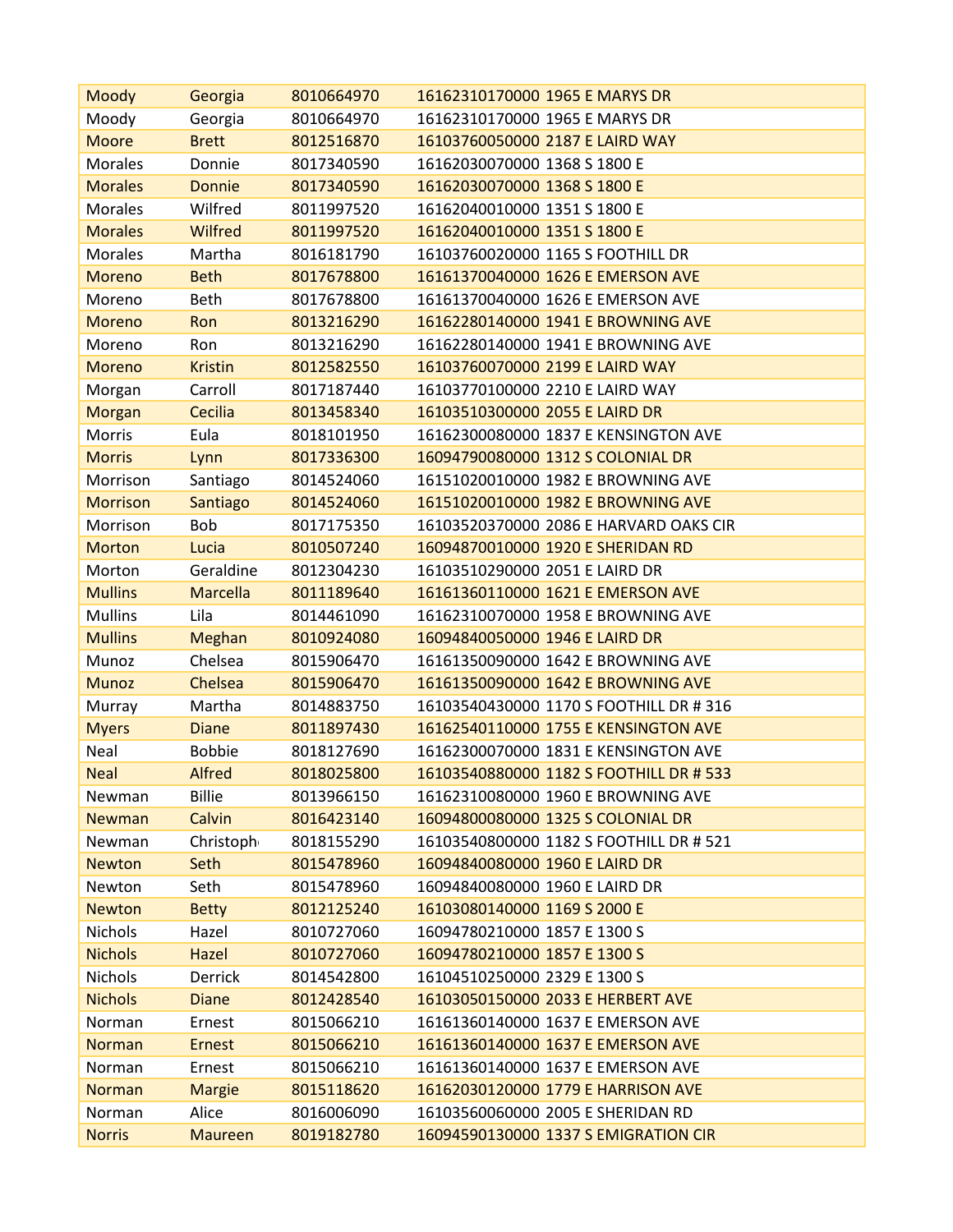| <b>Norris</b>  | Maureen         | 8019182780 | 16094590130000 1337 S EMIGRATION CIR    |
|----------------|-----------------|------------|-----------------------------------------|
| <b>Norris</b>  | Jamie           | 8017409960 | 16102560020000 949 S NEWBERRY RD        |
| Norris         | Jamie           | 8017409960 | 16102560020000 949 S NEWBERRY RD        |
| <b>Norton</b>  | Lana            | 8018635880 | 16162540090000 1745 E KENSINGTON AVE    |
| Norton         | Kirk            | 8011290510 | 16094840120000 1242 S 2000 E            |
| <b>Norton</b>  | Leah            | 8014809290 | 16103541080000 1168 S FOOTHILL DR # 635 |
| Nunez          | Colin           | 8010482030 | 16094810260000 1965 E LAIRD DR          |
| <b>Obrien</b>  | Janet           | 8015470230 | 16162300020000 1515 S 1800 E            |
| Obrien         | Jeremy          | 8014199960 | 16151010030000 2016 E ALDO CIR          |
| <b>Obrien</b>  | <b>Caroline</b> | 8017962270 | 16103520120000 2034 E LAIRD DR          |
| Obrien         | Caroline        | 8017962270 | 16103520120000 2034 E LAIRD DR          |
| Oliver         | Edith           | 8013902810 | 16103550070000 2137-2139 E 1300 S       |
| Oliver         | <b>Travis</b>   | 8014342240 | 16103540890000 1182 S FOOTHILL DR # 534 |
| Ortega         | <b>Isaac</b>    | 8012302440 | 16103510090000 2030 E PRINCETON DR      |
| Ortega         | Isaac           | 8012302440 | 16103510090000 2030 E PRINCETON DR      |
| Ortiz          | Robert          | 8011154300 | 16103600160000 2137-2139 E SHERMAN AVE  |
| Ortiz          | Robert          | 8011154300 | 16103600160000 2137-2139 E SHERMAN AVE  |
| Ortiz          | Orlando         | 8018147370 | 16103590060000 1326 S 2100 E            |
| Osborne        | Merle           | 8016226340 | 16094580010000 1347 S EMIGRATION CIR    |
| Osborne        | <b>Merle</b>    | 8016226340 | 16094580010000 1347 S EMIGRATION CIR    |
| Osborne        | Matt            | 8011079090 | 16102550070000 956 S NEWBERRY RD        |
| Owen           | <b>Marlon</b>   | 8014649800 | 16162040040000 1809 E HARRISON AVE      |
| Owen           | Byron           | 8014264940 | 16103050180000 2059 E HERBERT AVE       |
| <b>Owens</b>   | <b>Marianne</b> | 8017549160 | 16162540140000 1775 E KENSINGTON AVE    |
| Owens          | Willie          | 8016612080 | 16151040100000 1460 S EL REY ST         |
| Padilla        | Angelina        | 8010240220 | 16103520050000 2008 E LAIRD DR          |
| Page           | Jackie          | 8010651820 | 16162280120000 1923 E BROWNING AVE      |
| Page           | <b>Desiree</b>  | 8013655040 | 16103540660000 1174 S FOOTHILL DR # 425 |
| Page           | Megan           | 8016106480 | 16103080230000 2043 E PRINCETON DR      |
| Page           | <b>Spencer</b>  | 8018055260 | 16102550060000 942 S NEWBERRY RD        |
| Palmer         | Alberta         | 8013582610 | 16161360090000 1642 E ROOSEVELT AVE     |
| Palmer         | Alberta         | 8013582610 | 16161360090000 1642 E ROOSEVELT AVE     |
| Park           | Benny           | 8014593970 | 16151020150000 2001 E MARYS DR          |
| Parker         | <b>Doris</b>    | 8013052000 | 16103540530000 1170 S FOOTHILL DR # 334 |
| Parsons        | Gabriel         | 8015075080 | 16162100050000 1476 S 1800 E            |
| <b>Parsons</b> | Angel           | 8010350150 | 16094590190000 1346 S 1800 E            |
| Patrick        | Whitney         | 8014832050 | 16151050040000 1443 S EL REY ST         |
| <b>Patrick</b> | <b>Fredrick</b> | 8013334140 | 16103520240000 2045 E 1300 S            |
| Patton         | Sean            | 8012551520 | 16162020080000 1721 E HARRISON AVE      |
| Patton         | Sean            | 8012551520 | 16162020080000 1721 E HARRISON AVE      |
| Patton         | Ruben           | 8011440540 | 16094870020000 1930 E SHERIDAN RD       |
| Paul           | Zachary         | 8013045400 | 16162300060000 1825 E KENSINGTON AVE    |
| Paul           | <b>Bobbie</b>   | 8016814090 | 16103540520000 1170 S FOOTHILL DR # 333 |
| Paul           | <b>Margaret</b> | 8012237870 | 16103510100000 2036 E PRINCETON DR      |
| Paul           | Margaret        | 8012237870 | 16103510100000 2036 E PRINCETON DR      |
| Payne          | Valerie         | 8016631340 | 16162540100000 1749 E KENSINGTON AVE    |
| Perkins        | Willis          | 8018058750 | 16151030050000 1470 S 2000 E            |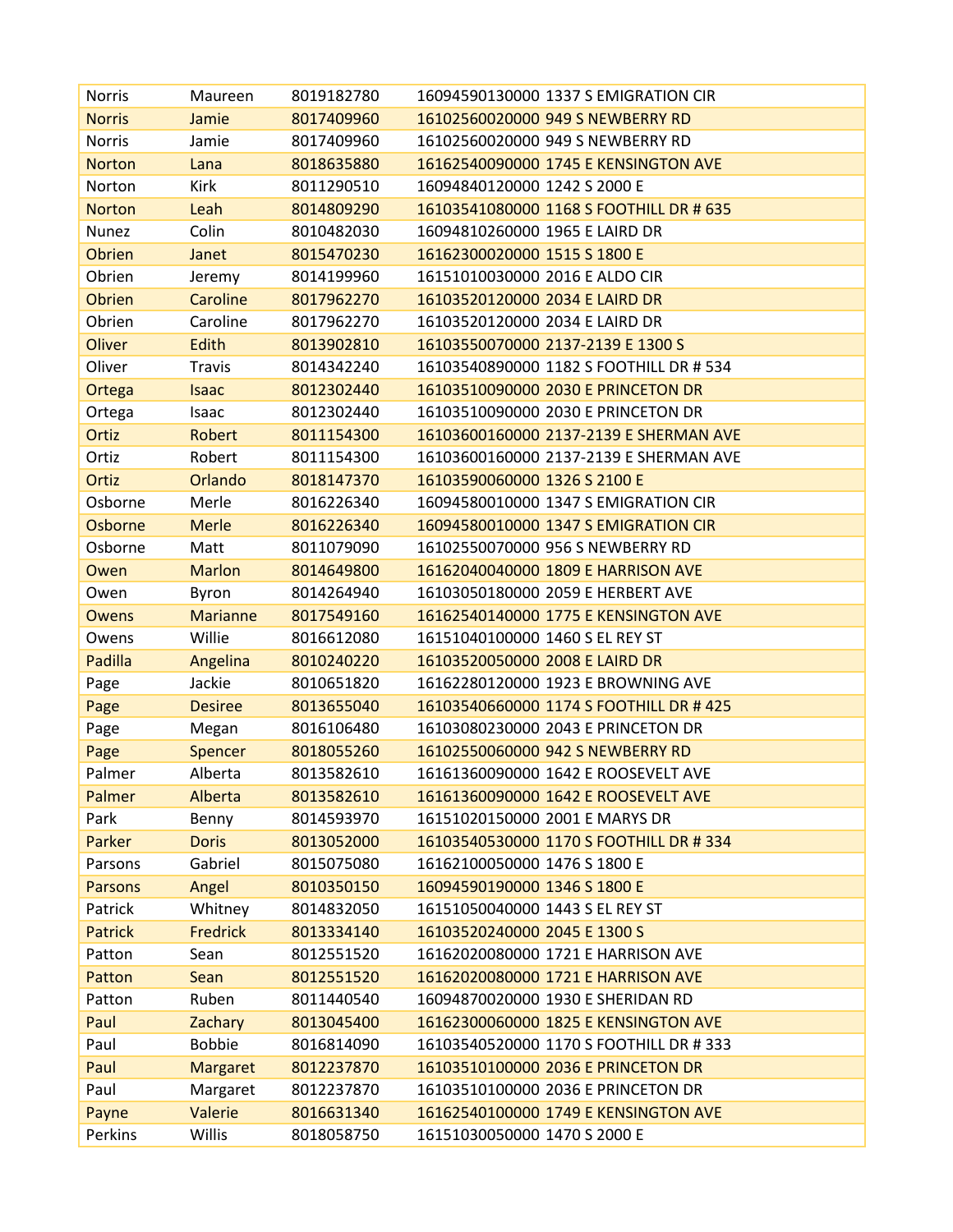| <b>Perkins</b>  | Gilberto        | 8013714630 | 16103770120000 2228 E LAIRD WAY         |
|-----------------|-----------------|------------|-----------------------------------------|
| Perry           | Marta           | 8014962500 | 16104510260000 2321 E 1300 S            |
| Perry           | Annie           | 8017148910 | 16102540040000 948 S SHIRECLIFF RD      |
| Peters          | Dennis          | 8011901110 | 16103540460000 1170 S FOOTHILL DR # 323 |
| <b>Phillips</b> | <b>Nathan</b>   | 8019558210 | 16162090150000 1739 E ROSECREST DR      |
| Phillips        | Nathan          | 8019558210 | 16162090150000 1739 E ROSECREST DR      |
| <b>Phillips</b> | Homer           | 8014409180 | 16103520400000 2065 E HARVARD OAKS CIR  |
| Pierce          | Floyd           | 8011221060 | 16162320040000 1493 S 1900 E            |
| Pierce          | Cindy           | 8015864240 | 16151050080000 1444 S YUMA ST           |
| Pittman         | Jane            | 8014363160 | 16151070110000 1365 S 2100 E            |
| Pittman         | Jane            | 8014363160 | 16151070110000 1365 S 2100 E            |
| Pittman         | Sandra          | 8013953490 | 16151010090000 1355 S YUMA ST           |
| Poole           | <b>Meredith</b> | 8012294550 | 16103580030000 2038 E ROYAL CIR         |
| Poole           | Oliver          | 8013357200 | 16103510270000 2041 E LAIRD DR          |
| Poole           | <b>Oliver</b>   | 8013357200 | 16103510270000 2041 E LAIRD DR          |
| Poole           | Oliver          | 8013357200 | 16103510270000 2041 E LAIRD DR          |
| Pope            | <b>Kendra</b>   | 8016321790 | 16103540120000 1156 S FOOTHILL DR #125  |
| Pope            | Harold          | 8017880740 | 16102540050000 956 S SHIRECLIFF RD      |
| Porter          | Jaime           | 8010831750 | 16103600070000 2152 E 1300 S            |
| Porter          | <b>Betsy</b>    | 8018978220 | 16103540750000 1182 S FOOTHILL DR # 512 |
| Potter          | Lynette         | 8018927520 | 16162310050000 1940 E BROWNING AVE      |
| Potter          | Stacey          | 8018046190 | 16103080200000 2055 E PRINCETON DR      |
| <b>Powers</b>   | Phil            | 8016544330 | 16103760160000 2253 E LAIRD WAY         |
| Pratt           | Bill            | 8018252870 | 16162040030000 1367 S 1800 E            |
| Pratt           | <b>Bill</b>     | 8018252870 | 16162040030000 1367 S 1800 E            |
| Pratt           | Bill            | 8018252870 | 16162040030000 1367 S 1800 E            |
| Price           | <b>Bridget</b>  | 8012845230 | 16162310120000 1921 E MARYS DR          |
| Ramirez         | Stephen         | 8017987140 | 16162330160000 1488 S KEN REY ST        |
| Ramirez         | Julia           | 8010316090 | 16094590140000 1339 S EMIGRATION CIR    |
| Ramirez         | Julia           | 8010316090 | 16094590140000 1339 S EMIGRATION CIR    |
| Ramirez         | Duane           | 8016671150 | 16103520080000 2020 E LAIRD DR          |
| Ramirez         | Duane           | 8016671150 | 16103520080000 2020 E LAIRD DR          |
| Ramirez         | Shannon         | 8016465840 | 16103540090000 1156 S FOOTHILL DR #122  |
| Ramos           | Shawn           | 8016674440 | 16162080070000 1678 E ROOSEVELT AVE     |
| Ramos           | Shawn           | 8016674440 | 16162080070000 1678 E ROOSEVELT AVE     |
| Ramos           | Tanya           | 8019198230 | 16162060150000 1804 E HARRISON AVE      |
| Ramsey          | Sergio          | 8015866870 | 16094800100000 1329 S COLONIAL CIR      |
| Ramsey          | Miriam          | 8014213210 | 16103770110000 2220 E LAIRD WAY         |
| Ray             | John            | 8010938800 | 16103540080000 1156 S FOOTHILL DR # 121 |
| Reed            | Arnold          | 8017414390 | 16162330010000 1932 E MARYS DR          |
| Reed            | Ada             | 8017752910 | 16162310140000 1937 E MARYS DR          |
| Reed            | Amelia          | 8015019600 | 16162060040000 1722 E HARRISON AVE      |
| Reed            | Amelia          | 8015019600 | 16162060040000 1722 E HARRISON AVE      |
| Reed            | Yvonne          | 8018373210 | 16151010060000 2040 E ALDO CIR          |
| Reese           | <b>Merle</b>    | 8014108440 | 16162040090000 1825 E HARRISON AVE      |
| Reese           | Merle           | 8014108440 | 16162040090000 1825 E HARRISON AVE      |
| <b>Reeves</b>   | Joy             | 8010948770 | 16162060180000 1715 E BROWNING AVE      |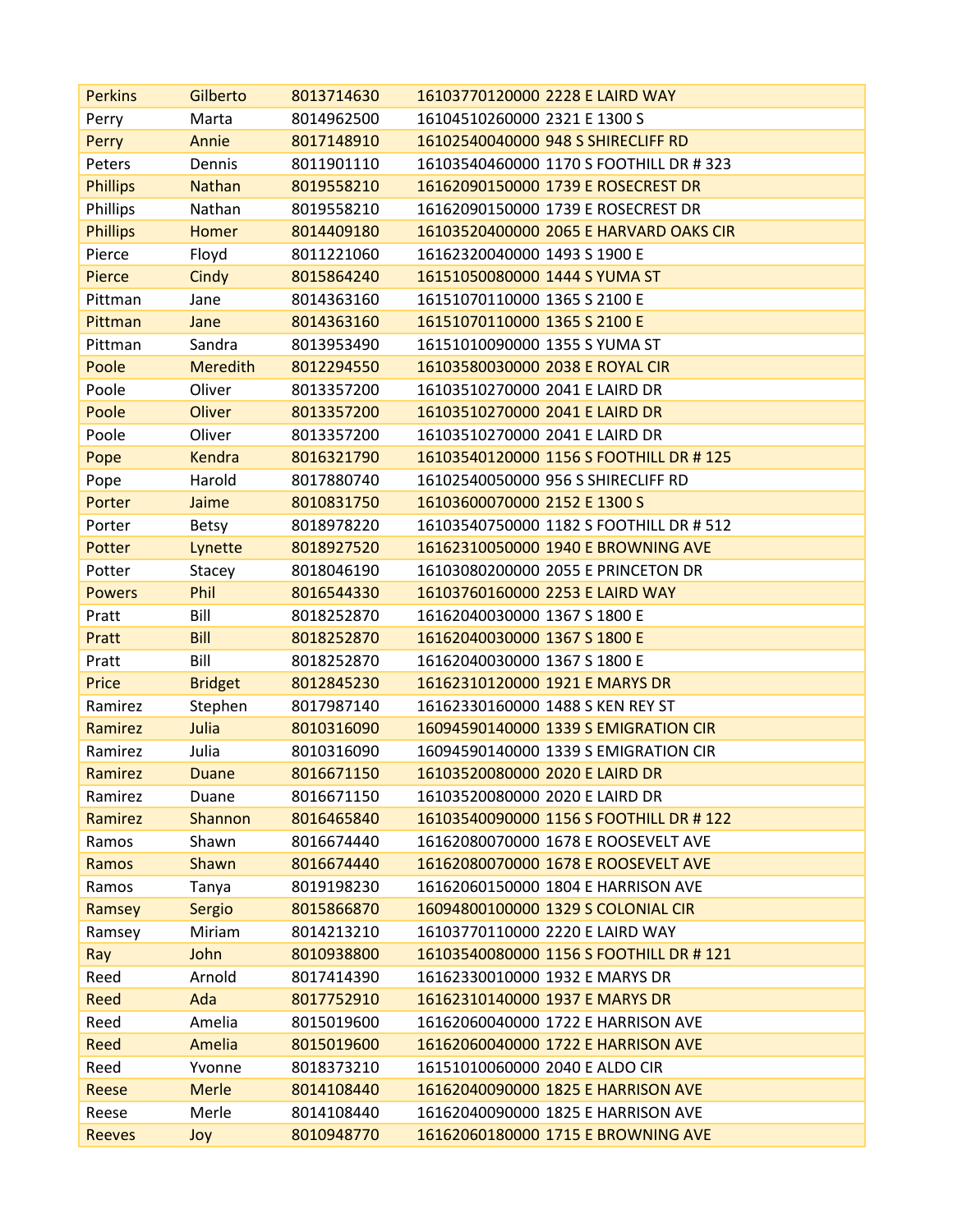| Reeves          | <b>Desiree</b> | 8010964910 | 16103760110000 2223 E LAIRD WAY         |
|-----------------|----------------|------------|-----------------------------------------|
| Reid            | <b>Susie</b>   | 8015640620 | 16162060060000 1736 E HARRISON AVE      |
| Reid            | Susie          | 8015640620 | 16162060060000 1736 E HARRISON AVE      |
| <b>Reyes</b>    | Daryl          | 8019373720 | 16162310090000 1974 E BROWNING AVE      |
| Reyes           | Micheal        | 8017385560 | 16103080080000 1115 S 2000 E            |
| <b>Reynolds</b> | <b>Terrell</b> | 8014485530 | 16162300040000 1813 E KENSINGTON AVE    |
| Reynolds        | Candice        | 8015221280 | 16094800170000 1337 S COLONIAL CIR      |
| <b>Rhodes</b>   | Ervin          | 8013895780 | 16162510080000 1665 E KENSINGTON AVE    |
| Rhodes          | Ervin          | 8013895780 | 16162510080000 1665 E KENSINGTON AVE    |
| <b>Rhodes</b>   | <b>Norman</b>  | 8016818110 | 16103540510000 1170 S FOOTHILL DR #332  |
| Rhodes          | Marta          | 8013826320 | 16102560340000 2451 E MICHIGAN AVE      |
| <b>Rice</b>     | <b>Matt</b>    | 8017787480 | 16162290020000 1365 S KRISTIE LN        |
| Rice            | Matt           | 8017787480 | 16162290020000 1365 S KRISTIE LN        |
| <b>Rice</b>     | <b>Matt</b>    | 8017787480 | 16162290020000 1365 S KRISTIE LN        |
| Richards        | Troy           | 8011539880 | 16162300110000 1857 E KENSINGTON AVE    |
| <b>Richards</b> | <b>Eunice</b>  | 8010929740 | 16162090100000 1785 E ROSECREST DR      |
| Richards        | George         | 8019409090 | 16094870040000 1948 E CLAREMONT WAY     |
| <b>Richards</b> | Jenny          | 8012894860 | 16103550050000 2125-2127 E 1300 S       |
| Richardson      | Emmett         | 8010144710 | 16151030010000 1436 S 2000 E            |
| Richardson      | Alexander      | 8017000850 | 16162050090000 1651 E BROWNING AVE      |
| Richardson      | Alexander      | 8017000850 | 16162050090000 1651 E BROWNING AVE      |
| Richardson      | Alexander      | 8017000850 | 16162050090000 1651 E BROWNING AVE      |
| Richardson      | Alice          | 8017749660 | 16103541110000 1180 S FOOTHILL DR # 712 |
| Richardson      | Lee            | 8014649000 | 16103510310000 2059 E LAIRD DR          |
| Richardson      | Lee            | 8014649000 | 16103510310000 2059 E LAIRD DR          |
| Richardson      | Lee            | 8014649000 | 16103510310000 2059 E LAIRD DR          |
| Richardson      | Lee            | 8014649000 | 16103510310000 2059 E LAIRD DR          |
| <b>Riley</b>    | Ron            | 8010644330 | 16103540730000 1174 S FOOTHILL DR # 436 |
| Riley           | Viola          | 8012643720 | 16103540700000 1174 S FOOTHILL DR # 433 |
| <b>Rios</b>     | Rene           | 8013159520 | 16103540200000 1160 S FOOTHILL DR # 211 |
| Rivera          | Dale           | 8011063900 | 16151010050000 2030 E ALDO CIR          |
| <b>Rivera</b>   | Hilda          | 8010949310 | 16103540210000 1160 S FOOTHILL DR # 212 |
| Rivera          | Ron            | 8014053100 | 16103050170000 2049 E HERBERT AVE       |
| <b>Robbins</b>  | <b>Spencer</b> | 8013383700 | 16162300130000 1871 E KENSINGTON AVE    |
| Robbins         | Kim            | 8012827390 | 16162060230000 1751 E BROWNING AVE      |
| <b>Robbins</b>  | <b>Kim</b>     | 8012827390 | 16162060230000 1751 E BROWNING AVE      |
| Robbins         | Sonya          | 8018666060 | 16162280160000 1959 E BROWNING AVE      |
| <b>Robbins</b>  | <b>Earnest</b> | 8011645090 | 16094800090000 1327 S COLONIAL CIR      |
| Robbins         | Earnest        | 8011645090 | 16094800090000 1327 S COLONIAL CIR      |
| Roberson        | Ray            | 8014270340 | 16103510250000 2031 E LAIRD DR          |
| Roberts         | Pat            | 8015220680 | 16162030110000 1771 E HARRISON AVE      |
| <b>Roberts</b>  | Pat            | 8015220680 | 16162030110000 1771 E HARRISON AVE      |
| Robertson       | Misty          | 8010177100 | 16162020090000 1733 E HARRISON AVE      |
| Robertson       | <b>Misty</b>   | 8010177100 | 16162020090000 1733 E HARRISON AVE      |
| Robinson        | Gregg          | 8010032090 | 16161360130000 1633 E EMERSON AVE       |
| Robinson        | Gregg          | 8010032090 | 16161360130000 1633 E EMERSON AVE       |
| Robinson        | Gregg          | 8010032090 | 16161360130000 1633 E EMERSON AVE       |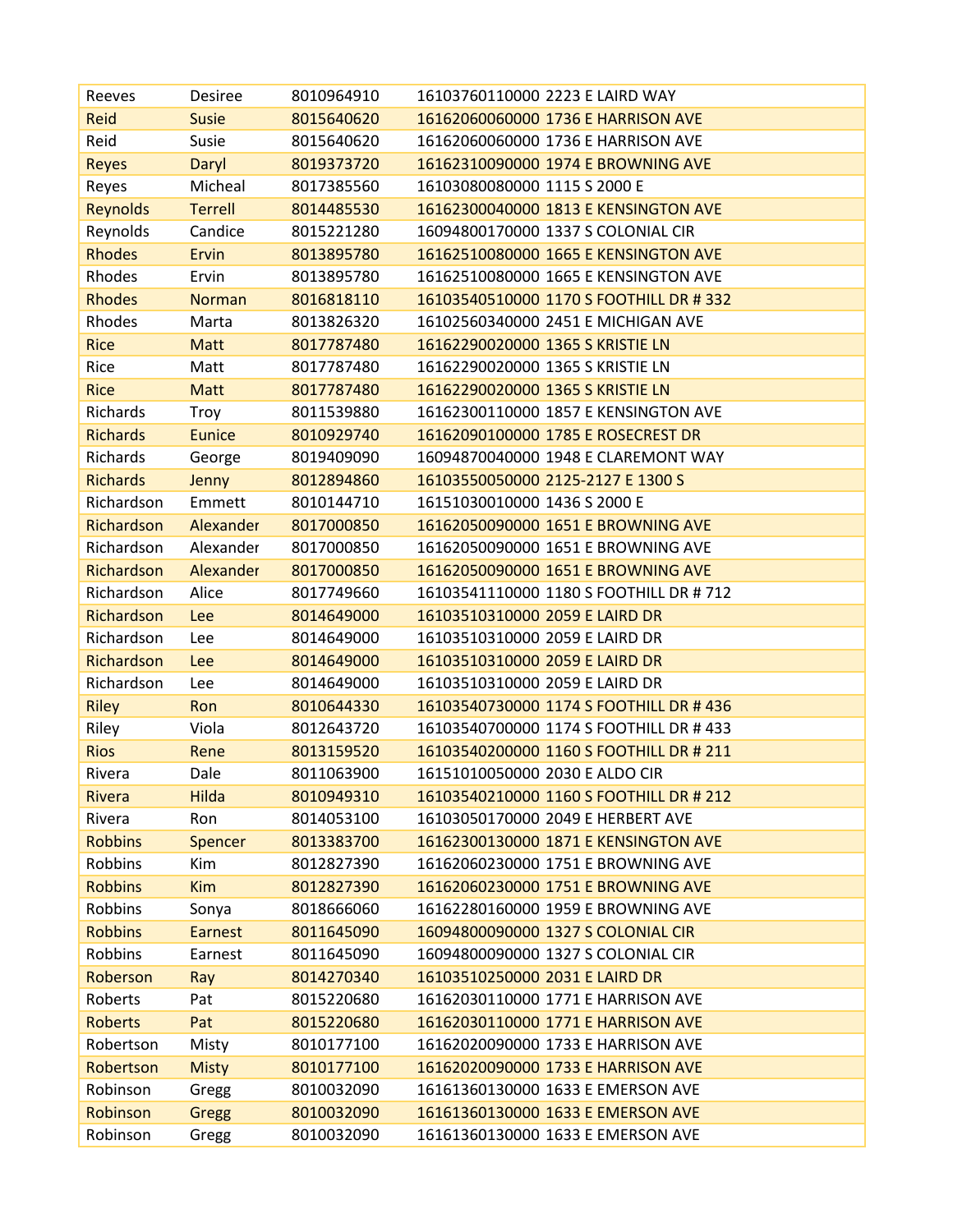| Robinson       | Ann              | 8014344920 | 16103520110000 2028 E LAIRD DR          |
|----------------|------------------|------------|-----------------------------------------|
| Robinson       | Ann              | 8014344920 | 16103520110000 2028 E LAIRD DR          |
| <b>Rodgers</b> | <b>Salvador</b>  | 8015514370 | 16162330050000 1481 S PRESTON ST        |
| Rodgers        | Leon             | 8018880140 | 16103530020000 1171-1173 S 2100 E       |
| <b>Rodgers</b> | Roger            | 8018092080 | 16102560070000 2388 E 900 S             |
| Rodriguez      | Marianne         | 8012674550 | 16162050120000 1671 E BROWNING AVE      |
| Rodriguez      | <b>Marianne</b>  | 8012674550 | 16162050120000 1671 E BROWNING AVE      |
| Rodriquez      | Pearl            | 8011273960 | 16162100030000 1748 E ROSECREST DR      |
| Rodriquez      | Kelli            | 8014469540 | 16162050060000 1390 S 1700 E            |
| Rodriquez      | Kelli            | 8014469540 | 16162050060000 1390 S 1700 E            |
| Rodriquez      | Kelli            | 8014469540 | 16162050060000 1390 S 1700 E            |
| Rodriquez      | Kelli            | 8014469540 | 16162050060000 1390 S 1700 E            |
| <b>Rogers</b>  | <b>Shirley</b>   | 8016038050 | 16162540010000 1739 E KENSINGTON AVE    |
| Rogers         | Sean             | 8015379750 | 16162090020000 1714 E BROWNING AVE      |
| <b>Rogers</b>  | Rose             | 8011694060 | 16094860040000 1957 E CLAREMONT WAY     |
| Romero         | Tomas            | 8013749000 | 16162080020000 1652 E ROOSEVELT AVE     |
| Romero         | <b>Tomas</b>     | 8013749000 | 16162080020000 1652 E ROOSEVELT AVE     |
| Romero         | Chad             | 8010804350 | 16151020020000 1990 E BROWNING AVE      |
| Romero         | Lena             | 8016746080 | 16103540150000 1156 S FOOTHILL DR # 132 |
| Ross           | Whitney          | 8010020600 | 16151020090000 2060 E BROWNING AVE      |
| <b>Ross</b>    | Whitney          | 8010020600 | 16151020090000 2060 E BROWNING AVE      |
| Rowe           | Calvin           | 8016784760 | 16162080120000 1663 E EMERSON AVE       |
| Rowe           | Calvin           | 8016784760 | 16162080120000 1663 E EMERSON AVE       |
| Rowe           | Calvin           | 8016784760 | 16162080120000 1663 E EMERSON AVE       |
| Rowe           | Cassandra        | 8018439170 | 16151050010000 1435 S EL REY ST         |
| Rowe           | Julio            | 8014370600 | 16151020200000 2045 E MARYS DR          |
| Rowe           | <b>Edward</b>    | 8016467240 | 16103590090000 1336 S 2100 E            |
| Rowe           | Ramon            | 8019073000 | 16103520070000 2016 E LAIRD DR          |
| Ruiz           | Andy             | 8014829100 | 16151010230000 1370 S 2100 E            |
| Russell        | Herbert          | 8011494390 | 16103540580000 1174 S FOOTHILL DR # 413 |
| Ryan           | Emma             | 8013914980 | 16162290010000 1355 S KRISTIE LN        |
| Ryan           | Emma             | 8013914980 | 16162290010000 1355 S KRISTIE LN        |
| Ryan           | <b>Eric</b>      | 8017700040 | 16104510060000 2385 E 1300 S            |
| Salazar        | Percy            | 8016713980 | 16162060120000 1780 E HARRISON AVE      |
| Salazar        | Percy            | 8016713980 | 16162060120000 1780 E HARRISON AVE      |
| Salazar        | Adam             | 8018280960 | 16103540320000 1160 S FOOTHILL DR # 231 |
| Salazar        | Javier           | 8010392510 | 16103540220000 1160 S FOOTHILL DR # 213 |
| Salazar        | Katherine        | 8019272590 | 16103510160000 2080 E YALE AVE          |
| Salazar        | <b>Katherine</b> | 8019272590 | 16103510160000 2080 E YALE AVE          |
| Sanchez        | Devin            | 8015311800 | 16162070090000 1655 E ROOSEVELT AVE     |
| Sanchez        | <b>Devin</b>     | 8015311800 | 16162070090000 1655 E ROOSEVELT AVE     |
| Sanchez        | Jerald           | 8016731150 | 16094800220000 1336 S 1900 E            |
| <b>Sanders</b> | Edgar            | 8015597600 | 16162310150000 1947 E MARYS DR          |
| Sanders        | Simon            | 8015051110 | 16094800050000 1872 E 1300 S            |
| <b>Sanders</b> | <b>Curtis</b>    | 8011836090 | 16103510070000 2024 E PRINCETON DR      |
| Sandoval       | Leslie           | 8011132980 | 16151060210000 1434 S 2100 E            |
| Sandoval       | Rudolph          | 8018361020 | 16151080120000 1409-1413 S 2100 E       |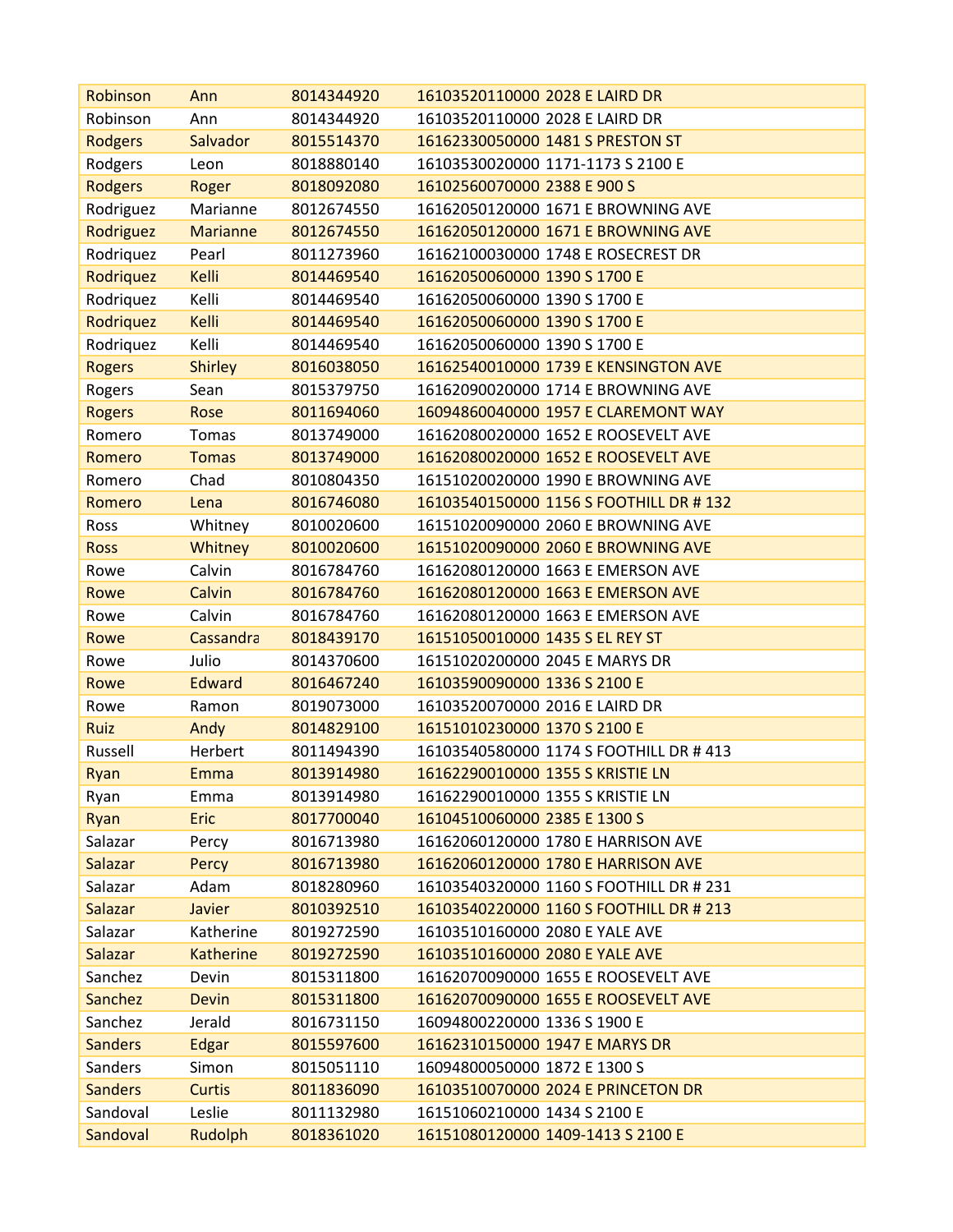| Santiago       | Irene           | 8013974240 | 16151050050000 1451 S EL REY ST          |
|----------------|-----------------|------------|------------------------------------------|
| Santiago       | <b>Kristi</b>   | 8019842620 | 16151070030000 2128 E SHERMAN AVE        |
| Santos         | Jessica         | 8011343490 | 16161370140000 1631 E KENSINGTON AVE     |
| <b>Santos</b>  | Jessica         | 8011343490 | 16161370140000 1631 E KENSINGTON AVE     |
| Santos         | Ernest          | 8019611870 | 16094820010000 1947 E LAIRD DR           |
| <b>Schmidt</b> | Gwendoly        | 8010670450 | 16162280190000 1923 E BROWNING AVE # NFF |
| Schmidt        | Gwendoly        | 8010670450 | 16162280190000 1923 E BROWNING AVE # NFF |
| Schneider      | <b>Henry</b>    | 8013024910 | 16103540270000 1160 S FOOTHILL DR # 222  |
| Schultz        | Hector          | 8018840570 | 16103560020000 1972 E CLAREMONT WAY      |
| <b>Schultz</b> | Ella            | 8011781710 | 16103550100000 2167 E 1300 S             |
| Schultz        | Faye            | 8018159630 | 16103080270000 2025 E PRINCETON DR       |
| <b>Scott</b>   | <b>Daniel</b>   | 8018395580 | 16162320110000 1476 S PRESTON ST         |
| Sharp          | Bobby           | 8014541220 | 16162090050000 1744 E BROWNING AVE       |
| <b>Sharp</b>   | <b>Neal</b>     | 8013759630 | 16103590140000 1330 S 2100 E             |
| Sharp          | Neal            | 8013759630 | 16103590140000 1330 S 2100 E             |
| <b>Sharp</b>   | <b>Neal</b>     | 8013759630 | 16103590140000 1330 S 2100 E             |
| Sharp          | Kelvin          | 8012136530 | 16103540790000 1182 S FOOTHILL DR # 516  |
| <b>Sharp</b>   | Jody            | 8012702320 | 16102560030000 961 S NEWBERRY RD         |
| Sharp          | Jody            | 8012702320 | 16102560030000 961 S NEWBERRY RD         |
| Shaw           | <b>Sammy</b>    | 8018638280 | 16103770020000 1213 S FOOTHILL DR        |
| Shaw           | Ellen           | 8011181650 | 16103760130000 2235 E LAIRD WAY          |
| Shelton        | Fannie          | 8017607380 | 16103570040000 2050 E 1300 S             |
| Shelton        | June            | 8011835340 | 16103080180000 2028 E HERBERT AVE        |
| <b>Shelton</b> | <b>Florence</b> | 8017687020 | 16101820080000 940 S 2300 E              |
| Sherman        | Roberta         | 8018992470 | 16161370160000 1643 E KENSINGTON AVE     |
| Sherman        | Roberta         | 8018992470 | 16161370160000 1643 E KENSINGTON AVE     |
| Sherman        | Sadie           | 8011918790 | 16103540540000 1170 S FOOTHILL DR # 335  |
| Silva          | <b>Barry</b>    | 8019916560 | 16162340050000 1477 S KEN REY ST         |
| Simmons        | Frank           | 8015221020 | 16103080280000 2021 E PRINCETON DR       |
| <b>Simon</b>   | <b>Shelly</b>   | 8011264900 | 16162030080000 1363 S EMIGRATION ST      |
| Simon          | Shelly          | 8011264900 | 16162030080000 1363 S EMIGRATION ST      |
| Simon          | Raymond         | 8015120510 | 16094870060000 1968 E SHERIDAN RD        |
| Simpson        | Jeremy          | 8011487730 | 16103541090000 1168 S FOOTHILL DR # 636  |
| <b>Sims</b>    | Peter           | 8019568750 | 16151010110000 1989 E BROWNING AVE       |
| Sims           | Peter           | 8019568750 | 16151010110000 1989 E BROWNING AVE       |
| <b>Sims</b>    | <b>Kenny</b>    | 8010343470 | 16103560050000 2007 E SHERIDAN RD        |
| Singleton      | Johnny          | 8018743410 | 16103510230000 2019 E LAIRD DR           |
| Smith          | Arnold          | 8018212020 | 16103540500000 1170 S FOOTHILL DR #331   |
| Smith          | Krista          | 8013133870 | 16103510330000 2069 E LAIRD DR           |
| Smith          | <b>Krista</b>   | 8013133870 | 16103510330000 2069 E LAIRD DR           |
| Soto           | Joey            | 8013000440 | 16151040010000 2008 E MARYS DR           |
| Soto           | Joey            | 8013000440 | 16151040010000 2008 E MARYS DR           |
| Soto           | Chad            | 8013061940 | 16103540300000 1160 S FOOTHILL DR # 225  |
| <b>Sparks</b>  | <b>Darrel</b>   | 8015910560 | 16162280200000 1931 E BROWNING AVE       |
| Sparks         | Darrel          | 8015910560 | 16162280200000 1931 E BROWNING AVE       |
| <b>Sparks</b>  | <b>Darrel</b>   | 8015910560 | 16162280200000 1931 E BROWNING AVE       |
| Sparks         | Darrel          | 8015910560 | 16162280200000 1931 E BROWNING AVE       |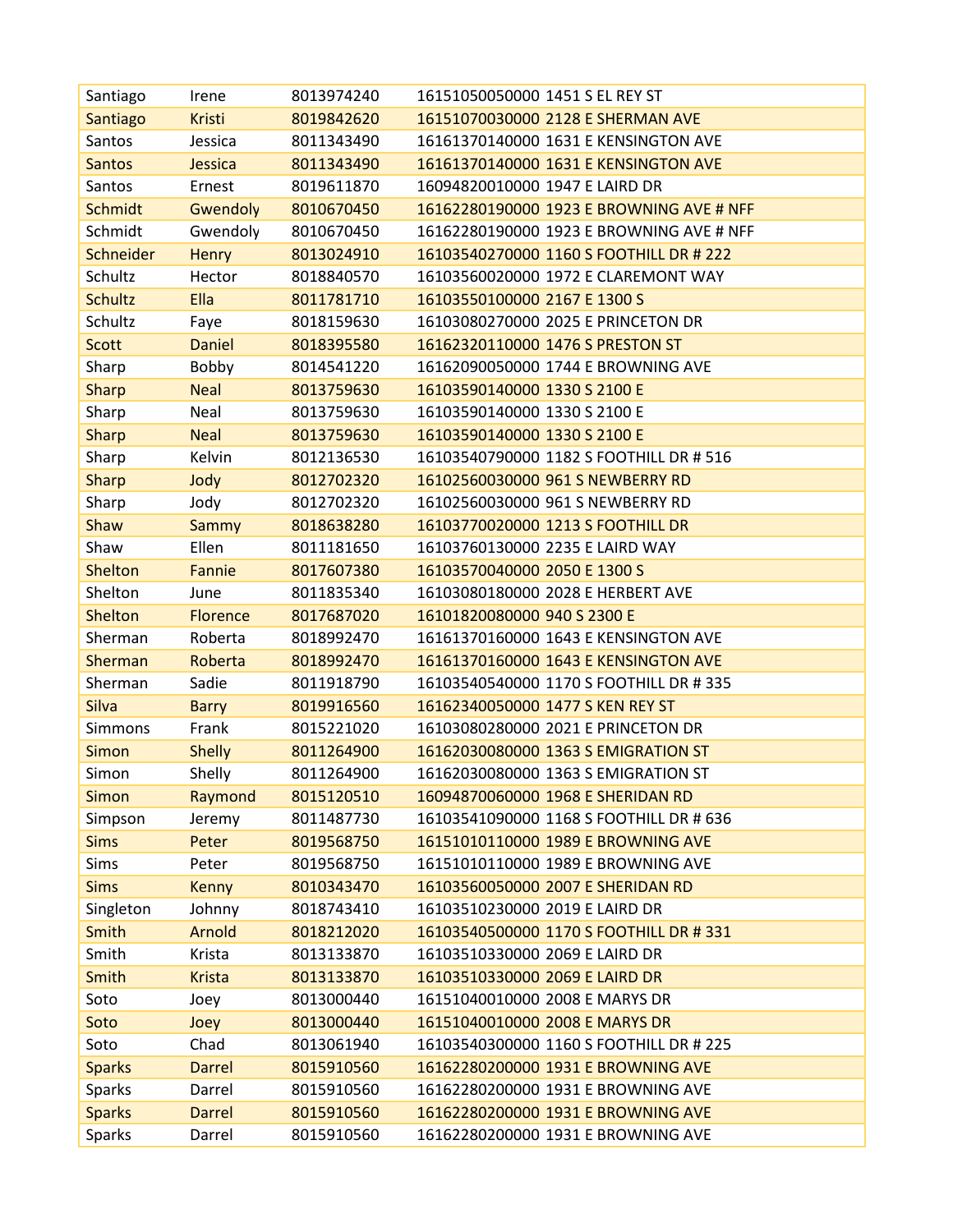| <b>Sparks</b>   | Darrel           | 8015910560 | 16162280200000 1931 E BROWNING AVE      |
|-----------------|------------------|------------|-----------------------------------------|
| Spencer         | Eduardo          | 8010794660 | 16161350100000 1619 E ROOSEVELT AVE     |
| <b>Spencer</b>  | Ed               | 8013858450 | 16162280010000 1353 S 1900 E            |
| Stanley         | Gwen             | 8017571880 | 16162070060000 1678 E BROWNING AVE      |
| <b>Stanley</b>  | Gwen             | 8017571880 | 16162070060000 1678 E BROWNING AVE      |
| Stanley         | Robert           | 8014391810 | 16103540330000 1160 S FOOTHILL DR # 232 |
| <b>Stanley</b>  | Garrett          | 8019620250 | 16103530030000 1177 S 2100 E            |
| Stanley         | Garrett          | 8019620250 | 16103530030000 1177 S 2100 E            |
| <b>Stephens</b> | Veronica         | 8010751700 | 16162300030000 1807 E KENSINGTON AVE    |
| <b>Stevens</b>  | Robin            | 8019734660 | 16103570020000 2034 E 1300 S            |
| Stevenson       | Glenn            | 8017318380 | 16094590180000 1340 S 1800 E            |
| Stevenson       | Glenn            | 8017318380 | 16094590180000 1340 S 1800 E            |
| <b>Stewart</b>  | <b>Sabrina</b>   | 8018624220 | 16151010170000 2055 E BROWNING AVE      |
| <b>Stewart</b>  | Sabrina          | 8018624220 | 16151010170000 2055 E BROWNING AVE      |
| <b>Stokes</b>   | Sam              | 8015997700 | 16151050030000 1436 S YUMA ST           |
| <b>Stokes</b>   | Deanna           | 8012594450 | 16103540600000 1174 S FOOTHILL DR # 415 |
| <b>Stone</b>    | <b>Stanley</b>   | 8016218950 | 16162060200000 1737 E BROWNING AVE      |
| Stone           | Violet           | 8017086250 | 16094800200000 1324 S 1900 E            |
| <b>Summers</b>  | <b>Brendan</b>   | 8010184010 | 16162010150000 1677-1681 E HARRISON AVE |
| <b>Summers</b>  | Brendan          | 8010184010 | 16162010150000 1677-1681 E HARRISON AVE |
| <b>Summers</b>  | Percy            | 8018787560 | 16103540760000 1182 S FOOTHILL DR # 513 |
| Sutton          | Angela           | 8014918030 | 16162080050000 1664 E ROOSEVELT AVE     |
| <b>Sutton</b>   | Angela           | 8014918030 | 16162080050000 1664 E ROOSEVELT AVE     |
| Sutton          | Preston          | 8015443650 | 16103600020000 2124 E 1300 S            |
| <b>Sutton</b>   | Clayton          | 8017523660 | 16103540560000 1174 S FOOTHILL DR # 411 |
| Sutton          | Jody             | 8017002590 | 16094330240000 1999 E PRINCETON AVE     |
| Swanson         | <b>Henrietta</b> | 8019922550 | 16103080220000 2047 E PRINCETON DR      |
| Swanson         | Henrietta        | 8019922550 | 16103080220000 2047 E PRINCETON DR      |
| <b>Tate</b>     | <b>Brett</b>     | 8010743150 | 16151060190000 1435 S YUMA ST           |
| Tate            | Marcia           | 8014129240 | 16103080240000 2039 E PRINCETON DR      |
| Tate            | <b>Marcia</b>    | 8014129240 | 16103080240000 2039 E PRINCETON DR      |
| Tate            | Marcia           | 8014129240 | 16103080240000 2039 E PRINCETON DR      |
| <b>Taylor</b>   | <b>Harry</b>     | 8018740790 | 16103590020000 1317 S YUMA ST           |
| Terry           | Jackie           | 8014011470 | 16162310130000 1929 E MARYS DR          |
| <b>Thomas</b>   | Andre            | 8016864160 | 16162310100000 1905 E MARYS DR          |
| Thomas          | Andre            | 8016864160 | 16162310100000 1905 E MARYS DR          |
| Thompson        | Elsa             | 8012180220 | 16094850010000 1922 E CLAREMONT WAY     |
| Thompson        | Walter           | 8010674830 | 16103520210000 2019 E 1300 S            |
| Thornton        | <b>Hugh</b>      | 8015160650 | 16103570070000 2037 E ROYAL CIR         |
| Thornton        | Ricardo          | 8014844710 | 16094840060000 1950 E LAIRD DR          |
| <b>Todd</b>     | <b>Kenneth</b>   | 8018369450 | 16162260040000 1871 E HARRISON AVE      |
| Torres          | Allison          | 8012940830 | 16094810220000 1945 E LAIRD DR          |
| <b>Tran</b>     | <b>Mable</b>     | 8019741470 | 16162270070000 1860 E HARRISON AVE      |
| Tran            | Mable            | 8019741470 | 16162270070000 1860 E HARRISON AVE      |
| <b>Tran</b>     | <b>Mable</b>     | 8019741470 | 16162270070000 1860 E HARRISON AVE      |
| Tran            | Milton           | 8015782020 | 16103520350000 2077 E HARVARD OAKS CIR  |
| <b>Tucker</b>   | <b>Phyllis</b>   | 8016943850 | 16103540920000 1168 S FOOTHILL DR # 611 |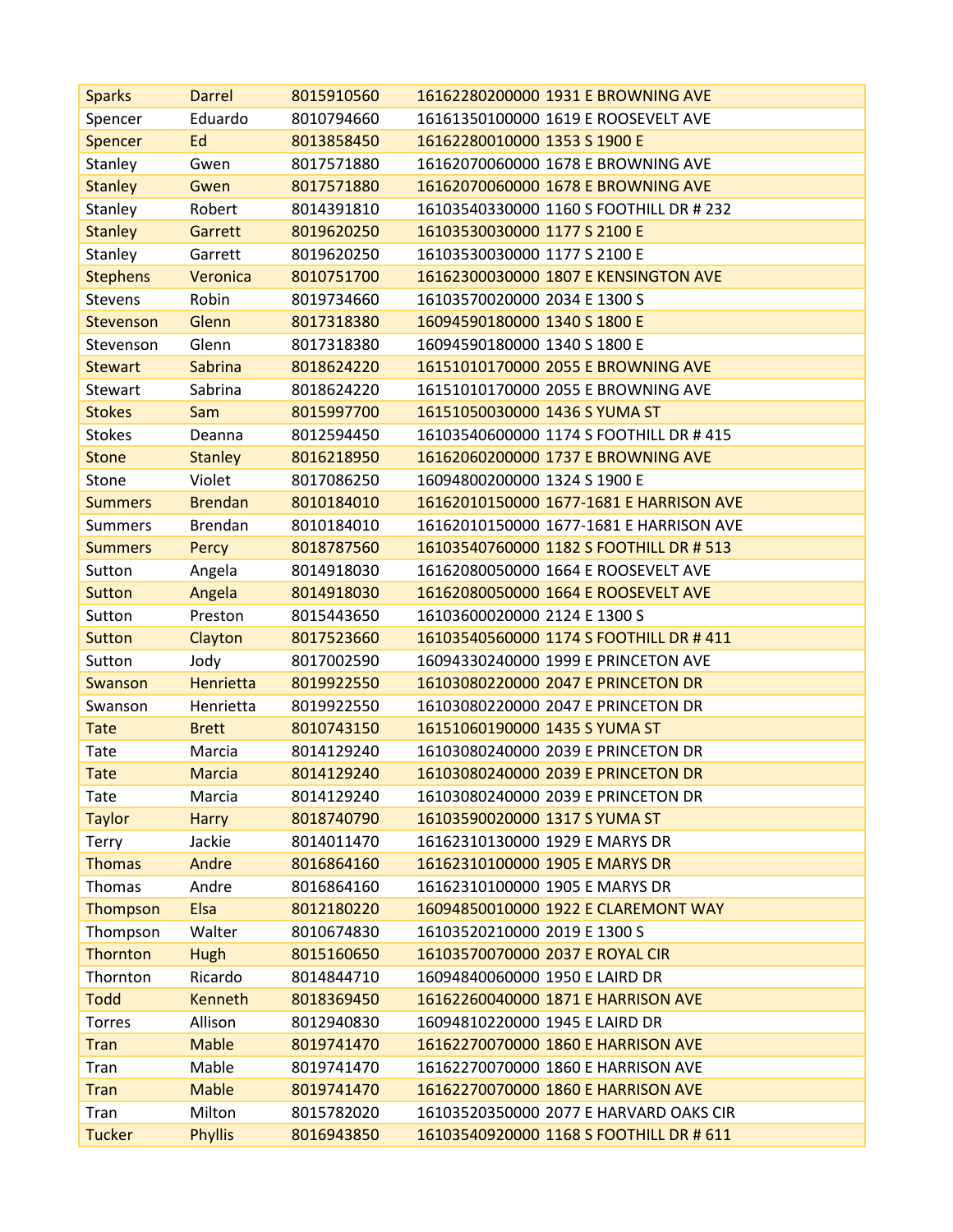| Tucker           | Marilyn        | 8019029220 | 16103050160000 2035 E HERBERT AVE       |
|------------------|----------------|------------|-----------------------------------------|
| <b>Turner</b>    | Dana           | 8013188830 | 16104510040000 2355 E 1300 S            |
| Tyler            | Duane          | 8019852770 | 16102550040000 955 S SHIRECLIFF RD      |
| <b>Underwood</b> | Sandra         | 8016131230 | 16162300150000 1512 S 1900 E            |
| Underwood        | Neil           | 8014698620 | 16103570030000 2040 E 1300 S            |
| <b>Underwood</b> | <b>Dennis</b>  | 8015221700 | 16103510170000 2090 E YALE AVE          |
| Underwood        | Dennis         | 8015221700 | 16103510170000 2090 E YALE AVE          |
| <b>Vargas</b>    | Joseph         | 8012679640 | 16103760150000 2249 E LAIRD WAY         |
| Vasquez          | <b>Beth</b>    | 8014471690 | 16151050060000 1459 S EL REY ST         |
| Vasquez          | Jean           | 8010808620 | 16103510220000 2017 E LAIRD DR          |
| Vasquez          | Ryan           | 8016789040 | 16103080070000 1109 S 2000 E            |
| Vaughn           | Sandy          | 8016046260 | 16162060020000 1712 E HARRISON AVE      |
| Vaughn           | Sandy          | 8016046260 | 16162060020000 1712 E HARRISON AVE      |
| Wade             | Juana          | 8017860790 | 16162310160000 1955 E MARYS DR          |
| Wade             | Henry          | 8016028020 | 16103080120000 1147 S 2000 E            |
| <b>Walker</b>    | Gustavo        | 8018958110 | 16103541190000 1180 S FOOTHILL DR #724  |
| Wallace          | Craig          | 8019135320 | 16162330070000 1497 S PRESTON ST        |
| <b>Wallace</b>   | Edna           | 8016164410 | 16103520340000 2081 E HARVARD OAKS CIR  |
| Walsh            | Charles        | 8015080540 | 16103550020000 1225-1229 S 2100 E       |
| <b>Walters</b>   | <b>Marcos</b>  | 8014341370 | 16103540050000 1156 S FOOTHILL DR #114  |
| Walton           | Rodolfo        | 8018459240 | 16162040050000 1817 E HARRISON AVE      |
| Walton           | Rodolfo        | 8018459240 | 16162040050000 1817 E HARRISON AVE      |
| Walton           | <b>Morris</b>  | 8018758180 | 16094860030000 1947 E CLAREMONT WAY     |
| Ward             | Dana           | 8015371030 | 16094810140000 1211 S 1900 E            |
| Ward             | Dana           | 8015371030 | 16094810140000 1211 S 1900 E            |
| Ward             | Vincent        | 8012657660 | 16102560330000 965 S NEWBERRY RD        |
| Ward             | Vincent        | 8012657660 | 16102560330000 965 S NEWBERRY RD        |
| Ward             | <b>Vincent</b> | 8012657660 | 16102560330000 965 S NEWBERRY RD        |
| Ward             | Vincent        | 8012657660 | 16102560330000 965 S NEWBERRY RD        |
| Ward             | <b>Vincent</b> | 8012657660 | 16102560330000 965 S NEWBERRY RD        |
| Warner           | Tamara         | 8010014840 | 16162070030000 1662 E BROWNING AVE      |
| Warner           | <b>Tamara</b>  | 8010014840 | 16162070030000 1662 E BROWNING AVE      |
| Warner           | Marie          | 8010772720 | 16102560060000 969 S NEWBERRY RD        |
| Warner           | <b>Marie</b>   | 8010772720 | 16102560060000 969 S NEWBERRY RD        |
| Warner           | Marie          | 8010772720 | 16102560060000 969 S NEWBERRY RD        |
| Warren           | Gerald         | 8014195090 | 16094790010000 1808 E 1300 S            |
| Watkins          | Ella           | 8013942680 | 16103540240000 1160 S FOOTHILL DR # 215 |
| Watson           | Wilma          | 8012096430 | 16162540120000 1759 E KENSINGTON AVE    |
| Watson           | Earl           | 8011925730 | 16162050040000 1660 E HARRISON AVE      |
| <b>Watson</b>    | Earl           | 8011925730 | 16162050040000 1660 E HARRISON AVE      |
| Watts            | Elvira         | 8015883800 | 16151040080000 1444 S EL REY ST         |
| <b>Watts</b>     | Colleen        | 8012050800 | 16162270080000 1866 E HARRISON AVE      |
| Watts            | Colleen        | 8012050800 | 16162270080000 1866 E HARRISON AVE      |
| <b>Watts</b>     | <b>Maxine</b>  | 8016427480 | 16094800160000 1339 S COLONIAL CIR      |
| Watts            | Celia          | 8010101360 | 16094800130000 1343 S COLONIAL CIR      |
| Weaver           | Anne           | 8012317780 | 16151070120000 2134 E SHERMAN AVE # NFF |
| Weaver           | Chad           | 8019000190 | 16151070020000 2118 E SHERMAN AVE       |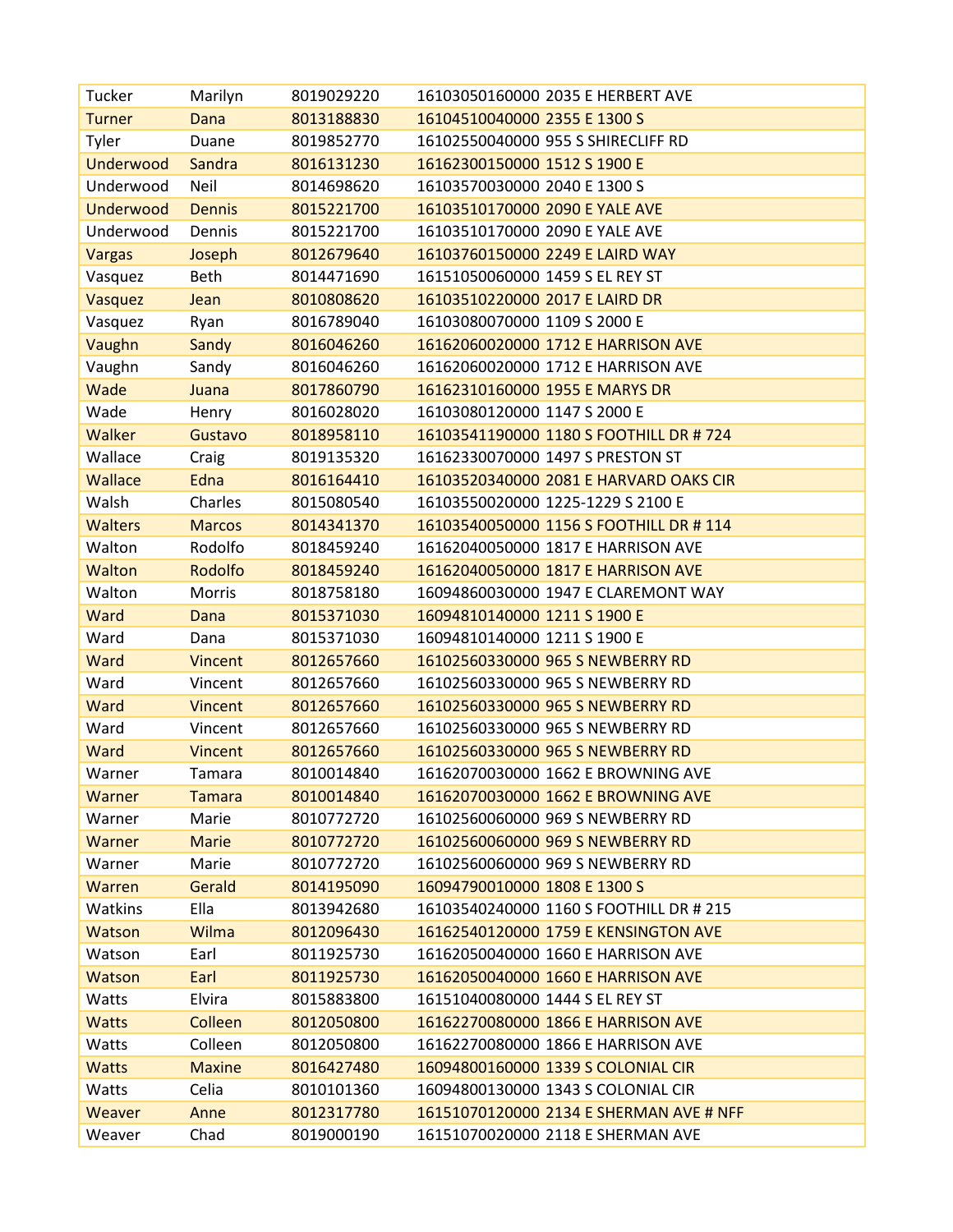| Webb              | Emma            | 8011394340 | 16103550060000 2133-2135 E 1300 S       |
|-------------------|-----------------|------------|-----------------------------------------|
| Weber             | Elijah          | 8012372720 | 16103540780000 1182 S FOOTHILL DR # 515 |
| Weber             | <b>Ethel</b>    | 8011784510 | 16103080090000 1123 S 2000 E            |
| Weber             | Ethel           | 8011784510 | 16103080090000 1123 S 2000 E            |
| Weber             | Al              | 8011426200 | 16102560270000 2463 E MICHIGAN AVE      |
| Webster           | Aaron           | 8016980780 | 16162050130000 1675 E BROWNING AVE      |
| Webster           | Aaron           | 8016980780 | 16162050130000 1675 E BROWNING AVE      |
| Webster           | Ismael          | 8012365400 | 16103550130000 2201 E 1300 S            |
| Webster           | <b>Clifford</b> | 8011327180 | 16103510200000 2005 E LAIRD DR          |
| Webster           | <b>Brandi</b>   | 8011285190 | 16103540830000 1182 S FOOTHILL DR # 524 |
| Welch             | <b>Edward</b>   | 8018178350 | 16103520270000 2091 E 1300 S            |
| Welch             | Owen            | 8012742140 | 16103540450000 1170 S FOOTHILL DR # 322 |
| <b>Wells</b>      | Elizabeth       | 8017399300 | 16101830060000 949 S 2300 E             |
| Wheeler           | Rodolfo         | 8015793620 | 16162080130000 1667 E EMERSON AVE       |
| <b>Wheeler</b>    | Rodolfo         | 8015793620 | 16162080130000 1667 E EMERSON AVE       |
| White             | Dwayne          | 8018231190 | 16162340040000 1469 S KEN REY ST        |
| White             | <b>Erin</b>     | 8013666380 | 16162020040000 1352 S EMIGRATION ST     |
| White             | Erin            | 8013666380 | 16162020040000 1352 S EMIGRATION ST     |
| Wilkerson         | Edgar           | 8013565200 | 16162260020000 1851 E HARRISON AVE      |
| Wilkins           | Mamie           | 8016717120 | 16103050110000 1070 S FOOTHILL DR       |
| <b>Wilkins</b>    | <b>Mamie</b>    | 8016717120 | 16103050110000 1070 S FOOTHILL DR       |
| Williams          | Molly           | 8015958090 | 16162340020000 1451 S KEN REY ST        |
| <b>Williamson</b> | Alan            | 8015259570 | 16151020070000 2040 E BROWNING AVE      |
| Williamson        | Alan            | 8015259570 | 16151020070000 2040 E BROWNING AVE      |
| <b>Willis</b>     | <b>Emily</b>    | 8018923640 | 16162280110000 1915 E BROWNING AVE      |
| Wilson            | Miranda         | 8013233800 | 16103570050000 2008 E SHERIDAN RD       |
| Wilson            | Anne            | 8010479070 | 16094810270000 1200 S 2000 E            |
| Wilson            | Wanda           | 8017508080 | 16103540110000 1156 S FOOTHILL DR #124  |
| <b>Wise</b>       | <b>Jackie</b>   | 8011482580 | 16162070130000 1448 S 1700 E            |
| Wise              | Jackie          | 8011482580 | 16162070130000 1448 S 1700 E            |
| <b>Wise</b>       | Kari            | 8015463730 | 16162060270000 1786 E HARRISON AVE      |
| Wise              | Kari            | 8015463730 | 16162060270000 1786 E HARRISON AVE      |
| <b>Wise</b>       | Kari            | 8015463730 | 16162060270000 1786 E HARRISON AVE      |
| Wise              | Kari            | 8015463730 | 16162060270000 1786 E HARRISON AVE      |
| <b>Wise</b>       | <b>Darrell</b>  | 8019333270 | 16094840030000 1920 E LAIRD DR          |
| Wise              | Moses           | 8012076180 | 16103541030000 1168 S FOOTHILL DR # 626 |
| Wolfe             | Jessica         | 8013556140 | 16103540980000 1168 S FOOTHILL DR # 621 |
| Wong              | Joe             | 8016328840 | 16162320030000 1485 S 1900 E            |
| Wong              | Roger           | 8016237860 | 16094810160000 1923 E LAIRD DR          |
| Wong              | Lisa            | 8018812220 | 16103541100000 1180 S FOOTHILL DR # 711 |
| Wood              | <b>Matthew</b>  | 8016481420 | 16103520180000 2074 E LAIRD DR          |
| Wright            | Clark           | 8012384150 | 16103541230000 1180 S FOOTHILL DR # 732 |
| Yates             | <b>Alicia</b>   | 8014655960 | 16162510010000 1646 E EMERSON AVE       |
| Yates             | Alicia          | 8014655960 | 16162510010000 1646 E EMERSON AVE       |
| Yates             | Philip          | 8012898880 | 16103580120000 2002 E SHERIDAN RD       |
| Yates             | Philip          | 8012898880 | 16103580120000 2002 E SHERIDAN RD       |
| Young             | Courtney        | 8018955340 | 16103580040000 2046 E ROYAL CIR         |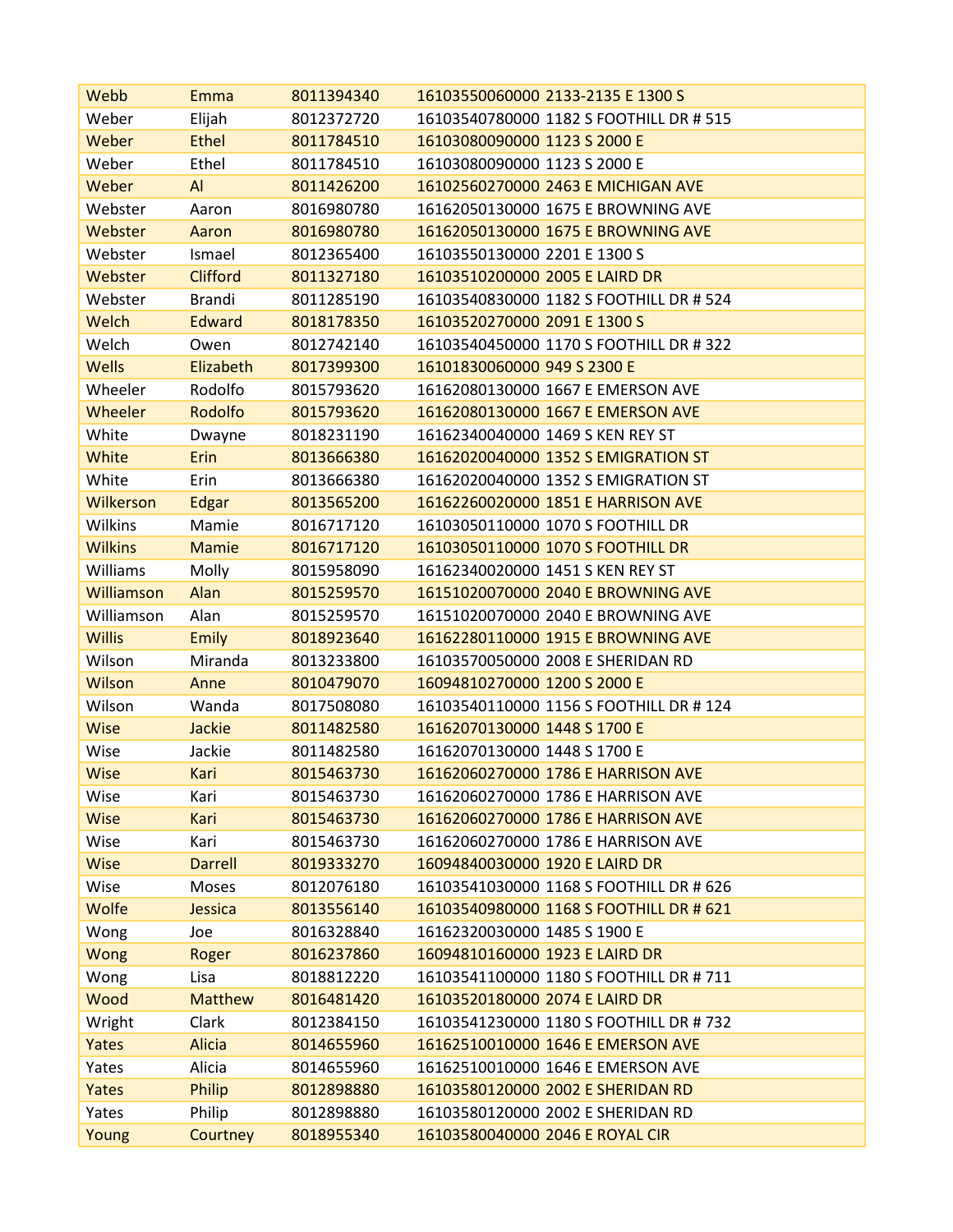| Zimmerman        | Natasha         | 8018861210 | 16162320010000 1906 F MARYS DR          |
|------------------|-----------------|------------|-----------------------------------------|
| <b>Zimmerman</b> | <b>Bradford</b> | 8011969860 | 16161350120000 1631 E ROOSEVELT AVE     |
| Zimmerman        | <b>Bradford</b> | 8011969860 | 16161350120000 1631 F ROOSEVELT AVE     |
| <b>Zimmerman</b> | <b>Bennie</b>   | 8010489090 | 16103540860000 1182 S FOOTHILL DR # 531 |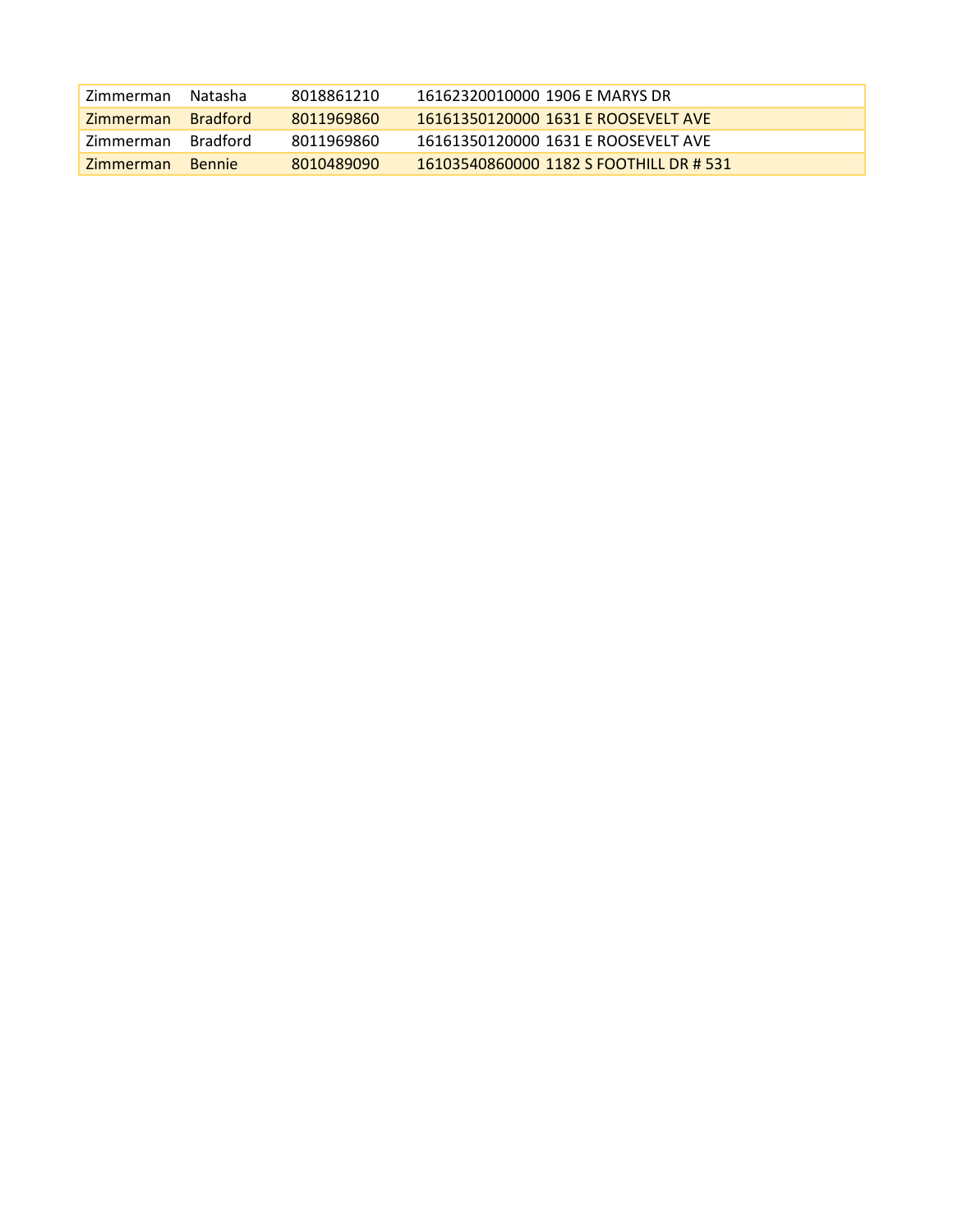| <b>Last Name</b> | <b>First Name</b> | <b>Phone</b> | <b>PARCEL ID</b>             | <b>PARCEL ADDRESS</b>                 |
|------------------|-------------------|--------------|------------------------------|---------------------------------------|
| Abbott           | Ethel             | 8018403970   |                              | 16163570310000 1452 E RAMONA AVE      |
| Abbott           | Ethel             | 8018403970   |                              | 16163570310000 1452 E RAMONA AVE      |
| Abbott           | Ethel             | 8018403970   |                              | 16163570310000 1452 E RAMONA AVE      |
| Abbott           | Heather           | 8014855640   |                              | 16163760040000 1507 E WESTMINSTER AVE |
| Abbott           | Heather           | 8014855640   |                              | 16163760040000 1507 E WESTMINSTER AVE |
| Abbott           | Heather           | 8014855640   |                              | 16163760040000 1507 E WESTMINSTER AVE |
| Abbott           | Heather           | 8014855640   |                              | 16163760040000 1507 E WESTMINSTER AVE |
| Abbott           | Benny             | 8019570930   |                              | 16162760060000 1838 E KENSINGTON AVE  |
| <b>Adams</b>     | <b>Nora</b>       | 8017879130   | 16162570050000 1709 S 1700 E |                                       |
| Adams            | Nora              | 8017879130   | 16162570050000 1709 S 1700 E |                                       |
| <b>Adams</b>     | Kelly             | 8016242300   |                              | 16162510020000 1652 E EMERSON AVE     |
| Adams            | Kelly             | 8016242300   |                              | 16162510020000 1652 E EMERSON AVE     |
| <b>Adkins</b>    | Wesley            | 8013625060   | 16163280270000 1798 S 1600 E |                                       |
| <b>Adkins</b>    | Wesley            | 8013625060   | 16163280270000 1798 S 1600 E |                                       |
| <b>Adkins</b>    | Levi              | 8014552620   |                              | 16163270010000 1504 E GLEN ARBOR ST   |
| <b>Adkins</b>    | Kristen           | 8014224150   |                              | 16163020020000 1320 E BLAINE AVE      |
| <b>Adkins</b>    | Levi              | 8014552620   |                              | 16163270010000 1504 E GLEN ARBOR ST   |
| <b>Adkins</b>    | Jordan            | 8010787760   | 16163010080000 1734 S 1400 E |                                       |
| <b>Adkins</b>    | Lawrence          | 8015184040   |                              | 16161370020000 1612 E EMERSON AVE     |
| Adkins           | Lawrence          | 8015184040   |                              | 16161370020000 1612 E EMERSON AVE     |
| <b>Adkins</b>    | Lawrence          | 8015184040   |                              | 16161370020000 1612 E EMERSON AVE     |
| <b>Adkins</b>    | Lawrence          | 8015184040   |                              | 16161370020000 1612 E EMERSON AVE     |
| Aguilar          | Percy             | 8014899470   |                              | 16163530140000 1391 E RAMONA AVE      |
| Aguilar          | Percy             | 8014899470   |                              | 16163530140000 1391 E RAMONA AVE      |
| Alexander        | Inez              | 8018491360   |                              | 16174540110000 1150 E WESTMINSTER AVE |
| Alexander        | Inez              | 8018491360   |                              | 16174540110000 1150 E WESTMINSTER AVE |
| Alexander        | <b>Marcus</b>     | 8017252450   |                              | 16161800110000 1577 E GLEN ARBOR ST   |
| Alexander        | <b>Marcus</b>     | 8017252450   |                              | 16161800110000 1577 E GLEN ARBOR ST   |
| Alexander        | <b>Marcus</b>     | 8017252450   |                              | 16161800110000 1577 E GLEN ARBOR ST   |
| Allen            | Alma              | 8018898600   |                              | 16174090020000 1801 S ELIZABETH ST    |
| Allen            | Patti             | 8011001010   | 16162050070000 1396 S 1700 E |                                       |
| Allen            | Patti             | 8011001010   | 16162050070000 1396 S 1700 E |                                       |
| Allen            | Patti             | 8011001010   | 16162050070000 1396 S 1700 E |                                       |
| Allen            | Patti             | 8011001010   | 16162050070000 1396 S 1700 E |                                       |
| Allison          | Hattie            | 8015197500   |                              | 16174820060000 1922 S 1200 E # 5      |
| Allison          | Peter             | 8015375080   | 16174760020000 1905 S 1200 E |                                       |
| Allison          | Andrea            | 8011169190   |                              | 16174110120000 1150 E GARFIELD AVE    |
| Allison          | Ed                | 8011697890   |                              | 16163280220000 1586 E BLAINE AVE      |
| Allison          | Ed                | 8011697890   |                              | 16163280220000 1586 E BLAINE AVE      |
| Allison          | Ed                | 8011697890   |                              | 16163280220000 1586 E BLAINE AVE      |
| Allison          | <b>Moses</b>      | 8015792850   |                              | 16161800150000 1604-1606 E 1700 S     |
| Allison          | Mike              | 8017409020   |                              | 16162560330000 1789 E LOGAN AVE       |
| Alvarado         | Freda             | 8010116030   |                              | 16162560320000 1777 E LOGAN AVE       |
| Alvarado         | Wendy             | 8014719150   |                              | 16162090130000 1743 E ROSECREST DR    |
| Alvarado         | Wendy             | 8014719150   |                              | 16162090130000 1743 E ROSECREST DR    |
| Alvarado         | Esther            | 8015850660   |                              | 16161360080000 1636 E ROOSEVELT AVE   |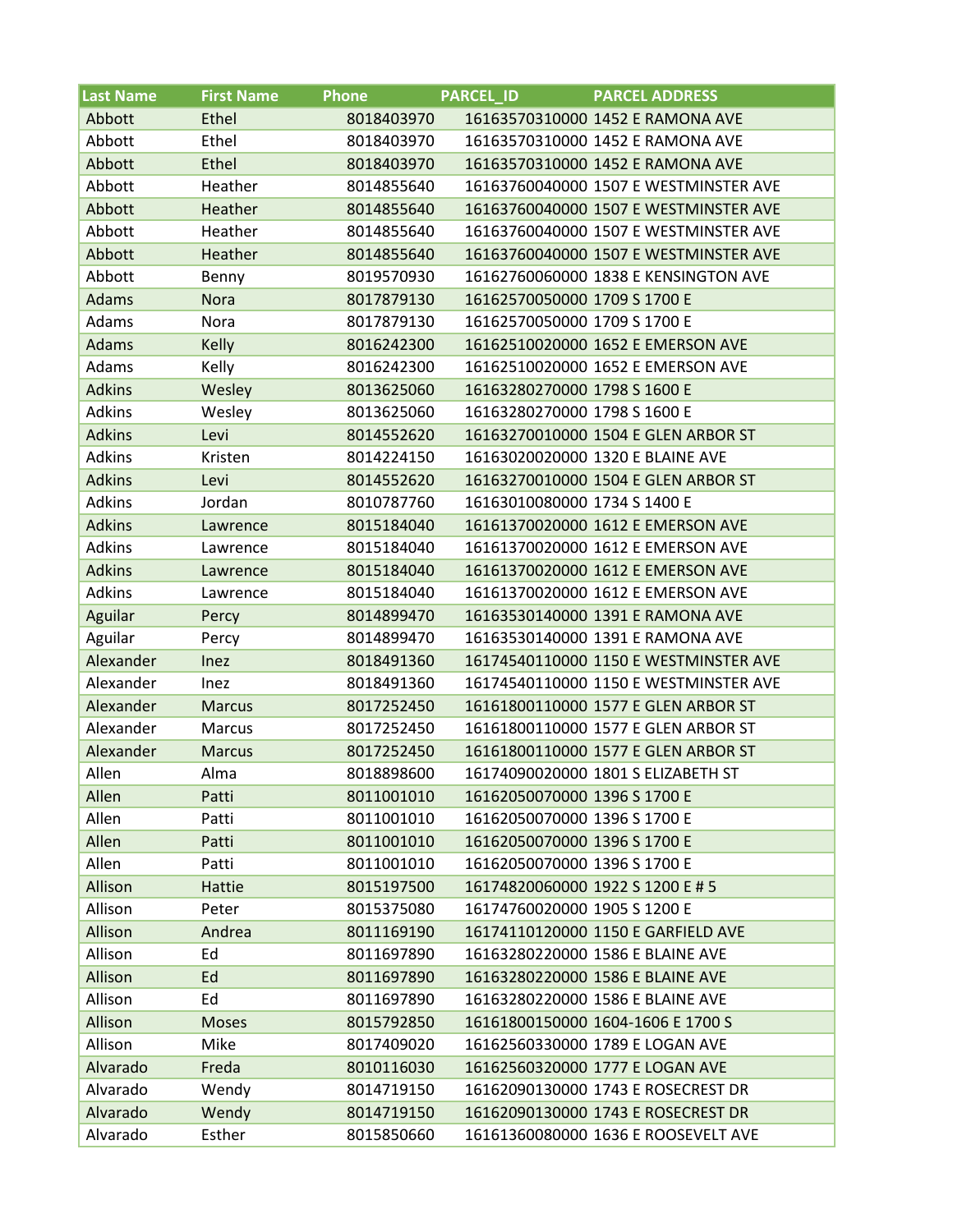| Alvarado      | Esther         | 8015850660 | 16161360080000 1636 E ROOSEVELT AVE      |
|---------------|----------------|------------|------------------------------------------|
| Alvarado      | Esther         | 8015850660 | 16161360080000 1636 E ROOSEVELT AVE      |
| Anderson      | <b>Brian</b>   | 8018142540 | 16163030070000 1323 E DOWNINGTON AVE     |
| Anderson      | Yvonne         | 8014841360 | 16163310090000 1638 E WILSON AVE         |
| Anderson      | Yvonne         | 8014841360 | 16163310090000 1638 E WILSON AVE         |
| Anderson      | Roxanne        | 8017858780 | 16163270170000 1584 E GLEN ARBOR ST      |
| Anderson      | Roxanne        | 8017858780 | 16163270170000 1584 E GLEN ARBOR ST      |
| Anderson      | Justin         | 8010018960 | 16163040050000 1423 E BLAINE AVE         |
| Anderson      | Pat            | 8010688030 | 16161790340000 1597 S 1600 E             |
| Anderson      | Loretta        | 8018956890 | 16161330300000 1528 S 1600 E             |
| Anderson      | Loretta        | 8018956890 | 16161330300000 1528 S 1600 E             |
| Anderson      | Loretta        | 8018956890 | 16161330300000 1528 S 1600 E             |
| Anderson      | Loretta        | 8018956890 | 16161330300000 1528 S 1600 E             |
| Anderson      | Preston        | 8011782000 | 16162310010000 1429 S 1900 E             |
| Andrews       | Ed             | 8011149970 | 16174100060000 1150 E DOWNINGTON AVE     |
| Andrews       | Ed             | 8011149970 | 16174100060000 1150 E DOWNINGTON AVE     |
| Andrews       | Ed             | 8011149970 | 16174100060000 1150 E DOWNINGTON AVE     |
| Andrews       | Ed             | 8011149970 | 16174100060000 1150 E DOWNINGTON AVE     |
| Andrews       | Shaun          | 8017490010 | 16163280190000 1557 E DOWNINGTON AVE     |
| Andrews       | Shaun          | 8017490010 | 16163280190000 1557 E DOWNINGTON AVE     |
| Andrews       | Whitney        | 8016238780 | 16162520030000 1650 E KENSINGTON AVE #RE |
| Andrews       | <b>Troy</b>    | 8011128180 | 16162060140000 1800 E HARRISON AVE       |
| Andrews       | <b>Troy</b>    | 8011128180 | 16162060140000 1800 E HARRISON AVE       |
| Andrews       | Troy           | 8011128180 | 16162060140000 1800 E HARRISON AVE       |
| Armstrong     | Cody           | 8019090340 | 16163560040000 1428 E WESTMINSTER AVE    |
| Armstrong     | Cody           | 8019090340 | 16163560040000 1428 E WESTMINSTER AVE    |
| Armstrong     | Luke           | 8014765970 | 16161580050000 1424 E 1700 S             |
| Arnold        | Francis        | 8019465500 | 16163070040000 1350 E DOWNINGTON AVE     |
| Arnold        | Lillie         | 8012587040 | 16161760270000 1550 S 1600 E             |
| Arnold        | Lillie         | 8012587040 | 16161760270000 1550 S 1600 E             |
| Arnold        | Lillie         | 8012587040 | 16161760270000 1550 S 1600 E             |
| Arnold        | Lillie         | 8012587040 | 16161760270000 1550 S 1600 E             |
| Austin        | Florence       | 8017344490 | 16163570300000 1444-1448 E RAMONA AVE    |
| Austin        | Florence       | 8017344490 | 16163570300000 1444-1448 E RAMONA AVE    |
| Austin        | Florence       | 8017344490 | 16163570300000 1444-1448 E RAMONA AVE    |
| Austin        | Mary           | 8017395320 | 16174270130000 1267 E WESTMINSTER AVE    |
| Austin        | <b>Stewart</b> | 8016007250 | 16161800090000 1556 E 1700 S             |
| Austin        | Stewart        | 8016007250 | 16161800090000 1556 E 1700 S             |
| Austin        | Jesus          | 8014218420 | 16162560300000 1763 E LOGAN AVE          |
| Austin        | Jesus          | 8014218420 | 16162560300000 1763 E LOGAN AVE          |
| <b>Bailey</b> | <b>Terry</b>   | 8015694080 | 16163260040000 1515 E GLEN ARBOR ST      |
| <b>Bailey</b> | <b>Terry</b>   | 8015694080 | 16163260040000 1515 E GLEN ARBOR ST      |
| <b>Bailey</b> | Holly          | 8015734900 | 16162570020000 1611 S 1700 E             |
| <b>Bailey</b> | Holly          | 8015734900 | 16162570020000 1611 S 1700 E             |
| <b>Bailey</b> | Anna           | 8015199660 | 16162070020000 1654 E BROWNING AVE       |
| <b>Bailey</b> | Anna           | 8015199660 | 16162070020000 1654 E BROWNING AVE       |
| <b>Baker</b>  | Gordon         | 8010983370 | 16161780280000 1569 E 1700 S             |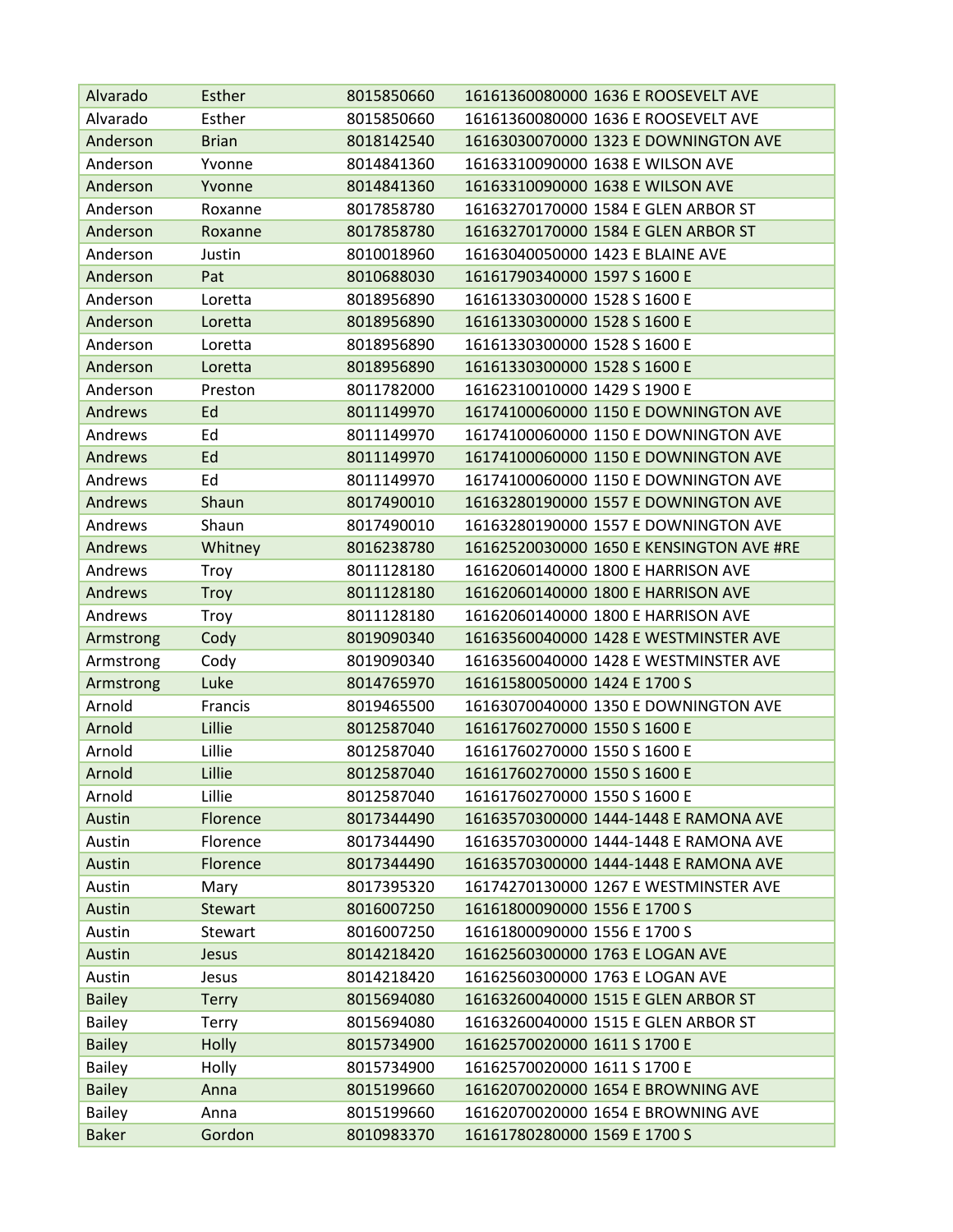| <b>Baker</b>   | Gordon         | 8010983370 | 16161780280000 1569 E 1700 S            |
|----------------|----------------|------------|-----------------------------------------|
| <b>Baldwin</b> | Marjorie       | 8017040110 | 16163060040000 1434 E WILSON AVE        |
| Baldwin        | Lila           | 8012124360 | 16161800120000 1583 E GLEN ARBOR ST     |
| <b>Baldwin</b> | Kristin        | 8016007350 | 16161760300000 1583 E BRYAN AVE         |
| Baldwin        | Kristin        | 8016007350 | 16161760300000 1583 E BRYAN AVE         |
| <b>Baldwin</b> | <b>Kristin</b> | 8016007350 | 16161760300000 1583 E BRYAN AVE         |
| Baldwin        | Saul           | 8015086520 | 16162310030000 1924 E BROWNING AVE      |
| <b>Ball</b>    | Annette        | 8016771110 | 16174300020000 1861-1871 S 1300 E       |
| Ball           | Annette        | 8016771110 | 16174300020000 1861-1871 S 1300 E       |
| <b>Ball</b>    | Lynn           | 8012555190 | 16163060180000 1429-1431 DOWNINGTON AVE |
| Ball           | Dean           | 8017110930 | 16163040110000 1457 E BLAINE AVE        |
| <b>Ball</b>    | Justin         | 8019784390 | 16161580090000 1444 E 1700 S            |
| Ball           | Peggy          | 8015732700 | 16161360070000 1632 E ROOSEVELT AVE     |
| <b>Ball</b>    | Peggy          | 8015732700 | 16161360070000 1632 E ROOSEVELT AVE     |
| <b>Banks</b>   | Tiffany        | 8019265320 | 16163560270000 1473 E RAMONA AVE        |
| <b>Banks</b>   | <b>Tiffany</b> | 8019265320 | 16163560270000 1473 E RAMONA AVE        |
| <b>Banks</b>   | Luis           | 8016444810 | 16174290050000 1791 S 1300 E            |
| <b>Barber</b>  | Alfonso        | 8012173090 | 16163540080000 1953 S VIEW ST           |
| Barber         | Lora           | 8011969430 | 16162320020000 1477 S 1900 E            |
| <b>Barber</b>  | Alfred         | 8019436510 | 16162060210000 1743 E BROWNING AVE      |
| Barker         | <b>Ellis</b>   | 8018353590 | 16162270020000 1828 E HARRISON AVE      |
| <b>Barnett</b> | Joel           | 8016938100 | 16174290070000 1807-1809 S 1300 E       |
| <b>Barnett</b> | lan            | 8016628860 | 16164050170000 1725 E BLAINE AVE        |
| <b>Barrett</b> | Isabel         | 8013104300 | 16163260020000 1721 S 1500 E            |
| <b>Barrett</b> | Isabel         | 8013104300 | 16163260020000 1721 S 1500 E            |
| <b>Barrett</b> | Isabel         | 8013104300 | 16163260020000 1721 S 1500 E            |
| <b>Barrett</b> | Isabel         | 8013104300 | 16163260020000 1721 S 1500 E            |
| <b>Barton</b>  | Jana           | 8017101730 | 16161780060000 1647 S 1500 E            |
| <b>Barton</b>  | Jana           | 8017101730 | 16161780060000 1647 S 1500 E            |
| <b>Bass</b>    | Lonnie         | 8019664330 | 16174760040000 1917 S 1200 E            |
| Bass           | Edith          | 8011843850 | 16174110180000 1119 E WESTMINSTER AVE   |
| <b>Bass</b>    | Carla          | 8013064080 | 16164060070000 1726 E BLAINE AVE        |
| <b>Bass</b>    | Elsie          | 8018500340 | 16174070110000 1156 E BLAINE AVE        |
| <b>Bass</b>    | Latoya         | 8019820690 | 16161780220000 1537 E 1700 S            |
| <b>Bass</b>    | Latoya         | 8019820690 | 16161780220000 1537 E 1700 S            |
| <b>Bates</b>   | Lena           | 8019120190 | 16174100150000 1169 E GARFIELD AVE      |
| <b>Bates</b>   | Lena           | 8019120190 | 16174100150000 1169 E GARFIELD AVE      |
| <b>Bates</b>   | Lena           | 8019120190 | 16174100150000 1169 E GARFIELD AVE      |
| Beck           | Eileen         | 8017468940 | 16164030050000 1680 E WILSON AVE        |
| <b>Beck</b>    | Eileen         | 8017468940 | 16164030050000 1680 E WILSON AVE        |
| <b>Beck</b>    | Eileen         | 8017468940 | 16164030050000 1680 E WILSON AVE        |
| <b>Beck</b>    | Eileen         | 8017468940 | 16164030050000 1680 E WILSON AVE        |
| <b>Beck</b>    | April          | 8013357080 | 16162570060000 1716 E LOGAN AVE         |
| <b>Becker</b>  | Garry          | 8018858510 | 16163550120000 1477 E WESTMINSTER AVE   |
| <b>Becker</b>  | Garry          | 8018858510 | 16163550120000 1477 E WESTMINSTER AVE   |
| <b>Becker</b>  | Garry          | 8018858510 | 16163550120000 1477 E WESTMINSTER AVE   |
| Becker         | Garry          | 8018858510 | 16163550120000 1477 E WESTMINSTER AVE   |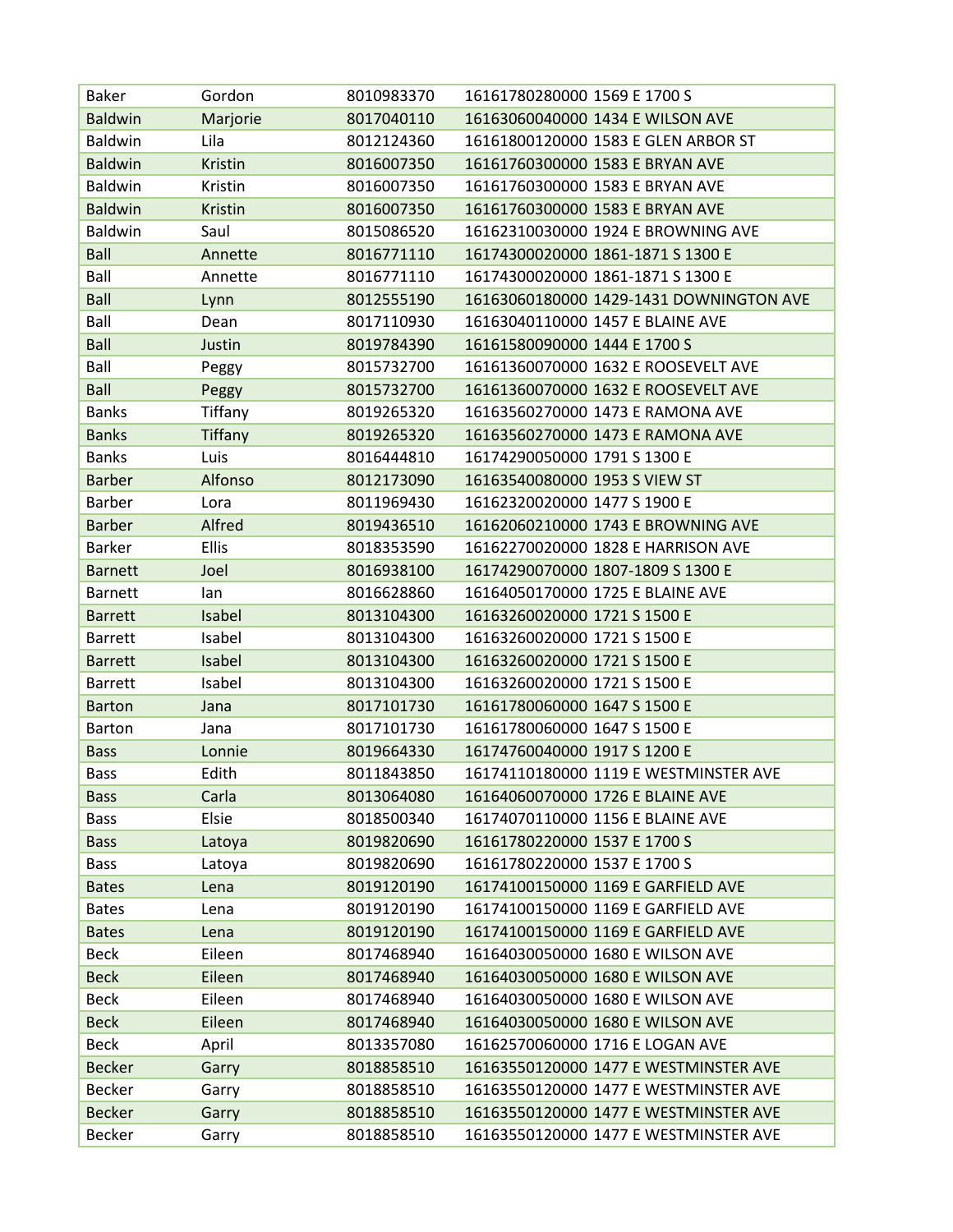| <b>Becker</b>  | Janis         | 8011518660 | 16164060080000 1726 E BLAINE AVE         |
|----------------|---------------|------------|------------------------------------------|
| Becker         | Doris         | 8015566590 | 16164010070000 1730 S 1700 E             |
| <b>Becker</b>  | <b>Doris</b>  | 8015566590 | 16164010070000 1730 S 1700 E             |
| <b>Becker</b>  | Kelley        | 8013933850 | 16161580150000 1474 E 1700 S             |
| <b>Bell</b>    | Priscilla     | 8017135140 | 16161790180000 1629 S 1600 E             |
| Bell           | Joanne        | 8016578050 | 16161790030000 1549 S 1600 E             |
| <b>Bell</b>    | Joanne        | 8016578050 | 16161790030000 1549 S 1600 E             |
| Bell           | Joanne        | 8016578050 | 16161790030000 1549 S 1600 E             |
| Bell           | Kelli         | 8014973600 | 16161330350000 1510 S 1600 E             |
| Bell           | Kelli         | 8014973600 | 16161330350000 1510 S 1600 E             |
| <b>Bennett</b> | Allen         | 8010990060 | 16174760430000 1909 S 1200 E             |
| Bennett        | Mary          | 8010196910 | 16163290030000 1833 S 1500 E             |
| <b>Bennett</b> | Mary          | 8010196910 | 16163290030000 1833 S 1500 E             |
| Benson         | Manuel        | 8013896080 | 16174270030000 1883 S 1200 E             |
| <b>Berry</b>   | Daniel        | 8014088870 | 16174270230000 1888 S 1300 E             |
| Bishop         | Robin         | 8014434720 | 16163560210000 1435 E RAMONA AVE         |
| <b>Bishop</b>  | Robin         | 8014434720 | 16163560210000 1435 E RAMONA AVE         |
| Bishop         | Robin         | 8014434720 | 16163560210000 1435 E RAMONA AVE         |
| <b>Bishop</b>  | Eleanor       | 8019595920 | 16163290150000 1570 E DOWNINGTON AVE     |
| Bishop         | Eleanor       | 8019595920 | 16163290150000 1570 E DOWNINGTON AVE     |
| <b>Bishop</b>  | Eleanor       | 8019595920 | 16163290150000 1570 E DOWNINGTON AVE     |
| <b>Bishop</b>  | Eleanor       | 8019595920 | 16163290150000 1570 E DOWNINGTON AVE     |
| <b>Bishop</b>  | Eleanor       | 8019595920 | 16163290150000 1570 E DOWNINGTON AVE     |
| Bishop         | Eleanor       | 8019595920 | 16163290150000 1570 E DOWNINGTON AVE     |
| <b>Bishop</b>  | Eleanor       | 8019595920 | 16163290150000 1570 E DOWNINGTON AVE     |
| Bishop         | Jacquelyn     | 8016380560 | 16163060200000 1439 E DOWNINGTON AVE     |
| <b>Bishop</b>  | Simon         | 8018392960 | 16163030210000 1352 E WILSON AVE         |
| <b>Bishop</b>  | Simon         | 8018392960 | 16163030210000 1352 E WILSON AVE         |
| <b>Bishop</b>  | Simon         | 8018392960 | 16163030210000 1352 E WILSON AVE         |
| Bishop         | Monica        | 8013844960 | 16164060240000 1717 E WILSON AVE         |
| <b>Bishop</b>  | Shelley       | 8019628420 | 16161800010000 1703-1705 S 1500 E        |
| <b>Black</b>   | Kenneth       | 8013137850 | 16162570070000 1726 E LOGAN AVE          |
| <b>Black</b>   | Kenneth       | 8013137850 | 16162570070000 1726 E LOGAN AVE          |
| <b>Black</b>   | Alejandro     | 8015722530 | 16162090090000 1775 E ROSECREST DR       |
| <b>Black</b>   | Alejandro     | 8015722530 | 16162090090000 1775 E ROSECREST DR       |
| <b>Blair</b>   | Kendra        | 8011242500 | 16174760070000 1933 S 1200 E             |
| <b>Blair</b>   | Genevieve     | 8018508710 | 16163520010000 1328-1332 WESTMINSTER AVE |
| <b>Blair</b>   | Genevieve     | 8018508710 | 16163520010000 1328-1332 WESTMINSTER AVE |
| <b>Blair</b>   | Genevieve     | 8018508710 | 16163520010000 1328-1332 WESTMINSTER AVE |
| Blair          | Leon          | 8014915510 | 16162520160000 1604 S 1700 E             |
| <b>Blair</b>   | Earl          | 8015572550 | 16162070050000 1672 E BROWNING AVE       |
| <b>Blair</b>   | Earl          | 8015572550 | 16162070050000 1672 E BROWNING AVE       |
| <b>Blair</b>   | Roman         | 8014045060 | 16162060070000 1740 E HARRISON AVE       |
| <b>Blair</b>   | Roman         | 8014045060 | 16162060070000 1740 E HARRISON AVE       |
| <b>Blake</b>   | <b>Kristy</b> | 8015818330 | 16163290250000 1559 E GARFIELD AVE       |
| <b>Blake</b>   | Kristy        | 8015818330 | 16163290250000 1559 E GARFIELD AVE       |
| <b>Blake</b>   | Dewey         | 8013894060 | 16161580120000 1458 E 1700 S             |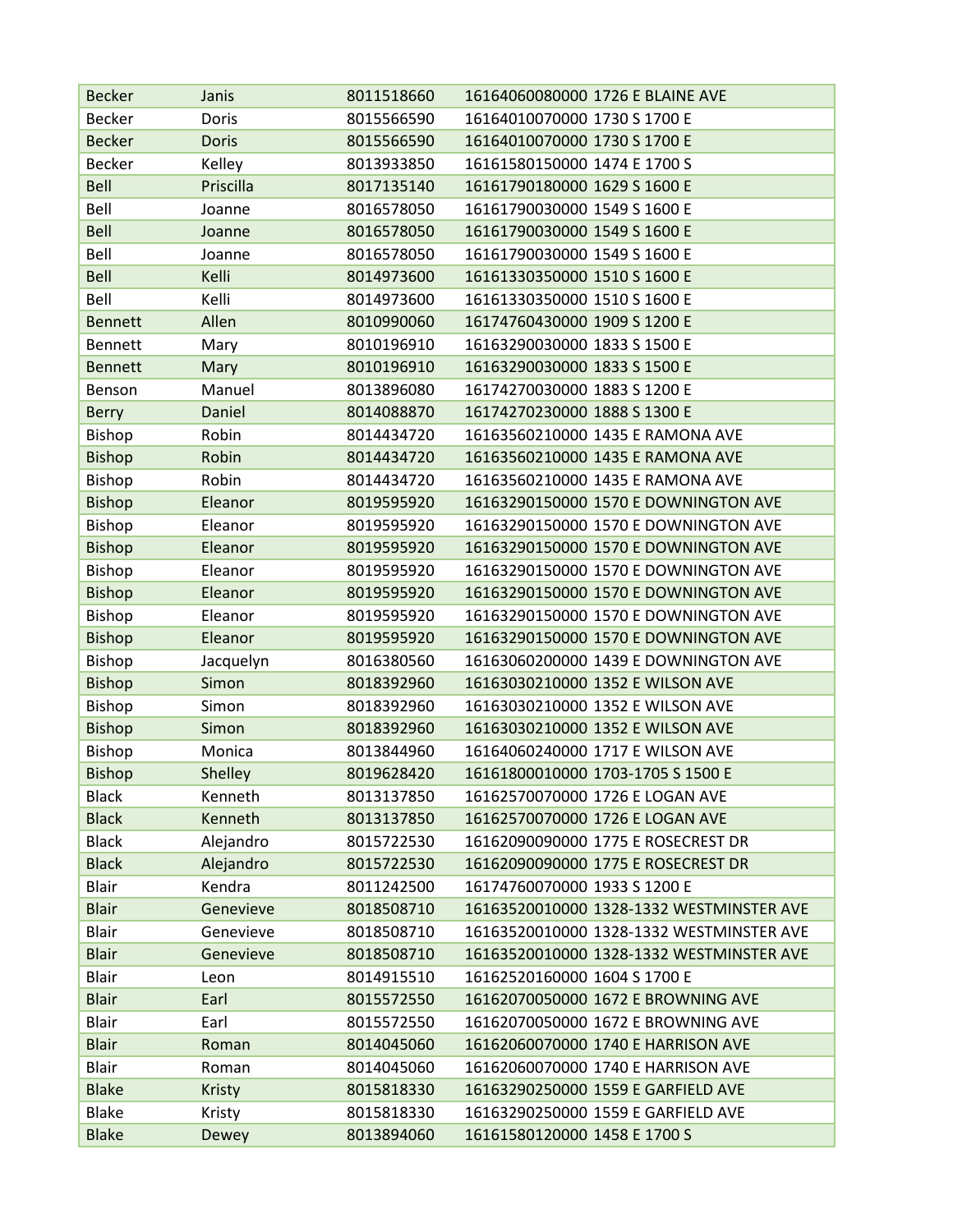| Blake          | Shaun          | 8015458100 | 16162270010000 1820 E HARRISON AVE       |
|----------------|----------------|------------|------------------------------------------|
| <b>Boone</b>   | Chris          | 8010073420 | 16161800020000 1504 E 1700 S             |
| Bowen          | Lindsey        | 8019798940 | 16174540100000 1146 E WESTMINSTER AVE    |
| <b>Bowen</b>   | Lindsey        | 8019798940 | 16174540100000 1146 E WESTMINSTER AVE    |
| Bowen          | Toni           | 8010192380 | 16163300090000 1611 E WILSON AVE         |
| <b>Bowen</b>   | Toni           | 8010192380 | 16163300090000 1611 E WILSON AVE         |
| Bowen          | Toni           | 8010192380 | 16163300090000 1611 E WILSON AVE         |
| <b>Bowen</b>   | Shannon        | 8015557800 | 16163270290000 1615 E BLAINE AVE         |
| <b>Bowers</b>  | Curtis         | 8010561120 | 16163520080000 1930 S VIEW ST            |
| <b>Bowers</b>  | Wilson         | 8016734000 | 16162570030000 1617 S 1700 E             |
| <b>Bowers</b>  | Wilson         | 8016734000 | 16162570030000 1617 S 1700 E             |
| <b>Bowman</b>  | Amber          | 8015124410 | 16161780040000 1637 S 1500 E             |
| Bowman         | Amber          | 8015124410 | 16161780040000 1637 S 1500 E             |
| <b>Boyd</b>    | <b>Belinda</b> | 8015719410 | 16163570170000 1415-1417 E HOLLYWOOD AVE |
| Boyd           | Belinda        | 8015719410 | 16163570170000 1415-1417 E HOLLYWOOD AVE |
| <b>Boyd</b>    | <b>Blanca</b>  | 8019920630 | 16163030160000 1800 S 1400 E             |
| <b>Bradley</b> | Sophia         | 8016000650 | 16162060100000 1768 E HARRISON AVE       |
| <b>Bradley</b> | Sophia         | 8016000650 | 16162060100000 1768 E HARRISON AVE       |
| <b>Brady</b>   | Estelle        | 8017128130 | 16162070110000 1671 E ROOSEVELT AVE      |
| <b>Brady</b>   | Estelle        | 8017128130 | 16162070110000 1671 E ROOSEVELT AVE      |
| <b>Brewer</b>  | Isabel         | 8016843880 | 16163760080000 1538 E GARFIELD AVE       |
| <b>Brewer</b>  | Isabel         | 8016843880 | 16163760080000 1538 E GARFIELD AVE       |
| <b>Brewer</b>  | Barry          | 8015793050 | 16164060250000 1723 E WILSON AVE         |
| <b>Brewer</b>  | Roberta        | 8012207630 | 16161780290000 1577 E 1700 S             |
| Brewer         | Roberta        | 8012207630 | 16161780290000 1577 E 1700 S             |
| <b>Brewer</b>  | Roberta        | 8012207630 | 16161780290000 1577 E 1700 S             |
| <b>Bridges</b> | Jose           | 8014449580 | 16164030060000 1686 E WILSON AVE         |
| <b>Bridges</b> | Jose           | 8014449580 | 16164030060000 1686 E WILSON AVE         |
| <b>Bridges</b> | Jose           | 8014449580 | 16164030060000 1686 E WILSON AVE         |
| <b>Bridges</b> | Jose           | 8014449580 | 16164030060000 1686 E WILSON AVE         |
| <b>Briggs</b>  | Patti          | 8019618210 | 16162300120000 1863 E KENSINGTON AVE     |
| <b>Brock</b>   | Preston        | 8010451720 | 16174790010000 1254 E WESTMINSTER AVE    |
| <b>Brock</b>   | Juana          | 8015561380 | 16163550040000 1427 E WESTMINSTER AVE    |
| <b>Brock</b>   | Juana          | 8015561380 | 16163550040000 1427 E WESTMINSTER AVE    |
| <b>Brock</b>   | Cora           | 8019631220 | 16164050160000 1717 E BLAINE AVE         |
| <b>Brock</b>   | <b>Tara</b>    | 8014723920 | 16163040150000 1475 E BLAINE AVE         |
| <b>Brock</b>   | Mack           | 8014835320 | 16161370030000 1620 E EMERSON AVE        |
| <b>Brock</b>   | Mack           | 8014835320 | 16161370030000 1620 E EMERSON AVE        |
| <b>Brooks</b>  | Rosa           | 8011250730 | 16161760250000 1540 S 1600 E             |
| <b>Brooks</b>  | Rosa           | 8011250730 | 16161760250000 1540 S 1600 E             |
| <b>Brooks</b>  | Rosa           | 8011250730 | 16161760250000 1540 S 1600 E             |
| <b>Brooks</b>  | Rosa           | 8011250730 | 16161760250000 1540 S 1600 E             |
| <b>Brooks</b>  | Cathy          | 8016934200 | 16162060050000 1730 E HARRISON AVE       |
| <b>Brooks</b>  | Cathy          | 8016934200 | 16162060050000 1730 E HARRISON AVE       |
| Brown          | Trevor         | 8013491440 | 16164050080000 1740 E 1700 S             |
| <b>Brown</b>   | Kerry          | 8017596100 | 16162510030000 1656 E EMERSON AVE        |
| Brown          | Kerry          | 8017596100 | 16162510030000 1656 E EMERSON AVE        |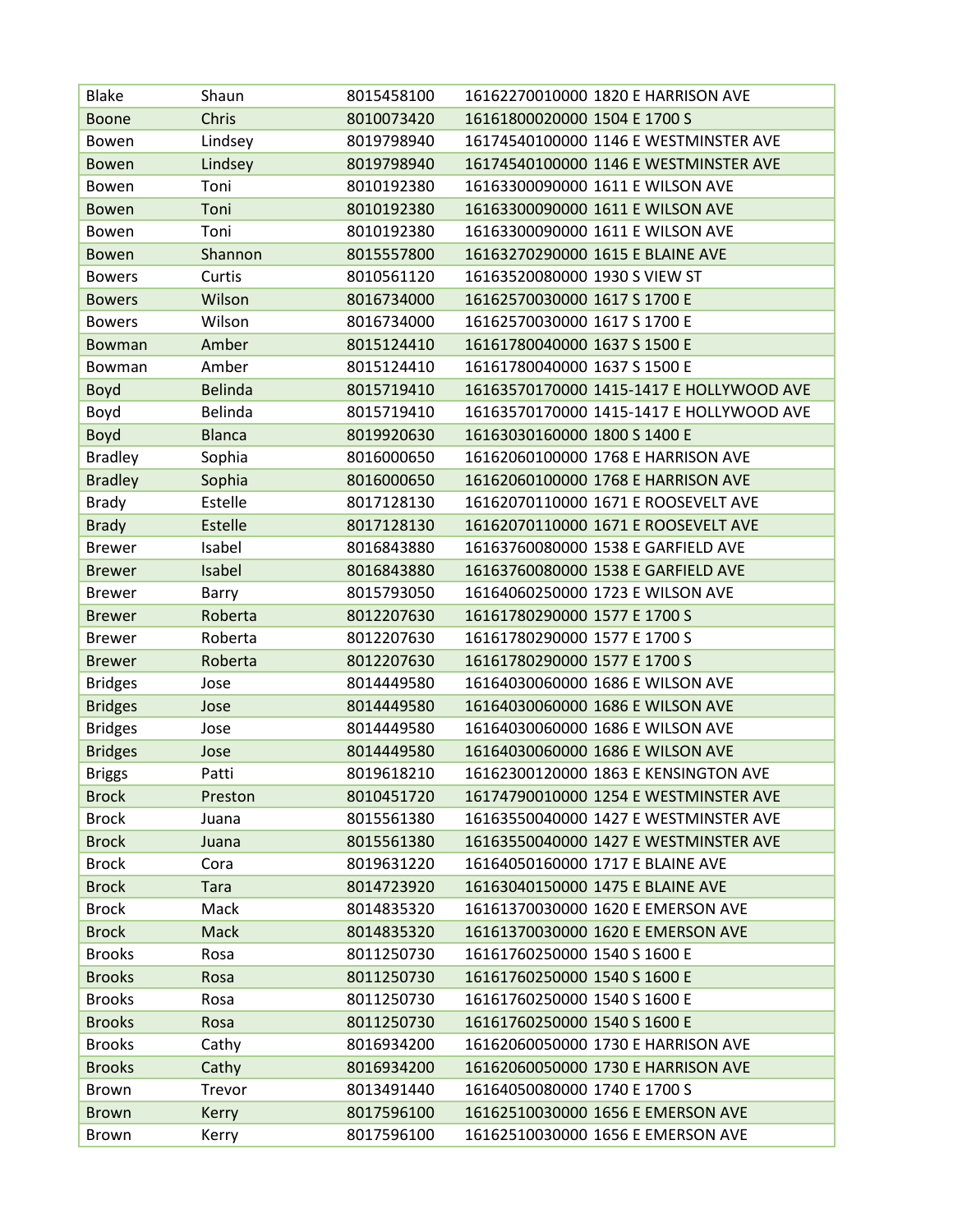| Brown          | Heather        | 8019852860 | 16162330040000 1471 S PRESTON ST      |
|----------------|----------------|------------|---------------------------------------|
| <b>Brown</b>   | Woodrow        | 8015419120 | 16162060110000 1774 E HARRISON AVE    |
| <b>Brown</b>   | Woodrow        | 8015419120 | 16162060110000 1774 E HARRISON AVE    |
| <b>Bryan</b>   | Ana            | 8018270860 | 16162580040000 1754 E 1700 S          |
| <b>Burgess</b> | Devin          | 8011403170 | 16174270040000 1217 E WESTMINSTER AVE |
| <b>Burgess</b> | Gail           | 8014364000 | 16163040160000 1481 E BLAINE AVE      |
| <b>Burke</b>   | Jenna          | 8019922320 | 16174790050000 1274 E WESTMINSTER AVE |
| <b>Burns</b>   | Julie          | 8017479040 | 16174110140000 1156 E GARFIELD AVE    |
| <b>Burns</b>   | Julie          | 8017479040 | 16174110140000 1156 E GARFIELD AVE    |
| <b>Burns</b>   | Erin           | 8018263150 | 16162050140000 1685 E BROWNING AVE    |
| <b>Burns</b>   | Erin           | 8018263150 | 16162050140000 1685 E BROWNING AVE    |
| <b>Burton</b>  | <b>Brad</b>    | 8011061490 | 16163550090000 1457 E WESTMINSTER AVE |
| <b>Burton</b>  | <b>Brad</b>    | 8011061490 | 16163550090000 1457 E WESTMINSTER AVE |
| <b>Burton</b>  | Casey          | 8012428510 | 16164030100000 1798 S 1700 E          |
| <b>Burton</b>  | Casey          | 8012428510 | 16164030100000 1798 S 1700 E          |
| <b>Burton</b>  | Dexter         | 8015202070 | 16161800080000 1550 E 1700 S          |
| <b>Bush</b>    | <b>Vickie</b>  | 8010471840 | 16174290080000 1305 E DOWNINGTON AVE  |
| <b>Bush</b>    | Vickie         | 8010471840 | 16174290080000 1305 E DOWNINGTON AVE  |
| <b>Bush</b>    | Cindy          | 8014427290 | 16163280170000 1545 E DOWNINGTON AVE  |
| <b>Bush</b>    | Cindy          | 8014427290 | 16163280170000 1545 E DOWNINGTON AVE  |
| <b>Bush</b>    | Marsha         | 8014953620 | 16161770320000 1541 E LOGAN AVE       |
| <b>Bush</b>    | Marsha         | 8014953620 | 16161770320000 1541 E LOGAN AVE       |
| <b>Bush</b>    | Marsha         | 8014953620 | 16161770320000 1541 E LOGAN AVE       |
| <b>Bush</b>    | Marsha         | 8014953620 | 16161770320000 1541 E LOGAN AVE       |
| <b>Bush</b>    | Marsha         | 8014953620 | 16161770320000 1541 E LOGAN AVE       |
| <b>Bush</b>    | Johanna        | 8011248690 | 16162070080000 1649 E ROOSEVELT AVE   |
| <b>Bush</b>    | Johanna        | 8011248690 | 16162070080000 1649 E ROOSEVELT AVE   |
| <b>Butler</b>  | Melba          | 8013335180 | 16174100200000 1169 E GARFIELD AVE    |
| <b>Butler</b>  | <b>Derrick</b> | 8014574880 | 16161800100000 1566 E 1700 S          |
| <b>Butler</b>  | <b>Derrick</b> | 8014574880 | 16161800100000 1566 E 1700 S          |
| <b>Butler</b>  | Jeanette       | 8013621760 | 16161780180000 1584 E LOGAN AVE       |
| <b>Butler</b>  | Jeanette       | 8013621760 | 16161780180000 1584 E LOGAN AVE       |
| <b>Byrd</b>    | Genevieve      | 8014765440 | 16174820100000 1922 S 1200 E # 9      |
| Cain           | Ginger         | 8018275430 | 16164050280000 1746 E 1700 S          |
| Cain           | Don            | 8018793620 | 16161790070000 1569 S 1600 E          |
| Campbell       | Lance          | 8011521340 | 16163280110000 1564 E BLAINE AVE      |
| Campbell       | Lance          | 8011521340 | 16163280110000 1564 E BLAINE AVE      |
| Campbell       | Lance          | 8011521340 | 16163280110000 1564 E BLAINE AVE      |
| Campbell       | Lance          | 8011521340 | 16163280110000 1564 E BLAINE AVE      |
| Campbell       | Lila           | 8016389030 | 16163020080000 1378 E BLAINE AVE      |
| Campbell       | Sara           | 8017051470 | 16162070120000 1675 E ROOSEVELT AVE   |
| Campbell       | Sara           | 8017051470 | 16162070120000 1675 E ROOSEVELT AVE   |
| Carr           | Roy            | 8010444070 | 16161770170000 1525 E LOGAN AVE       |
| Carr           | Roy            | 8010444070 | 16161770170000 1525 E LOGAN AVE       |
| Carr           | <b>Elias</b>   | 8015599280 | 16161790020000 1543 S 1600 E          |
| Carr           | Elias          | 8015599280 | 16161790020000 1543 S 1600 E          |
| Carroll        | Maureen        | 8010994390 | 16163290280000 1840 S 1600 E          |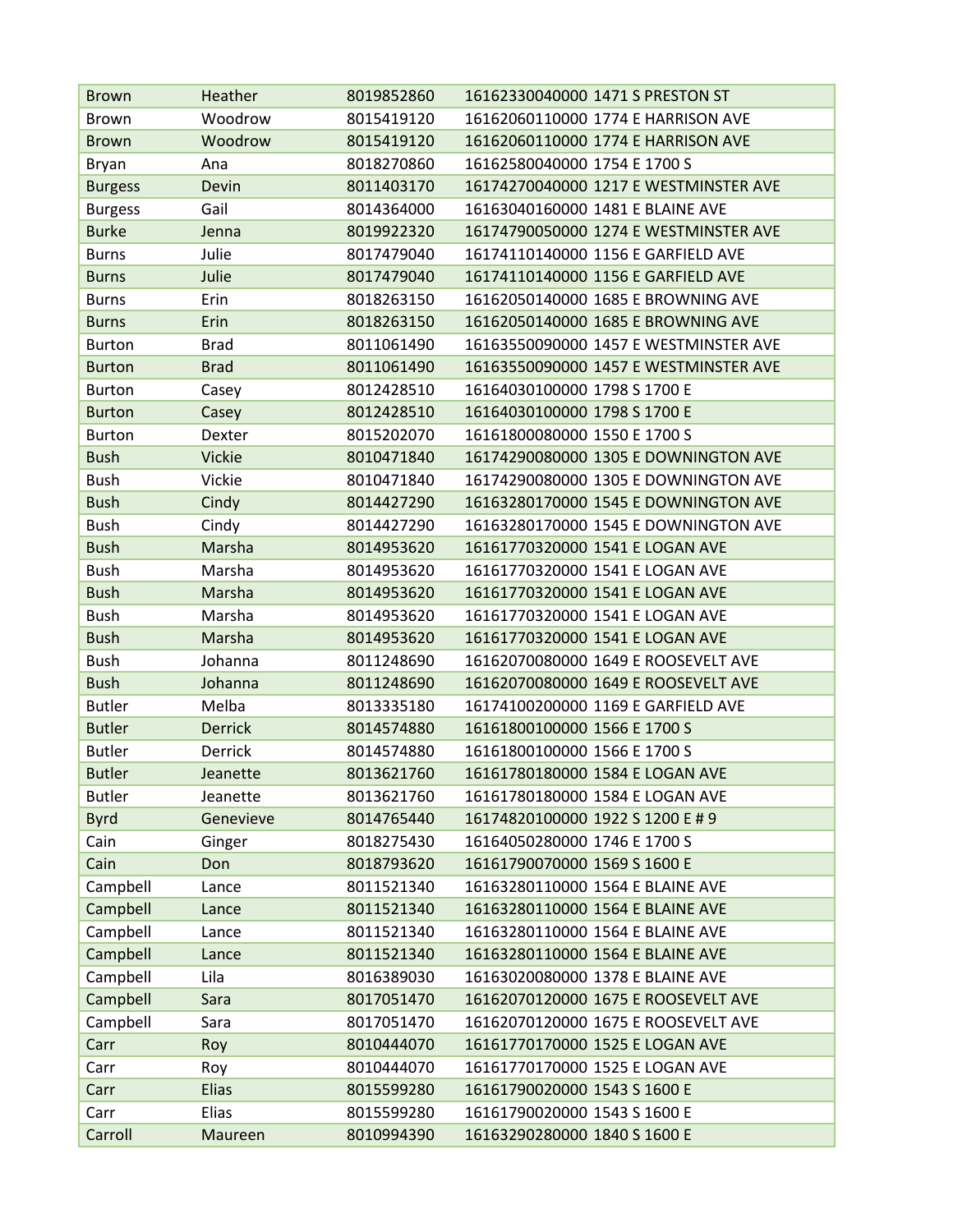| Carroll         | Maureen        | 8010994390 | 16163290280000 1840 S 1600 E          |
|-----------------|----------------|------------|---------------------------------------|
| Carroll         | Maureen        | 8010994390 | 16163290280000 1840 S 1600 E          |
| Carroll         | Phillip        | 8017715660 | 16163050030000 1755 S 1400 E          |
| Carroll         | Phillip        | 8017715660 | 16163050030000 1755 S 1400 E          |
| Carson          | Elvira         | 8010349120 | 16163560060000 1434 E WESTMINSTER AVE |
| Carson          | Elvira         | 8010349120 | 16163560060000 1434 E WESTMINSTER AVE |
| Carson          | Elvira         | 8010349120 | 16163560060000 1434 E WESTMINSTER AVE |
| Carter          | Carla          | 8019843340 | 16163760070000 1534 E GARFIELD AVE    |
| Carter          | Carla          | 8019843340 | 16163760070000 1534 E GARFIELD AVE    |
| Carter          | Natasha        | 8015097990 | 16162320120000 1484 S PRESTON ST      |
| Casey           | <b>Bradley</b> | 8017357820 | 16162560080000 1780 E BRYAN AVE       |
| Castillo        | Austin         | 8016025170 | 16163530120000 1381 E RAMONA AVE      |
| Castillo        | Austin         | 8016025170 | 16163530120000 1381 E RAMONA AVE      |
| Castillo        | Audrey         | 8016548360 | 16163290020000 1831 S 1500 E          |
| Castillo        | Audrey         | 8016548360 | 16163290020000 1831 S 1500 E          |
| Castro          | Orville        | 8017697020 | 16163510100000 1379 E WESTMINSTER AVE |
| Castro          | Orville        | 8017697020 | 16163510100000 1379 E WESTMINSTER AVE |
| Castro          | Orville        | 8017697020 | 16163510100000 1379 E WESTMINSTER AVE |
| Castro          | Orville        | 8017697020 | 16163510100000 1379 E WESTMINSTER AVE |
| Castro          | Grady          | 8014571910 | 16163280200000 1563 E DOWNINGTON AVE  |
| Castro          | Grady          | 8014571910 | 16163280200000 1563 E DOWNINGTON AVE  |
| <b>Chambers</b> | Abel           | 8016518950 | 16163560100000 1466 E WESTMINSTER AVE |
| Chambers        | Abel           | 8016518950 | 16163560100000 1466 E WESTMINSTER AVE |
| <b>Chambers</b> | Marlon         | 8010640050 | 16162300090000 1843 E KENSINGTON AVE  |
| Chambers        | Lindsay        | 8018471170 | 16162080140000 1671 E EMERSON AVE     |
| <b>Chambers</b> | Lindsay        | 8018471170 | 16162080140000 1671 E EMERSON AVE     |
| Chandler        | Louis          | 8012754970 | 16163060030000 1430-1432 E WILSON AVE |
| Chandler        | Louis          | 8012754970 | 16163060030000 1430-1432 E WILSON AVE |
| Chandler        | Louis          | 8012754970 | 16163060030000 1430-1432 E WILSON AVE |
| Chandler        | Kay            | 8016484320 | 16162550060000 1776 E KENSINGTON AVE  |
| Chandler        | Kay            | 8016484320 | 16162550060000 1776 E KENSINGTON AVE  |
| Chapman         | Tabitha        | 8019319790 | 16174780040000 1935 S DOUGLAS ST # 4  |
| Chapman         | Laurie         | 8010092880 | 16174270180000 1858 S 1300 E          |
| Chapman         | Gladys         | 8018288010 | 16163290140000 1568 E DOWNINGTON AVE  |
| Chapman         | Gladys         | 8018288010 | 16163290140000 1568 E DOWNINGTON AVE  |
| Chavez          | Darrel         | 8014112960 | 16174820130000 1922 S 1200 E # 12     |
| Chavez          | Rhonda         | 8015957800 | 16162270120000 1388 S 1900 E          |
| Christensen     | <b>Bert</b>    | 8014025090 | 16162560010000 1714 E BRYAN AVE       |
| Clarke          | Rosemary       | 8010385420 | 16174780110000 1935 S DOUGLAS ST # 11 |
| Clarke          | Chad           | 8010752090 | 16163270250000 1532 E GLEN ARBOR ST   |
| Clayton         | Angela         | 8010133470 | 16163310120000 1619 E DOWNINGTON AVE  |
| Clayton         | Angela         | 8010133470 | 16163310120000 1619 E DOWNINGTON AVE  |
| Cobb            | Karla          | 8017152630 | 16162100020000 1752 E ROSECREST DR    |
| Cohen           | Robert         | 8010930010 | 16174540150000 1170 E WESTMINSTER AVE |
| Cohen           | Robert         | 8010930010 | 16174540150000 1170 E WESTMINSTER AVE |
| Cole            | Janie          | 8018594380 | 16174760190000 1924 S DOUGLAS ST      |
| Cole            | Terry          | 8011522660 | 16163300070000 1652 E BLAINE AVE      |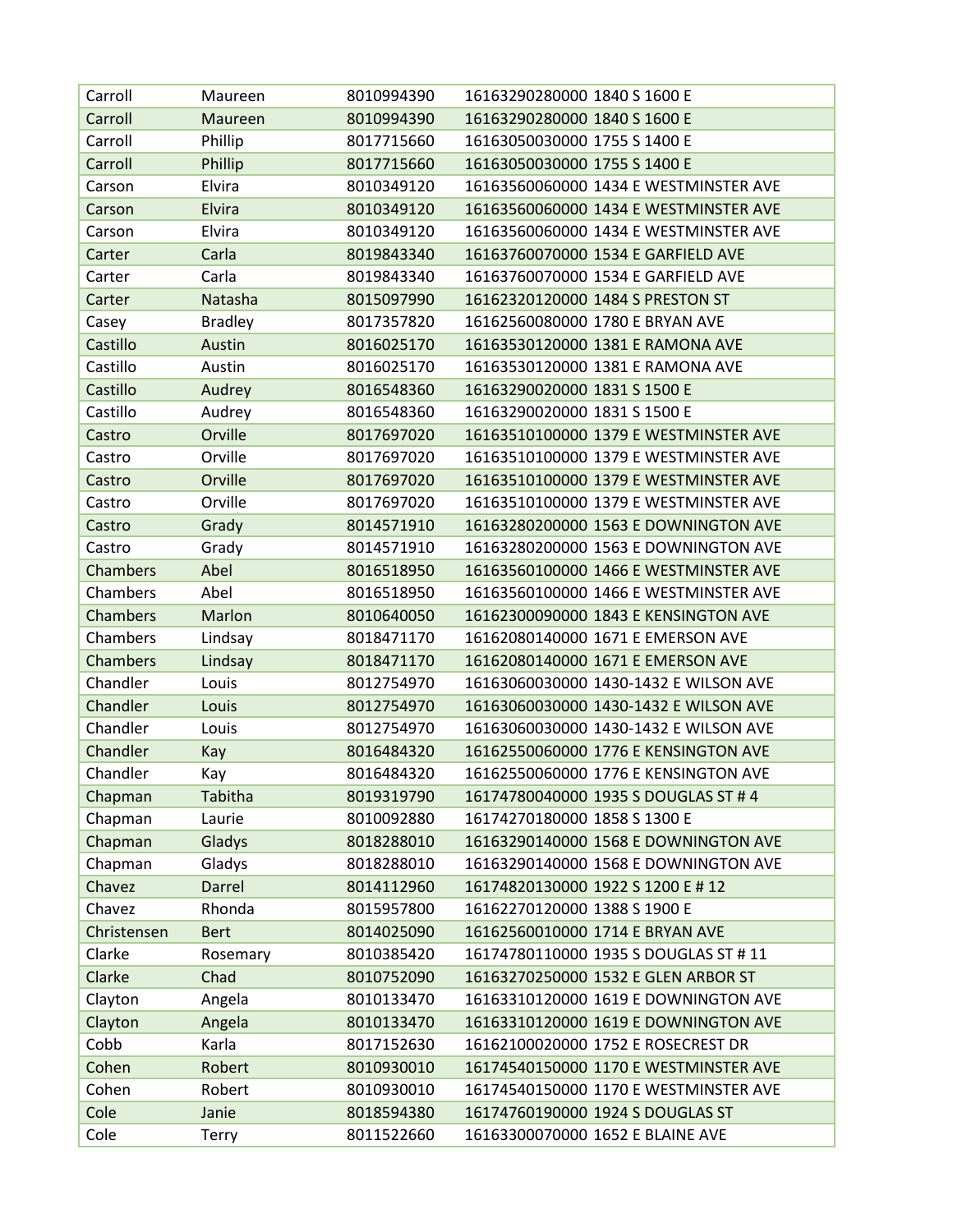| Cole     | <b>Terry</b>   | 8011522660 | 16163300070000 1652 E BLAINE AVE        |
|----------|----------------|------------|-----------------------------------------|
| Cole     | Terry          | 8011522660 | 16163300070000 1652 E BLAINE AVE        |
| Cole     | David          | 8013767980 | 16161360060000 1628 E ROOSEVELT AVE     |
| Cole     | David          | 8013767980 | 16161360060000 1628 E ROOSEVELT AVE     |
| Cole     | Perry          | 8018668450 | 16162090080000 1769 E ROSECREST DR      |
| Cole     | Perry          | 8018668450 | 16162090080000 1769 E ROSECREST DR      |
| Cole     | Perry          | 8018668450 | 16162090080000 1769 E ROSECREST DR      |
| Cole     | Mary           | 8014206220 | 16162060030000 1716 E HARRISON AVE      |
| Cole     | Mary           | 8014206220 | 16162060030000 1716 E HARRISON AVE      |
| Coleman  | Shelia         | 8018409850 | 16174790250000 1906 S 1300 E            |
| Coleman  | Robyn          | 8018379650 | 16174070130000 1170 E BLAINE AVE        |
| Coleman  | Robyn          | 8018379650 | 16174070130000 1170 E BLAINE AVE        |
| Collier  | <b>Frances</b> | 8018894670 | 16161790210000 1695 S 1600 E            |
| Collier  | Lindsey        | 8011180990 | 16161770100000 1544 E BRYAN AVE         |
| Collier  | Lindsey        | 8011180990 | 16161770100000 1544 E BRYAN AVE         |
| Collins  | Rosie          | 8013590300 | 16174760440000 1220 E WESTMINSTER AVE   |
| Collins  | Emmett         | 8017410900 | 16174540180000 1186 E WESTMINSTER AVE   |
| Collins  | Emmett         | 8017410900 | 16174540180000 1186 E WESTMINSTER AVE   |
| Collins  | Randall        | 8012191130 | 16161350140000 1641 E ROOSEVELT AVE     |
| Collins  | Randall        | 8012191130 | 16161350140000 1641 E ROOSEVELT AVE     |
| Colon    | <b>Kim</b>     | 8019465500 | 16163300010000 1603 E BLAINE AVE        |
| Colon    | Aaron          | 8018237190 | 16163270260000 1530 E GLEN ARBOR ST     |
| Colon    | Ernest         | 8016028630 | 16161770140000 1566 E BRYAN AVE         |
| Colon    | Ernest         | 8016028630 | 16161770140000 1566 E BRYAN AVE         |
| Conner   | Homer          | 8012259070 | 16174270100000 1253 E WESTMINSTER AVE   |
| Cook     | Lynn           | 8015124030 | 16174110210000 1143 E WESTMINSTER AVE   |
| Cook     | Lynn           | 8015124030 | 16174110210000 1143 E WESTMINSTER AVE   |
| Cook     | Lynn           | 8017088560 | 16162060190000 1725 E BROWNING AVE      |
| Cooper   | Melba          | 8010519210 | 16163320100000 1644 E DOWNINGTON AVE    |
| Cooper   | Melba          | 8010519210 | 16163320100000 1644 E DOWNINGTON AVE    |
| Cooper   | Robin          | 8018130490 | 16163050250000 1750 S 1500 E            |
| Cooper   | Robin          | 8018130490 | 16163050250000 1750 S 1500 E            |
| Copeland | Eric           | 8013485340 | 16163570150000 1401 E HOLLYWOOD AVE     |
| Copeland | Eric           | 8013485340 | 16163570150000 1401 E HOLLYWOOD AVE     |
| Copeland | Eric           | 8013485340 | 16163570150000 1401 E HOLLYWOOD AVE     |
| Copeland | Amanda         | 8010631060 | 16163070100000 1396-1398 DOWNINGTON AVE |
| Copeland | Adrienne       | 8012010700 | 16161580140000 1468 E 1700 S            |
| Copeland | Pete           | 8018742420 | 16162540060000 1715 E BRYAN AVE         |
| Copeland | Ervin          | 8017854670 | 16161370130000 1623 E KENSINGTON AVE    |
| Copeland | Ervin          | 8017854670 | 16161370130000 1623 E KENSINGTON AVE    |
| Copeland | <b>Kelly</b>   | 8014979660 | 16162080080000 1684 E ROOSEVELT AVE     |
| Copeland | Kelly          | 8014979660 | 16162080080000 1684 E ROOSEVELT AVE     |
| Cortez   | Susan          | 8014874610 | 16161800180000 1640 E 1700 S            |
| Cox      | Johnnie        | 8012755900 | 16163050060000 1420 E BLAINE AVE        |
| Cox      | Gretchen       | 8013950070 | 16161790350000 1603 S 1600 E            |
| Craig    | Ben            | 8018676400 | 16161760290000 1562 S 1600 E            |
| Craig    | Ben            | 8018676400 | 16161760290000 1562 S 1600 E            |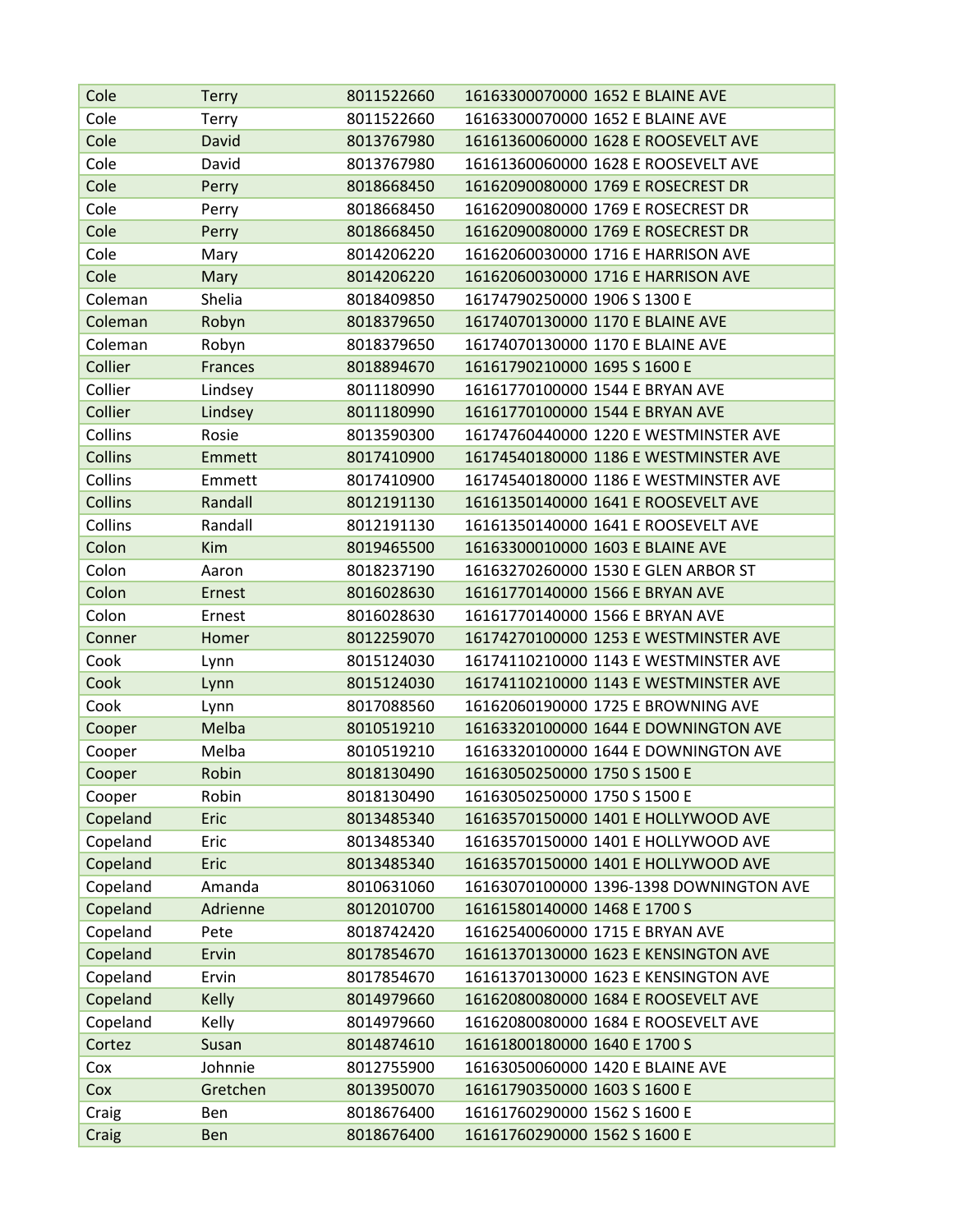| Craig           | Ben            | 8018676400 | 16161760290000 1562 S 1600 E            |
|-----------------|----------------|------------|-----------------------------------------|
| Craig           | Doug           | 8014798050 | 16161760120000 1560 E KENSINGTON AVE    |
| Craig           | Doug           | 8014798050 | 16161760120000 1560 E KENSINGTON AVE    |
| Crawford        | Cheryl         | 8011270500 | 16163280040000 1505-1513 DOWNINGTON AVE |
| Cross           | Orville        | 8010331250 | 16163770040000 1917 S 1500 E            |
| Cross           | Orville        | 8010331250 | 16163770040000 1917 S 1500 E            |
| Cruz            | Cedric         | 8015257280 | 16163050010000 1406 E BLAINE AVE        |
| Cruz            | <b>Kim</b>     | 8012980420 | 16161770210000 1553 E LOGAN AVE         |
| Cruz            | Kim            | 8012980420 | 16161770210000 1553 E LOGAN AVE         |
| Cruz            | Cora           | 8017106970 | 16161360030000 1485 S 1600 E            |
| Cruz            | Cora           | 8017106970 | 16161360030000 1485 S 1600 E            |
| <b>Cummings</b> | Carrie         | 8015382660 | 16174110310000 1185 E WESTMINSTER AVE   |
| Cummings        | Carrie         | 8015382660 | 16174110310000 1185 E WESTMINSTER AVE   |
| <b>Cummings</b> | Elijah         | 8013351170 | 16163310160000 1643 E DOWNINGTON AVE    |
| Cummings        | Elijah         | 8013351170 | 16163310160000 1643 E DOWNINGTON AVE    |
| Curry           | Jim            | 8014129460 | 16163540040000 1372 E RAMONA AVE        |
| Curry           | Jim            | 8014129460 | 16163540040000 1372 E RAMONA AVE        |
| Curry           | Salvador       | 8011757820 | 16163270120000 1570 E GLEN ARBOR ST     |
| Curry           | Christy        | 8019628530 | 16162560230000 1708 E BRYAN AVE         |
| Curry           | Christy        | 8019628530 | 16162560230000 1708 E BRYAN AVE         |
| Curry           | <b>Bessie</b>  | 8015524430 | 16161760140000 1572 E KENSINGTON AVE    |
| Curry           | <b>Bessie</b>  | 8015524430 | 16161760140000 1572 E KENSINGTON AVE    |
| Curtis          | Anita          | 8018169810 | 16163510090000 1375 E WESTMINSTER AVE   |
| Curtis          | Anita          | 8018169810 | 16163510090000 1375 E WESTMINSTER AVE   |
| Curtis          | Anita          | 8018169810 | 16163510090000 1375 E WESTMINSTER AVE   |
| Curtis          | Anita          | 8018169810 | 16163510090000 1375 E WESTMINSTER AVE   |
| Curtis          | Shawna         | 8016802290 | 16161760280000 1556 S 1600 E            |
| Curtis          | Shawna         | 8016802290 | 16161760280000 1556 S 1600 E            |
| Curtis          | Shawna         | 8016802290 | 16161760280000 1556 S 1600 E            |
| Daniel          | Esther         | 8014008520 | 16163570220000 1445 E HOLLYWOOD AVE     |
| Daniel          | Esther         | 8014008520 | 16163570220000 1445 E HOLLYWOOD AVE     |
| Daniel          | Pablo          | 8019236620 | 16163290080000 1530 E DOWNINGTON AVE    |
| Daniel          | Pablo          | 8019236620 | 16163290080000 1530 E DOWNINGTON AVE    |
| <b>Daniels</b>  | Rachael        | 8016109370 | 16161370060000 1636 E EMERSON AVE       |
| Daniels         | Rachael        | 8016109370 | 16161370060000 1636 E EMERSON AVE       |
| <b>Daniels</b>  | Rachael        | 8016109370 | 16161370060000 1636 E EMERSON AVE       |
| Davidson        | Paulette       | 8019885260 | 16164050020000 1725 S 1700 E            |
| Davidson        | Glenda         | 8013291910 | 16162560250000 1725 E LOGAN AVE         |
| Dawson          | Kari           | 8011858220 | 16163770010000 1897 S 1500 E            |
| Dawson          | Kari           | 8011858220 | 16163770010000 1897 S 1500 E            |
| Dawson          | Delores        | 8010655590 | 16174100030000 1823 S ELIZABETH ST      |
| Dawson          | <b>Delores</b> | 8010655590 | 16174100030000 1823 S ELIZABETH ST      |
| Dawson          | Dave           | 8013667050 | 16163270080000 1544 E GLEN ARBOR ST     |
| Day             | Courtney       | 8010805260 | 16174090040000 1134 E WILSON AVE        |
| Day             | Courtney       | 8010805260 | 16174090040000 1134 E WILSON AVE        |
| Day             | Hilda          | 8011404060 | 16163050020000 1751 S 1400 E            |
| Dean            | Ruben          | 8011952560 | 16163560290000 1485 E RAMONA AVE        |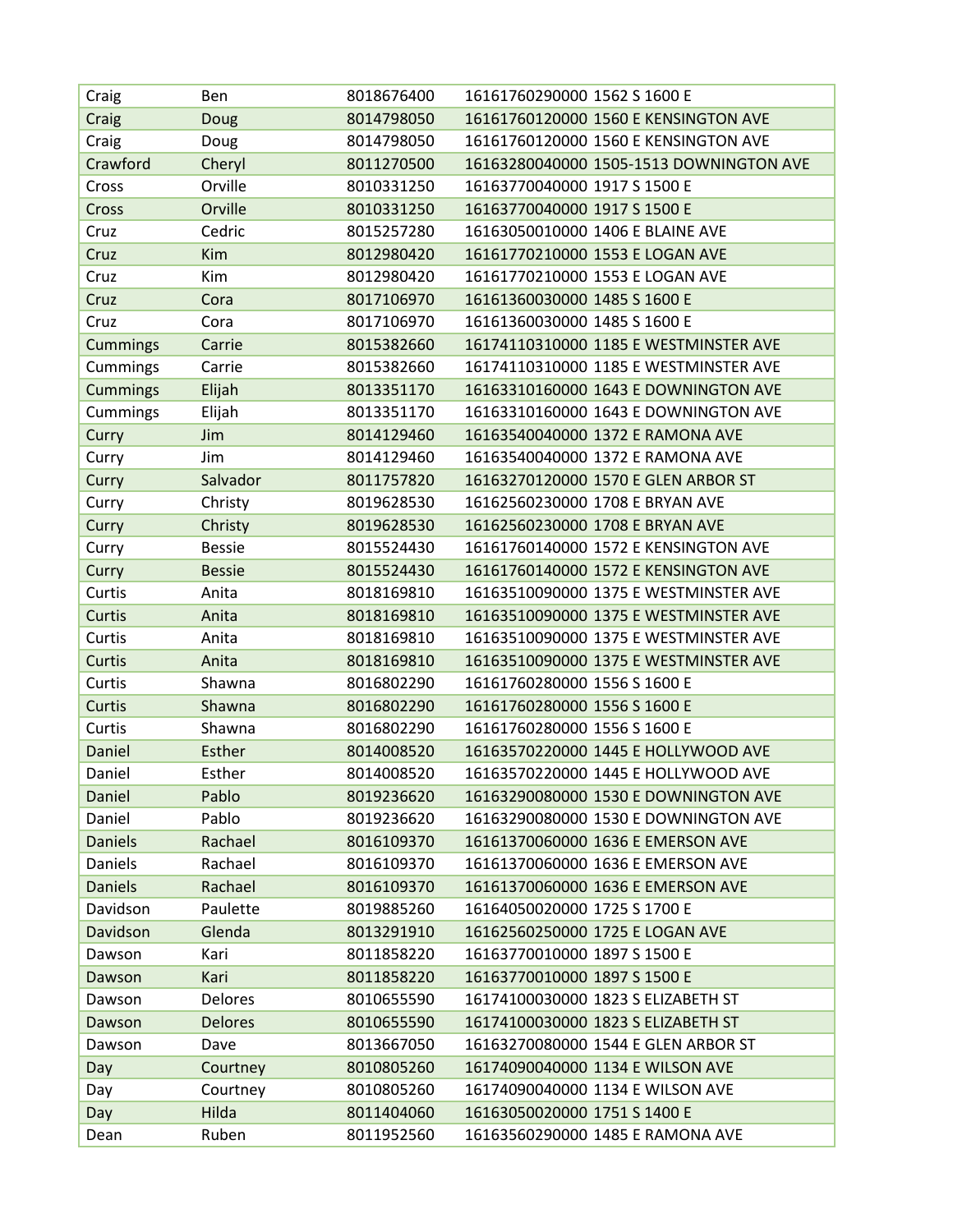| Dean           | Ruben          | 8011952560 | 16163560290000 1485 E RAMONA AVE      |
|----------------|----------------|------------|---------------------------------------|
| Dean           | Ramona         | 8011200040 | 16161790130000 1603 S 1600 E          |
| Dean           | Kendra         | 8013200790 | 16161330290000 1516-1518 S 1600 E     |
| Dean           | Kendra         | 8013200790 | 16161330290000 1516-1518 S 1600 E     |
| Dean           | Kendra         | 8013200790 | 16161330290000 1516-1518 S 1600 E     |
| Dean           | Kendra         | 8013200790 | 16161330290000 1516-1518 S 1600 E     |
| Delgado        | Doreen         | 8018532820 | 16163760050000 1520 E GARFIELD AVE    |
| Delgado        | Doreen         | 8018532820 | 16163760050000 1520 E GARFIELD AVE    |
| Delgado        | Jessie         | 8014015690 | 16161760260000 1546 S 1600 E          |
| Delgado        | Jessie         | 8014015690 | 16161760260000 1546 S 1600 E          |
| Delgado        | Jessie         | 8014015690 | 16161760260000 1546 S 1600 E          |
| Delgado        | Jessie         | 8014015690 | 16161760260000 1546 S 1600 E          |
| <b>Dennis</b>  | Wallace        | 8016685210 | 16163560150000 1908 S 1500 E          |
| Dennis         | Wallace        | 8016685210 | 16163560150000 1908 S 1500 E          |
| <b>Dennis</b>  | Wallace        | 8016685210 | 16163560150000 1908 S 1500 E          |
| Dennis         | Clayton        | 8010512510 | 16161790060000 1563 S 1600 E          |
| Dixon          | <b>Charles</b> | 8016484830 | 16163540020000 1362 E RAMONA AVE      |
| Dixon          | Charles        | 8016484830 | 16163540020000 1362 E RAMONA AVE      |
| Dixon          | Phillip        | 8019458650 | 16162510060000 1680 E EMERSON AVE     |
| Dixon          | Phillip        | 8019458650 | 16162510060000 1680 E EMERSON AVE     |
| <b>Douglas</b> | Maureen        | 8017601510 | 16174810030000 1318 E WESTMINSTER AVE |
| Douglas        | Maureen        | 8017601510 | 16174810030000 1318 E WESTMINSTER AVE |
| <b>Douglas</b> | Maureen        | 8017601510 | 16174810030000 1318 E WESTMINSTER AVE |
| Douglas        | Emma           | 8010703850 | 16174270110000 1255 E WESTMINSTER AVE |
| <b>Douglas</b> | Laurence       | 8014618890 | 16163290180000 1519 E GARFIELD AVE    |
| Douglas        | Laurence       | 8014618890 | 16163290180000 1519 E GARFIELD AVE    |
| <b>Douglas</b> | Kelley         | 8014015990 | 16163280080000 1548 E BLAINE AVE      |
| Douglas        | Kelley         | 8014015990 | 16163280080000 1548 E BLAINE AVE      |
| <b>Douglas</b> | <b>Kelley</b>  | 8014015990 | 16163280080000 1548 E BLAINE AVE      |
| Doyle          | Angela         | 8014094700 | 16163550070000 1447 E WESTMINSTER AVE |
| Doyle          | Angela         | 8014094700 | 16163550070000 1447 E WESTMINSTER AVE |
| Doyle          | Dennis         | 8015999730 | 16163270140000 1591 E GLEN ARBOR ST   |
| Doyle          | Dennis         | 8015999730 | 16163270140000 1591 E GLEN ARBOR ST   |
| Drake          | Joan           | 8012269610 | 16163310070000 1626 E WILSON AVE      |
| <b>Drake</b>   | Joan           | 8012269610 | 16163310070000 1626 E WILSON AVE      |
| Drake          | Marcos         | 8012169400 | 16163300050000 1632 E BLAINE AVE      |
| <b>Drake</b>   | <b>Marcos</b>  | 8012169400 | 16163300050000 1632 E BLAINE AVE      |
| <b>Drake</b>   | Marcos         | 8012169400 | 16163300050000 1632 E BLAINE AVE      |
| <b>Drake</b>   | Justin         | 8013637920 | 16162540130000 1769 E KENSINGTON AVE  |
| <b>Drake</b>   | Justin         | 8013637920 | 16162540130000 1769 E KENSINGTON AVE  |
| Duncan         | Alfonso        | 8010394880 | 16163560170000 1407 E RAMONA AVE      |
| Duncan         | Alfonso        | 8010394880 | 16163560170000 1407 E RAMONA AVE      |
| Duncan         | Jessica        | 8011538120 | 16163290050000 1847 S 1500 E          |
| Duncan         | Jessica        | 8011538120 | 16163290050000 1847 S 1500 E          |
| Duncan         | Luz            | 8010219470 | 16163290010000 1813 S 1500 E          |
| Duncan         | Luz            | 8010219470 | 16163290010000 1813 S 1500 E          |
| Duncan         | Luz            | 8010219470 | 16163290010000 1813 S 1500 E          |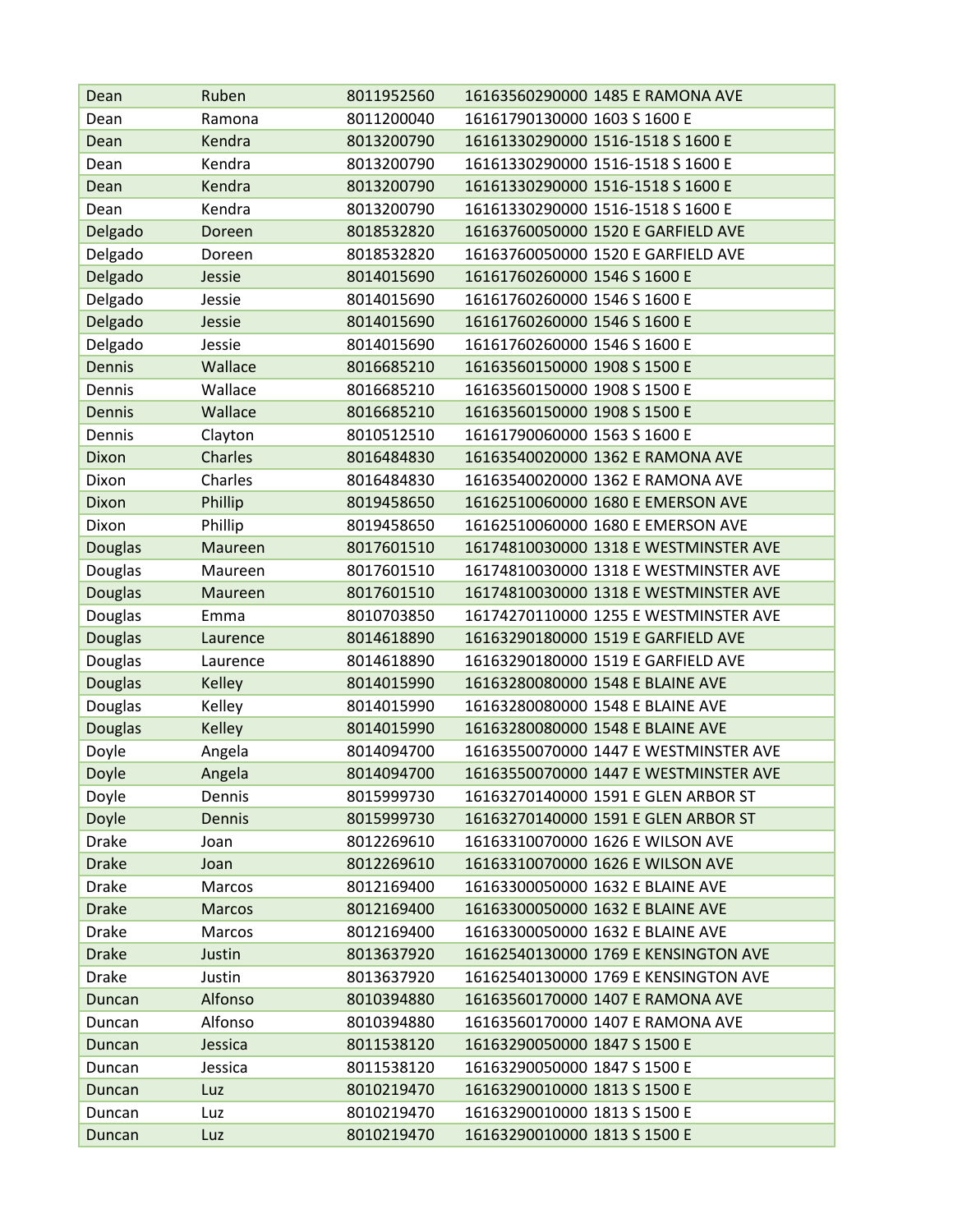| Dunn          | Angelo        | 8012327990 | 16163770030000 1913 S 1500 E            |
|---------------|---------------|------------|-----------------------------------------|
| Dunn          | Angelo        | 8012327990 | 16163770030000 1913 S 1500 E            |
| Edwards       | Lucy          | 8010935260 | 16174090060000 1150 E WILSON AVE        |
| Edwards       | Lucy          | 8010935260 | 16174090060000 1150 E WILSON AVE        |
| Edwards       | Lucy          | 8010935260 | 16174090060000 1150 E WILSON AVE        |
| <b>Ellis</b>  | <b>Tamara</b> | 8015434760 | 16174090070000 1156 E WILSON AVE        |
| <b>Ellis</b>  | <b>Tamara</b> | 8015434760 | 16174090070000 1156 E WILSON AVE        |
| <b>Ellis</b>  | <b>Tamara</b> | 8015434760 | 16174090070000 1156 E WILSON AVE        |
| <b>Ellis</b>  | Andres        | 8010070340 | 16174070270000 1163 E WILSON AVE        |
| <b>Ellis</b>  | Andres        | 8010070340 | 16174070270000 1163 E WILSON AVE        |
| <b>Ellis</b>  | Andres        | 8010070340 | 16174070270000 1163 E WILSON AVE        |
| <b>Ellis</b>  | <b>Tricia</b> | 8018484020 | 16161800070000 1752 E 1700 S # REAR     |
| Erickson      | Chris         | 8019437800 | 16164010020000 1661 E BLAINE AVE        |
| Erickson      | Chris         | 8019437800 | 16164010020000 1661 E BLAINE AVE        |
| Erickson      | Iris          | 8010456380 | 16162080100000 1651 E EMERSON AVE       |
| Erickson      | Iris          | 8010456380 | 16162080100000 1651 E EMERSON AVE       |
| Erickson      | Iris          | 8010456380 | 16162080100000 1651 E EMERSON AVE       |
| Erickson      | Oliver        | 8013290130 | 16162060170000 1705 E BROWNING AVE      |
| Estrada       | Cathy         | 8011879520 | 16161580170000 1484 E 1700 S            |
| Estrada       | Cathy         | 8011879520 | 16161580170000 1484 E 1700 S            |
| Estrada       | <b>Dallas</b> | 8013417260 | 16162060090000 1762 E HARRISON AVE      |
| Estrada       | <b>Dallas</b> | 8013417260 | 16162060090000 1762 E HARRISON AVE      |
| Farmer        | Nelson        | 8015046180 | 16163060020000 1797 S 1400 E            |
| Farmer        | Nelson        | 8015046180 | 16163060020000 1797 S 1400 E            |
| Farmer        | Nelson        | 8015046180 | 16163060020000 1797 S 1400 E            |
| Farmer        | Martha        | 8017835790 | 16162310110000 1915 E MARYS DR          |
| Ferguson      | Dawn          | 8018217840 | 16174540140000 1164 E WESTMINSTER AVE   |
| Ferguson      | Dawn          | 8018217840 | 16174540140000 1164 E WESTMINSTER AVE   |
| Ferguson      | Ira           | 8014352420 | 16163020140000 1768 S 1400 E            |
| Ferguson      | Levi          | 8011060380 | 16162570300000 1727 E 1700 S            |
| Ferguson      | Levi          | 8011060380 | 16162570300000 1727 E 1700 S            |
| Ferguson      | <b>Bryant</b> | 8011318740 | 16162300050000 1819 E KENSINGTON AVE    |
| Fields        | Andrea        | 8011195810 | 16163510030000 1335 E WESTMINSTER AVE   |
| <b>Fields</b> | Andrea        | 8011195810 | 16163510030000 1335 E WESTMINSTER AVE   |
| Fields        | Andrea        | 8011195810 | 16163510030000 1335 E WESTMINSTER AVE   |
| Figueroa      | Damon         | 8016646220 | 16174790260000 1912 S 1300 E            |
| Figueroa      | Loretta       | 8015976310 | 16174100130000 1153-1159 E GARFIELD AVE |
| Figueroa      | Loretta       | 8015976310 | 16174100130000 1153-1159 E GARFIELD AVE |
| Figueroa      | Loretta       | 8015976310 | 16174100130000 1153-1159 E GARFIELD AVE |
| Fisher        | Marjorie      | 8017516570 | 16174270190000 1860 S 1300 E            |
| Fisher        | Naomi         | 8013399900 | 16161580030000 1715 S 1400 E            |
| Fisher        | Naomi         | 8013399900 | 16161580030000 1715 S 1400 E            |
| Fisher        | Naomi         | 8013399900 | 16161580030000 1715 S 1400 E            |
| Fisher        | Karen         | 8018698210 | 16161790200000 1655 S 1600 E            |
| Fisher        | Silvia        | 8015956920 | 16162100040000 1744 E ROSECREST DR      |
| Fisher        | <b>Nina</b>   | 8010353210 | 16161360050000 1620 E ROOSEVELT AVE     |
| Fisher        | Nina          | 8010353210 | 16161360050000 1620 E ROOSEVELT AVE     |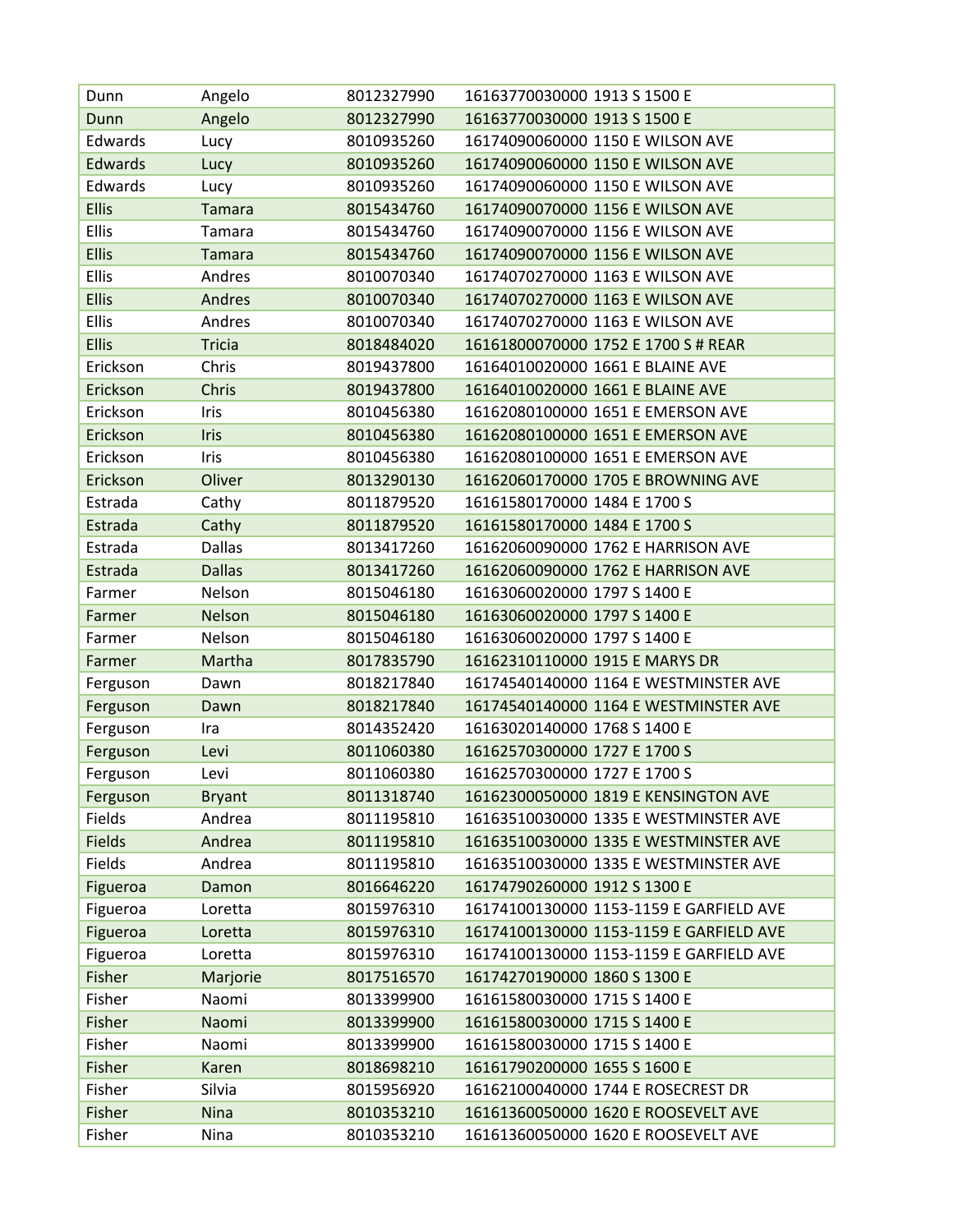| Fitzgerald     | Cecil        | 8012505360 | 16163760150000 1513 E WESTMINSTER AVE |
|----------------|--------------|------------|---------------------------------------|
| Fitzgerald     | Cecil        | 8012505360 | 16163760150000 1513 E WESTMINSTER AVE |
| Fitzgerald     | Cecil        | 8012505360 | 16163760150000 1513 E WESTMINSTER AVE |
| Fitzgerald     | Cecil        | 8012505360 | 16163760150000 1513 E WESTMINSTER AVE |
| Fitzgerald     | Jenny        | 8013707260 | 16163300020000 1612-1614 E BLAINE AVE |
| Fitzgerald     | Jenny        | 8013707260 | 16163300020000 1612-1614 E BLAINE AVE |
| Fitzgerald     | Jenny        | 8013707260 | 16163300020000 1612-1614 E BLAINE AVE |
| Fitzgerald     | Jenny        | 8013707260 | 16163300020000 1612-1614 E BLAINE AVE |
| Fitzgerald     | Jenny        | 8013707260 | 16163300020000 1612-1614 E BLAINE AVE |
| Fitzgerald     | Jenny        | 8013707260 | 16163300020000 1612-1614 E BLAINE AVE |
| Fitzgerald     | Jenny        | 8013707260 | 16163300020000 1612-1614 E BLAINE AVE |
| Fitzgerald     | Aaron        | 8011431090 | 16162550050000 1768 E KENSINGTON AVE  |
| Fitzgerald     | Aaron        | 8011431090 | 16162550050000 1768 E KENSINGTON AVE  |
| Fleming        | David        | 8017261450 | 16164050040000 1741 S 1700 E          |
| Fletcher       | Sherri       | 8013777830 | 16163310130000 1625 E DOWNINGTON AVE  |
| Fletcher       | Sherri       | 8013777830 | 16163310130000 1625 E DOWNINGTON AVE  |
| Fletcher       | Ebony        | 8010091290 | 16163260100000 1551 E GLEN ARBOR ST   |
| Flowers        | Dave         | 8010465440 | 16163040060000 1427 E BLAINE AVE      |
| <b>Flowers</b> | <b>Terry</b> | 8011771950 | 16162270030000 1834 E HARRISON AVE    |
| Floyd          | Miriam       | 8014096170 | 16164020010000 1658 E BLAINE AVE      |
| Floyd          | Miriam       | 8014096170 | 16164020010000 1658 E BLAINE AVE      |
| Floyd          | Miriam       | 8014096170 | 16164020010000 1658 E BLAINE AVE      |
| Floyd          | Erika        | 8015486750 | 16161790320000 1631 E 1700 S          |
| Floyd          | Emanuel      | 8011184590 | 16162560260000 1737 E LOGAN AVE       |
| Floyd          | Marlon       | 8016165460 | 16161790220000 1620 E KENSINGTON AVE  |
| Floyd          | Marlon       | 8016165460 | 16161790220000 1620 E KENSINGTON AVE  |
| Floyd          | Inez         | 8013412440 | 16162070010000 1648 E BROWNING AVE    |
| Floyd          | Inez         | 8013412440 | 16162070010000 1648 E BROWNING AVE    |
| Ford           | Judy         | 8011277280 | 16174100160000 1173 E GARFIELD AVE    |
| Ford           | Judy         | 8011277280 | 16174100160000 1173 E GARFIELD AVE    |
| Fowler         | Richard      | 8016228430 | 16163760020000 1865 S 1500 E          |
| Fowler         | Melody       | 8016839440 | 16163050110000 1448 E BLAINE AVE      |
| Fowler         | Vanessa      | 8018931150 | 16162090060000 1748 E BROWNING AVE    |
| Francis        | Darrell      | 8011727190 | 16162050080000 1643 E BROWNING AVE    |
| Francis        | Darrell      | 8011727190 | 16162050080000 1643 E BROWNING AVE    |
| Frank          | Lucas        | 8018983080 | 16163270050000 1528 E GLEN ARBOR ST   |
| Frank          | Laura        | 8016884430 | 16164050010000 1715 S 1700 E          |
| Frank          | Leona        | 8013014930 | 16161570120000 1474 E LOGAN AVE       |
| Frank          | Leona        | 8013014930 | 16161570120000 1474 E LOGAN AVE       |
| Frank          | Velma        | 8012412100 | 16162060010000 1704 E HARRISON AVE    |
| Franklin       | Dana         | 8012532630 | 16161800050000 1534-1536 E 1700 S     |
| Frazier        | <b>Betsy</b> | 8015793500 | 16163770050000 1503-1507 E RAMONA AVE |
| Freeman        | Geneva       | 8019107230 | 16164030090000 1669 E DOWNINGTON AVE  |
| Freeman        | Geneva       | 8019107230 | 16164030090000 1669 E DOWNINGTON AVE  |
| Freeman        | Geneva       | 8019107230 | 16164030090000 1669 E DOWNINGTON AVE  |
| Fuller         | Armando      | 8017388560 | 16163560230000 1449 E RAMONA AVE      |
| Fuller         | Armando      | 8017388560 | 16163560230000 1449 E RAMONA AVE      |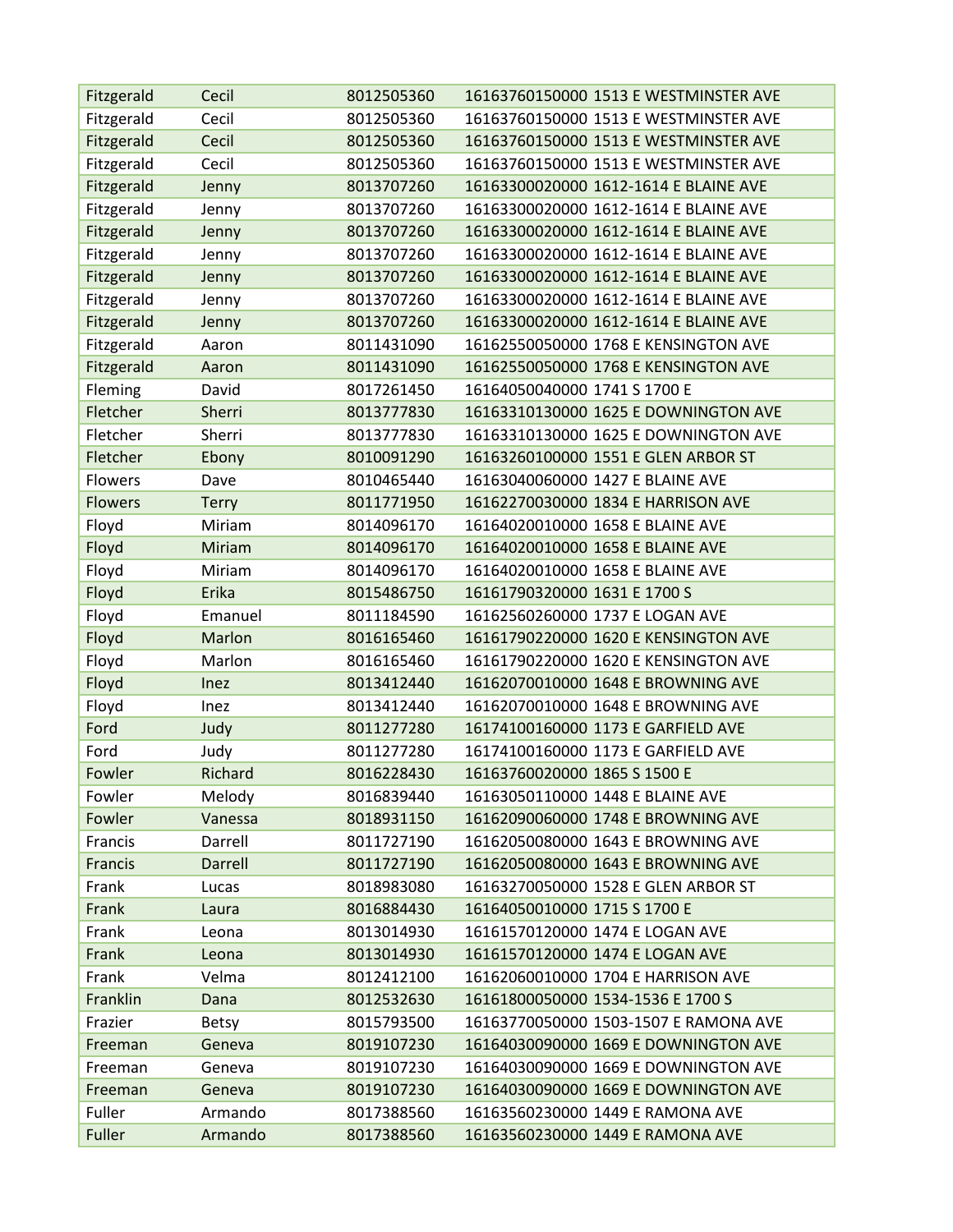| Fuller  | Doug          | 8018790630 | 16163520020000 1340 E WESTMINSTER AVE   |
|---------|---------------|------------|-----------------------------------------|
| Fuller  | Doug          | 8018790630 | 16163520020000 1340 E WESTMINSTER AVE   |
| Fuller  | Doug          | 8018790630 | 16163520020000 1340 E WESTMINSTER AVE   |
| Garcia  | Theodore      | 8016633000 | 16163540010000 1356 E RAMONA AVE        |
| Garcia  | Theodore      | 8016633000 | 16163540010000 1356 E RAMONA AVE        |
| Garcia  | Matthew       | 8012441520 | 16163760160000 1519 E WESTMINSTER AVE   |
| Garcia  | Matthew       | 8012441520 | 16163760160000 1519 E WESTMINSTER AVE   |
| Garcia  | <b>Tyrone</b> | 8013866800 | 16174300010000 1316-1320 DOWNINGTON AVE |
| Garcia  | Lola          | 8012639340 | 16161780270000 1567 E 1700 S            |
| Garcia  | Lola          | 8012639340 | 16161780270000 1567 E 1700 S            |
| Gardner | Julio         | 8018201690 | 16164060040000 1777 S 1700 E            |
| Gardner | Anita         | 8012698370 | 16161800170000 1620 E 1700 S            |
| Gardner | Gustavo       | 8017466690 | 16161570270000 1461 E 1700 S            |
| Gardner | Gustavo       | 8017466690 | 16161570270000 1461 E 1700 S            |
| Gardner | Edmund        | 8019773260 | 16161570300000 1620 S 1500 E            |
| Gardner | Edmund        | 8019773260 | 16161570300000 1620 S 1500 E            |
| Gardner | Margarita     | 8018828180 | 16162090010000 1708 E BROWNING AVE      |
| Garner  | <b>Brooke</b> | 8012229890 | 16164030020000 1662 E WILSON AVE        |
| Garner  | <b>Brooke</b> | 8012229890 | 16164030020000 1662 E WILSON AVE        |
| Garner  | Forrest       | 8015483260 | 16163050140000 1476 E BLAINE AVE        |
| Garrett | Shannon       | 8013147380 | 16163540050000 1380 E RAMONA AVE        |
| Garrett | Shannon       | 8013147380 | 16163540050000 1380 E RAMONA AVE        |
| Garrett | Lynn          | 8018730640 | 16163300030000 1616-1618 E BLAINE AVE   |
| Garrett | Lynn          | 8018730640 | 16163300030000 1616-1618 E BLAINE AVE   |
| Garrett | Lynn          | 8018730640 | 16163300030000 1616-1618 E BLAINE AVE   |
| Garrett | Lynn          | 8018730640 | 16163300030000 1616-1618 E BLAINE AVE   |
| Garrett | Evelyn        | 8017719960 | 16161570350000 1487 E 1700 S            |
| Garrett | Evelyn        | 8017719960 | 16161570350000 1487 E 1700 S            |
| Garrett | Evelyn        | 8017719960 | 16161570350000 1487 E 1700 S            |
| Garrett | Debra         | 8015020990 | 16162570130000 1766 E LOGAN AVE         |
| Garrett | Kristin       | 8015184820 | 16162070070000 1684 E BROWNING AVE      |
| Garrett | Kristin       | 8015184820 | 16162070070000 1684 E BROWNING AVE      |
| Garza   | Santos        | 8013015790 | 16162090140000 1741 E ROSECREST DR      |
| Garza   | Santos        | 8013015790 | 16162090140000 1741 E ROSECREST DR      |
| George  | Shawn         | 8018361700 | 16162760010000 1802 E KENSINGTON AVE    |
| Gibbs   | Jodi          | 8016439370 | 16174100220000 1815 S ELIZABETH ST      |
| Gibbs   | Jodi          | 8016439370 | 16174100220000 1815 S ELIZABETH ST      |
| Gibbs   | Jodi          | 8016439370 | 16174100220000 1815 S ELIZABETH ST      |
| Gibbs   | Jodi          | 8016439370 | 16174100220000 1815 S ELIZABETH ST      |
| Gibbs   | Donna         | 8011790710 | 16163260010000 1713 S 1500 E            |
| Gilbert | Tina          | 8011162760 | 16163530100000 1371 E RAMONA AVE        |
| Gilbert | Tina          | 8011162760 | 16163530100000 1371 E RAMONA AVE        |
| Gilbert | Marion        | 8014022830 | 16161570240000 1443 E 1700 S            |
| Gilbert | <b>Marion</b> | 8014022830 | 16161570240000 1443 E 1700 S            |
| Gilbert | Felicia       | 8014932060 | 16162520140000 1614 S 1700 E            |
| Gill    | Gregory       | 8011208200 | 16163570110000 1468 E RAMONA AVE        |
| Gill    | Gregory       | 8011208200 | 16163570110000 1468 E RAMONA AVE        |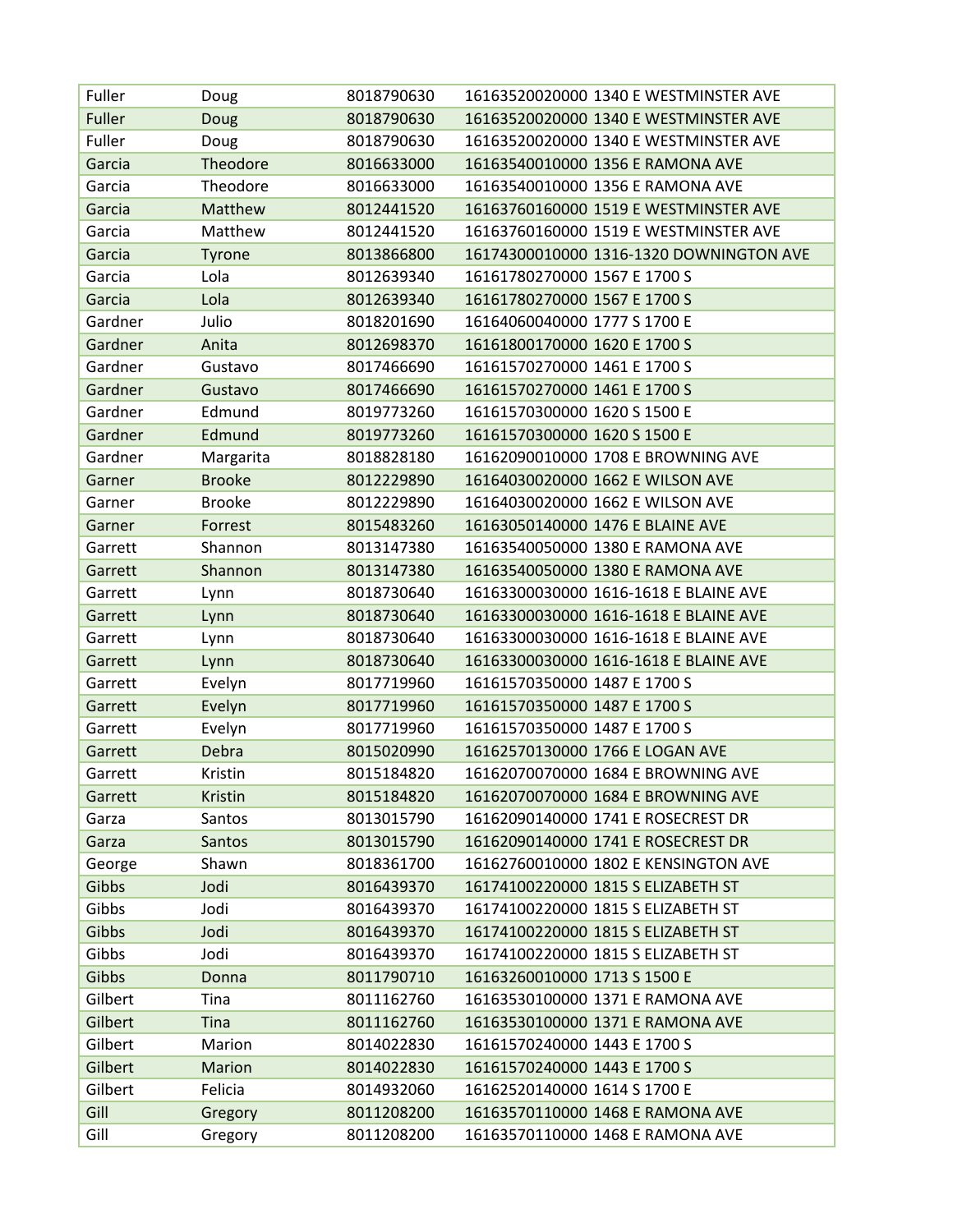| Gill            | Shirley      | 8019951010 | 16161770150000 1572 E BRYAN AVE       |
|-----------------|--------------|------------|---------------------------------------|
| Gill            | Shirley      | 8019951010 | 16161770150000 1572 E BRYAN AVE       |
| Gill            | Carrie       | 8015274370 | 16162100060000 1486 S 1800 E          |
| Gill            | Johnnie      | 8012897820 | 16162060220000 1747 E BROWNING AVE    |
| Glover          | Sandy        | 8018368560 | 16162540050000 1719 E KENSINGTON AVE  |
| Gomez           | Kurt         | 8014292470 | 16174820030000 1922 S 1200 E # 2      |
| Gomez           | Adrienne     | 8013903390 | 16162280080000 1385-1387 S 1900 E     |
| Gonzales        | <b>Terry</b> | 8019714740 | 16163550020000 1413 E WESTMINSTER AVE |
| <b>Gonzales</b> | <b>Terry</b> | 8019714740 | 16163550020000 1413 E WESTMINSTER AVE |
| Gonzales        | <b>Terry</b> | 8019714740 | 16163550020000 1413 E WESTMINSTER AVE |
| Gonzales        | Ana          | 8018398670 | 16174110220000 1151 E WESTMINSTER AVE |
| Gonzales        | Ana          | 8018398670 | 16174110220000 1151 E WESTMINSTER AVE |
| <b>Gonzales</b> | Jay          | 8018949420 | 16161770220000 1559 E LOGAN AVE       |
| Gonzales        | Jay          | 8018949420 | 16161770220000 1559 E LOGAN AVE       |
| Gonzalez        | Ross         | 8016027510 | 16174110340000 1163 E WESTMINSTER AVE |
| Gonzalez        | Ross         | 8016027510 | 16174110340000 1163 E WESTMINSTER AVE |
| Gonzalez        | Arlene       | 8013717890 | 16163030020000 1334 E WILSON AVE      |
| Gonzalez        | Arlene       | 8013717890 | 16163030020000 1334 E WILSON AVE      |
| Gonzalez        | Christopher  | 8013432650 | 16163300130000 1637 E WILSON AVE      |
| Gonzalez        | Christopher  | 8013432650 | 16163300130000 1637 E WILSON AVE      |
| Gonzalez        | Christopher  | 8013432650 | 16163300130000 1637 E WILSON AVE      |
| Goodman         | Jan          | 8012036310 | 16163560160000 1401 E RAMONA AVE      |
| Goodman         | Jan          | 8012036310 | 16163560160000 1401 E RAMONA AVE      |
| Goodman         | Naomi        | 8013672100 | 16174270050000 1223 E WESTMINSTER AVE |
| Goodman         | Christy      | 8011076370 | 16163280090000 1554 E BLAINE AVE      |
| Goodman         | Christy      | 8011076370 | 16163280090000 1554 E BLAINE AVE      |
| Goodman         | Christy      | 8011076370 | 16163280090000 1554 E BLAINE AVE      |
| Goodman         | Jackie       | 8019409740 | 16161780200000 1525 E 1700 S          |
| Goodman         | Jackie       | 8019409740 | 16161780200000 1525 E 1700 S          |
| Goodman         | Claude       | 8016607960 | 16162080110000 1655 E EMERSON AVE     |
| Goodman         | Claude       | 8016607960 | 16162080110000 1655 E EMERSON AVE     |
| Goodman         | Claude       | 8016607960 | 16162080110000 1655 E EMERSON AVE     |
| Goodwin         | Johnathan    | 8018880990 | 16174270080000 1239 E WESTMINSTER AVE |
| Goodwin         | Nelson       | 8011946480 | 16163320070000 1626 E DOWNINGTON AVE  |
| Goodwin         | Nelson       | 8011946480 | 16163320070000 1626 E DOWNINGTON AVE  |
| Gordon          | Jordan       | 8018102090 | 16163320110000 1650 E DOWNINGTON AVE  |
| Gordon          | Jimmy        | 8018795440 | 16161780110000 1544 E LOGAN AVE       |
| Gordon          | Jimmy        | 8018795440 | 16161780110000 1544 E LOGAN AVE       |
| Graham          | Christine    | 8014987860 | 16163520030000 1908 S VIEW ST         |
| Graham          | Christine    | 8014987860 | 16163520030000 1908 S VIEW ST         |
| Graham          | Micheal      | 8015227920 | 16161800140000 1600 E 1700 S          |
| Graham          | Ismael       | 8013854190 | 16161360010000 1465 S 1600 E          |
| Graham          | Ismael       | 8013854190 | 16161360010000 1465 S 1600 E          |
| Grant           | Natasha      | 8010674510 | 16163050270000 1771 S 1400 E          |
| Gray            | Olga         | 8013572320 | 16163570200000 1433 E HOLLYWOOD AVE   |
| Gray            | Olga         | 8013572320 | 16163570200000 1433 E HOLLYWOOD AVE   |
| Green           | Sarah        | 8013399910 | 16174290060000 1801-1803 S 1300 E     |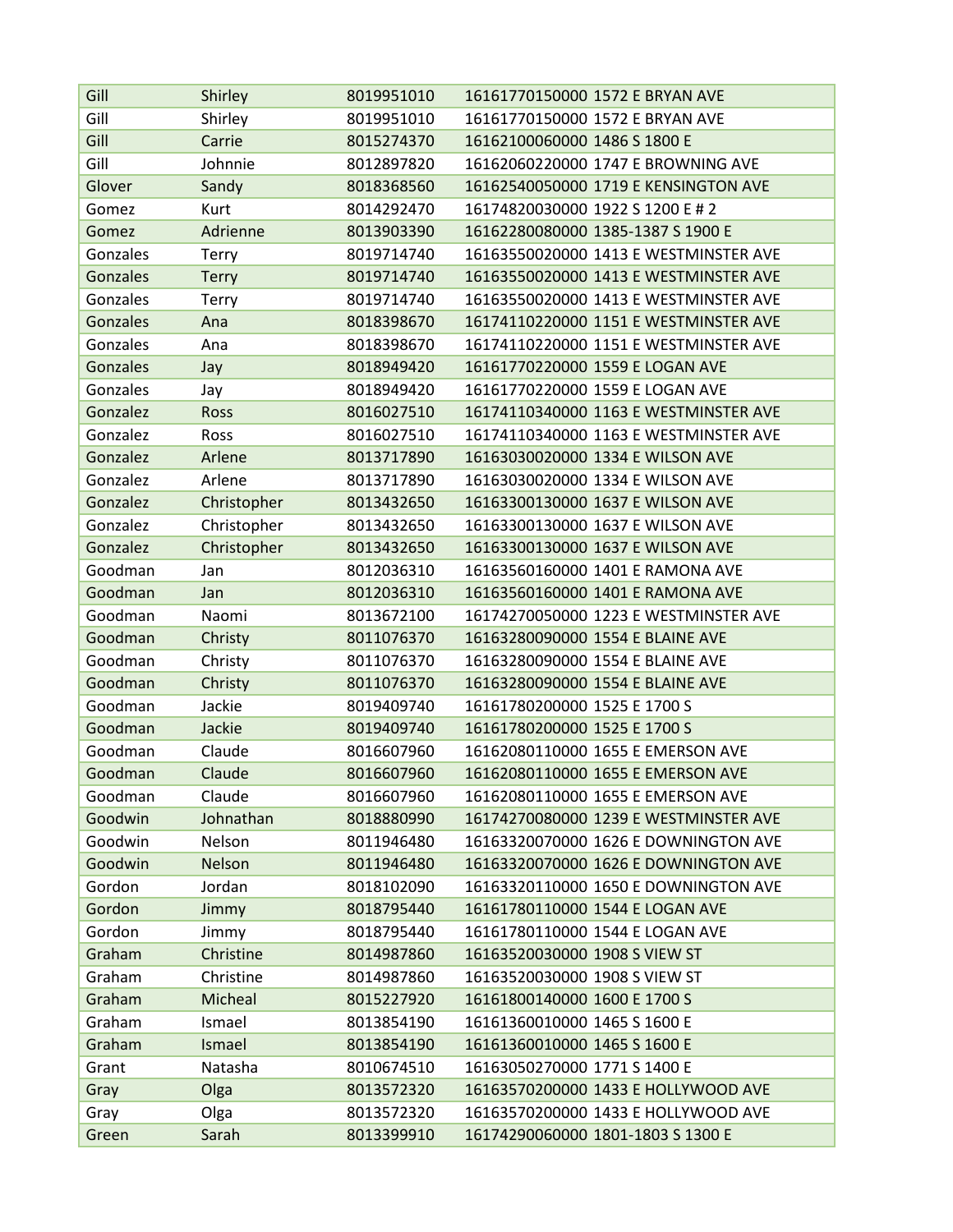| Gregory          | Edith          | 8018830430 | 16163550080000 1453 E WESTMINSTER AVE |
|------------------|----------------|------------|---------------------------------------|
| Gregory          | Edith          | 8018830430 | 16163550080000 1453 E WESTMINSTER AVE |
| Griffith         | Edmund         | 8013506940 | 16174810080000 1945 S 1300 E          |
| Griffith         | Edmund         | 8013506940 | 16174810080000 1945 S 1300 E          |
| Griffith         | Claude         | 8015471000 | 16163070170000 1328 E ALLEN PARK DR   |
| Griffith         | Claude         | 8015471000 | 16163070170000 1328 E ALLEN PARK DR   |
| Griffith         | Jan            | 8015338620 | 16174090090000 1792 S 1200 E          |
| Griffith         | Jan            | 8015338620 | 16174090090000 1792 S 1200 E          |
| Griffith         | Jan            | 8015338620 | 16174090090000 1792 S 1200 E          |
| Griffith         | Jan            | 8015338620 | 16174090090000 1792 S 1200 E          |
| Griffith         | Courtney       | 8014582160 | 16163020120000 1369 E WILSON AVE      |
| Griffith         | Kent           | 8010731030 | 16163270090000 1550 E GLEN ARBOR ST   |
| Griffith         | Tom            | 8014693270 | 16162570280000 1715-1717 E 1700 S     |
| Griffith         | Mathew         | 8011875820 | 16162300140000 1875 E KENSINGTON AVE  |
| Gross            | Clara          | 8015941020 | 16163560190000 1421 E RAMONA AVE      |
| Gross            | Clara          | 8015941020 | 16163560190000 1421 E RAMONA AVE      |
| Guerrero         | Edith          | 8016488090 | 16163570040000 1422 E RAMONA AVE      |
| Guerrero         | Edith          | 8016488090 | 16163570040000 1422 E RAMONA AVE      |
| Guerrero         | Tonya          | 8019056990 | 16174280070000 1313 E WILSON AVE      |
| Guerrero         | <b>Tracey</b>  | 8018544950 | 16161770160000 1519 E LOGAN AVE       |
| Guerrero         | <b>Tracey</b>  | 8018544950 | 16161770160000 1519 E LOGAN AVE       |
| <b>Gutierrez</b> | Josh           | 8017584830 | 16174070240000 1137 E WILSON AVE      |
| Gutierrez        | Josh           | 8017584830 | 16174070240000 1137 E WILSON AVE      |
| <b>Gutierrez</b> | Jon            | 8019030680 | 16161780190000 1519 E 1700 S          |
| Gutierrez        | Jon            | 8019030680 | 16161780190000 1519 E 1700 S          |
| Guzman           | <b>Bradley</b> | 8010415820 | 16162510040000 1664 E EMERSON AVE     |
| Guzman           | <b>Bradley</b> | 8010415820 | 16162510040000 1664 E EMERSON AVE     |
| Hale             | Lindsey        | 8015846520 | 16163570030000 1416 E RAMONA AVE      |
| Hale             | Lindsey        | 8015846520 | 16163570030000 1416 E RAMONA AVE      |
| Hale             | Rodney         | 8018701960 | 16163070080000 1384 E DOWNINGTON AVE  |
| Hall             | Martha         | 8016329740 | 16174100040000 1139 E GARFIELD AVE    |
| Hall             | Martha         | 8016329740 | 16174100040000 1139 E GARFIELD AVE    |
| Hall             | Martha         | 8016329740 | 16174100040000 1139 E GARFIELD AVE    |
| Hall             | Martha         | 8016329740 | 16174100040000 1139 E GARFIELD AVE    |
| Hall             | Pablo          | 8018729800 | 16163280180000 1551 E DOWNINGTON AVE  |
| Hall             | Pablo          | 8018729800 | 16163280180000 1551 E DOWNINGTON AVE  |
| Hamilton         | Antonia        | 8011118910 | 16161580160000 1478 E 1700 S          |
| Hammond          | Leah           | 8015353490 | 16163050040000 1761 S 1400 E          |
| Hammond          | Leah           | 8015353490 | 16163050040000 1761 S 1400 E          |
| Hansen           | Katherine      | 8013314090 | 16163030080000 1333 E DOWNINGTON AVE  |
| Hansen           | Terrance       | 8019604110 | 16163280120000 1572 E BLAINE AVE      |
| Hansen           | Terrance       | 8019604110 | 16163280120000 1572 E BLAINE AVE      |
| Hansen           | Terrance       | 8019604110 | 16163280120000 1572 E BLAINE AVE      |
| Hansen           | Terrance       | 8019604110 | 16163280120000 1572 E BLAINE AVE      |
| Hanson           | Celia          | 8016744080 | 16162080150000 1681 E EMERSON AVE     |
| Hanson           | Celia          | 8016744080 | 16162080150000 1681 E EMERSON AVE     |
| Hanson           | Celia          | 8016744080 | 16162080150000 1681 E EMERSON AVE     |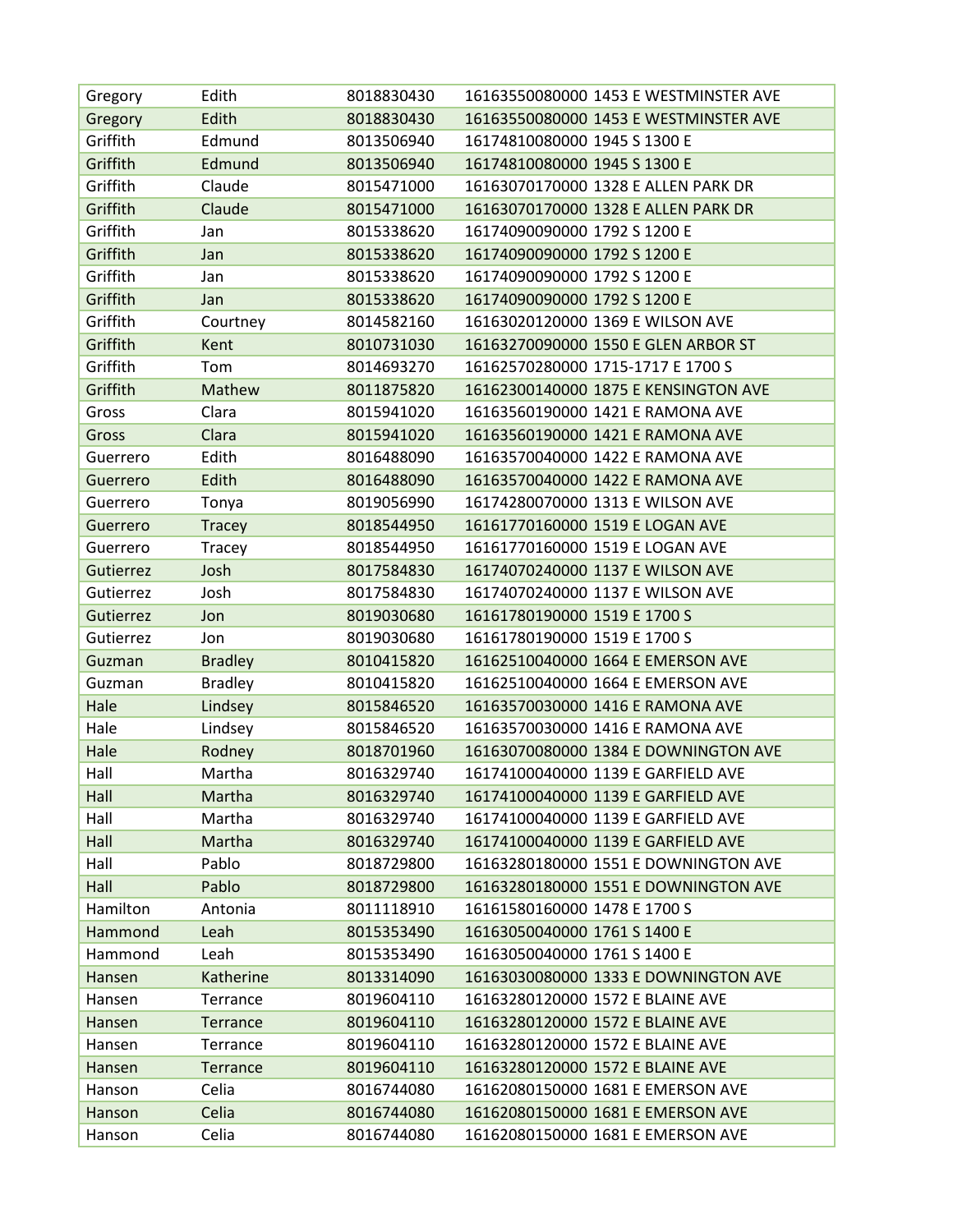| Hardy          | Francisco       | 8011275850 | 16163550100000 1465 E WESTMINSTER AVE |
|----------------|-----------------|------------|---------------------------------------|
| Hardy          | Francisco       | 8011275850 | 16163550100000 1465 E WESTMINSTER AVE |
| Hardy          | Georgia         | 8014288960 | 16163320010000 1823 S 1600 E          |
| Hardy          | Georgia         | 8014288960 | 16163320010000 1823 S 1600 E          |
| Harmon         | Jesus           | 8018090550 | 16163560280000 1477 E RAMONA AVE      |
| Harmon         | Jesus           | 8018090550 | 16163560280000 1477 E RAMONA AVE      |
| Harmon         | Rosalie         | 8016165050 | 16163560070000 1446 E WESTMINSTER AVE |
| Harmon         | Rosalie         | 8016165050 | 16163560070000 1446 E WESTMINSTER AVE |
| Harmon         | Rosalie         | 8016165050 | 16163560070000 1446 E WESTMINSTER AVE |
| Harmon         | Angel           | 8016816570 | 16174070250000 1147 E WILSON AVE      |
| Harmon         | Angel           | 8016816570 | 16174070250000 1147 E WILSON AVE      |
| Harmon         | Angel           | 8016816570 | 16174070250000 1147 E WILSON AVE      |
| Harper         | Al              | 8010597480 | 16161760210000 1555 E BRYAN AVE       |
| Harper         | Al              | 8010597480 | 16161760210000 1555 E BRYAN AVE       |
| Harper         | Cody            | 8019020000 | 16162540040000 1725 E KENSINGTON AVE  |
| Harper         | Edwin           | 8016023670 | 16162050110000 1665 E BROWNING AVE    |
| Harper         | Edwin           | 8016023670 | 16162050110000 1665 E BROWNING AVE    |
| Harrington     | Megan           | 8019054830 | 16162560270000 1741 E LOGAN AVE       |
| Harrington     | Megan           | 8019054830 | 16162560270000 1741 E LOGAN AVE       |
| Harris         | Lucille         | 8017363490 | 16174270210000 1878 S 1300 E          |
| Harrison       | Marguerite      | 8011871030 | 16163510060000 1357 E WESTMINSTER AVE |
| Harrison       | Marguerite      | 8011871030 | 16163510060000 1357 E WESTMINSTER AVE |
| Harrison       | Marguerite      | 8011871030 | 16163510060000 1357 E WESTMINSTER AVE |
| Harrison       | Reginald        | 8011690120 | 16161800130000 1587 E GLEN ARBOR ST   |
| Harrison       | Carolyn         | 8015745660 | 16161780170000 1578 E LOGAN AVE       |
| Harrison       | Carolyn         | 8015745660 | 16161780170000 1578 E LOGAN AVE       |
| Harrison       | Michelle        | 8018153210 | 16161370150000 1639 E KENSINGTON AVE  |
| Harrison       | Michelle        | 8018153210 | 16161370150000 1639 E KENSINGTON AVE  |
| Hart           | Louise          | 8012813200 | 16163530080000 1363 E RAMONA AVE      |
| Hart           | Louise          | 8012813200 | 16163530080000 1363 E RAMONA AVE      |
| Hart           | Louise          | 8012813200 | 16163530080000 1363 E RAMONA AVE      |
| Hart           | Donnie          | 8010401880 | 16163760170000 1525 E WESTMINSTER AVE |
| Hart           | Donnie          | 8010401880 | 16163760170000 1525 E WESTMINSTER AVE |
| Harvey         | Mamie           | 8018921240 | 16161790050000 1559 S 1600 E          |
| Harvey         | <b>Nicolas</b>  | 8015810240 | 16162550110000 1775 E BRYAN AVE       |
| Harvey         | Margaret        | 8011780560 | 16161370050000 1628 E EMERSON AVE     |
| Harvey         | Margaret        | 8011780560 | 16161370050000 1628 E EMERSON AVE     |
| <b>Hawkins</b> | Rose            | 8014246580 | 16163050120000 1450 E BLAINE AVE      |
| <b>Hawkins</b> | Rose            | 8014246580 | 16163050120000 1450 E BLAINE AVE      |
| <b>Hawkins</b> | Misty           | 8012669100 | 16161790120000 1597 S 1600 E          |
| <b>Hayes</b>   | Manuel          | 8019237090 | 16174790290000 1920 S 1300 E          |
| Hayes          | Garrett         | 8011237530 | 16163310140000 1631 E DOWNINGTON AVE  |
| <b>Hayes</b>   | Garrett         | 8011237530 | 16163310140000 1631 E DOWNINGTON AVE  |
| Hayes          | Marlon          | 8016381390 | 16162050030000 1658 E HARRISON AVE    |
| <b>Hayes</b>   | Marlon          | 8016381390 | 16162050030000 1658 E HARRISON AVE    |
| Haynes         | Danny           | 8015565600 | 16174780140000 1935 S DOUGLAS ST # 14 |
| <b>Haynes</b>  | <b>Brittany</b> | 8016038500 | 16164030070000 1655 E DOWNINGTON AVE  |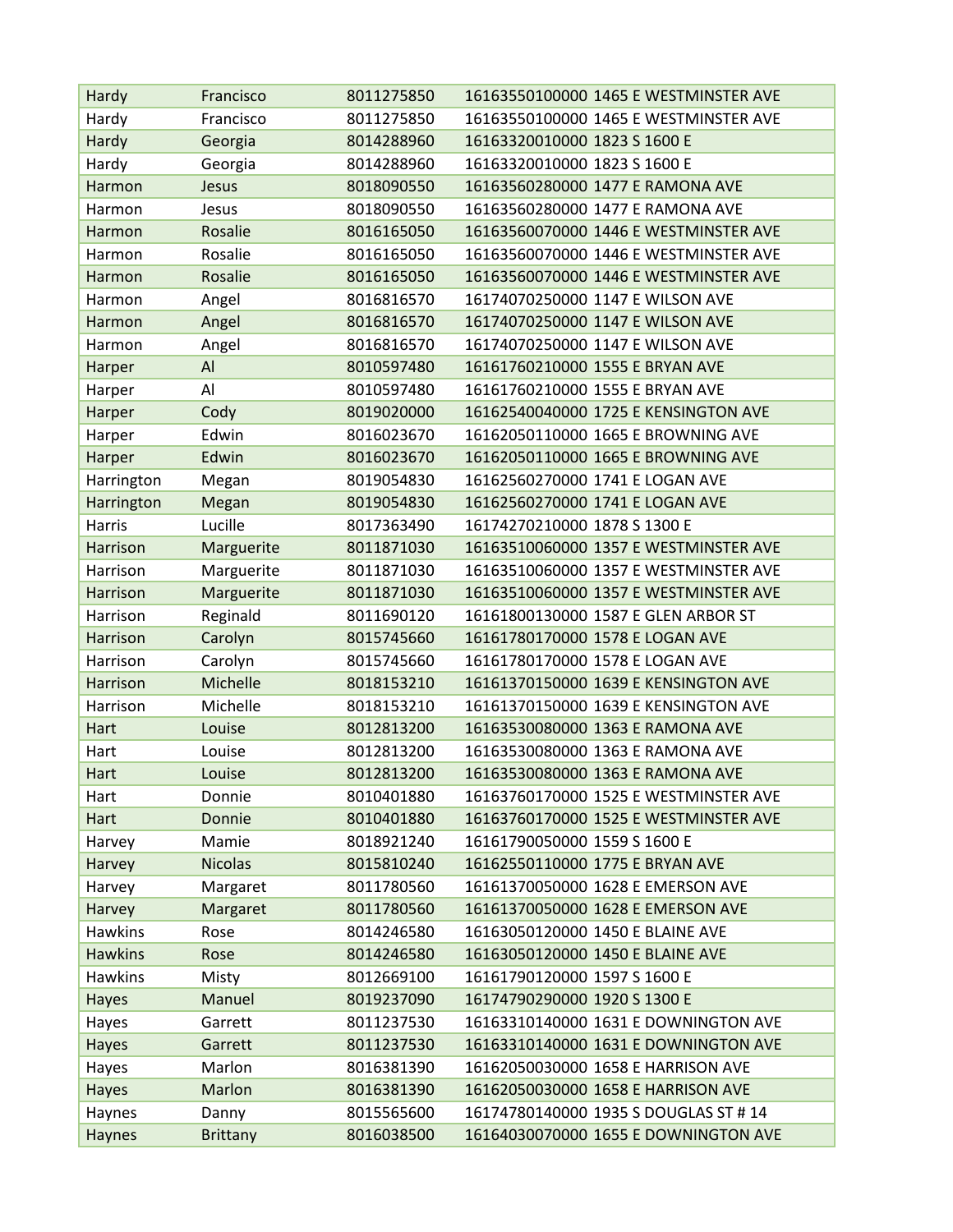| Haynes         | Brittany        | 8016038500 | 16164030070000 1655 E DOWNINGTON AVE  |
|----------------|-----------------|------------|---------------------------------------|
| Haynes         | <b>Brittany</b> | 8016038500 | 16164030070000 1655 E DOWNINGTON AVE  |
| Haynes         | Drew            | 8016818670 | 16163060050000 1440 E WILSON AVE      |
| Haynes         | Victor          | 8013761070 | 16163270030000 1516 E GLEN ARBOR ST   |
| Haynes         | Karen           | 8013866910 | 16161570130000 1478 E LOGAN AVE       |
| <b>Haynes</b>  | Sadie           | 8019863550 | 16162520010000 1650 E KENSINGTON AVE  |
| Haynes         | Sadie           | 8019863550 | 16162520010000 1650 E KENSINGTON AVE  |
| <b>Haynes</b>  | Sadie           | 8019863550 | 16162520010000 1650 E KENSINGTON AVE  |
| Haynes         | Sadie           | 8019863550 | 16162520010000 1650 E KENSINGTON AVE  |
| Henderson      | Kerry           | 8019511990 | 16174760050000 1923 S 1200 E          |
| Henderson      | Chelsea         | 8018627230 | 16163310150000 1637 E DOWNINGTON AVE  |
| Henderson      | Chelsea         | 8018627230 | 16163310150000 1637 E DOWNINGTON AVE  |
| Henderson      | Vera            | 8013422140 | 16162760030000 1816 E KENSINGTON AVE  |
| Henderson      | Vera            | 8013422140 | 16162760030000 1816 E KENSINGTON AVE  |
| Henry          | Terrence        | 8016479200 | 16174540160000 1176 E WESTMINSTER AVE |
| Henry          | <b>Terrence</b> | 8016479200 | 16174540160000 1176 E WESTMINSTER AVE |
| Hernandez      | <b>Derek</b>    | 8019830180 | 16163070070000 1374 E DOWNINGTON AVE  |
| Hernandez      | Jay             | 8012518160 | 16161770130000 1560 E BRYAN AVE       |
| Hernandez      | Jay             | 8012518160 | 16161770130000 1560 E BRYAN AVE       |
| Hernandez      | Gilbert         | 8010998610 | 16162760040000 1822 E KENSINGTON AVE  |
| Hernandez      | Gilbert         | 8010998610 | 16162760040000 1822 E KENSINGTON AVE  |
| Herrera        | Lee             | 8014738280 | 16174820160000 1922 S 1200 E # 15     |
| <b>Hicks</b>   | Donna           | 8018700610 | 16161580110000 1454 E 1700 S          |
| <b>Higgins</b> | Winston         | 8012713760 | 16163560090000 1460 E WESTMINSTER AVE |
| <b>Higgins</b> | Winston         | 8012713760 | 16163560090000 1460 E WESTMINSTER AVE |
| Hines          | Kenneth         | 8015785220 | 16163070160000 1446 E DOWNINGTON AVE  |
| <b>Hines</b>   | Brittany        | 8019228320 | 16161780020000 1627 S 1500 E          |
| Hines          | <b>Brittany</b> | 8019228320 | 16161780020000 1627 S 1500 E          |
| Hodges         | Christy         | 8015369410 | 16163760030000 1871 S 1500 E          |
| Hodges         | Rhonda          | 8012818590 | 16162520020000 1700 E LOGAN AVE       |
| Hodges         | Rhonda          | 8012818590 | 16162520020000 1700 E LOGAN AVE       |
| Hoffman        | <b>Bob</b>      | 8016053130 | 16161370010000 1505-1507 S 1600 E     |
| Hoffman        | Bob             | 8016053130 | 16161370010000 1505-1507 S 1600 E     |
| Hoffman        | <b>Bob</b>      | 8016053130 | 16161370010000 1505-1507 S 1600 E     |
| Hoffman        | Bob             | 8016053130 | 16161370010000 1505-1507 S 1600 E     |
| Hogan          | <b>Nora</b>     | 8018049750 | 16161780070000 1520 E LOGAN AVE       |
| Hogan          | Nora            | 8018049750 | 16161780070000 1520 E LOGAN AVE       |
| Holloway       | Georgia         | 8015233440 | 16161780240000 1545 E 1700 S          |
| Holloway       | Georgia         | 8015233440 | 16161780240000 1545 E 1700 S          |
| <b>Holmes</b>  | Andy            | 8017654290 | 16174760030000 1911 S 1200 E          |
| Holmes         | Andy            | 8017654290 | 16174760030000 1911 S 1200 E          |
| <b>Holmes</b>  | Joan            | 8018640870 | 16162560050000 1758 E BRYAN AVE       |
| Holt           | Simon           | 8011071750 | 16163530010000 1354 E WESTMINSTER AVE |
| Holt           | Simon           | 8011071750 | 16163530010000 1354 E WESTMINSTER AVE |
| Holt           | Simon           | 8011071750 | 16163530010000 1354 E WESTMINSTER AVE |
| Holt           | Carole          | 8012423000 | 16174100210000 1141 E GARFIELD AVE    |
| Holt           | Carole          | 8012423000 | 16174100210000 1141 E GARFIELD AVE    |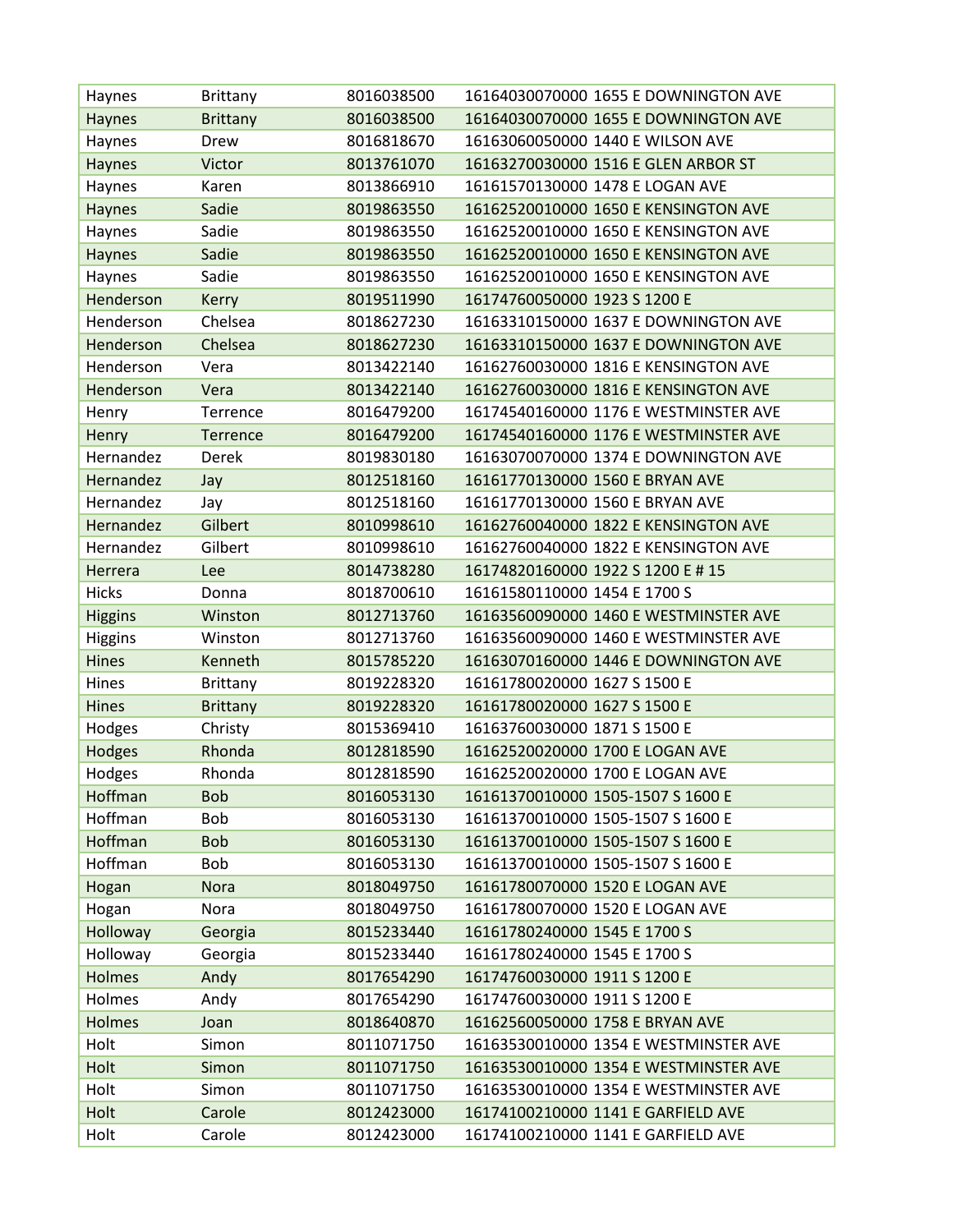| Holt           | Carole        | 8012423000 | 16174100210000 1141 E GARFIELD AVE    |
|----------------|---------------|------------|---------------------------------------|
| Holt           | Carole        | 8012423000 | 16174100210000 1141 E GARFIELD AVE    |
| Holt           | Carole        | 8012423000 | 16174100210000 1141 E GARFIELD AVE    |
| Holt           | Christian     | 8018596980 | 16162310040000 1932 E BROWNING AVE    |
| <b>Hopkins</b> | Herbert       | 8016024810 | 16174760460000 1925 S 1200 E          |
| Horton         | Matthew       | 8018747700 | 16164050030000 1731 S 1700 E          |
| Houston        | <b>Willis</b> | 8016275540 | 16163020070000 1370 E BLAINE AVE      |
| Houston        | Stacy         | 8011780380 | 16162080030000 1656 E ROOSEVELT AVE   |
| Houston        | <b>Stacy</b>  | 8011780380 | 16162080030000 1656 E ROOSEVELT AVE   |
| Howard         | George        | 8014410560 | 16161780030000 1631 S 1500 E          |
| Howard         | George        | 8014410560 | 16161780030000 1631 S 1500 E          |
| Howard         | Myra          | 8019044220 | 16161770290000 1610 S 1600 E          |
| Howard         | Myra          | 8019044220 | 16161770290000 1610 S 1600 E          |
| Howard         | Myra          | 8019044220 | 16161770290000 1610 S 1600 E          |
| Howard         | Myra          | 8019044220 | 16161770290000 1610 S 1600 E          |
| Howard         | Miranda       | 8017843040 | 16162280100000 1905 E BROWNING AVE    |
| Howell         | Austin        | 8014607090 | 16174540120000 1156 E WESTMINSTER AVE |
| Howell         | Austin        | 8014607090 | 16174540120000 1156 E WESTMINSTER AVE |
| Howell         | Austin        | 8014607090 | 16174540120000 1156 E WESTMINSTER AVE |
| Hubbard        | Cheryl        | 8010948600 | 16163520060000 1951 S 1300 E          |
| Hubbard        | <b>Travis</b> | 8014973820 | 16163030010000 1324 E WILSON AVE      |
| Hubbard        | <b>Travis</b> | 8014973820 | 16163030010000 1324 E WILSON AVE      |
| Hubbard        | <b>Travis</b> | 8014973820 | 16163030010000 1324 E WILSON AVE      |
| Hubbard        | Clifford      | 8018801430 | 16161770270000 1598 S 1600 E          |
| Hubbard        | Clifford      | 8018801430 | 16161770270000 1598 S 1600 E          |
| Hubbard        | Clifford      | 8018801430 | 16161770270000 1598 S 1600 E          |
| Hubbard        | Clifford      | 8018801430 | 16161770270000 1598 S 1600 E          |
| Hubbard        | Cody          | 8014772150 | 16162540070000 1709 E BRYAN AVE       |
| <b>Hubbard</b> | Cody          | 8014772150 | 16162540070000 1709 E BRYAN AVE       |
| Hudson         | Yvonne        | 8010560260 | 16174820080000 1922 S 1200 E # 7      |
| Hudson         | Hattie        | 8014903000 | 16161790110000 1593 S 1600 E          |
| Hudson         | Samuel        | 8019937610 | 16162100070000 1496 S 1800 E          |
| <b>Huff</b>    | Sophia        | 8016696410 | 16163290190000 1525 E GARFIELD AVE    |
| Huff           | Sophia        | 8016696410 | 16163290190000 1525 E GARFIELD AVE    |
| <b>Huff</b>    | Alex          | 8016133350 | 16163290120000 1554 E DOWNINGTON AVE  |
| Huff           | Alex          | 8016133350 | 16163290120000 1554 E DOWNINGTON AVE  |
| <b>Huff</b>    | <b>Teresa</b> | 8019499190 | 16163050100000 1446 E BLAINE AVE      |
| Huff           | <b>Bert</b>   | 8014223690 | 16161570110000 1468 E LOGAN AVE       |
| <b>Huff</b>    | Timmy         | 8012260080 | 16162550100000 1769 E BRYAN AVE       |
| Huff           | Guadalupe     | 8012645320 | 16161360040000 1487 S 1600 E          |
| <b>Huff</b>    | Guadalupe     | 8012645320 | 16161360040000 1487 S 1600 E          |
| Hughes         | Ben           | 8018561870 | 16174810200000 1908 S VIEW ST         |
| Hunt           | Bill          | 8016920790 | 16174780030000 1935 S DOUGLAS ST # 3  |
| Hunt           | Rebecca       | 8018598260 | 16164020060000 1754 S 1700 E          |
| Hunt           | Rebecca       | 8018598260 | 16164020060000 1754 S 1700 E          |
| Hunt           | Rebecca       | 8018598260 | 16164020060000 1754 S 1700 E          |
| Hunt           | Rebecca       | 8018598260 | 16164020060000 1754 S 1700 E          |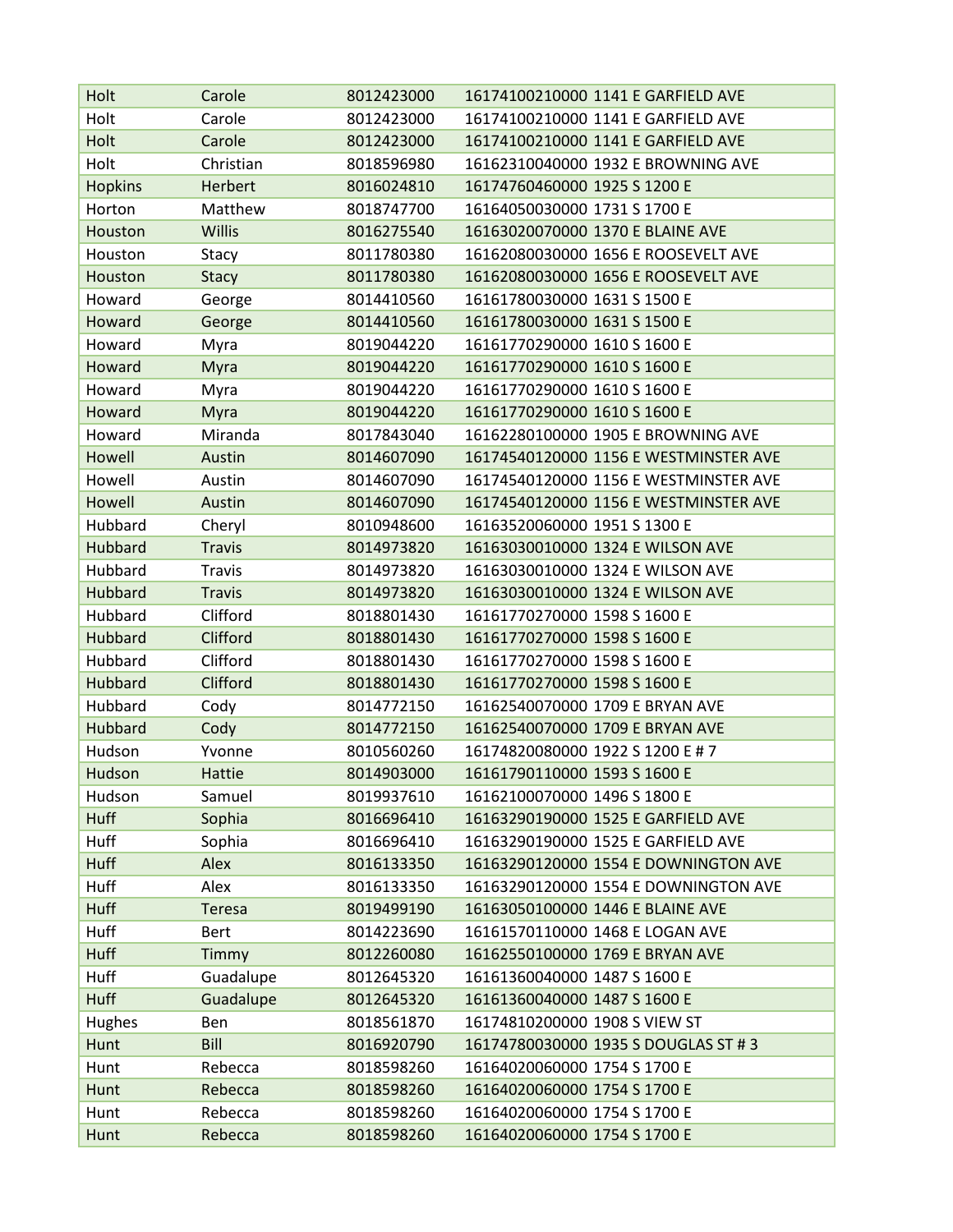| Hunt            | Rebecca         | 8018598260 | 16164020060000 1754 S 1700 E          |
|-----------------|-----------------|------------|---------------------------------------|
| Hunt            | Conrad          | 8017750000 | 16162580090000 1724 E 1700 S          |
| Hunt            | Kelley          | 8017485310 | 16162070100000 1663 E ROOSEVELT AVE   |
| Hunt            | <b>Kelley</b>   | 8017485310 | 16162070100000 1663 E ROOSEVELT AVE   |
| Hunt            | Kelley          | 8017485310 | 16162070100000 1663 E ROOSEVELT AVE   |
| Hunter          | Peggy           | 8018113920 | 16163320040000 1841 S 1600 E          |
| Hunter          | Winifred        | 8010557580 | 16162540080000 1705 E BRYAN AVE       |
| Hunter          | Winifred        | 8010557580 | 16162540080000 1705 E BRYAN AVE       |
| Jackson         | Sabrina         | 8010799000 | 16163030120000 1365 E DOWNINGTON AVE  |
| Jackson         | Ruby            | 8017556610 | 16163060010000 1783-1785 S 1400 E     |
| Jackson         | Ruby            | 8017556610 | 16163060010000 1783-1785 S 1400 E     |
| Jackson         | Floyd           | 8011099920 | 16163050130000 1466 E BLAINE AVE      |
| Jackson         | Floyd           | 8011099920 | 16163050130000 1466 E BLAINE AVE      |
| Jackson         | <b>Doris</b>    | 8018706940 | 16163270130000 1578 E GLEN ARBOR ST   |
| Jackson         | <b>Terry</b>    | 8013014720 | 16162550010000 1754 E KENSINGTON AVE  |
| Jackson         | George          | 8016273040 | 16162080010000 1648 E ROOSEVELT AVE   |
| Jackson         | George          | 8016273040 | 16162080010000 1648 E ROOSEVELT AVE   |
| Jackson         | George          | 8016273040 | 16162080010000 1648 E ROOSEVELT AVE   |
| Jacobs          | Margie          | 8017523620 | 16174760160000 1912 S DOUGLAS ST      |
| Jacobs          | Jeannie         | 8015419810 | 16164020110000 1681 E WILSON AVE      |
| Jacobs          | Jeannie         | 8015419810 | 16164020110000 1681 E WILSON AVE      |
| Jacobs          | Jeannie         | 8015419810 | 16164020110000 1681 E WILSON AVE      |
| Jacobs          | Jeannie         | 8015419810 | 16164020110000 1681 E WILSON AVE      |
| Jacobs          | Jeannie         | 8015419810 | 16164020110000 1681 E WILSON AVE      |
| Jacobs          | Olga            | 8010597310 | 16162270130000 1400 S 1900 E          |
| James           | Aubrey          | 8017647420 | 16163070090000 1390 E DOWNINGTON AVE  |
| James           | Doreen          | 8013368920 | 16161370070000 1642 E EMERSON AVE     |
| James           | Doreen          | 8013368920 | 16161370070000 1642 E EMERSON AVE     |
| Jefferson       | Yvette          | 8019274840 | 16163280260000 1792 S 1600 E          |
| Jefferson       | Yvette          | 8019274840 | 16163280260000 1792 S 1600 E          |
| Jennings        | Darrin          | 8015552800 | 16174780050000 1935 S DOUGLAS ST # 5  |
| <b>Jennings</b> | Sally           | 8017692720 | 16163020030000 1325 E WILSON AVE      |
| Jennings        | Jaime           | 8013037260 | 16161350130000 1637 E ROOSEVELT AVE   |
| <b>Jennings</b> | Jaime           | 8013037260 | 16161350130000 1637 E ROOSEVELT AVE   |
| Jensen          | Ted             | 8013897770 | 16174780100000 1935 S DOUGLAS ST # 10 |
| Jimenez         | <b>Danielle</b> | 8012845760 | 16162560310000 1769 E LOGAN AVE       |
| Jimenez         | Gregory         | 8012879600 | 16162060250000 1752 E BROWNING AVE    |
| Jimenez         | Gregory         | 8012879600 | 16162060250000 1752 E BROWNING AVE    |
| Jimenez         | Gregory         | 8012879600 | 16162060250000 1752 E BROWNING AVE    |
| Jimenez         | Gregory         | 8012879600 | 16162060250000 1752 E BROWNING AVE    |
| Johnson         | Teri            | 8012933320 | 16174270200000 1870 S 1300 E          |
| Johnson         | Norma           | 8010388380 | 16161570340000 1638 S 1500 E          |
| Johnson         | Norma           | 8010388380 | 16161570340000 1638 S 1500 E          |
| Johnson         | <b>Byron</b>    | 8014038810 | 16161780150000 1566 E LOGAN AVE       |
| Johnson         | Byron           | 8014038810 | 16161780150000 1566 E LOGAN AVE       |
| Johnson         | Rhonda          | 8016498840 | 16161370120000 1619 E KENSINGTON AVE  |
| Johnson         | Rhonda          | 8016498840 | 16161370120000 1619 E KENSINGTON AVE  |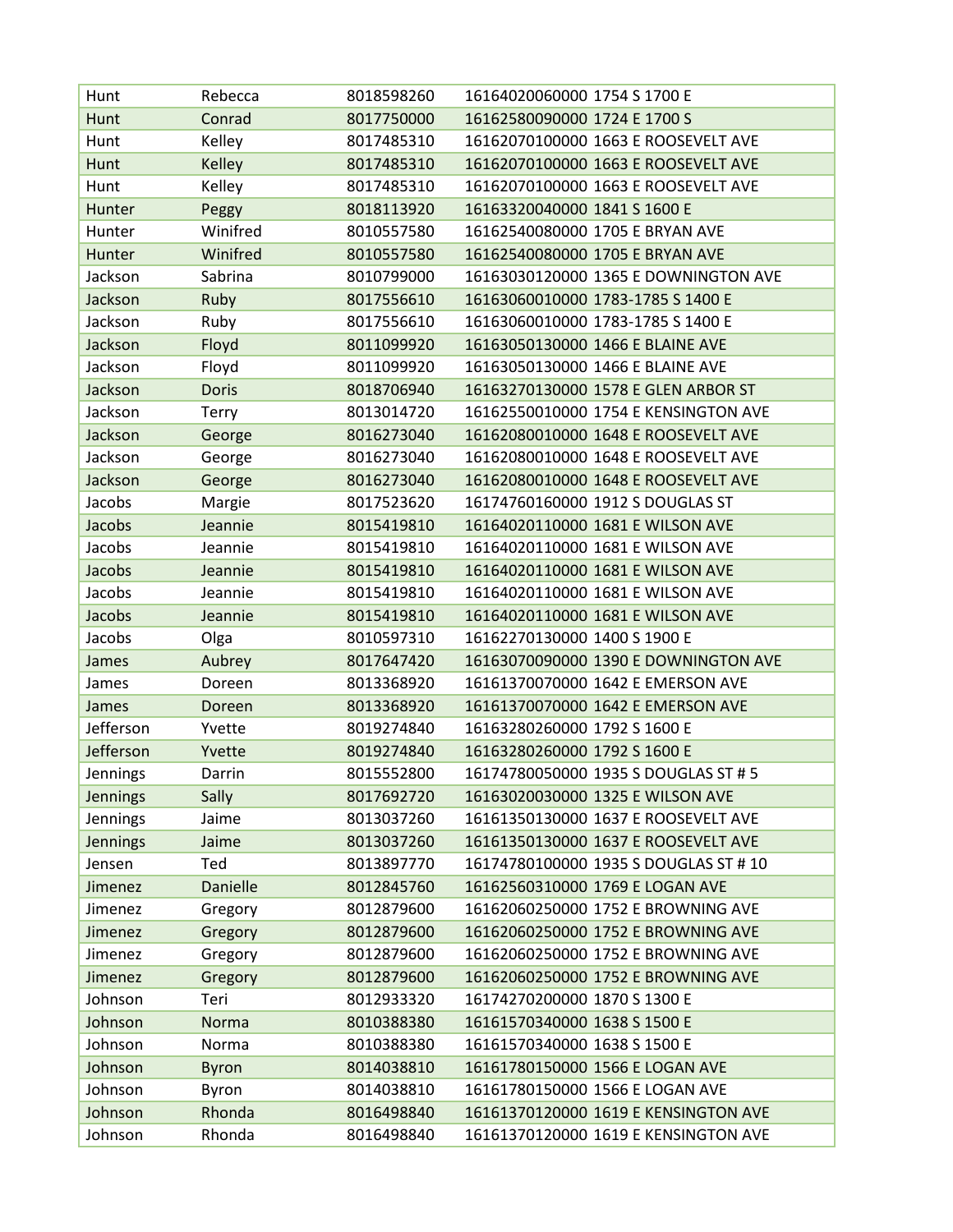| Johnson     | Angie           | 8019695070 | 16162060260000 1752 E BROWNING AVE # NFF |
|-------------|-----------------|------------|------------------------------------------|
| Johnson     | Angie           | 8019695070 | 16162060260000 1752 E BROWNING AVE # NFF |
| Johnson     | Angie           | 8019695070 | 16162060260000 1752 E BROWNING AVE # NFF |
| Johnson     | Angie           | 8019695070 | 16162060260000 1752 E BROWNING AVE # NFF |
| Johnston    | Rufus           | 8018845010 | 16174760200000 1938 S DOUGLAS ST         |
| Johnston    | Angel           | 8014804090 | 16174100180000 1157 E GARFIELD AVE       |
| Jones       | <b>Tara</b>     | 8010426280 | 16174110300000 1179 E WESTMINSTER AVE    |
| Jones       | Tara            | 8010426280 | 16174110300000 1179 E WESTMINSTER AVE    |
| Jones       | <b>Tara</b>     | 8010426280 | 16174110300000 1179 E WESTMINSTER AVE    |
| Jones       | Tara            | 8010426280 | 16174110300000 1179 E WESTMINSTER AVE    |
| Jones       | Lester          | 8014758070 | 16162100080000 1504 S 1800 E             |
| Jordan      | Priscilla       | 8012711440 | 16163560080000 1452 E WESTMINSTER AVE    |
| Jordan      | Priscilla       | 8012711440 | 16163560080000 1452 E WESTMINSTER AVE    |
| Jordan      | Jay             | 8017945690 | 16174110260000 1175 E WESTMINSTER AVE    |
| Jordan      | Jay             | 8017945690 | 16174110260000 1175 E WESTMINSTER AVE    |
| Jordan      | Kristy          | 8018717910 | 16161780140000 1556 E LOGAN AVE          |
| Jordan      | <b>Kristy</b>   | 8018717910 | 16161780140000 1556 E LOGAN AVE          |
| Jordan      | Dominick        | 8018200020 | 16162510050000 1670 E EMERSON AVE        |
| Jordan      | <b>Dominick</b> | 8018200020 | 16162510050000 1670 E EMERSON AVE        |
| Jordan      | Dominick        | 8018200020 | 16162510050000 1670 E EMERSON AVE        |
| Jordan      | Johnnie         | 8010862580 | 16162070040000 1666 E BROWNING AVE       |
| Jordan      | Johnnie         | 8010862580 | 16162070040000 1666 E BROWNING AVE       |
| Jordan      | <b>Desiree</b>  | 8011207790 | 16162060080000 1750 E HARRISON AVE       |
| Jordan      | <b>Desiree</b>  | 8011207790 | 16162060080000 1750 E HARRISON AVE       |
| Kelley      | Lydia           | 8018913890 | 16174820120000 1922 S 1200 E # 11        |
| Kelly       | Jennifer        | 8012301030 | 16163540180000 1946 S 1400 E             |
| Kelly       | Jennifer        | 8012301030 | 16163540180000 1946 S 1400 E             |
| Kelly       | Freddie         | 8012431700 | 16163280130000 1580 E BLAINE AVE         |
| Kelly       | Freddie         | 8012431700 | 16163280130000 1580 E BLAINE AVE         |
| Kelly       | Freddie         | 8012431700 | 16163280130000 1580 E BLAINE AVE         |
| Kennedy     | Amelia          | 8017405590 | 16163570120000 1472 E RAMONA AVE         |
| Kennedy     | Amelia          | 8017405590 | 16163570120000 1472 E RAMONA AVE         |
| Kim         | Doyle           | 8018111170 | 16174780160000 1935 S DOUGLAS ST # 16    |
| Kim         | Samuel          | 8016055590 | 16174270010000 1875 S 1200 E             |
| Kim         | <b>Bruce</b>    | 8014138230 | 16174290010000 1771 S 1300 E             |
| King        | Hugh            | 8017678180 | 16164060050000 1783 S 1700 E             |
| <b>King</b> | <b>Stella</b>   | 8015010580 | 16163040120000 1461 E BLAINE AVE         |
| King        | Kara            | 8010312920 | 16161790280000 1646 E KENSINGTON AVE     |
| Klein       | Sonja           | 8013469590 | 16163560050000 1430 E WESTMINSTER AVE    |
| Klein       | Sonja           | 8013469590 | 16163560050000 1430 E WESTMINSTER AVE    |
| Klein       | <b>Bernice</b>  | 8010978670 | 16161780160000 1572 E LOGAN AVE          |
| Klein       | <b>Bernice</b>  | 8010978670 | 16161780160000 1572 E LOGAN AVE          |
| Knight      | Hubert          | 8014231470 | 16174810020000 1312 E WESTMINSTER AVE    |
| Knight      | Hubert          | 8014231470 | 16174810020000 1312 E WESTMINSTER AVE    |
| Knight      | Hubert          | 8014231470 | 16174810020000 1312 E WESTMINSTER AVE    |
| Knight      | Hubert          | 8014231470 | 16174810020000 1312 E WESTMINSTER AVE    |
| Knight      | Elaine          | 8017224620 | 16162300100000 1851 E KENSINGTON AVE     |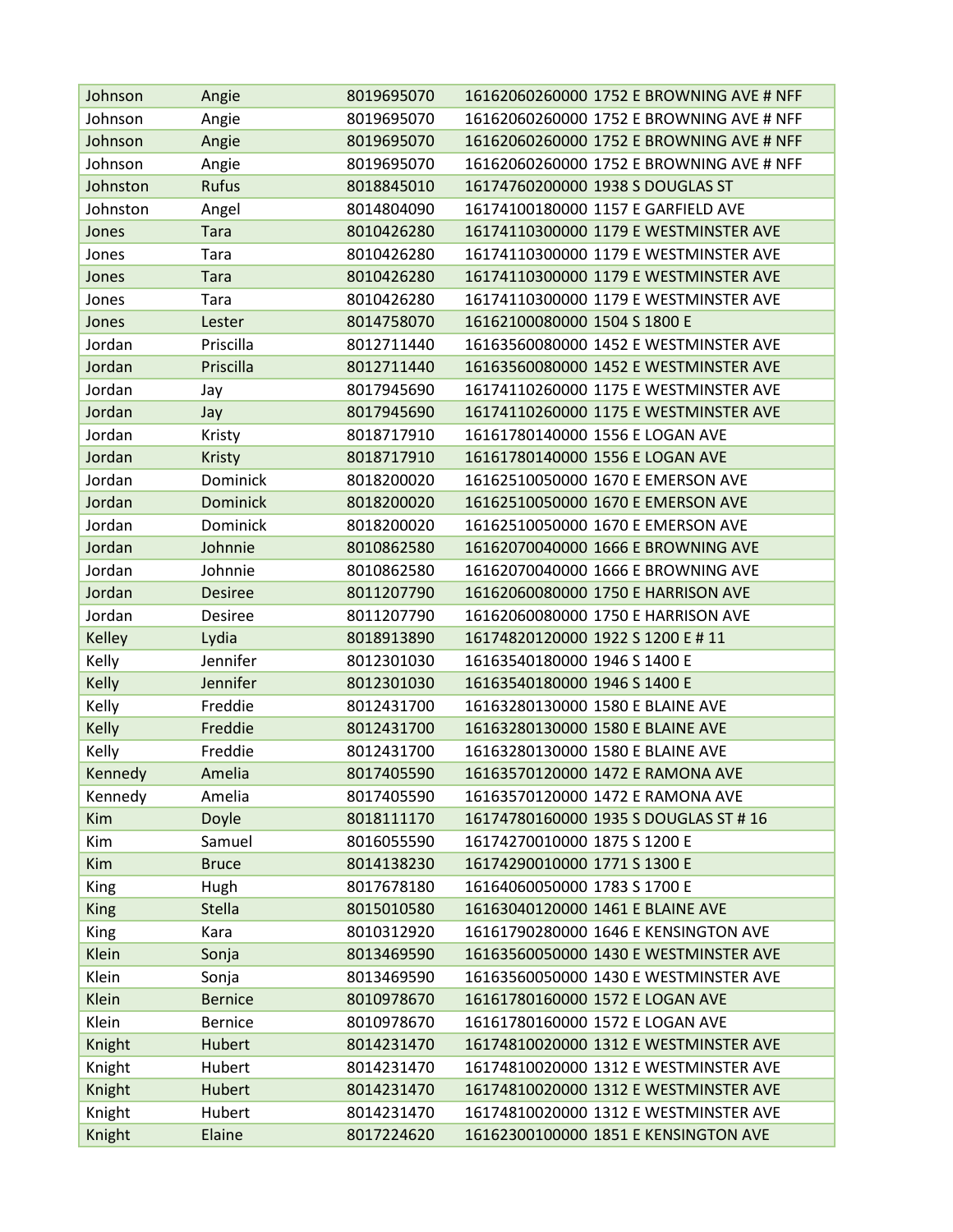| Lambert  | Glenda         | 8013734030 | 16163050150000 1420 E BLAINE AVE        |
|----------|----------------|------------|-----------------------------------------|
| Lambert  | Elena          | 8019281980 | 16161770180000 1531 E LOGAN AVE         |
| Lambert  | Elena          | 8019281980 | 16161770180000 1531 E LOGAN AVE         |
| Lane     | Max            | 8015498990 | 16174820040000 1922 S 1200 E # 3        |
| Lane     | lan            | 8010374940 | 16163280280000 1802 S 1600 E            |
| Lane     | lan            | 8010374940 | 16163280280000 1802 S 1600 E            |
| Lane     | Ana            | 8017080660 | 16161770260000 1590 S 1600 E            |
| Lane     | Ana            | 8017080660 | 16161770260000 1590 S 1600 E            |
| Lane     | Ana            | 8017080660 | 16161770260000 1590 S 1600 E            |
| Lane     | Ana            | 8017080660 | 16161770260000 1590 S 1600 E            |
| Larson   | Mae            | 8016998620 | 16174100120000 1143 E GARFIELD AVE      |
| Larson   | Mae            | 8016998620 | 16174100120000 1143 E GARFIELD AVE      |
| Lawrence | Kathy          | 8014914970 | 16164060060000 1718 E BLAINE AVE        |
| Lawrence | Clinton        | 8016721470 | 16161770250000 1584 S 1600 E            |
| Lawrence | Clinton        | 8016721470 | 16161770250000 1584 S 1600 E            |
| Lawrence | Clinton        | 8016721470 | 16161770250000 1584 S 1600 E            |
| Lawrence | Clinton        | 8016721470 | 16161770250000 1584 S 1600 E            |
| Lawrence | Roxanne        | 8017809980 | 16161790010000 1539 S 1600 E            |
| Lawrence | Roxanne        | 8017809980 | 16161790010000 1539 S 1600 E            |
| Lawrence | Roxanne        | 8017809980 | 16161790010000 1539 S 1600 E            |
| Lawrence | Eula           | 8012369900 | 16162060160000 1812 E HARRISON AVE      |
| Lawson   | Merle          | 8019260960 | 16163050280000 1421 E WILSON AVE        |
| Lawson   | Merle          | 8019260960 | 16163050280000 1421 E WILSON AVE        |
| Lawson   | Merle          | 8019260960 | 16163050280000 1421 E WILSON AVE        |
| Lawson   | Deanna         | 8018570650 | 16162320050000 1503 S 1900 E            |
| Lawson   | Deanna         | 8019658760 | 16161350080000 1634 E BROWNING AVE      |
| Lawson   | Deanna         | 8019658760 | 16161350080000 1634 E BROWNING AVE      |
| Lawson   | Deanna         | 8019658760 | 16161350080000 1634 E BROWNING AVE      |
| Leonard  | Ruby           | 8017458970 | 16162050050000 1668 E HARRISON AVE      |
| Leonard  | Ruby           | 8017458970 | 16162050050000 1668 E HARRISON AVE      |
| Leonard  | Ruby           | 8017458970 | 16162050050000 1668 E HARRISON AVE      |
| Lindsey  | Lorene         | 8016770150 | 16164010030000 1663 E BLAINE AVE        |
| Lindsey  | Lorene         | 8016770150 | 16164010030000 1663 E BLAINE AVE        |
| Lindsey  | Anthony        | 8019364250 | 16161370170000 1513 S 1600 E            |
| Lindsey  | Anthony        | 8019364250 | 16161370170000 1513 S 1600 E            |
| Lindsey  | Anthony        | 8019364250 | 16161370170000 1513 S 1600 E            |
| Little   | Rick           | 8014253810 | 16163070050000 1358-1360 DOWNINGTON AVE |
| Little   | Rosie          | 8013418440 | 16163050090000 1444 E BLAINE AVE        |
| Little   | Rosie          | 8013418440 | 16163050090000 1444 E BLAINE AVE        |
| Little   | Danny          | 8013698240 | 16161790270000 1616 E KENSINGTON AVE    |
| Little   | Jean           | 8015512800 | 16162300010000 1471 S 1800 E            |
| Little   | Jean           | 8015512800 | 16162300010000 1471 S 1800 E            |
| Little   | Lela           | 8017674000 | 16161350070000 1628 E BROWNING AVE      |
| Little   | Lela           | 8017674000 | 16161350070000 1628 E BROWNING AVE      |
| Lloyd    | Lois           | 8013608070 | 16163030100000 1349 E DOWNINGTON AVE    |
| Lloyd    | <b>Charles</b> | 8015681380 | 16163040090000 1441 E BLAINE AVE        |
| Logan    | Yvette         | 8018037360 | 16163280030000 1801 S 1500 E            |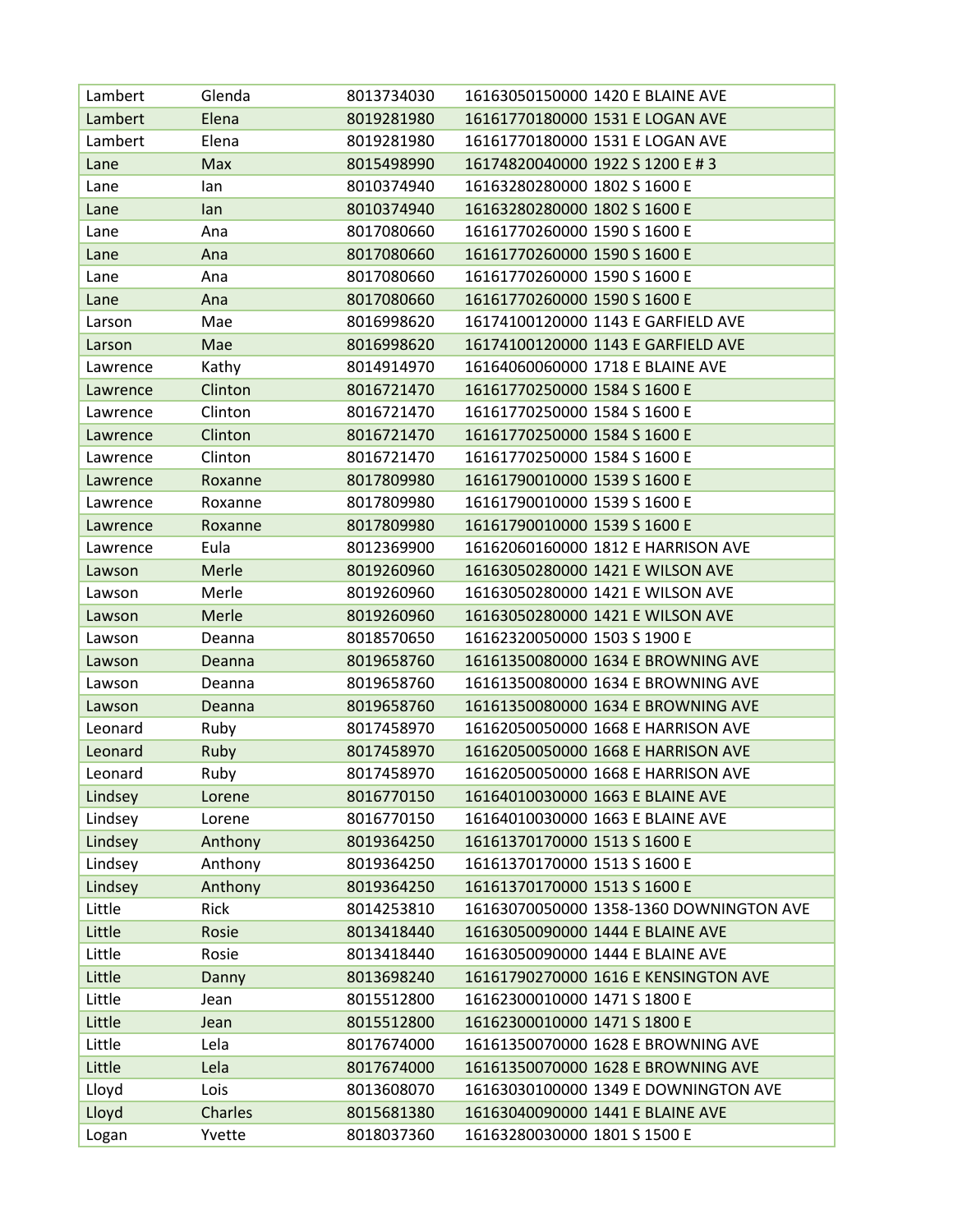| Logan          | Mathew                           | 8017299880               | 16162080090000 1643 E EMERSON AVE                            |
|----------------|----------------------------------|--------------------------|--------------------------------------------------------------|
| Logan          | Mathew                           | 8017299880               | 16162080090000 1643 E EMERSON AVE                            |
| Long           | Raquel                           | 8016480330               | 16162560110000 1806 E BRYAN AVE                              |
| Lopez          | Darlene                          | 8014769000               | 16163540390000 1934 S 1400 E                                 |
| Lopez          | <b>Darlene</b>                   | 8014769000               | 16163540390000 1934 S 1400 E                                 |
| Lopez          | Andres                           | 8014243860               | 16163770060000 1520 E WESTMINSTER AVE                        |
| Lopez          | Andres                           | 8014243860               | 16163770060000 1520 E WESTMINSTER AVE                        |
| Lopez          | Joel                             | 8013453740               | 16163270230000 1649 E BLAINE AVE                             |
| Love           | <b>Jack</b>                      | 8011500730               | 16163060130000 1445 E DOWNINGTON AVE                         |
| Love           | Lynn                             | 8019455560               | 16163280250000 1784 S 1600 E                                 |
| Love           | Lynn                             | 8019455560               | 16163280250000 1784 S 1600 E                                 |
| Love           | Lynn                             | 8019455560               | 16163280250000 1784 S 1600 E                                 |
| Love           | Lynn                             | 8019455560               | 16163280250000 1784 S 1600 E                                 |
| Love           | Lynn                             | 8019455560               | 16163280250000 1784 S 1600 E                                 |
| Love           | Lynn                             | 8019455560               | 16163280250000 1784 S 1600 E                                 |
| Love           | Ryan                             | 8017231610               | 16162520170000 1626 S 1700 E                                 |
| Love           | Ryan                             | 8017231610               | 16162520170000 1626 S 1700 E                                 |
| Lowe           | Dianne                           | 8019732540               | 16163760010000 1508 E GARFIELD AVE                           |
| Lowe           | Tammy                            | 8019865740               | 16174090080000 1784-1786 S 1200 E                            |
| Lowe           | Tammy                            | 8019865740               | 16174090080000 1784-1786 S 1200 E                            |
| Lowe           | Tammy                            | 8019865740               | 16174090080000 1784-1786 S 1200 E                            |
| Lowe           | Tammy                            | 8019865740               | 16174090080000 1784-1786 S 1200 E                            |
| Lowe           | Nathaniel                        | 8011834970               | 16163300060000 1640 E BLAINE AVE                             |
| Lowe           | Nathaniel                        | 8011834970               | 16163300060000 1640 E BLAINE AVE                             |
| Lowe           | Nathaniel                        | 8011834970               | 16163300060000 1640 E BLAINE AVE                             |
| Lowe           | Nathaniel                        | 8011834970               | 16163300060000 1640 E BLAINE AVE                             |
| Lowe           | Julia                            | 8019463950               | 16161790170000 1625 S 1600 E                                 |
| Lowe           | Amanda                           | 8017456110               | 16161760230000 1567 E BRYAN AVE                              |
| Lowe           | Amanda                           | 8017456110               | 16161760230000 1567 E BRYAN AVE                              |
| Lucas          | Marguerite                       | 8013864810               | 16161580100000 1450 E 1700 S                                 |
| Lucas          | Antonio                          | 8014313060               | 16162320130000 1494 S PRESTON ST                             |
| Luna           | Guadalupe                        | 8018722150               |                                                              |
| Luna           |                                  |                          | 16163290110000 1550 E DOWNINGTON AVE                         |
| Luna           | Guadalupe                        | 8018722150               | 16163290110000 1550 E DOWNINGTON AVE                         |
|                | Alicia                           | 8019878510               | 16162530010000 1650 E 1700 S                                 |
| Luna           | Sadie                            | 8011036790               | 16161770240000 1571 E LOGAN AVE                              |
| Luna           | Sadie                            | 8011036790               | 16161770240000 1571 E LOGAN AVE                              |
| Luna           | Kim                              | 8012263240               | 16162090040000 1734 E BROWNING AVE                           |
| Lynch          | Gayle                            | 8016408210               | 16174820110000 1922 S 1200 E # 10                            |
| Lynch          | Herman                           | 8015028550               | 16163290220000 1543 E GARFIELD AVE                           |
| Lynch          | Herman                           | 8015028550               | 16163290220000 1543 E GARFIELD AVE                           |
| Lynch          | Seth                             | 8017249990               | 16161790260000 1644 E KENSINGTON AVE                         |
| Lynch          | Seth                             | 8017249990               | 16161790260000 1644 E KENSINGTON AVE                         |
| Lyons          | Viola                            | 8016580150               | 16163770070000 1526 E WESTMINSTER AVE                        |
| Lyons          | Viola                            | 8016580150               | 16163770070000 1526 E WESTMINSTER AVE                        |
| Lyons          | <b>Delia</b>                     | 8013317960               | 16163030060000 1368 E WILSON AVE                             |
| Lyons<br>Lyons | <b>Nicolas</b><br><b>Nicolas</b> | 8019435660<br>8019435660 | 16163280230000 1770 S 1600 E<br>16163280230000 1770 S 1600 E |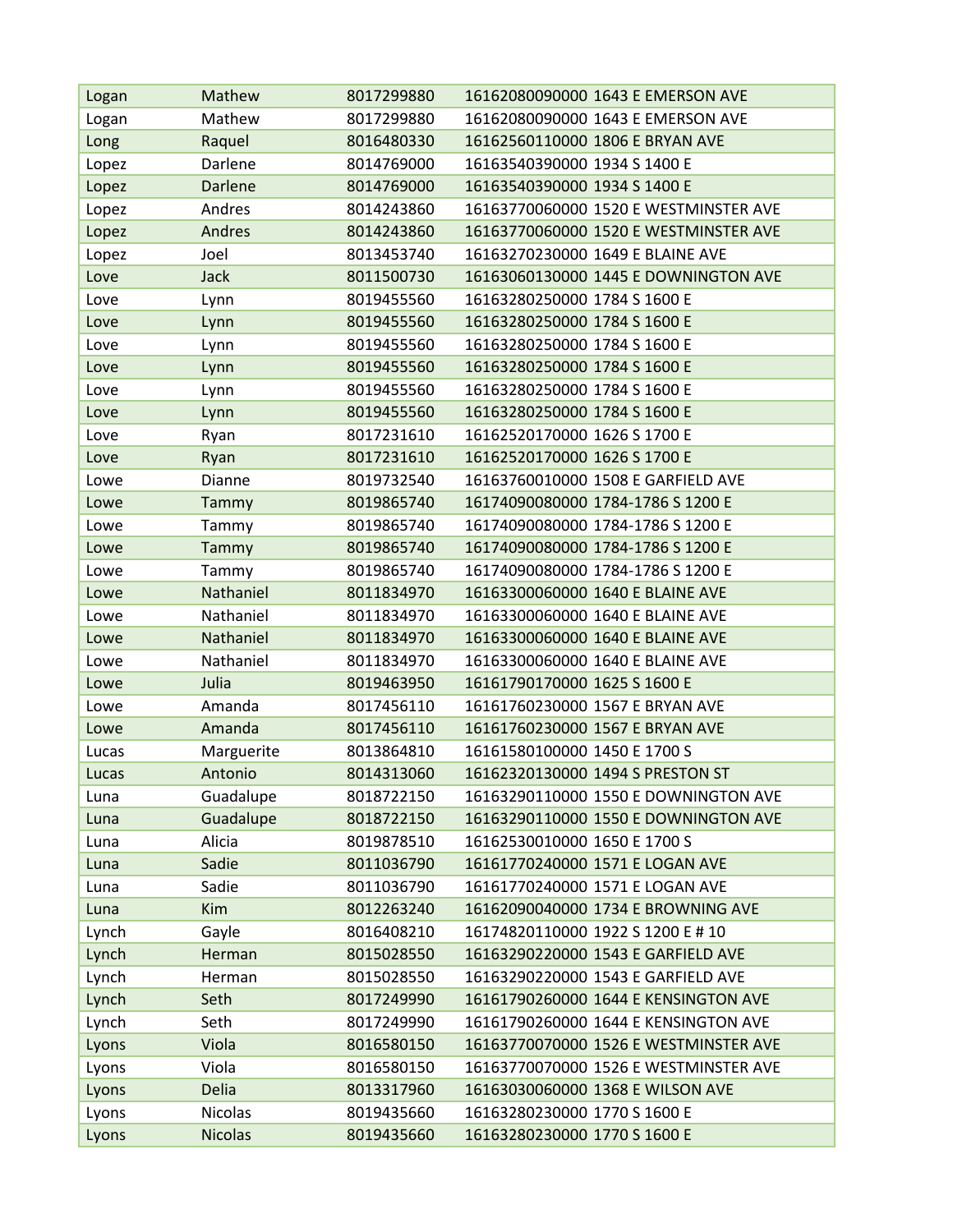| Lyons          | <b>Nicolas</b> | 8019435660 | 16163280230000 1770 S 1600 E            |
|----------------|----------------|------------|-----------------------------------------|
| Lyons          | Ann            | 8013097480 | 16164010060000 1726 S 1700 E            |
| Lyons          | Victoria       | 8019531880 | 16161780260000 1559 E 1700 S            |
| Lyons          | Victoria       | 8019531880 | 16161780260000 1559 E 1700 S            |
| Lyons          | Fannie         | 8017547840 | 16162080060000 1674 E ROOSEVELT AVE     |
| Lyons          | Fannie         | 8017547840 | 16162080060000 1674 E ROOSEVELT AVE     |
| Lyons          | Fannie         | 8017547840 | 16162080060000 1674 E ROOSEVELT AVE     |
| <b>Mack</b>    | Sam            | 8015704290 | 16163290170000 1586 E DOWNINGTON AVE    |
| Mack           | Sam            | 8015704290 | 16163290170000 1586 E DOWNINGTON AVE    |
| Mack           | Sam            | 8015704290 | 16163290170000 1586 E DOWNINGTON AVE    |
| Mack           | Sam            | 8015704290 | 16163290170000 1586 E DOWNINGTON AVE    |
| <b>Mack</b>    | Sam            | 8015704290 | 16163290170000 1586 E DOWNINGTON AVE    |
| Mack           | Lori           | 8013445410 | 16161800160000 1610 E 1700 S            |
| <b>Mack</b>    | Regina         | 8014549170 | 16162550080000 1753 E BRYAN AVE         |
| Maldonado      | Dean           | 8015301940 | 16174290030000 1775-1777 S 1300 E       |
| Malone         | <b>Steve</b>   | 8010666890 | 16162090070000 1759 E ROSECREST DR      |
| Malone         | <b>Steve</b>   | 8010666890 | 16162090070000 1759 E ROSECREST DR      |
| Mann           | Ollie          | 8018802350 | 16163020110000 1359 E WILSON AVE        |
| Mann           | Teri           | 8012108090 | 16174280040000 1735-1737 S 1300 E       |
| Mann           | Teri           | 8012108090 | 16174280040000 1735-1737 S 1300 E       |
| Manning        | Ken            | 8011848650 | 16163280290000 1581-1583 DOWNINGTON AVE |
| <b>Manning</b> | Ken            | 8011848650 | 16163280290000 1581-1583 DOWNINGTON AVE |
| Manning        | Gerardo        | 8010647620 | 16163050180000 1427 E WILSON AVE        |
| <b>Manning</b> | Gerardo        | 8010647620 | 16163050180000 1427 E WILSON AVE        |
| Marsh          | Wilma          | 8012045410 | 16174790240000 1902 S 1300 E            |
| Marsh          | Levi           | 8012671010 | 16163280240000 1782 S 1600 E            |
| Marsh          | Levi           | 8012671010 | 16163280240000 1782 S 1600 E            |
| Marsh          | Levi           | 8012671010 | 16163280240000 1782 S 1600 E            |
| Marsh          | Levi           | 8012671010 | 16163280240000 1782 S 1600 E            |
| Marsh          | Levi           | 8012671010 | 16163280240000 1782 S 1600 E            |
| Marsh          | Levi           | 8012671010 | 16163280240000 1782 S 1600 E            |
| Marsh          | Levi           | 8012671010 | 16163280240000 1782 S 1600 E            |
| Marsh          | Levi           | 8012671010 | 16163280240000 1782 S 1600 E            |
| Marsh          | Aubrey         | 8014221920 | 16162320100000 1916 E MARYS DR          |
| Marshall       | Tyrone         | 8018907930 | 16163530020000 1362 E WESTMINSTER AVE   |
| Marshall       | Tyrone         | 8018907930 | 16163530020000 1362 E WESTMINSTER AVE   |
| Marshall       | Diane          | 8012392930 | 16161800030000 1514-1518 E 1700 S       |
| Martin         | <b>Marcos</b>  | 8010325010 | 16163550130000 1890 S 1500 E            |
| Martin         | Marcos         | 8010325010 | 16163550130000 1890 S 1500 E            |
| Martin         | <b>Marcos</b>  | 8010325010 | 16163550130000 1890 S 1500 E            |
| Martin         | Marcos         | 8010325010 | 16163550130000 1890 S 1500 E            |
| Martin         | Raymond        | 8014374450 | 16161360020000 1483 S 1600 E            |
| Martin         | Raymond        | 8014374450 | 16161360020000 1483 S 1600 E            |
| Martin         | Johnnie        | 8013390180 | 16162090030000 1724 E BROWNING AVE      |
| Martin         | Johnnie        | 8013390180 | 16162090030000 1724 E BROWNING AVE      |
| Martinez       | Juanita        | 8018266560 | 16163550010000 1403 E WESTMINSTER AVE   |
| Martinez       | Juanita        | 8018266560 | 16163550010000 1403 E WESTMINSTER AVE   |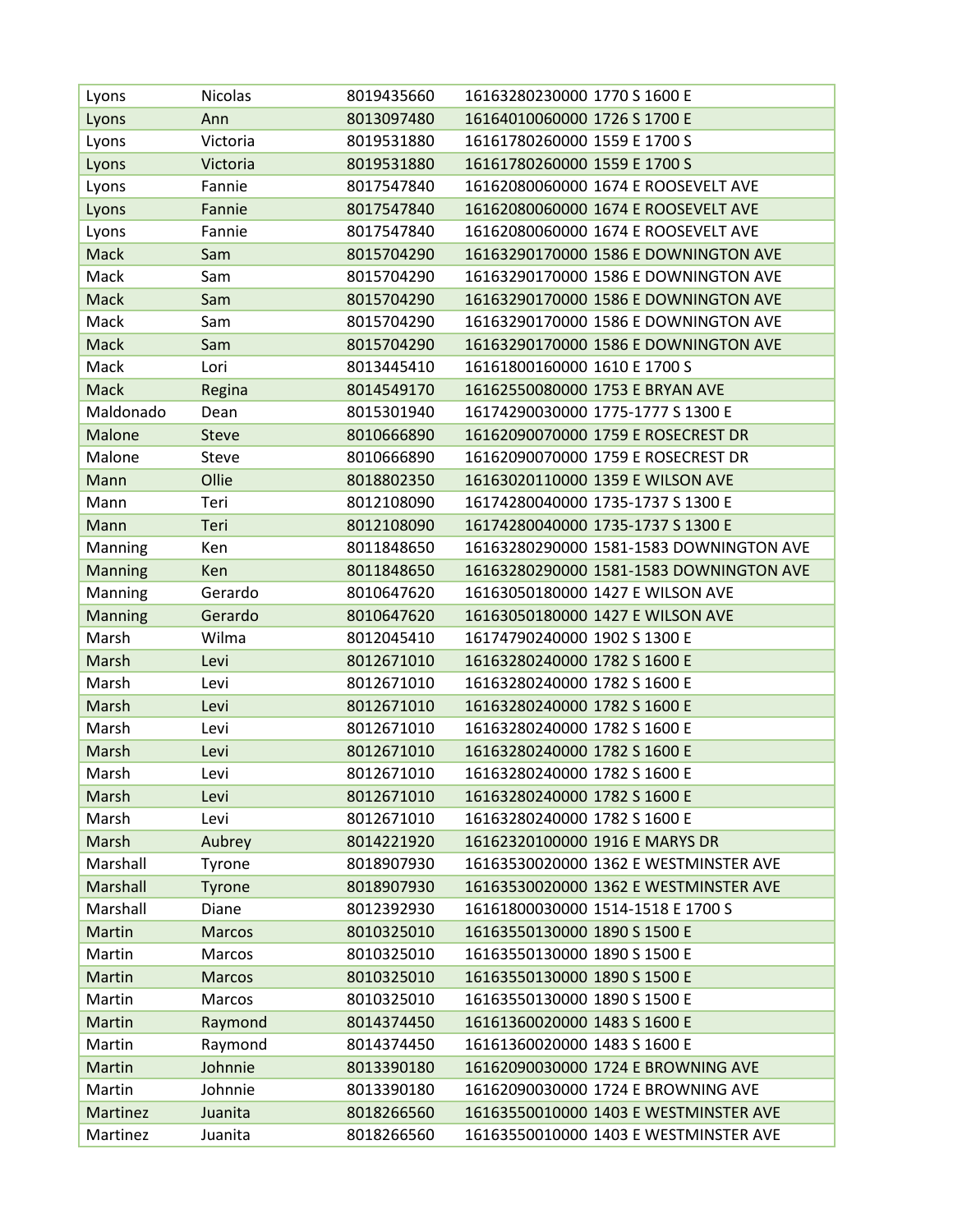| Martinez         | Juanita      | 8018266560 | 16163550010000 1403 E WESTMINSTER AVE    |
|------------------|--------------|------------|------------------------------------------|
| Martinez         | Juanita      | 8018266560 | 16163550010000 1403 E WESTMINSTER AVE    |
| Mason            | Kathy        | 8013113270 | 16163270210000 1623 E BLAINE AVE         |
| Massey           | <b>Betsy</b> | 8013429840 | 16174300040000 1311 E WESTMINSTER AVE    |
| Massey           | <b>Betsy</b> | 8013429840 | 16174300040000 1311 E WESTMINSTER AVE    |
| Massey           | <b>Betsy</b> | 8013429840 | 16174300040000 1311 E WESTMINSTER AVE    |
| Massey           | Angelica     | 8012622150 | 16163020060000 1366 E BLAINE AVE         |
| Matthews         | Patty        | 8010157080 | 16163300150000 1649 E WILSON AVE         |
| <b>Matthews</b>  | Patty        | 8010157080 | 16163300150000 1649 E WILSON AVE         |
| Matthews         | Patty        | 8010157080 | 16163300150000 1649 E WILSON AVE         |
| <b>Matthews</b>  | Doug         | 8011548650 | 16162050100000 1657 E BROWNING AVE       |
| Matthews         | Doug         | 8011548650 | 16162050100000 1657 E BROWNING AVE       |
| <b>Matthews</b>  | Doug         | 8011548650 | 16162050100000 1657 E BROWNING AVE       |
| May              | Alex         | 8019649840 | 16163070140000 1432 E DOWNINGTON AVE     |
| Mcbride          | Johanna      | 8010168000 | 16164030040000 1674 E WILSON AVE         |
| Mcbride          | Johanna      | 8010168000 | 16164030040000 1674 E WILSON AVE         |
| Mcbride          | Johanna      | 8010168000 | 16164030040000 1674 E WILSON AVE         |
| Mcbride          | Johanna      | 8010168000 | 16164030040000 1674 E WILSON AVE         |
| Mcbride          | Johanna      | 8010168000 | 16164030040000 1674 E WILSON AVE         |
| Mcbride          | Pat          | 8018439550 | 16162090120000 1751 E ROSECREST DR       |
| Mcbride          | Pat          | 8018439550 | 16162090120000 1751 E ROSECREST DR       |
| Mcbride          | Pat          | 8018439550 | 16162090120000 1751 E ROSECREST DR       |
| Mccarthy         | Phil         | 8018488440 | 16163570280000 1444-1448 E RAMONA AVE    |
| Mccarthy         | Gwen         | 8018832290 | 16163030140000 1378 E WILSON AVE         |
| Mccarthy         | Gwen         | 8018832290 | 16163030140000 1378 E WILSON AVE         |
| Mccarthy         | Sherri       | 8019060970 | 16161570330000 1632 S 1500 E             |
| Mccarthy         | Sherri       | 8019060970 | 16161570330000 1632 S 1500 E             |
| Mccarthy         | Sherri       | 8019060970 | 16161570330000 1632 S 1500 E             |
| Mccarthy         | Sherri       | 8019060970 | 16161570330000 1632 S 1500 E             |
| Mccarthy         | Jessie       | 8018392830 | 16162560340000 1795 E LOGAN AVE          |
| Mccarthy         | Horace       | 8010019390 | 16162540150000 1779 E KENSINGTON AVE     |
| Mccarthy         | Megan        | 8011484320 | 16161350110000 1625-1627 E ROOSEVELT AVE |
| Mccarthy         | Megan        | 8011484320 | 16161350110000 1625-1627 E ROOSEVELT AVE |
| Mccarthy         | Megan        | 8011484320 | 16161350110000 1625-1627 E ROOSEVELT AVE |
| <b>Mccormick</b> | <b>Neal</b>  | 8010621050 | 16162560020000 1728 E BRYAN AVE          |
| Mccoy            | Vicki        | 8012781820 | 16163300080000 1603 E WILSON AVE         |
| Мссоу            | <b>Vicki</b> | 8012781820 | 16163300080000 1603 E WILSON AVE         |
| Mccoy            | Vicki        | 8012781820 | 16163300080000 1603 E WILSON AVE         |
| Mccoy            | Jamie        | 8010228350 | 16162100010000 1756 E ROSECREST DR       |
| Mcdonald         | Melanie      | 8015725840 | 16162080040000 1662 E ROOSEVELT AVE      |
| Mcdonald         | Melanie      | 8015725840 | 16162080040000 1662 E ROOSEVELT AVE      |
| Mcgee            | Tony         | 8017372870 | 16163020040000 1343 E WILSON AVE         |
| Mcgee            | Lucia        | 8013341310 | 16162520150000 1631 E 1700 S             |
| Mcguire          | Phyllis      | 8010252460 | 16163030090000 1341-1343 DOWNINGTON AVE  |
| <b>Mcguire</b>   | Claudia      | 8011265090 | 16163310080000 1632 E WILSON AVE         |
| Mcguire          | Claudia      | 8011265090 | 16163310080000 1632 E WILSON AVE         |
| Mckenzie         | Melvin       | 8019058760 | 16174070260000 1153 E WILSON AVE         |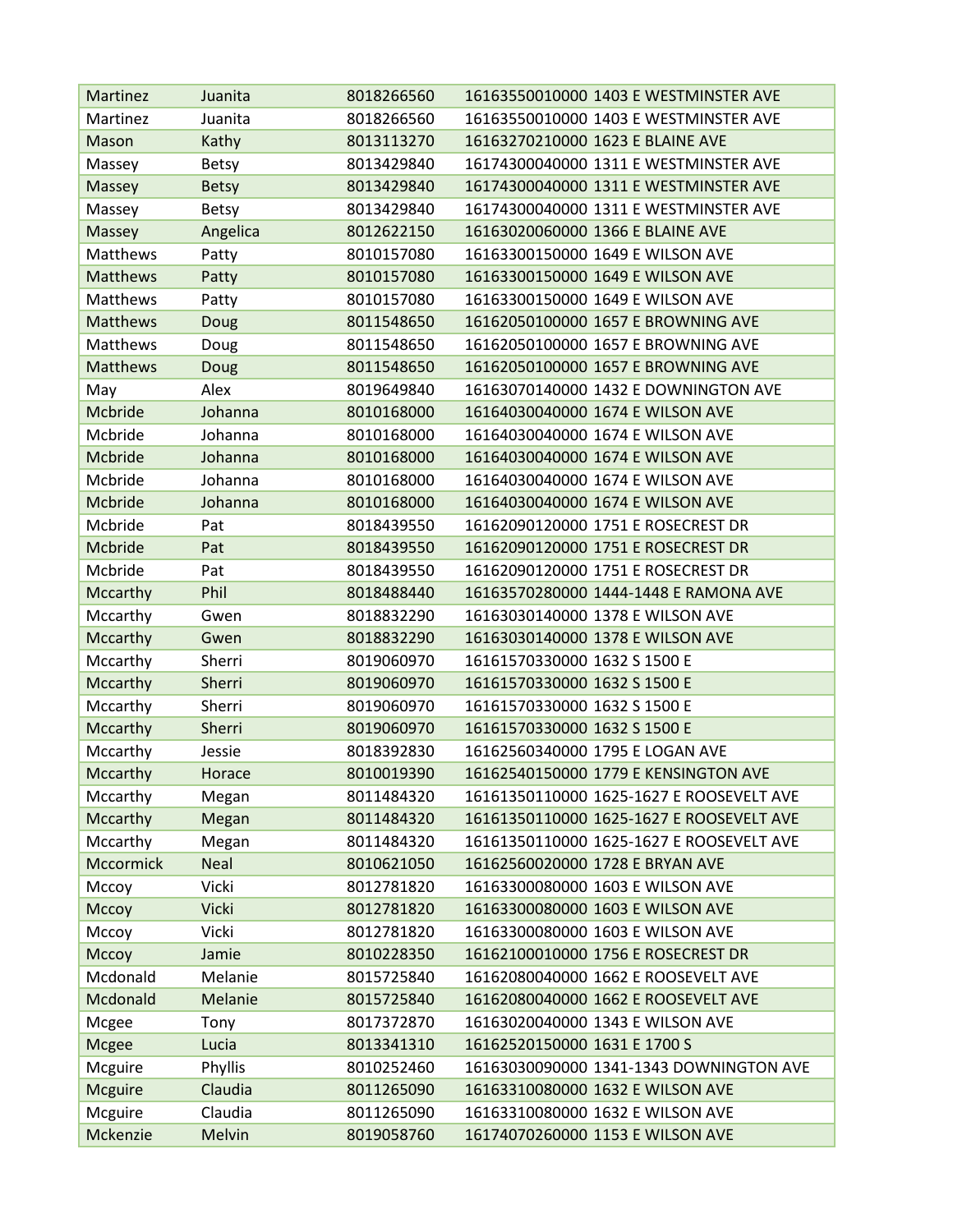| Mckenzie        | Melvin         | 8019058760 | 16174070260000 1153 E WILSON AVE      |
|-----------------|----------------|------------|---------------------------------------|
| <b>Mckinney</b> | Clay           | 8016131790 | 16161360120000 1627 E EMERSON AVE     |
| Mckinney        | Clay           | 8016131790 | 16161360120000 1627 E EMERSON AVE     |
| Mclaughlin      | Cornelius      | 8010548850 | 16164030080000 1661 E DOWNINGTON AVE  |
| Mclaughlin      | Cornelius      | 8010548850 | 16164030080000 1661 E DOWNINGTON AVE  |
| Mclaughlin      | Cornelius      | 8010548850 | 16164030080000 1661 E DOWNINGTON AVE  |
| Mclaughlin      | Glenn          | 8019619660 | 16161790300000 1631 E 1700 S          |
| Mclaughlin      | Glenn          | 8019619660 | 16161790300000 1631 E 1700 S          |
| Mclaughlin      | Glenn          | 8019619660 | 16161790300000 1631 E 1700 S          |
| Mclaughlin      | Glenn          | 8019619660 | 16161790300000 1631 E 1700 S          |
| Medina          | Carrie         | 8019798410 | 16163260070000 1533 E GLEN ARBOR ST   |
| Medina          | Carrie         | 8019798410 | 16163260070000 1533 E GLEN ARBOR ST   |
| Medina          | Kelli          | 8012922590 | 16161570230000 1437 E 1700 S          |
| Medina          | Kelli          | 8012922590 | 16161570230000 1437 E 1700 S          |
| Mendez          | Vicky          | 8018418840 | 16163570050000 1428 E RAMONA AVE      |
| Mendez          | <b>Vicky</b>   | 8018418840 | 16163570050000 1428 E RAMONA AVE      |
| Mendez          | Edna           | 8019088570 | 16161790230000 1626 E KENSINGTON AVE  |
| Mendez          | Edna           | 8019088570 | 16161790230000 1626 E KENSINGTON AVE  |
| Mendoza         | Dianna         | 8017179810 | 16162510070000 1647 E KENSINGTON AVE  |
| Mendoza         | Dianna         | 8017179810 | 16162510070000 1647 E KENSINGTON AVE  |
| Mendoza         | Dianna         | 8017179810 | 16162510070000 1647 E KENSINGTON AVE  |
| Meyer           | Lila           | 8015738060 | 16163310050000 1809 S 1600 E          |
| Meyer           | Lila           | 8015738060 | 16163310050000 1809 S 1600 E          |
| Meyer           | Lucas          | 8011249580 | 16162530032001 1688 E 1700 S          |
| Meyer           | Christina      | 8017375240 | 16161330280000 1569 E KENSINGTON AVE  |
| Meyer           | Christina      | 8017375240 | 16161330280000 1569 E KENSINGTON AVE  |
| Meyer           | Christina      | 8017375240 | 16161330280000 1569 E KENSINGTON AVE  |
| <b>Miles</b>    | Sandra         | 8012005050 | 16163070150000 1440 E DOWNINGTON AVE  |
| <b>Miles</b>    | Eloise         | 8014309230 | 16163040130000 1467 E BLAINE AVE      |
| <b>Miles</b>    | June           | 8014519220 | 16161790100000 1589 S 1600 E          |
| Mills           | Nadine         | 8019996110 | 16163290230000 1549 E GARFIELD AVE    |
| <b>Mills</b>    | Nadine         | 8019996110 | 16163290230000 1549 E GARFIELD AVE    |
| Mitchell        | Felicia        | 8013413390 | 16163510010000 1325 E WESTMINSTER AVE |
| Mitchell        | Felicia        | 8013413390 | 16163510010000 1325 E WESTMINSTER AVE |
| Mitchell        | Norma          | 8015136900 | 16163260080000 1539 E GLEN ARBOR ST   |
| Mitchell        | Norma          | 8015136900 | 16163260080000 1539 E GLEN ARBOR ST   |
| Mitchell        | Nicholas       | 8016455610 | 16162580100000 1750 E 1700 S          |
| Montgomery      | Ivan           | 8016667180 | 16162570120000 1760 E LOGAN AVE       |
| Montgomery      | Ivan           | 8016667180 | 16162570120000 1760 E LOGAN AVE       |
| Moody           | Earl           | 8019233140 | 16174820140000 1922 S 1200 E # 13     |
| Moody           | Douglas        | 8019004550 | 16163300040000 1626 E BLAINE AVE      |
| Moody           | <b>Douglas</b> | 8019004550 | 16163300040000 1626 E BLAINE AVE      |
| Moody           | Douglas        | 8019004550 | 16163300040000 1626 E BLAINE AVE      |
| Moody           | <b>Rufus</b>   | 8013107410 | 16162330060000 1487 S PRESTON ST      |
| Moore           | Melba          | 8011184360 | 16163560010000 1404 E WESTMINSTER AVE |
| Moore           | Melba          | 8011184360 | 16163560010000 1404 E WESTMINSTER AVE |
| Moore           | Becky          | 8018240600 | 16163510020000 1329 E WESTMINSTER AVE |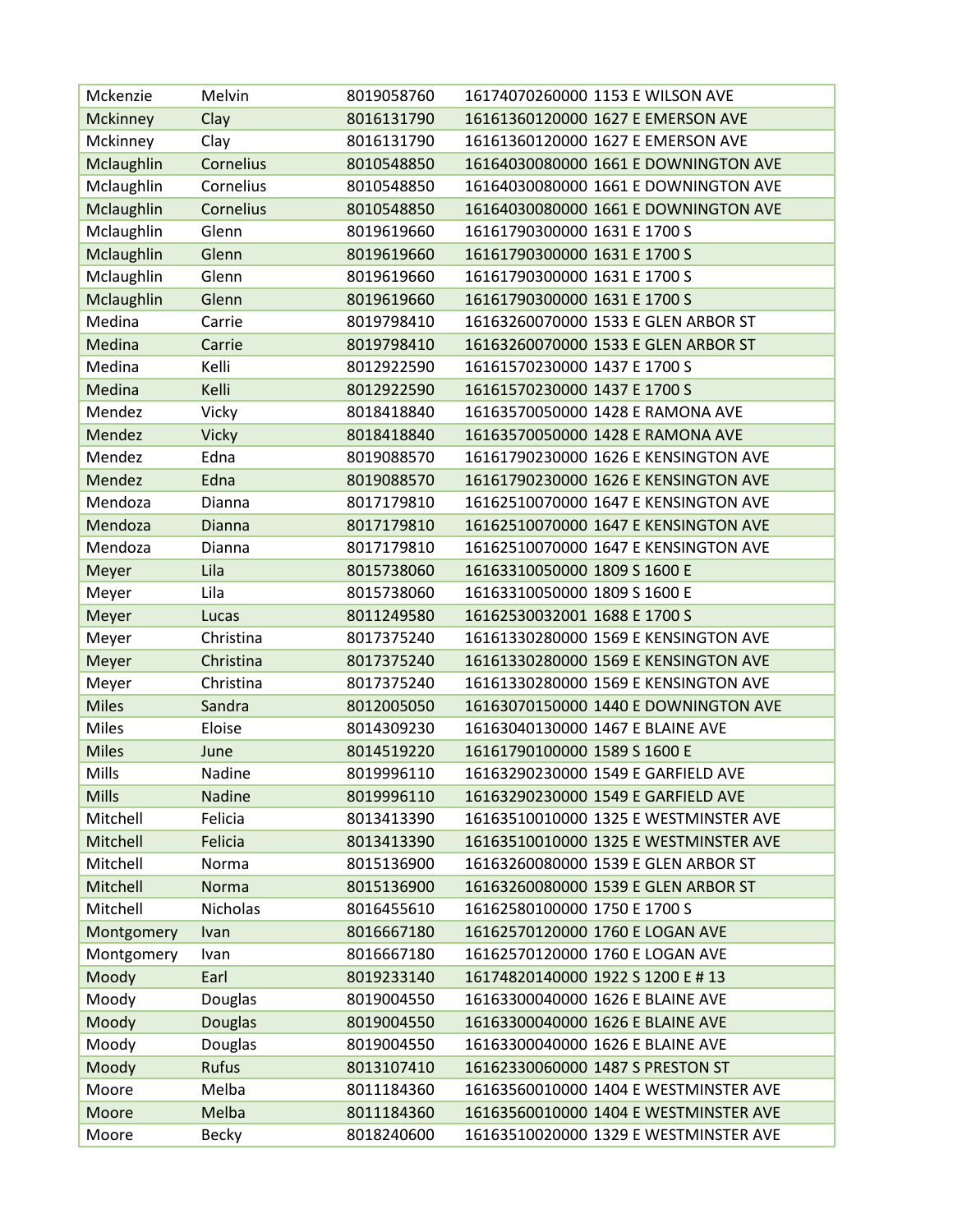| Moore          | <b>Becky</b>   | 8018240600 | 16163510020000 1329 E WESTMINSTER AVE |
|----------------|----------------|------------|---------------------------------------|
| Moore          | Lula           | 8019471080 | 16163050070000 1424 E BLAINE AVE      |
| <b>Morales</b> | Wade           | 8012245640 | 16162760070000 1844 E KENSINGTON AVE  |
| Morales        | Wade           | 8012245640 | 16162760070000 1844 E KENSINGTON AVE  |
| Moran          | Jackie         | 8013860000 | 16174270120000 1261 E WESTMINSTER AVE |
| Moreno         | Robin          | 8015568650 | 16174540130000 1158 E WESTMINSTER AVE |
| Moreno         | Robin          | 8015568650 | 16174540130000 1158 E WESTMINSTER AVE |
| Moreno         | <b>Beth</b>    | 8017678800 | 16161370040000 1626 E EMERSON AVE     |
| Moreno         | <b>Beth</b>    | 8017678800 | 16161370040000 1626 E EMERSON AVE     |
| Moreno         | Ron            | 8013216290 | 16162280140000 1941 E BROWNING AVE    |
| Morgan         | Frank          | 8012643150 | 16174280060000 1323 E BLAINE AVE      |
| Morris         | Rochelle       | 8013531490 | 16174780130000 1935 S DOUGLAS ST #13  |
| <b>Morris</b>  | Joseph         | 8010890510 | 16174820090000 1922 S 1200 E # 8      |
| Morris         | Gilberto       | 8018013870 | 16163290040000 1841 S 1500 E          |
| <b>Morris</b>  | Gilberto       | 8018013870 | 16163290040000 1841 S 1500 E          |
| Morris         | Eula           | 8018101950 | 16162300080000 1837 E KENSINGTON AVE  |
| Morrison       | <b>Maurice</b> | 8018301720 | 16174540250000 1153 E RAMONA AVE      |
| Morrison       | Maurice        | 8018301720 | 16174540250000 1153 E RAMONA AVE      |
| Morton         | <b>Marcus</b>  | 8017957710 | 16163270070000 1538 E GLEN ARBOR ST   |
| Morton         | <b>Marcus</b>  | 8017957710 | 16163270070000 1538 E GLEN ARBOR ST   |
| <b>Morton</b>  | Rita           | 8014574320 | 16163040040000 1419 E BLAINE AVE      |
| Morton         | <b>Brett</b>   | 8010066790 | 16161780090000 1530 E LOGAN AVE       |
| Morton         | <b>Brett</b>   | 8010066790 | 16161780090000 1530 E LOGAN AVE       |
| <b>Mullins</b> | Luis           | 8013067880 | 16174790040000 1270 E WESTMINSTER AVE |
| <b>Mullins</b> | Marcella       | 8011189640 | 16161360110000 1621 E EMERSON AVE     |
| <b>Mullins</b> | Marcella       | 8011189640 | 16161360110000 1621 E EMERSON AVE     |
| Munoz          | Judy           | 8013742630 | 16163060080000 1405 E DOWNINGTON AVE  |
| Munoz          | Chelsea        | 8015906470 | 16161350090000 1642 E BROWNING AVE    |
| Munoz          | Chelsea        | 8015906470 | 16161350090000 1642 E BROWNING AVE    |
| Murphy         | Andy           | 8010964980 | 16163310170000 1649 E DOWNINGTON AVE  |
| <b>Murphy</b>  | Andy           | 8010964980 | 16163310170000 1649 E DOWNINGTON AVE  |
| Murphy         | Andy           | 8010964980 | 16163310170000 1649 E DOWNINGTON AVE  |
| <b>Myers</b>   | Opal           | 8014558910 | 16174100230000 1163 E GARFIELD AVE    |
| <b>Myers</b>   | Darlene        | 8017744770 | 16161770120000 1554 E BRYAN AVE       |
| <b>Myers</b>   | Darlene        | 8017744770 | 16161770120000 1554 E BRYAN AVE       |
| <b>Myers</b>   | Diane          | 8011897430 | 16162540110000 1755 E KENSINGTON AVE  |
| <b>Neal</b>    | Viola          | 8013642050 | 16163530070000 1353 E RAMONA AVE      |
| Neal           | Viola          | 8013642050 | 16163530070000 1353 E RAMONA AVE      |
| <b>Neal</b>    | Viola          | 8013642050 | 16163530070000 1353 E RAMONA AVE      |
| Neal           | Darrell        | 8015544810 | 16163310010000 1785 S 1600 E          |
| <b>Neal</b>    | Darrell        | 8015544810 | 16163310010000 1785 S 1600 E          |
| Neal           | Archie         | 8017247930 | 16162570330000 1757-1759 E 1700 S     |
| <b>Neal</b>    | <b>Bobbie</b>  | 8018127690 | 16162300070000 1831 E KENSINGTON AVE  |
| Newton         | Sarah          | 8012810350 | 16174270090000 1245 E WESTMINSTER AVE |
| Newton         | Melvin         | 8014543260 | 16163070060000 1366 E DOWNINGTON AVE  |
| Newton         | Walter         | 8014197750 | 16163280210000 1569 E DOWNINGTON AVE  |
| Newton         | Walter         | 8014197750 | 16163280210000 1569 E DOWNINGTON AVE  |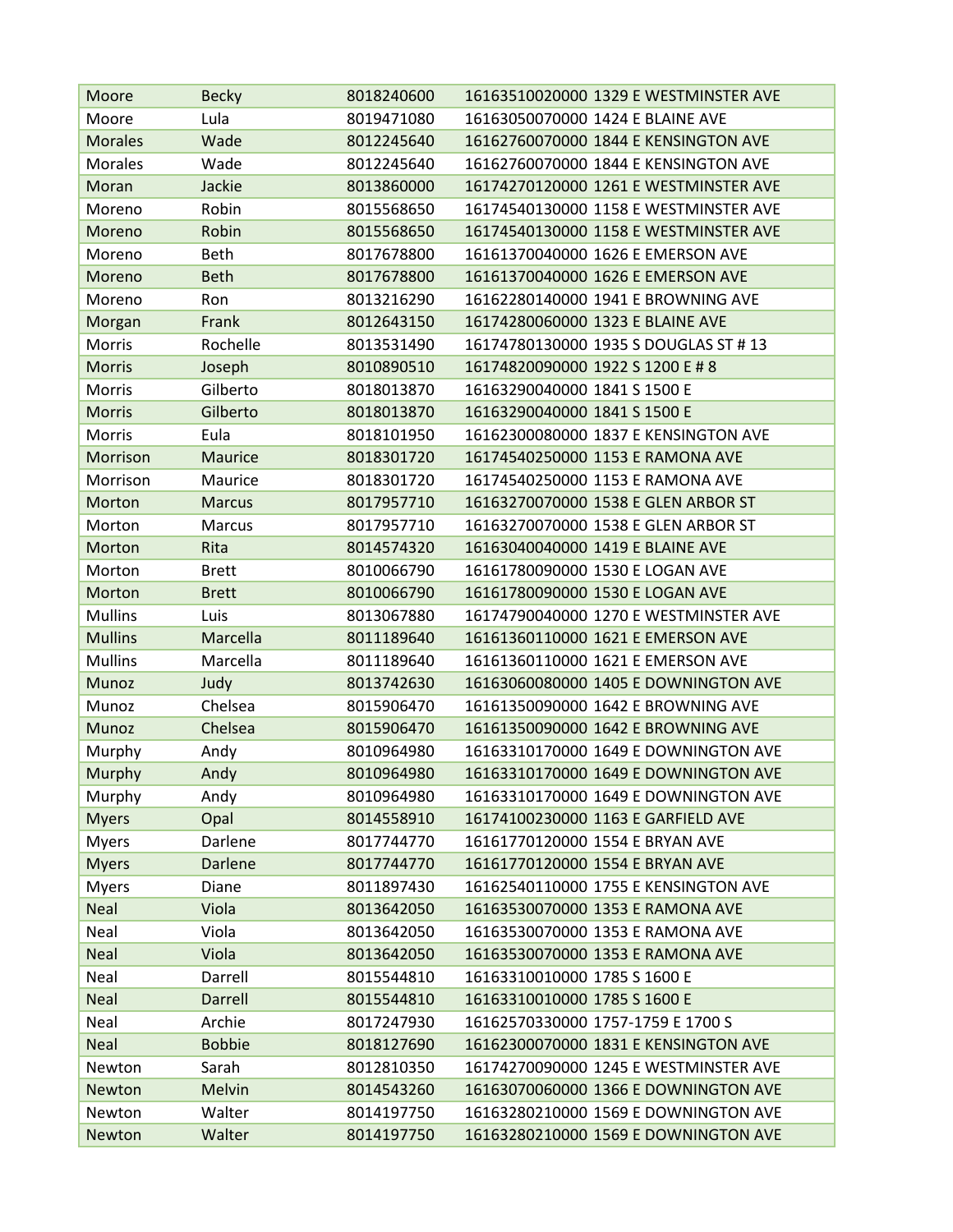| Newton         | Rosalie        | 8015017340 | 16163270040000 1522 E GLEN ARBOR ST   |
|----------------|----------------|------------|---------------------------------------|
| Newton         | Geneva         | 8016227400 | 16161770110000 1552 E BRYAN AVE       |
| Newton         | Geneva         | 8016227400 | 16161770110000 1552 E BRYAN AVE       |
| Nguyen         | Mathew         | 8018186680 | 16163260090000 1545 E GLEN ARBOR ST   |
| Nguyen         | Johanna        | 8017585200 | 16162580020000 1716 E 1700 S          |
| <b>Nichols</b> | Hannah         | 8018819350 | 16163070180000 1838 S 1500 E          |
| Nichols        | Hannah         | 8018819350 | 16163070180000 1838 S 1500 E          |
| Norman         | <b>Delbert</b> | 8011167170 | 16163030180000 1371 E DOWNINGTON AVE  |
| Norman         | Delbert        | 8011167170 | 16163030180000 1371 E DOWNINGTON AVE  |
| Norman         | Ollie          | 8012462060 | 16163040070000 1431 E BLAINE AVE      |
| Norman         | Ernest         | 8015066210 | 16161360140000 1637 E EMERSON AVE     |
| Norman         | Ernest         | 8015066210 | 16161360140000 1637 E EMERSON AVE     |
| Norman         | Ernest         | 8015066210 | 16161360140000 1637 E EMERSON AVE     |
| <b>Norris</b>  | Ramiro         | 8010493100 | 16174790230000 1898 S 1300 E          |
| <b>Norris</b>  | Danny          | 8011973480 | 16163510070000 1363 E WESTMINSTER AVE |
| <b>Norris</b>  | Danny          | 8011973480 | 16163510070000 1363 E WESTMINSTER AVE |
| <b>Norris</b>  | Danny          | 8011973480 | 16163510070000 1363 E WESTMINSTER AVE |
| <b>Norris</b>  | Danny          | 8011973480 | 16163510070000 1363 E WESTMINSTER AVE |
| <b>Norris</b>  | Lillian        | 8014246070 | 16161790190000 1637 S 1600 E          |
| <b>Norris</b>  | Mable          | 8012892990 | 16162540020000 1735 E KENSINGTON AVE  |
| Norton         | Kay            | 8015872970 | 16163070130000 1422 E DOWNINGTON AVE  |
| Norton         | Grady          | 8015253960 | 16174100170000 1145 E GARFIELD AVE    |
| Norton         | Shelia         | 8018742780 | 16164050180000 1731 E BLAINE AVE      |
| Norton         | Lana           | 8018635880 | 16162540090000 1745 E KENSINGTON AVE  |
| Obrien         | Allan          | 8014282400 | 16163040140000 1471 E BLAINE AVE      |
| Obrien         | Janet          | 8015470230 | 16162300020000 1515 S 1800 E          |
| Oliver         | Ora            | 8017348330 | 16163290300000 1565 E GARFIELD AVE    |
| Oliver         | Ora            | 8017348330 | 16163290300000 1565 E GARFIELD AVE    |
| Oliver         | Ora            | 8017348330 | 16163290300000 1565 E GARFIELD AVE    |
| Olson          | Gertrude       | 8016116920 | 16163560180000 1415 E RAMONA AVE      |
| Olson          | Gertrude       | 8016116920 | 16163560180000 1415 E RAMONA AVE      |
| Olson          | Merle          | 8014117100 | 16162560120000 1812 E BRYAN AVE       |
| Ortega         | Kenneth        | 8010859730 | 16163020050000 1352 E BLAINE AVE      |
| Ortiz          | Leticia        | 8014665770 | 16161790250000 1638 E KENSINGTON AVE  |
| Ortiz          | Leticia        | 8014665770 | 16161790250000 1638 E KENSINGTON AVE  |
| Osborne        | Leona          | 8019981450 | 16174300030000 1877 S 1300 E          |
| Osborne        | Leona          | 8019981450 | 16174300030000 1877 S 1300 E          |
| Osborne        | Clayton        | 8014795630 | 16163260120000 1563 E GLEN ARBOR ST   |
| Owen           | Freddie        | 8012156750 | 16174780060000 1935 S DOUGLAS ST # 6  |
| Owen           | Opal           | 8015506200 | 16163530090000 1367 E RAMONA AVE      |
| Owen           | Opal           | 8015506200 | 16163530090000 1367 E RAMONA AVE      |
| Owen           | Opal           | 8015506200 | 16163530090000 1367 E RAMONA AVE      |
| Owen           | Dianna         | 8019845740 | 16162570290000 1723 E 1700 S          |
| Owen           | <b>Charles</b> | 8018567770 | 16161780010000 1621 S 1500 E          |
| Owen           | Charles        | 8018567770 | 16161780010000 1621 S 1500 E          |
| Owens          | <b>Bertha</b>  | 8011154790 | 16174760010000 1901 S 1200 E          |
| Owens          | Marianne       | 8017549160 | 16162540140000 1775 E KENSINGTON AVE  |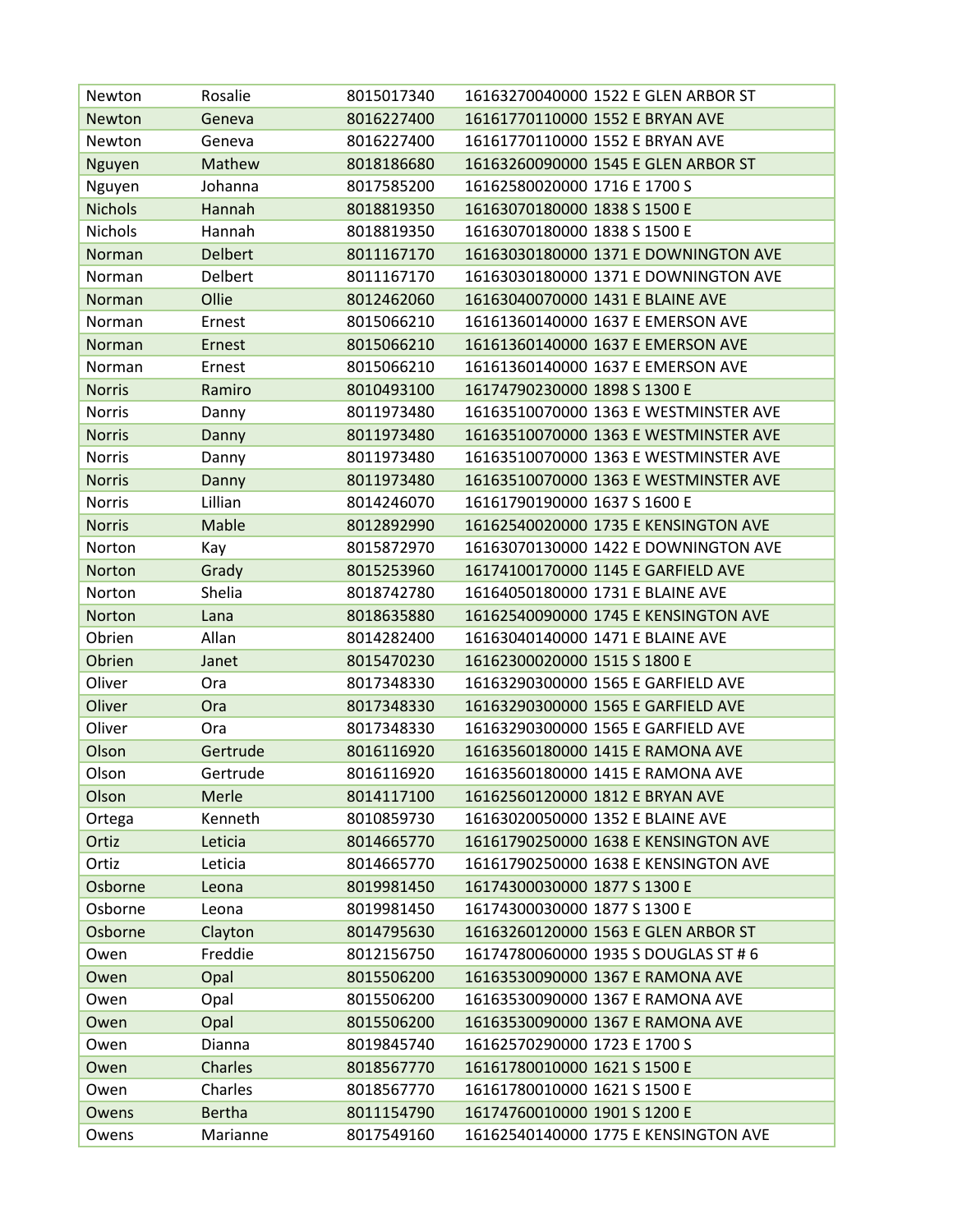| Padilla   | Judy          | 8014134140 | 16174110160000 1164 E GARFIELD AVE    |
|-----------|---------------|------------|---------------------------------------|
| Padilla   | Judy          | 8014134140 | 16174110160000 1164 E GARFIELD AVE    |
| Padilla   | Tonya         | 8013623290 | 16161780250000 1551 E 1700 S          |
| Padilla   | Tonya         | 8013623290 | 16161780250000 1551 E 1700 S          |
| Page      | Stephanie     | 8017774910 | 16163060060000 1432 E WILSON AVE      |
| Page      | Gloria        | 8011566400 | 16161580070000 1434 E 1700 S          |
| Page      | Jackie        | 8010651820 | 16162280120000 1923 E BROWNING AVE    |
| Palmer    | Marcos        | 8015940980 | 16163310110000 1650 E WILSON AVE      |
| Palmer    | <b>Marcos</b> | 8015940980 | 16163310110000 1650 E WILSON AVE      |
| Palmer    | Mike          | 8018944300 | 16164020070000 1655 E WILSON AVE      |
| Palmer    | <b>Mike</b>   | 8018944300 | 16164020070000 1655 E WILSON AVE      |
| Palmer    | Mike          | 8018944300 | 16164020070000 1655 E WILSON AVE      |
| Palmer    | Harriet       | 8019176660 | 16163040030000 1731 S 1400 E          |
| Palmer    | Alberta       | 8013582610 | 16161360090000 1642 E ROOSEVELT AVE   |
| Palmer    | Alberta       | 8013582610 | 16161360090000 1642 E ROOSEVELT AVE   |
| Park      | Christy       | 8015251880 | 16163300100000 1619 E WILSON AVE      |
| Park      | Christy       | 8015251880 | 16163300100000 1619 E WILSON AVE      |
| Park      | Christy       | 8015251880 | 16163300100000 1619 E WILSON AVE      |
| Park      | Christy       | 8015251880 | 16163300100000 1619 E WILSON AVE      |
| Park      | Christy       | 8015251880 | 16163300100000 1619 E WILSON AVE      |
| Park      | Patricia      | 8014291490 | 16161770230000 1565 E LOGAN AVE       |
| Park      | Patricia      | 8014291490 | 16161770230000 1565 E LOGAN AVE       |
| Park      | Estelle       | 8012966280 | 16162540030000 1729 E KENSINGTON AVE  |
| Parks     | Allison       | 8018427290 | 16174760470000 1925 S 1200 E          |
| Parks     | Micheal       | 8014909050 | 16163560220000 1441 E RAMONA AVE      |
| Parks     | Micheal       | 8014909050 | 16163560220000 1441 E RAMONA AVE      |
| Parks     | Micheal       | 8014909050 | 16163560220000 1441 E RAMONA AVE      |
| Parks     | Cody          | 8019077250 | 16163290160000 1580 E DOWNINGTON AVE  |
| Parks     | Cody          | 8019077250 | 16163290160000 1580 E DOWNINGTON AVE  |
| Parks     | Cody          | 8019077250 | 16163290160000 1580 E DOWNINGTON AVE  |
| Parks     | Cody          | 8019077250 | 16163290160000 1580 E DOWNINGTON AVE  |
| Parks     | Cody          | 8019077250 | 16163290160000 1580 E DOWNINGTON AVE  |
| Parks     | <b>Tracy</b>  | 8011099040 | 16161760130000 1566 E KENSINGTON AVE  |
| Parks     | <b>Tracy</b>  | 8011099040 | 16161760130000 1566 E KENSINGTON AVE  |
| Parsons   | Gary          | 8016204230 | 16163560200000 1427 E RAMONA AVE      |
| Parsons   | Gary          | 8016204230 | 16163560200000 1427 E RAMONA AVE      |
| Parsons   | Emmett        | 8011095910 | 16162560060000 1764 E BRYAN AVE       |
| Parsons   | Gabriel       | 8015075080 | 16162100050000 1476 S 1800 E          |
| Patrick   | Sheldon       | 8011590680 | 16174760390000 1222 E WESTMINSTER AVE |
| Patrick   | Forrest       | 8011365490 | 16174270220000 1885 S 1300 E          |
| Patrick   | Dawn          | 8018117090 | 16163760100000 1550 E GARFIELD AVE    |
| Patrick   | Dawn          | 8018117090 | 16163760100000 1550 E GARFIELD AVE    |
| Patrick   | Kenneth       | 8019509020 | 16162560030000 1740 E BRYAN AVE       |
| Patrick   | Wayne         | 8012582820 | 16161370100000 1519 S 1600 E          |
| Patrick   | Wayne         | 8012582820 | 16161370100000 1519 S 1600 E          |
| Patterson | Natasha       | 8013612270 | 16174820010000 1922 S 1200 E          |
| Patterson | Charlie       | 8019579460 | 16163310030000 1797 S 1600 E          |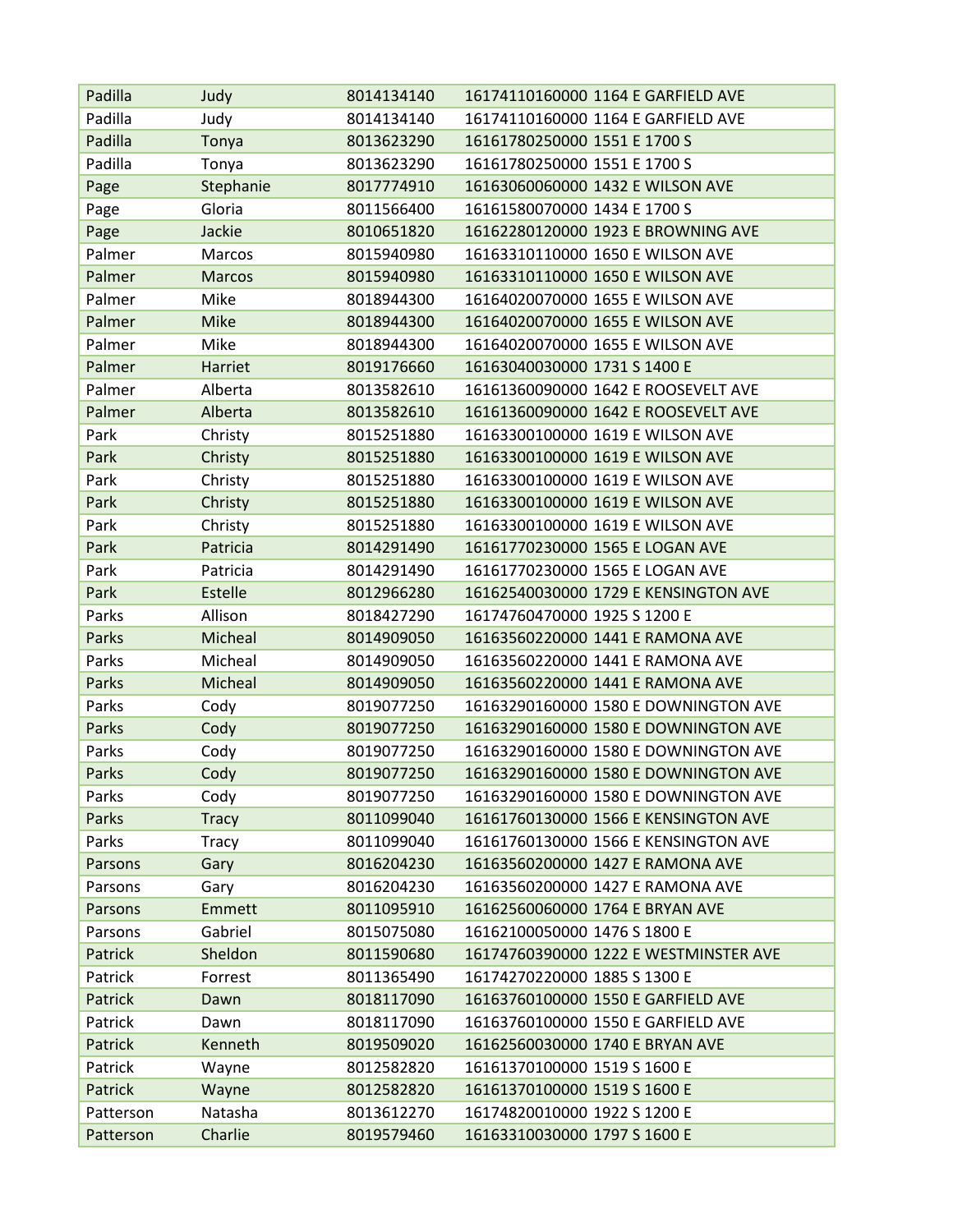| Patterson       | Charlie       | 8019579460 | 16163310030000 1797 S 1600 E          |
|-----------------|---------------|------------|---------------------------------------|
| Patton          | Jean          | 8019534200 | 16174760420000 1922 S DOUGLAS ST      |
| Paul            | Trevor        | 8018172450 | 16161790080000 1575 S 1600 E          |
| Paul            | <b>Brett</b>  | 8011983210 | 16162760130000 1545 S 1800 E          |
| Paul            | <b>Brett</b>  | 8011983210 | 16162760130000 1545 S 1800 E          |
| Paul            | Zachary       | 8013045400 | 16162300060000 1825 E KENSINGTON AVE  |
| Payne           | Jeannette     | 8013449800 | 16163570010000 1404 E RAMONA AVE      |
| Payne           | Jeannette     | 8013449800 | 16163570010000 1404 E RAMONA AVE      |
| Payne           | Angelo        | 8011127660 | 16163320080000 1632 E DOWNINGTON AVE  |
| Payne           | Angelo        | 8011127660 | 16163320080000 1632 E DOWNINGTON AVE  |
| Payne           | <b>Brett</b>  | 8010945780 | 16164030110000 1804 S 1700 E          |
| Payne           | <b>Brett</b>  | 8010945780 | 16164030110000 1804 S 1700 E          |
| Payne           | Valerie       | 8016631340 | 16162540100000 1749 E KENSINGTON AVE  |
| Pearson         | <b>Mark</b>   | 8015192480 | 16161580020000 1412 E 1700 S          |
| Pena            | Thelma        | 8012610980 | 16174110280000 1856-1858 S 1200 E     |
| Pena            | Thelma        | 8012610980 | 16174110280000 1856-1858 S 1200 E     |
| Pena            | Thelma        | 8012610980 | 16174110280000 1856-1858 S 1200 E     |
| Pena            | Thelma        | 8012610980 | 16174110280000 1856-1858 S 1200 E     |
| Pena            | Harry         | 8016149480 | 16163300140000 1643 E WILSON AVE      |
| Pena            | Harry         | 8016149480 | 16163300140000 1643 E WILSON AVE      |
| Pena            | Harry         | 8016149480 | 16163300140000 1643 E WILSON AVE      |
| Perez           | Jan           | 8015652020 | 16163550050000 1433 E WESTMINSTER AVE |
| Perez           | Jan           | 8015652020 | 16163550050000 1433 E WESTMINSTER AVE |
| Perez           | Earnest       | 8019973780 | 16161580040000 1418 E 1700 S          |
| Perez           | Earnest       | 8019973780 | 16161580040000 1418 E 1700 S          |
| <b>Perkins</b>  | Sheryl        | 8010330830 | 16163030190000 1383 E DOWNINGTON AVE  |
| Perkins         | Sheryl        | 8010330830 | 16163030190000 1383 E DOWNINGTON AVE  |
| <b>Perkins</b>  | Erma          | 8019852330 | 16161790040000 1553 S 1600 E          |
| Perry           | Natasha       | 8010290260 | 16163270100000 1556 E GLEN ARBOR ST   |
| Peters          | <b>Betty</b>  | 8015239680 | 16174110170000 1172 E GARFIELD AVE    |
| Peters          | <b>Betty</b>  | 8015239680 | 16174110170000 1172 E GARFIELD AVE    |
| Peters          | Cristina      | 8011402070 | 16163020100000 1351 E WILSON AVE      |
| Peters          | Cristina      | 8011402070 | 16163020100000 1351 E WILSON AVE      |
| Peters          | Cristina      | 8011402070 | 16163020100000 1351 E WILSON AVE      |
| Peterson        | Ben           | 8016749550 | 16164010050000 1718 S 1700 E          |
| Phelps          | <b>Dallas</b> | 8015319260 | 16163300120000 1631 E WILSON AVE      |
| Phelps          | <b>Dallas</b> | 8015319260 | 16163300120000 1631 E WILSON AVE      |
| Phelps          | <b>Dallas</b> | 8015319260 | 16163300120000 1631 E WILSON AVE      |
| Phelps          | Brandi        | 8014955940 | 16162560280000 1747 E LOGAN AVE       |
| <b>Phillips</b> | Forrest       | 8012764230 | 16163560240000 1455 E RAMONA AVE      |
| Phillips        | Forrest       | 8012764230 | 16163560240000 1455 E RAMONA AVE      |
| <b>Phillips</b> | Gustavo       | 8014093620 | 16163560110000 1472 E WESTMINSTER AVE |
| Phillips        | Gustavo       | 8014093620 | 16163560110000 1472 E WESTMINSTER AVE |
| <b>Phillips</b> | Leonard       | 8019854400 | 16163310020000 1791 S 1600 E          |
| Phillips        | Leonard       | 8019854400 | 16163310020000 1791 S 1600 E          |
| <b>Phillips</b> | Nathan        | 8019558210 | 16162090150000 1739 E ROSECREST DR    |
| Phillips        | Nathan        | 8019558210 | 16162090150000 1739 E ROSECREST DR    |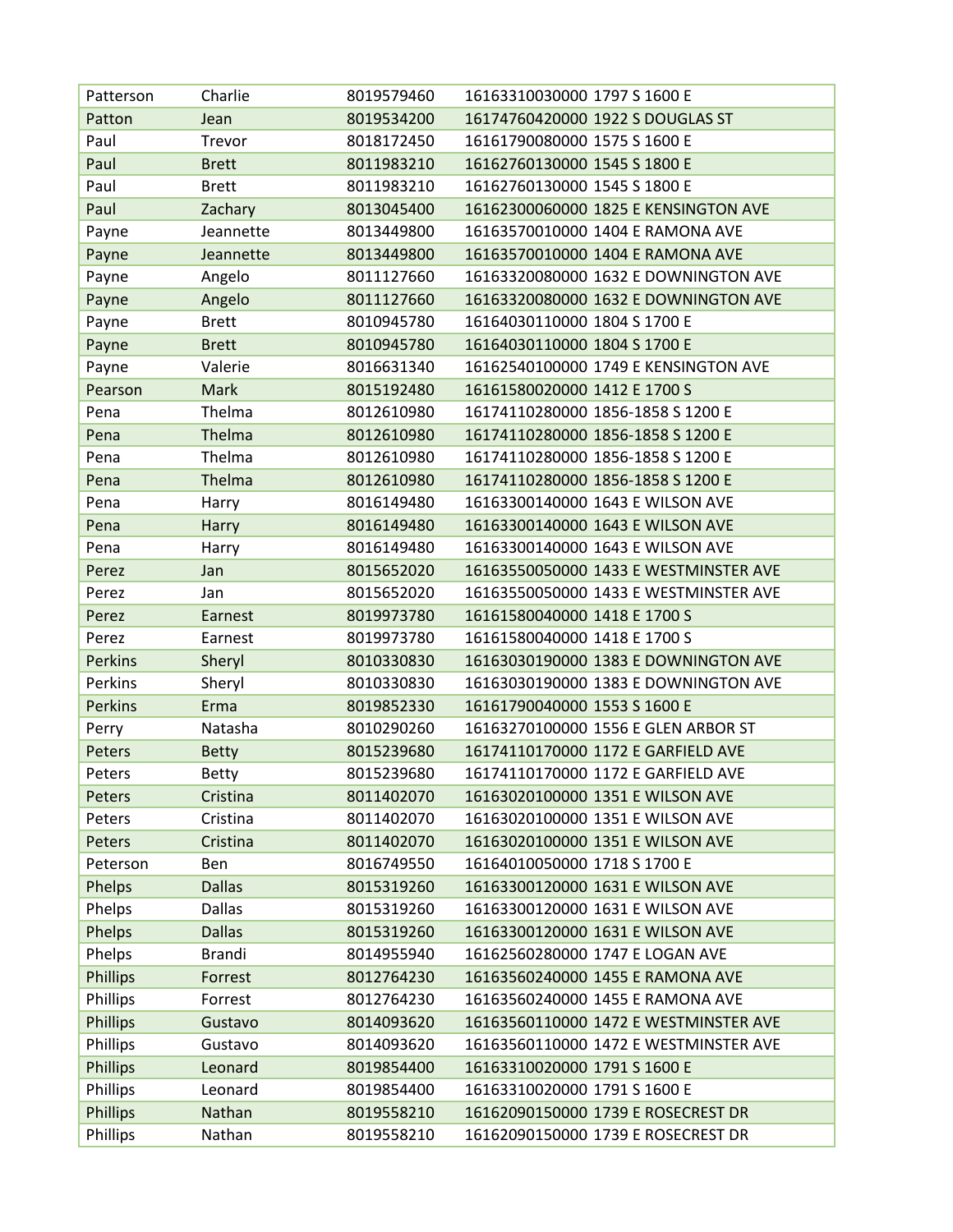| Pierce  | Abraham        | 8019510190 | 16162560290000 1757 E LOGAN AVE       |
|---------|----------------|------------|---------------------------------------|
| Pierce  | Floyd          | 8011221060 | 16162320040000 1493 S 1900 E          |
| Pittman | Randy          | 8012413450 | 16163570250000 1467 E HOLLYWOOD AVE   |
| Poole   | Nadine         | 8013369060 | 16163030110000 1357 E DOWNINGTON AVE  |
| Pope    | <b>Blake</b>   | 8019930060 | 16174110100000 1130 E GARFIELD AVE    |
| Pope    | Terrance       | 8012994380 | 16163290070000 1526 E DOWNINGTON AVE  |
| Pope    | Terrance       | 8012994380 | 16163290070000 1526 E DOWNINGTON AVE  |
| Pope    | Terrance       | 8012994380 | 16163290070000 1526 E DOWNINGTON AVE  |
| Porter  | AI             | 8015996900 | 16174290040000 1783-1785 S 1300 E     |
| Porter  | Vivian         | 8010235590 | 16161790240000 1632 E KENSINGTON AVE  |
| Porter  | Vivian         | 8010235590 | 16161790240000 1632 E KENSINGTON AVE  |
| Potter  | Lonnie         | 8016874610 | 16163290210000 1537 E GARFIELD AVE    |
| Potter  | Lonnie         | 8016874610 | 16163290210000 1537 E GARFIELD AVE    |
| Potter  | Jack           | 8012090250 | 16161760220000 1561 E BRYAN AVE       |
| Potter  | <b>Jack</b>    | 8012090250 | 16161760220000 1561 E BRYAN AVE       |
| Powell  | Edward         | 8012516780 | 16163260030000 1509 E GLEN ARBOR ST   |
| Powell  | Edward         | 8012516780 | 16163260030000 1509 E GLEN ARBOR ST   |
| Powers  | Gail           | 8013210270 | 16164020080000 1663 E WILSON AVE      |
| Powers  | Gail           | 8013210270 | 16164020080000 1663 E WILSON AVE      |
| Powers  | Gail           | 8013210270 | 16164020080000 1663 E WILSON AVE      |
| Pratt   | Jana           | 8018733420 | 16164060030000 1769 S 1700 E          |
| Price   | Angelo         | 8012274290 | 16163560020000 1410 E WESTMINSTER AVE |
| Price   | Angelo         | 8012274290 | 16163560020000 1410 E WESTMINSTER AVE |
| Price   | Angelo         | 8012274290 | 16163560020000 1410 E WESTMINSTER AVE |
| Price   | <b>Brandi</b>  | 8015110480 | 16163030050000 1360 E WILSON AVE      |
| Price   | Heidi          | 8017063470 | 16163260110000 1557 E GLEN ARBOR ST   |
| Price   | Alison         | 8011443270 | 16162570010000 1708 E LOGAN AVE       |
| Price   | Alison         | 8011443270 | 16162570010000 1708 E LOGAN AVE       |
| Price   | <b>Bridget</b> | 8012845230 | 16162310120000 1921 E MARYS DR        |
| Quinn   | Rogelio        | 8012397140 | 16163540190000 1952 S 1400 E          |
| Quinn   | Rogelio        | 8012397140 | 16163540190000 1952 S 1400 E          |
| Quinn   | Rogelio        | 8012397140 | 16163540190000 1952 S 1400 E          |
| Ramirez | <b>Mack</b>    | 8015029150 | 16164050200000 1745 E BLAINE AVE      |
| Ramos   | Shawn          | 8016674440 | 16162080070000 1678 E ROOSEVELT AVE   |
| Ramos   | Shawn          | 8016674440 | 16162080070000 1678 E ROOSEVELT AVE   |
| Ramos   | Tanya          | 8019198230 | 16162060150000 1804 E HARRISON AVE    |
| Ramsey  | Guadalupe      | 8010296290 | 16164020030000 1666 E BLAINE AVE      |
| Ramsey  | Guadalupe      | 8010296290 | 16164020030000 1666 E BLAINE AVE      |
| Ramsey  | Guadalupe      | 8010296290 | 16164020030000 1666 E BLAINE AVE      |
| Ray     | Evelyn         | 8017314580 | 16174760150000 1900 S DOUGLAS ST      |
| Ray     | Amber          | 8015499640 | 16174100140000 1163 E GARFIELD AVE    |
| Ray     | Amber          | 8015499640 | 16174100140000 1163 E GARFIELD AVE    |
| Reed    | Loren          | 8012833250 | 16163280150000 1533 E DOWNINGTON AVE  |
| Reed    | Loren          | 8012833250 | 16163280150000 1533 E DOWNINGTON AVE  |
| Reed    | Norma          | 8010873090 | 16163050190000 1433 E WILSON AVE      |
| Reed    | Norma          | 8010873090 | 16163050190000 1433 E WILSON AVE      |
| Reed    | Arnold         | 8017414390 | 16162330010000 1932 E MARYS DR        |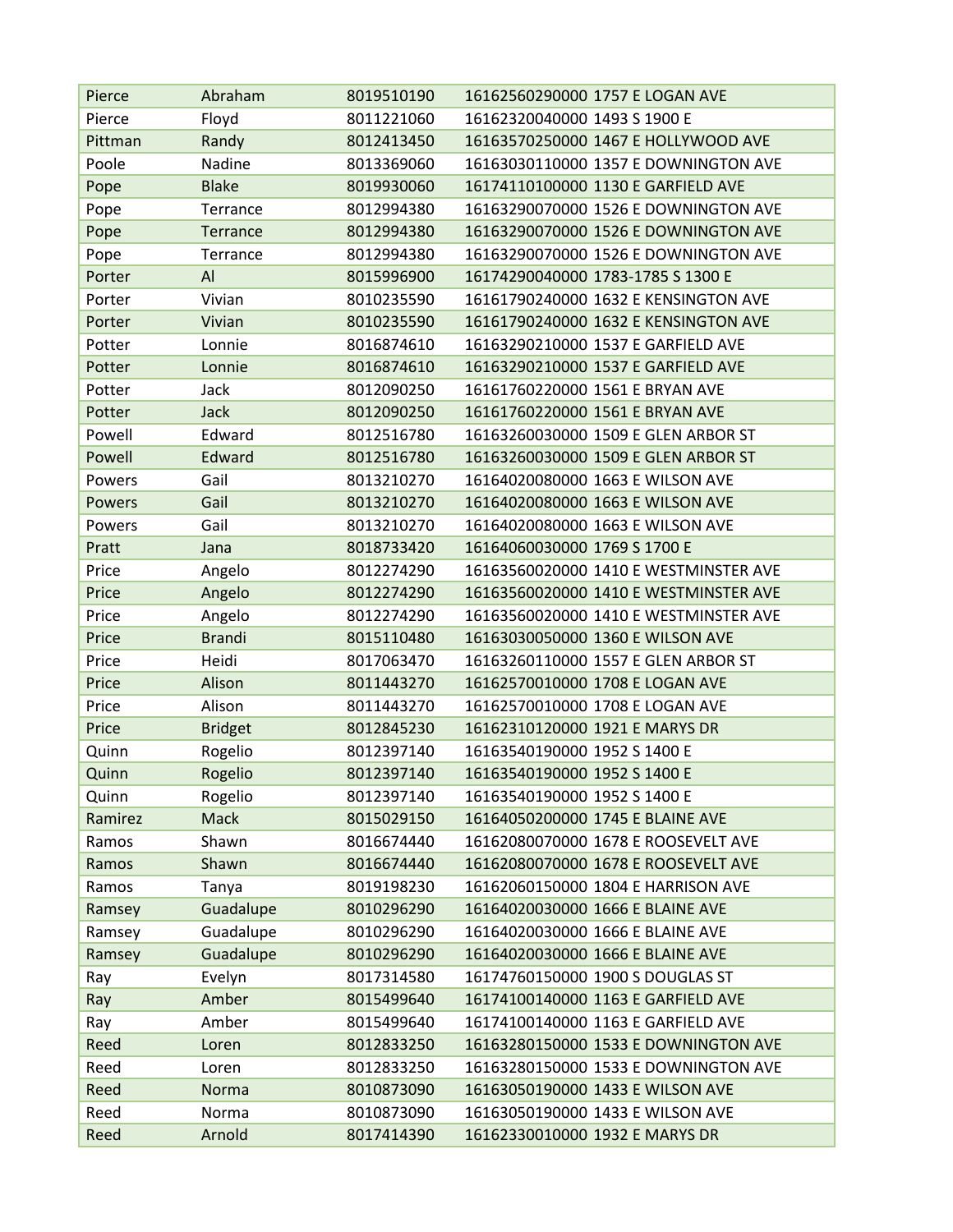| Reed            | Ada            | 8017752910 | 16162310140000 1937 E MARYS DR        |
|-----------------|----------------|------------|---------------------------------------|
| Reed            | Amelia         | 8015019600 | 16162060040000 1722 E HARRISON AVE    |
| Reed            | Amelia         | 8015019600 | 16162060040000 1722 E HARRISON AVE    |
| Reese           | Edith          | 8018566840 | 16162530020000 1664 E 1700 S          |
| Reese           | Silvia         | 8013825530 | 16162520130000 1631 E 1700 S          |
| Reese           | <b>Belinda</b> | 8010238180 | 16162760170000 1829 E BRYAN AVE       |
| Reese           | Belinda        | 8010238180 | 16162760170000 1829 E BRYAN AVE       |
| Reeves          | Anne           | 8016422350 | 16163050210000 1443 E WILSON AVE      |
| Reeves          | Anne           | 8016422350 | 16163050210000 1443 E WILSON AVE      |
| Reeves          | Anne           | 8016422350 | 16163050210000 1443 E WILSON AVE      |
| Reeves          | Anne           | 8016422350 | 16163050210000 1443 E WILSON AVE      |
| Reeves          | Jim            | 8010907700 | 16161780080000 1524 E LOGAN AVE       |
| Reeves          | Jim            | 8010907700 | 16161780080000 1524 E LOGAN AVE       |
| Reeves          | Joy            | 8010948770 | 16162060180000 1715 E BROWNING AVE    |
| Reid            | Austin         | 8016621970 | 16174790030000 1264 E WESTMINSTER AVE |
| Reid            | Susie          | 8015640620 | 16162060060000 1736 E HARRISON AVE    |
| Reid            | Susie          | 8015640620 | 16162060060000 1736 E HARRISON AVE    |
| Reyes           | Fredrick       | 8017196240 | 16174270140000 1271 E WESTMINSTER AVE |
| Reynolds        | Marjorie       | 8017184090 | 16174070140000 1176 E BLAINE AVE      |
| Reynolds        | Marjorie       | 8017184090 | 16174070140000 1176 E BLAINE AVE      |
| Reynolds        | Terrell        | 8014485530 | 16162300040000 1813 E KENSINGTON AVE  |
| <b>Rhodes</b>   | Lynne          | 8016054420 | 16174780120000 1935 S DOUGLAS ST # 12 |
| Rhodes          | Viola          | 8016730530 | 16174110290000 1864 S 1200 E          |
| <b>Rhodes</b>   | Viola          | 8016730530 | 16174110290000 1864 S 1200 E          |
| Rhodes          | Viola          | 8016730530 | 16174110290000 1864 S 1200 E          |
| Rhodes          | Viola          | 8016730530 | 16174110290000 1864 S 1200 E          |
| Rhodes          | Ervin          | 8013895780 | 16162510080000 1665 E KENSINGTON AVE  |
| <b>Rhodes</b>   | Ervin          | 8013895780 | 16162510080000 1665 E KENSINGTON AVE  |
| Rhodes          | Ervin          | 8013895780 | 16162510080000 1665 E KENSINGTON AVE  |
| <b>Rice</b>     | Lynn           | 8017103010 | 16163070120000 1416 E DOWNINGTON AVE  |
| Richards        | Troy           | 8011539880 | 16162300110000 1857 E KENSINGTON AVE  |
| <b>Richards</b> | Eunice         | 8010929740 | 16162090100000 1785 E ROSECREST DR    |
| Richardson      | Muriel         | 8012091330 | 16174290090000 1313 E DOWNINGTON AVE  |
| Richardson      | Muriel         | 8012091330 | 16174290090000 1313 E DOWNINGTON AVE  |
| Richardson      | Marcus         | 8015406080 | 16164030030000 1668 E WILSON AVE      |
| Richardson      | <b>Marcus</b>  | 8015406080 | 16164030030000 1668 E WILSON AVE      |
| Richardson      | Alexander      | 8017000850 | 16162050090000 1651 E BROWNING AVE    |
| Richardson      | Alexander      | 8017000850 | 16162050090000 1651 E BROWNING AVE    |
| Richardson      | Alexander      | 8017000850 | 16162050090000 1651 E BROWNING AVE    |
| Riley           | Tammy          | 8012145760 | 16174270070000 1231 E WESTMINSTER AVE |
| Riley           | Marian         | 8019729130 | 16174090050000 1138 E WILSON AVE      |
| Riley           | Marian         | 8019729130 | 16174090050000 1138 E WILSON AVE      |
| Riley           | Marian         | 8019729130 | 16174090050000 1138 E WILSON AVE      |
| Riley           | Marian         | 8019729130 | 16174090050000 1138 E WILSON AVE      |
| Rios            | Ora            | 8011470260 | 16164030010000 1656 E WILSON AVE      |
| <b>Rios</b>     | Ora            | 8011470260 | 16164030010000 1656 E WILSON AVE      |
| Rivera          | Lola           | 8014765460 | 16174100190000 1169 E GARFIELD AVE    |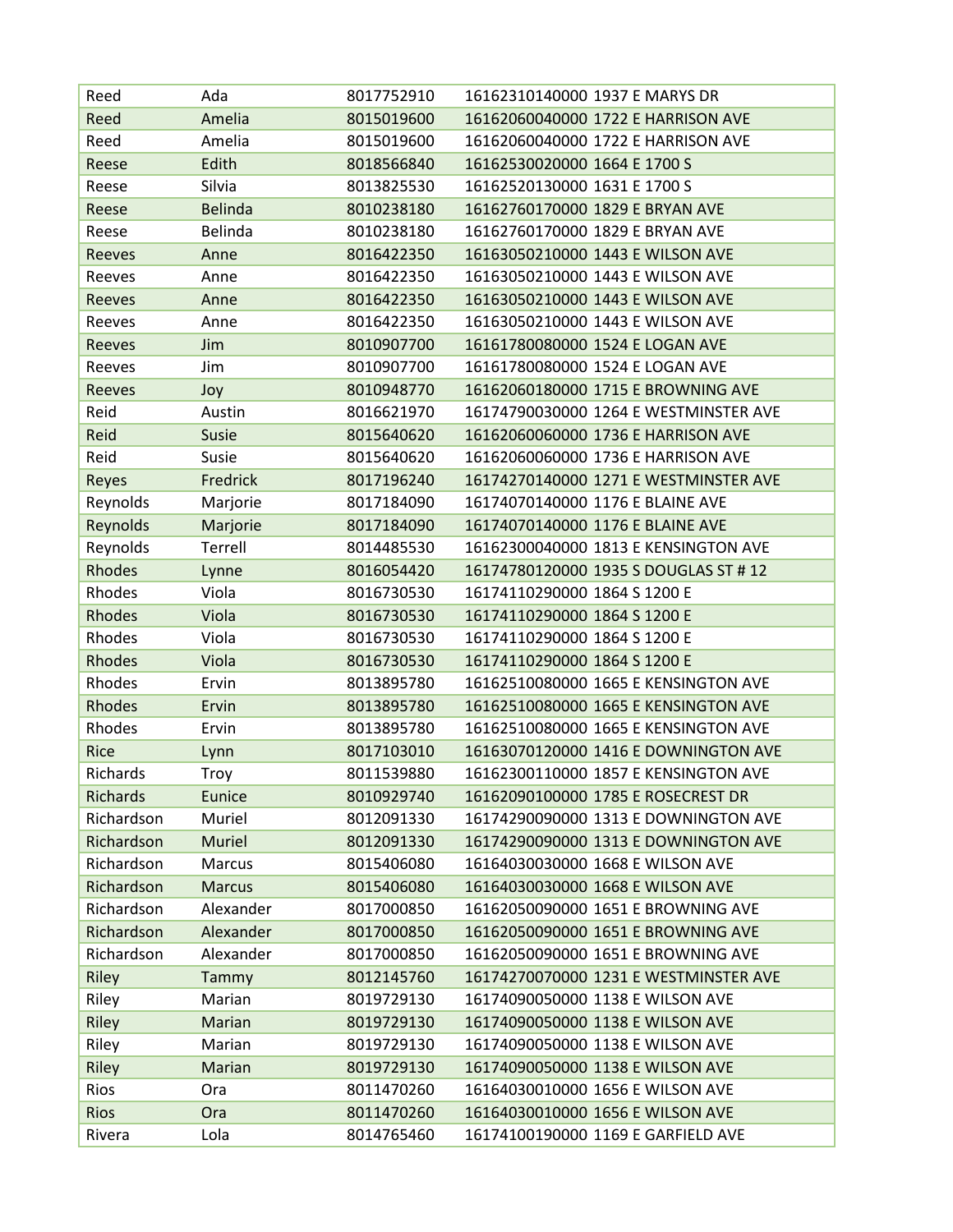| <b>Robbins</b> | Spencer  | 8013383700 | 16162300130000 1871 E KENSINGTON AVE  |
|----------------|----------|------------|---------------------------------------|
| Robbins        | Kim      | 8012827390 | 16162060230000 1751 E BROWNING AVE    |
| <b>Robbins</b> | Kim      | 8012827390 | 16162060230000 1751 E BROWNING AVE    |
| Roberson       | Helen    | 8015877920 | 16163760180000 1531 E WESTMINSTER AVE |
| Roberson       | Helen    | 8015877920 | 16163760180000 1531 E WESTMINSTER AVE |
| Roberson       | Maryann  | 8018356620 | 16162550090000 1763 E BRYAN AVE       |
| Roberts        | Willie   | 8014073090 | 16174820070000 1922 S 1200 E # 6      |
| Roberts        | Rene     | 8016619150 | 16174790020000 1258 E WESTMINSTER AVE |
| Roberts        | Ashley   | 8017895650 | 16161580080000 1438 E 1700 S          |
| Robertson      | Gilbert  | 8013176520 | 16163560140000 1908 S 1500 E # REAR   |
| Robertson      | Gilbert  | 8013176520 | 16163560140000 1908 S 1500 E # REAR   |
| Robertson      | Gilbert  | 8013176520 | 16163560140000 1908 S 1500 E # REAR   |
| Robertson      | Gabriel  | 8012674620 | 16163020090000 1740 S 1400 E          |
| Robinson       | Camille  | 8014622870 | 16163560260000 1467 E RAMONA AVE      |
| Robinson       | Camille  | 8014622870 | 16163560260000 1467 E RAMONA AVE      |
| Robinson       | Cameron  | 8013183990 | 16164020040000 1670 E BLAINE AVE      |
| Robinson       | Cameron  | 8013183990 | 16164020040000 1670 E BLAINE AVE      |
| Robinson       | Cameron  | 8013183990 | 16164020040000 1670 E BLAINE AVE      |
| Robinson       | Cameron  | 8013183990 | 16164020040000 1670 E BLAINE AVE      |
| Robinson       | Cameron  | 8013183990 | 16164020040000 1670 E BLAINE AVE      |
| Robinson       | Cameron  | 8013183990 | 16164020040000 1670 E BLAINE AVE      |
| Robinson       | Cameron  | 8013183990 | 16164020040000 1670 E BLAINE AVE      |
| Robinson       | Orlando  | 8019898860 | 16161760240000 1573 E BRYAN AVE       |
| Robinson       | Orlando  | 8019898860 | 16161760240000 1573 E BRYAN AVE       |
| Robinson       | Gregg    | 8010032090 | 16161360130000 1633 E EMERSON AVE     |
| Robinson       | Gregg    | 8010032090 | 16161360130000 1633 E EMERSON AVE     |
| Robinson       | Gregg    | 8010032090 | 16161360130000 1633 E EMERSON AVE     |
| Rodgers        | Gustavo  | 8014226920 | 16163570090000 1454 E RAMONA AVE      |
| Rodgers        | Gustavo  | 8014226920 | 16163570090000 1454 E RAMONA AVE      |
| Rodgers        | Lula     | 8011585090 | 16163290290000 1583 E GARFIELD AVE    |
| Rodgers        | Lula     | 8011585090 | 16163290290000 1583 E GARFIELD AVE    |
| Rodgers        | Pamela   | 8018070180 | 16161570290000 1471 E 1700 S          |
| Rodgers        | Pamela   | 8018070180 | 16161570290000 1471 E 1700 S          |
| Rodgers        | Salvador | 8015514370 | 16162330050000 1481 S PRESTON ST      |
| Rodriguez      | Kristina | 8015939600 | 16163560120000 1476 E WESTMINSTER AVE |
| Rodriguez      | Kristina | 8015939600 | 16163560120000 1476 E WESTMINSTER AVE |
| Rodriguez      | Kristina | 8015939600 | 16163560120000 1476 E WESTMINSTER AVE |
| Rodriguez      | Kristina | 8015939600 | 16163560120000 1476 E WESTMINSTER AVE |
| Rodriguez      | Kristina | 8015939600 | 16163560120000 1476 E WESTMINSTER AVE |
| Rodriguez      | Jaime    | 8010650610 | 16163300110000 1625 E WILSON AVE      |
| Rodriguez      | Jaime    | 8010650610 | 16163300110000 1625 E WILSON AVE      |
| Rodriguez      | Jaime    | 8010650610 | 16163300110000 1625 E WILSON AVE      |
| Rodriguez      | lan      | 8019915250 | 16161760200000 1545 E BRYAN AVE       |
| Rodriguez      | Marianne | 8012674550 | 16162050120000 1671 E BROWNING AVE    |
| Rodriguez      | Marianne | 8012674550 | 16162050120000 1671 E BROWNING AVE    |
| Rodriquez      | Roland   | 8011492320 | 16162550120000 1781 E BRYAN AVE       |
| Rodriquez      | Pearl    | 8011273960 | 16162100030000 1748 E ROSECREST DR    |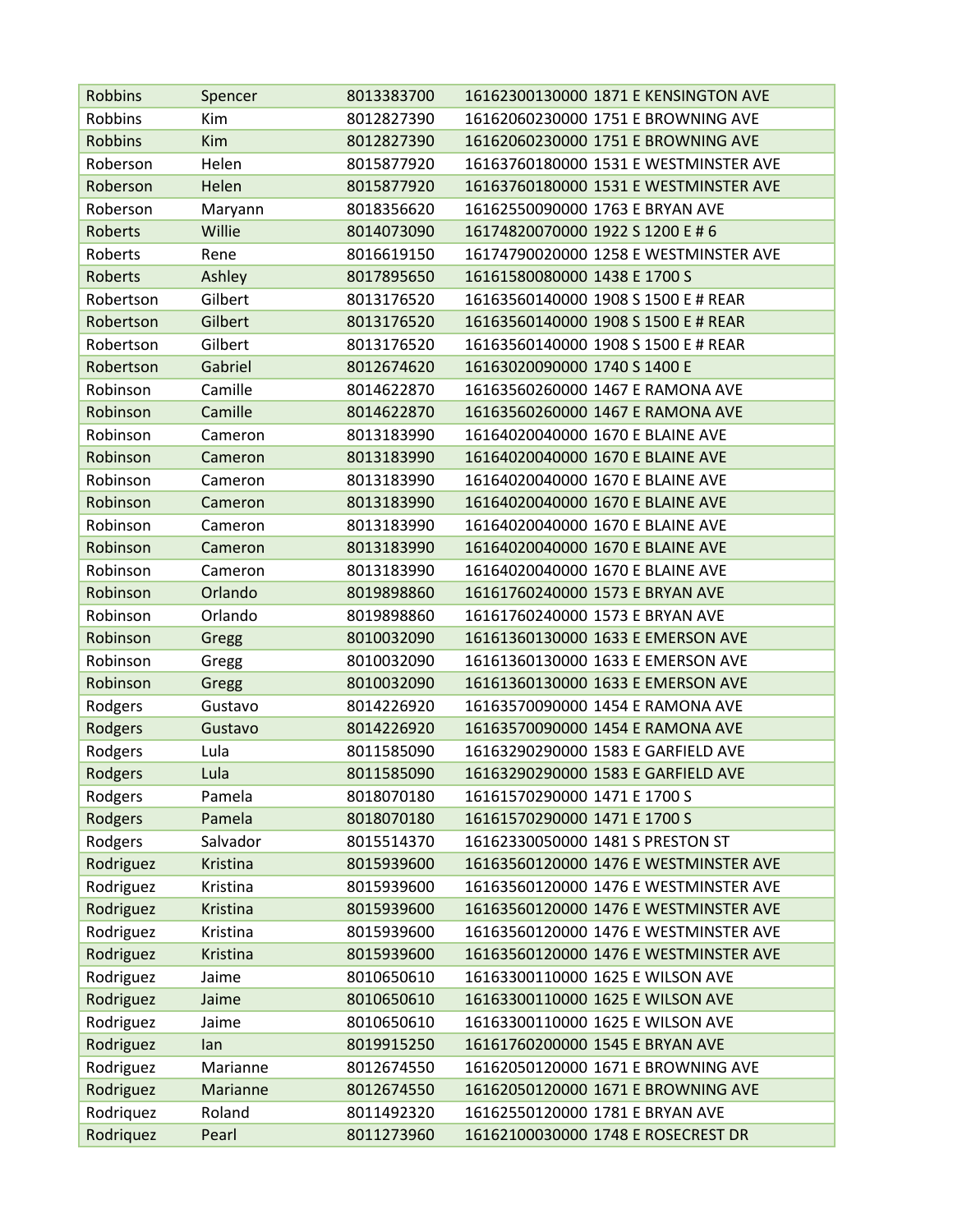| Rogers             | Joy           | 8012184680               | 16164020050000 1682 E BLAINE AVE                                        |
|--------------------|---------------|--------------------------|-------------------------------------------------------------------------|
| <b>Rogers</b>      | Joy           | 8012184680               | 16164020050000 1682 E BLAINE AVE                                        |
| Rogers             | Joy           | 8012184680               | 16164020050000 1682 E BLAINE AVE                                        |
| Rogers             | Joy           | 8012184680               | 16164020050000 1682 E BLAINE AVE                                        |
| Rogers             | Joy           | 8012184680               | 16164020050000 1682 E BLAINE AVE                                        |
| Rogers             | Arthur        | 8014719170               | 16163040080000 1437 E BLAINE AVE                                        |
| Rogers             | Shirley       | 8016038050               | 16162540010000 1739 E KENSINGTON AVE                                    |
| Rogers             | Sean          | 8015379750               | 16162090020000 1714 E BROWNING AVE                                      |
| Romero             | Edna          | 8012382000               | 16163050050000 1771 S 1400 E                                            |
| Romero             | Edna          | 8012382000               | 16163050050000 1771 S 1400 E                                            |
| Romero             | Edna          | 8012382000               | 16163050050000 1771 S 1400 E                                            |
| Romero             | Willard       | 8019056530               | 16174280050000 1305 E WILSON AVE                                        |
| Romero             | Tomas         | 8013749000               | 16162080020000 1652 E ROOSEVELT AVE                                     |
| Romero             | <b>Tomas</b>  | 8013749000               | 16162080020000 1652 E ROOSEVELT AVE                                     |
| Rose               | Tiffany       | 8019961470               | 16163570140000 1486 E RAMONA AVE                                        |
| Rose               | Tiffany       | 8019961470               | 16163570140000 1486 E RAMONA AVE                                        |
| Rose               | Hazel         | 8017174970               | 16163560130000 1898 S 1500 E                                            |
| Rose               | Hazel         | 8017174970               | 16163560130000 1898 S 1500 E                                            |
| Rose               | Helen         | 8017159660               | 16161570310000 1624 S 1500 E                                            |
| Rose               | Helen         | 8017159660               | 16161570310000 1624 S 1500 E                                            |
| Rowe               | Maryann       | 8012847570               | 16163570130000 1480 E RAMONA AVE                                        |
| Rowe               | Maryann       | 8012847570               | 16163570130000 1480 E RAMONA AVE                                        |
| Rowe               | Calvin        | 8016784760               | 16162080120000 1663 E EMERSON AVE                                       |
| Rowe               | Calvin        | 8016784760               | 16162080120000 1663 E EMERSON AVE                                       |
| Rowe               | Calvin        | 8016784760               | 16162080120000 1663 E EMERSON AVE                                       |
| Roy                | Colin         | 8019078790               | 16163290100000 1544 E DOWNINGTON AVE                                    |
| Roy                | Colin         | 8019078790               | 16163290100000 1544 E DOWNINGTON AVE                                    |
| Ruiz               | Harold        | 8016420770               | 16162570080000 1736 E LOGAN AVE                                         |
| Ruiz               | Harold        | 8016420770               | 16162570080000 1736 E LOGAN AVE                                         |
| Russell            | Boyd          | 8010281280               | 16163570190000 1425 E HOLLYWOOD AVE                                     |
| Russell            | Boyd          | 8010281280               | 16163570190000 1425 E HOLLYWOOD AVE                                     |
| Russell            | Edgar         | 8014863170               | 16164020120000 1687 E WILSON AVE                                        |
| Russell            | Edgar         | 8014863170               | 16164020120000 1687 E WILSON AVE                                        |
| Russell            | Edgar         | 8014863170               | 16164020120000 1687 E WILSON AVE                                        |
| Russell            | Edgar         | 8014863170               | 16164020120000 1687 E WILSON AVE                                        |
| Russell            | Edgar         | 8014863170               | 16164020120000 1687 E WILSON AVE                                        |
| Salazar            | Ralph         | 8018093280               | 16163540400000 1946 S 1400 E                                            |
| Salazar            | John          | 8016965310               | 16161790140000 1609 S 1600 E                                            |
| Salazar            | Percy         | 8016713980               | 16162060120000 1780 E HARRISON AVE                                      |
| Salazar            | Percy         | 8016713980               | 16162060120000 1780 E HARRISON AVE                                      |
| Sanchez            | Claude        | 8010044980               | 16163540060000 1384 E RAMONA AVE                                        |
| Sanchez            | Claude        | 8010044980               | 16163540060000 1384 E RAMONA AVE                                        |
| Sanchez            | Susan         | 8014835630               | 16163550060000 1441 E WESTMINSTER AVE                                   |
| Sanchez            | Susan         | 8014835630               | 16163550060000 1441 E WESTMINSTER AVE                                   |
| Sanchez            | Christie      | 8019039990               | 16163060100000 1421 E DOWNINGTON AVE                                    |
|                    |               |                          |                                                                         |
| Sanchez<br>Sanchez | Kate<br>Devin | 8014218800<br>8015311800 | 16163020130000 1377 E WILSON AVE<br>16162070090000 1655 E ROOSEVELT AVE |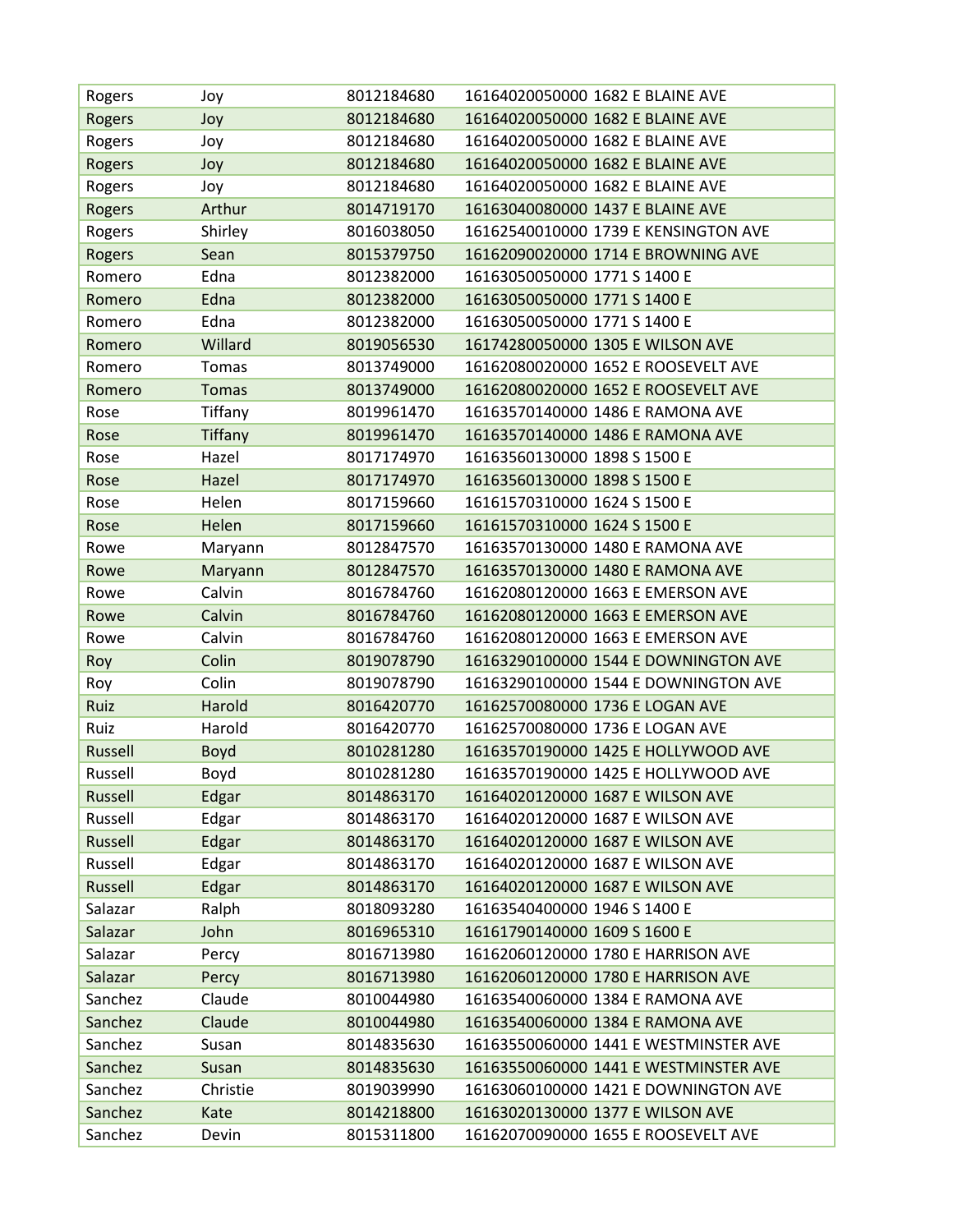| Sanchez         | Devin          | 8015311800 | 16162070090000 1655 E ROOSEVELT AVE      |
|-----------------|----------------|------------|------------------------------------------|
| Sanders         | Eloise         | 8019296230 | 16161790160000 1611 S 1600 E             |
| Sandoval        | Harriet        | 8017927850 | 16174790300000 1936 S 1300 E             |
| Santiago        | Clayton        | 8013525330 | 16163280010000 1514 E BLAINE AVE         |
| Santiago        | Clayton        | 8013525330 | 16163280010000 1514 E BLAINE AVE         |
| Santiago        | Clayton        | 8013525330 | 16163280010000 1514 E BLAINE AVE         |
| Santos          | Melody         | 8014929000 | 16174790080000 1927 S DOUGLAS ST         |
| Santos          | Evan           | 8012927480 | 16163550110000 1471 E WESTMINSTER AVE    |
| <b>Santos</b>   | Evan           | 8012927480 | 16163550110000 1471 E WESTMINSTER AVE    |
| Santos          | Evan           | 8012927480 | 16163550110000 1471 E WESTMINSTER AVE    |
| Santos          | Evan           | 8012927480 | 16163550110000 1471 E WESTMINSTER AVE    |
| Santos          | Evan           | 8012927480 | 16163550110000 1471 E WESTMINSTER AVE    |
| Santos          | Evan           | 8012927480 | 16163550110000 1471 E WESTMINSTER AVE    |
| Santos          | Rebecca        | 8013270650 | 16163320060000 1620 E DOWNINGTON AVE     |
| Santos          | Rebecca        | 8013270650 | 16163320060000 1620 E DOWNINGTON AVE     |
| Santos          | Jessica        | 8011343490 | 16161370140000 1631 E KENSINGTON AVE     |
| Santos          | Jessica        | 8011343490 | 16161370140000 1631 E KENSINGTON AVE     |
| Saunders        | Kenneth        | 8015366090 | 16174540170000 1180 E WESTMINSTER AVE    |
| <b>Saunders</b> | Kenneth        | 8015366090 | 16174540170000 1180 E WESTMINSTER AVE    |
| <b>Saunders</b> | Lauren         | 8011194840 | 16163040020000 1727 S 1400 E             |
| <b>Saunders</b> | Lewis          | 8012071590 | 16162570100000 1746 E LOGAN AVE          |
| Schmidt         | Noah           | 8014235540 | 16163070010000 1324-1326 DOWNINGTON AVE  |
| Schmidt         | Marty          | 8018050380 | 16163270110000 1562 E GLEN ARBOR ST      |
| Schmidt         | Gwendolyn      | 8010670450 | 16162280190000 1923 E BROWNING AVE # NFF |
| Schmidt         | Gwendolyn      | 8010670450 | 16162280190000 1923 E BROWNING AVE # NFF |
| Schneider       | Vanessa        | 8017846480 | 16174790060000 1911 S DOUGLAS ST         |
| Schneider       | <b>Bessie</b>  | 8011929940 | 16163310060000 1620 E WILSON AVE         |
| Schneider       | <b>Bessie</b>  | 8011929940 | 16163310060000 1620 E WILSON AVE         |
| Schneider       | Geoffrey       | 8012444590 | 16162570310000 1735 E 1700 S             |
| Schneider       | Geoffrey       | 8012444590 | 16162570310000 1735 E 1700 S             |
| Schneider       | Carmen         | 8015189390 | 16162520040000 1700 E LOGAN AVE          |
| Schultz         | <b>Barbara</b> | 8017809280 | 16163060190000 1439 E DOWNINGTON AVE     |
| Schultz         | Lana           | 8018394320 | 16161570250000 1449 E 1700 S             |
| Schultz         | Lana           | 8018394320 | 16161570250000 1449 E 1700 S             |
| Schultz         | Lana           | 8018394320 | 16161570250000 1449 E 1700 S             |
| Schultz         | Lawrence       | 8015035760 | 16161770280000 1606 S 1600 E             |
| Schultz         | Lawrence       | 8015035760 | 16161770280000 1606 S 1600 E             |
| Schultz         | Lawrence       | 8015035760 | 16161770280000 1606 S 1600 E             |
| <b>Schultz</b>  | Lawrence       | 8015035760 | 16161770280000 1606 S 1600 E             |
| Schwartz        | Paula          | 8014760990 | 16163570240000 1459 E HOLLYWOOD AVE      |
| Schwartz        | Paula          | 8014760990 | 16163570240000 1459 E HOLLYWOOD AVE      |
| Schwartz        | Paula          | 8014760990 | 16163570240000 1459 E HOLLYWOOD AVE      |
| Schwartz        | Paula          | 8014760990 | 16163570240000 1459 E HOLLYWOOD AVE      |
| Scott           | Joshua         | 8011303740 | 16174110190000 1127 E WESTMINSTER AVE    |
| Scott           | Joshua         | 8011303740 | 16174110190000 1127 E WESTMINSTER AVE    |
| Scott           | Daniel         | 8018395580 | 16162320110000 1476 S PRESTON ST         |
| Sharp           | Sam            | 8017241860 | 16162560100000 1800 E BRYAN AVE          |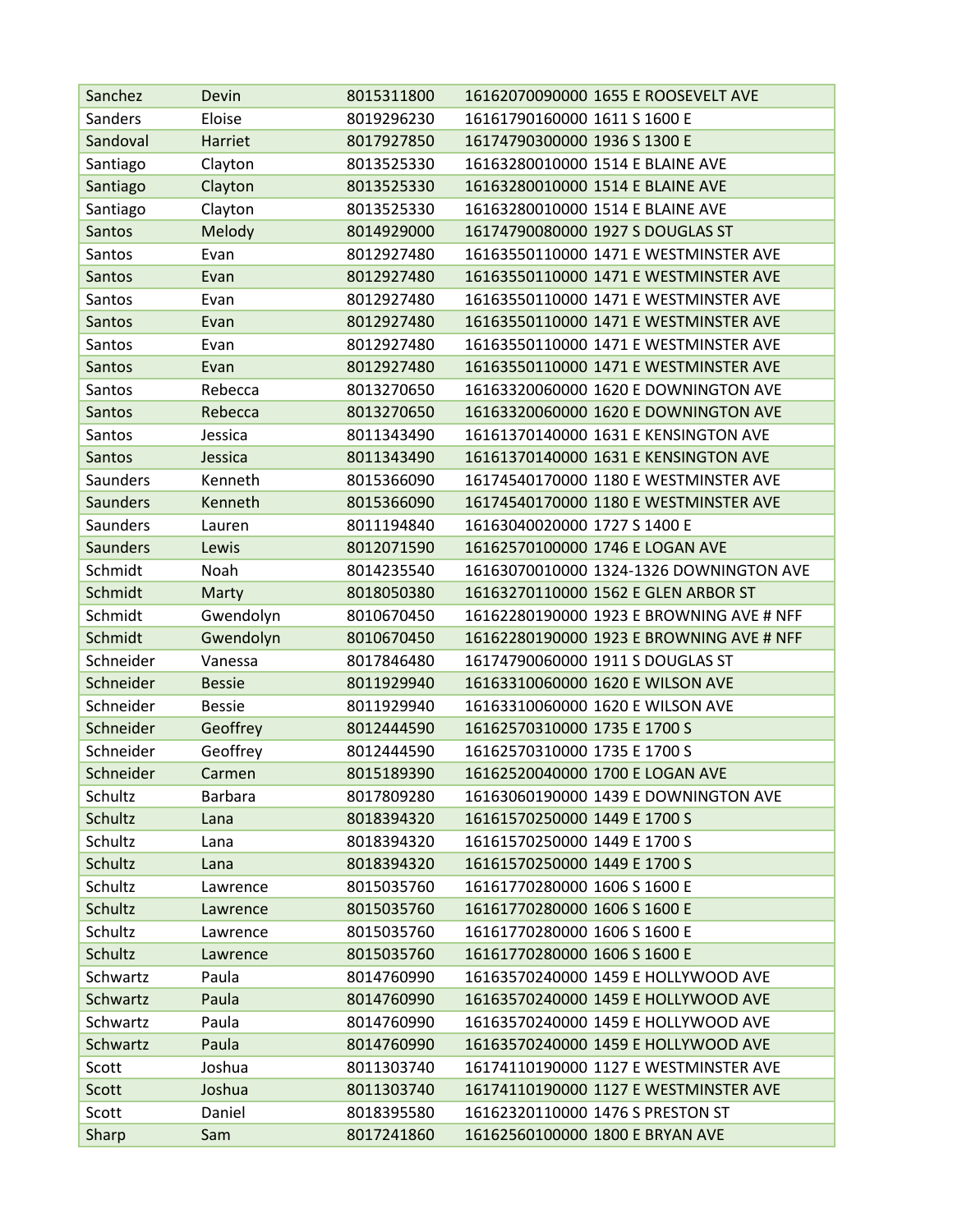| Sharp          | Bobby         | 8014541220 | 16162090050000 1744 E BROWNING AVE    |
|----------------|---------------|------------|---------------------------------------|
| Shaw           | <b>Neil</b>   | 8011133120 | 16164010010000 1659 E BLAINE AVE      |
| Shaw           | Neil          | 8011133120 | 16164010010000 1659 E BLAINE AVE      |
| Shaw           | Phyllis       | 8013939290 | 16162760080000 1854 E KENSINGTON AVE  |
| Shelton        | Louis         | 8014824060 | 16162560130000 1818 E BRYAN AVE       |
| Sherman        | Sonia         | 8014085920 | 16174110270000 1846 S 1200 E          |
| Sherman        | Sonia         | 8014085920 | 16174110270000 1846 S 1200 E          |
| Sherman        | Sonia         | 8014085920 | 16174110270000 1846 S 1200 E          |
| Sherman        | Sonia         | 8014085920 | 16174110270000 1846 S 1200 E          |
| Sherman        | <b>Debbie</b> | 8011520510 | 16163060090000 1415 E DOWNINGTON AVE  |
| Sherman        | Roberta       | 8018992470 | 16161370160000 1643 E KENSINGTON AVE  |
| Sherman        | Roberta       | 8018992470 | 16161370160000 1643 E KENSINGTON AVE  |
| Silva          | Angelo        | 8019929450 | 16163570060000 1434 E RAMONA AVE      |
| Silva          | Angelo        | 8019929450 | 16163570060000 1434 E RAMONA AVE      |
| Silva          | Maryann       | 8017235300 | 16163510050000 1343 E WESTMINSTER AVE |
| Silva          | Maryann       | 8017235300 | 16163510050000 1343 E WESTMINSTER AVE |
| Silva          | Maryann       | 8017235300 | 16163510050000 1343 E WESTMINSTER AVE |
| Silva          | Maryann       | 8017235300 | 16163510050000 1343 E WESTMINSTER AVE |
| Silva          | Mike          | 8011175950 | 16163270240000 1655 E BLAINE AVE      |
| <b>Simmons</b> | Nicole        | 8012316130 | 16163570230000 1451 E HOLLYWOOD AVE   |
| Simmons        | Nicole        | 8012316130 | 16163570230000 1451 E HOLLYWOOD AVE   |
| Simon          | Kathy         | 8017181760 | 16174780190000 1935 S DOUGLAS ST      |
| Simon          | Jeff          | 8012974480 | 16161790090000 1583 S 1600 E          |
| Simpson        | Samuel        | 8012777760 | 16163040100000 1451 E BLAINE AVE      |
| Simpson        | Samuel        | 8012777760 | 16163040100000 1451 E BLAINE AVE      |
| Simpson        | Phyllis       | 8019950390 | 16161800040000 1528 E 1700 S          |
| Simpson        | Mindy         | 8013908520 | 16162570090000 1738 E LOGAN AVE       |
| Simpson        | Mindy         | 8013908520 | 16162570090000 1738 E LOGAN AVE       |
| Simpson        | Mindy         | 8013908520 | 16162570090000 1738 E LOGAN AVE       |
| <b>Sims</b>    | Shawna        | 8014722800 | 16163290240000 1555 E GARFIELD AVE    |
| Sims           | Shawna        | 8014722800 | 16163290240000 1555 E GARFIELD AVE    |
| Singleton      | <b>Neil</b>   | 8013374310 | 16163570160000 1405 E HOLLYWOOD AVE   |
| Singleton      | Neil          | 8013374310 | 16163570160000 1405 E HOLLYWOOD AVE   |
| Smith          | Hubert        | 8012860730 | 16163570100000 1462 E RAMONA AVE      |
| Smith          | Hubert        | 8012860730 | 16163570100000 1462 E RAMONA AVE      |
| Smith          | Raymond       | 8014153630 | 16164050050000 1747 S 1700 E          |
| Snyder         | Terri         | 8015108370 | 16163320020000 1833 S 1600 E          |
| Snyder         | Terri         | 8015108370 | 16163320020000 1833 S 1600 E          |
| Snyder         | Vernon        | 8015052250 | 16162560240000 1715 E LOGAN AVE       |
| Snyder         | Vernon        | 8015052250 | 16162560240000 1715 E LOGAN AVE       |
| Sparks         | Randall       | 8018565070 | 16163310100000 1644 E WILSON AVE      |
| <b>Sparks</b>  | Randall       | 8018565070 | 16163310100000 1644 E WILSON AVE      |
| Sparks         | Darrel        | 8015910560 | 16162280200000 1931 E BROWNING AVE    |
| <b>Sparks</b>  | Darrel        | 8015910560 | 16162280200000 1931 E BROWNING AVE    |
| Spencer        | Jake          | 8016532950 | 16163530050000 1382 E WESTMINSTER AVE |
| Spencer        | Jake          | 8016532950 | 16163530050000 1382 E WESTMINSTER AVE |
| Spencer        | Eduardo       | 8010794660 | 16161350100000 1619 E ROOSEVELT AVE   |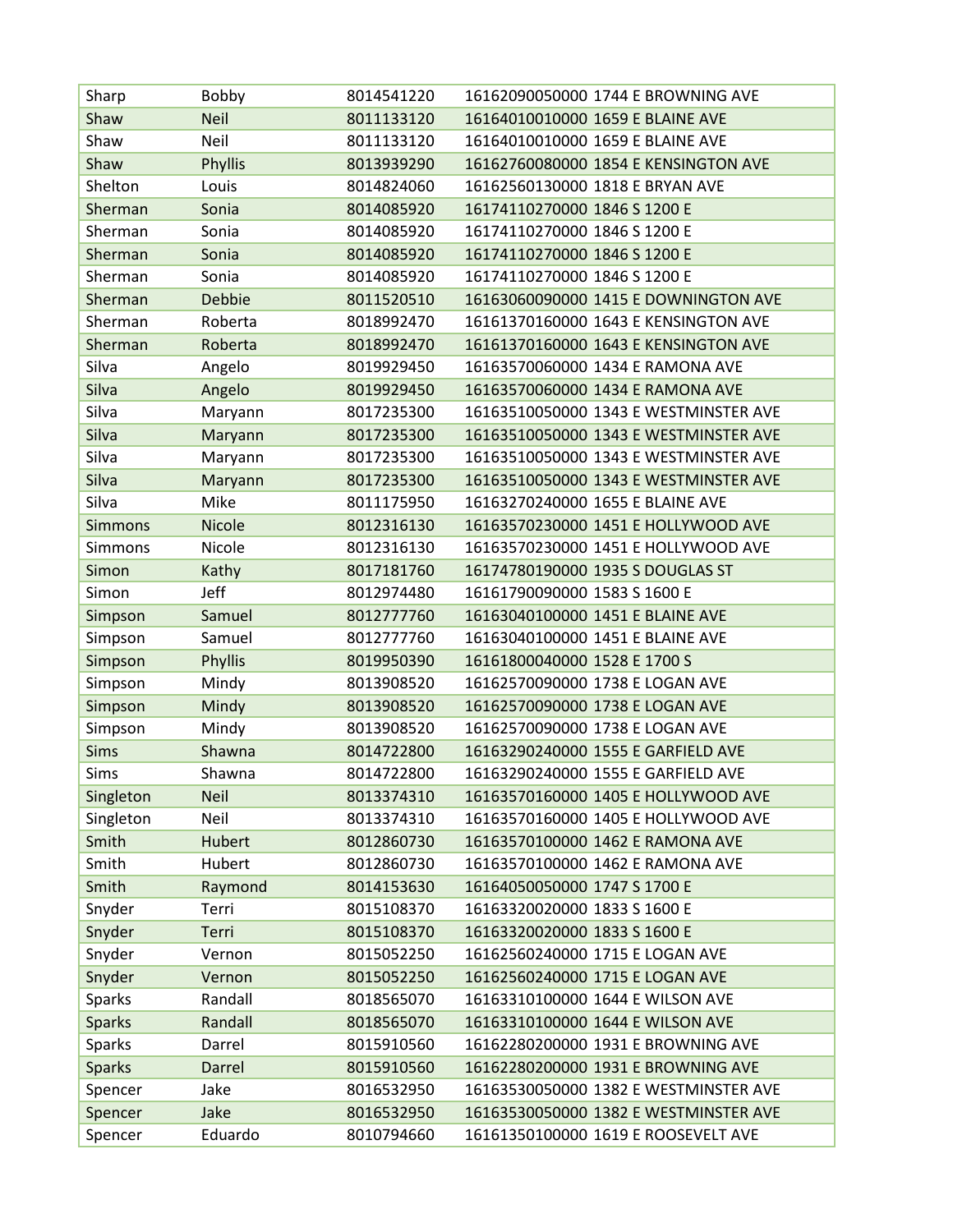| Spencer           | Eduardo        | 8010794660 | 16161350100000 1619 E ROOSEVELT AVE   |
|-------------------|----------------|------------|---------------------------------------|
| Stanley           | Allison        | 8015863490 | 16163290090000 1538 E DOWNINGTON AVE  |
| <b>Stanley</b>    | Allison        | 8015863490 | 16163290090000 1538 E DOWNINGTON AVE  |
| Stanley           | Allison        | 8015863490 | 16163290090000 1538 E DOWNINGTON AVE  |
| <b>Stanley</b>    | <b>Natalie</b> | 8015480330 | 16161580130000 1464 E 1700 S          |
| Stanley           | Gwen           | 8017571880 | 16162070060000 1678 E BROWNING AVE    |
| <b>Stanley</b>    | Gwen           | 8017571880 | 16162070060000 1678 E BROWNING AVE    |
| Steele            | Calvin         | 8016665140 | 16163530110000 1377 E RAMONA AVE      |
| <b>Steele</b>     | Calvin         | 8016665140 | 16163530110000 1377 E RAMONA AVE      |
| Steele            | Calvin         | 8016665140 | 16163530110000 1377 E RAMONA AVE      |
| <b>Stephens</b>   | Jan            | 8019101470 | 16163070110000 1414 E DOWNINGTON AVE  |
| Stephens          | Robin          | 8010850920 | 16174260030000 1840 S 1300 E          |
| <b>Stephens</b>   | Veronica       | 8010751700 | 16162300030000 1807 E KENSINGTON AVE  |
| <b>Stevens</b>    | Naomi          | 8013010130 | 16174070120000 1164-1166 E BLAINE AVE |
| <b>Stevens</b>    | Naomi          | 8013010130 | 16174070120000 1164-1166 E BLAINE AVE |
| <b>Stevens</b>    | Naomi          | 8013010130 | 16174070120000 1164-1166 E BLAINE AVE |
| Stevenson         | <b>Stuart</b>  | 8011233690 | 16174780150000 1935 S DOUGLAS ST # 15 |
| Stevenson         | Sam            | 8019828290 | 16163280070000 1540 E BLAINE AVE      |
| Stevenson         | Sam            | 8019828290 | 16163280070000 1540 E BLAINE AVE      |
| Stevenson         | Sam            | 8019828290 | 16163280070000 1540 E BLAINE AVE      |
| Stevenson         | <b>Kirk</b>    | 8015758930 | 16162760020000 1810 E KENSINGTON AVE  |
| Stevenson         | Kirk           | 8015758930 | 16162760020000 1810 E KENSINGTON AVE  |
| <b>Stewart</b>    | Nathan         | 8016852880 | 16174780010000 1935 S DOUGLAS ST #1   |
| Stewart           | Ramon          | 8010541160 | 16174820020000 1922 S 1200 E # 1      |
| <b>Stokes</b>     | Herbert        | 8011956820 | 16174820050000 1922 S 1200 E # 4      |
| <b>Stokes</b>     | Teri           | 8018311740 | 16162550040000 1728 E KENSINGTON AVE  |
| Stone             | Alice          | 8018877810 | 16163070030000 1344 E DOWNINGTON AVE  |
| Stone             | Stanley        | 8016218950 | 16162060200000 1737 E BROWNING AVE    |
| Strickland        | Gladys         | 8019556950 | 16164010040000 1669 E BLAINE AVE      |
| Strickland        | Gladys         | 8019556950 | 16164010040000 1669 E BLAINE AVE      |
| <b>Strickland</b> | Margarita      | 8015917200 | 16161780210000 1531 E 1700 S          |
| Strickland        | Margarita      | 8015917200 | 16161780210000 1531 E 1700 S          |
| Sullivan          | Grady          | 8010134600 | 16174110090000 1124 E GARFIELD AVE    |
| Sullivan          | Winifred       | 8016652470 | 16164060010000 1759 S 1700 E          |
| <b>Summers</b>    | Sylvester      | 8018186580 | 16163520100000 1954 S VIEW ST         |
| <b>Summers</b>    | Jeffrey        | 8019755140 | 16163280100000 1558 E BLAINE AVE      |
| <b>Summers</b>    | Elmer          | 8017949570 | 16164050190000 1739 E BLAINE AVE      |
| Sutton            | Grady          | 8010280280 | 16174110250000 1171 E WESTMINSTER AVE |
| Sutton            | Grady          | 8010280280 | 16174110250000 1171 E WESTMINSTER AVE |
| Sutton            | Angela         | 8014918030 | 16162080050000 1664 E ROOSEVELT AVE   |
| Sutton            | Angela         | 8014918030 | 16162080050000 1664 E ROOSEVELT AVE   |
| Swanson           | Edna           | 8016147070 | 16161580060000 1430 E 1700 S          |
| <b>Tate</b>       | Jean           | 8015325910 | 16174810040000 1909 S 1300 E          |
| Tate              | Jean           | 8015325910 | 16174810040000 1909 S 1300 E          |
| <b>Taylor</b>     | Theresa        | 8010466090 | 16162560040000 1750 E BRYAN AVE       |
| Terry             | Carmen         | 8012623740 | 16163550030000 1421 E WESTMINSTER AVE |
| <b>Terry</b>      | Carmen         | 8012623740 | 16163550030000 1421 E WESTMINSTER AVE |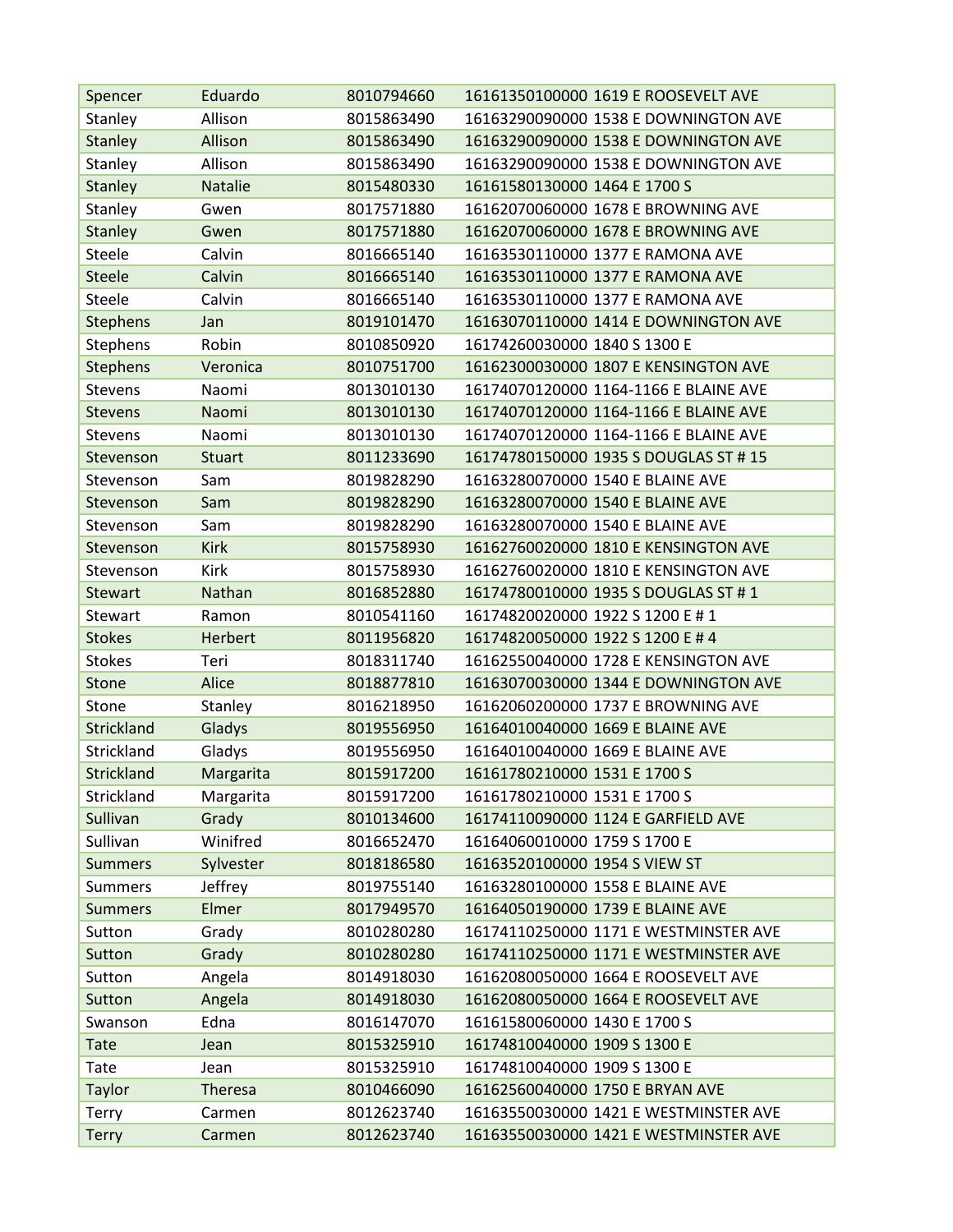| Terry         | Carmen         | 8012623740 | 16163550030000 1421 E WESTMINSTER AVE |
|---------------|----------------|------------|---------------------------------------|
| <b>Terry</b>  | Timothy        | 8011323460 | 16163030150000 1790 S 1400 E          |
| <b>Terry</b>  | Jackie         | 8014011470 | 16162310130000 1929 E MARYS DR        |
| <b>Thomas</b> | Jerry          | 8017471000 | 16163530040000 1378 E WESTMINSTER AVE |
| Thomas        | Jerry          | 8017471000 | 16163530040000 1378 E WESTMINSTER AVE |
| <b>Thomas</b> | Jerry          | 8017471000 | 16163530040000 1378 E WESTMINSTER AVE |
| Thomas        | Ed             | 8010316670 | 16174270060000 1227 E WESTMINSTER AVE |
| <b>Thomas</b> | Courtney       | 8014668840 | 16163050200000 1443 E WILSON AVE      |
| Thomas        | Courtney       | 8014668840 | 16163050200000 1443 E WILSON AVE      |
| <b>Thomas</b> | Patricia       | 8013339240 | 16163020010000 1340 E BLAINE AVE      |
| <b>Thomas</b> | Dawn           | 8010070590 | 16161780050000 1641 S 1500 E          |
| <b>Thomas</b> | Dawn           | 8010070590 | 16161780050000 1641 S 1500 E          |
| Thomas        | Dawn           | 8010070590 | 16161780050000 1641 S 1500 E          |
| <b>Thomas</b> | Estelle        | 8013417180 | 16161790290000 1646 E KENSINGTON AVE  |
| Thomas        | Estelle        | 8013417180 | 16161790290000 1646 E KENSINGTON AVE  |
| <b>Thomas</b> | <b>Estelle</b> | 8013417180 | 16161790290000 1646 E KENSINGTON AVE  |
| Thomas        | Andre          | 8016864160 | 16162310100000 1905 E MARYS DR        |
| <b>Thomas</b> | Andre          | 8016864160 | 16162310100000 1905 E MARYS DR        |
| Todd          | Lori           | 8013773490 | 16161570260000 1455 E 1700 S          |
| Todd          | Lori           | 8013773490 | 16161570260000 1455 E 1700 S          |
| <b>Torres</b> | Yvette         | 8019786200 | 16174110230000 1155 E WESTMINSTER AVE |
| <b>Torres</b> | Yvette         | 8019786200 | 16174110230000 1155 E WESTMINSTER AVE |
| Tran          | Renee          | 8011223230 | 16163540030000 1366 E RAMONA AVE      |
| <b>Tran</b>   | Renee          | 8011223230 | 16163540030000 1366 E RAMONA AVE      |
| Turner        | Christopher    | 8019579480 | 16174790070000 1919 S DOUGLAS ST      |
| <b>Turner</b> | Miriam         | 8014605920 | 16164050070000 1732 E 1700 S          |
| Turner        | Gladys         | 8018019940 | 16162550020000 1740 E KENSINGTON AVE  |
| Tyler         | Kristy         | 8016874550 | 16163280050000 1526 E BLAINE AVE      |
| Tyler         | Kristy         | 8016874550 | 16163280050000 1526 E BLAINE AVE      |
| <b>Tyler</b>  | <b>Kristy</b>  | 8016874550 | 16163280050000 1526 E BLAINE AVE      |
| Underwood     | Ramona         | 8014354470 | 16161780230000 1543 E 1700 S          |
| Underwood     | Ramona         | 8014354470 | 16161780230000 1543 E 1700 S          |
| Underwood     | Sandra         | 8016131230 | 16162300150000 1512 S 1900 E          |
| Valdez        | <b>Dallas</b>  | 8016571600 | 16163310040000 1807 S 1600 E          |
| Valdez        | <b>Dallas</b>  | 8016571600 | 16163310040000 1807 S 1600 E          |
| Valdez        | Jimmie         | 8017881190 | 16162760150000 1817 E BRYAN AVE       |
| Valdez        | Jimmie         | 8017881190 | 16162760150000 1817 E BRYAN AVE       |
| Vasquez       | Shirley        | 8019233820 | 16174780070000 1935 S DOUGLAS ST # 7  |
| Vasquez       | Gwen           | 8010674090 | 16174790280000 1914 S 1300 E          |
| Vasquez       | Adam           | 8011222060 | 16174810010000 1304 E WESTMINSTER AVE |
| Vasquez       | Adam           | 8011222060 | 16174810010000 1304 E WESTMINSTER AVE |
| Vasquez       | Adam           | 8011222060 | 16174810010000 1304 E WESTMINSTER AVE |
| Vasquez       | Adam           | 8011222060 | 16174810010000 1304 E WESTMINSTER AVE |
| Vasquez       | Mitchell       | 8012267440 | 16163260050000 1521 E GLEN ARBOR ST   |
| Vaughn        | Kevin          | 8015678590 | 16164060020000 1767 S 1700 E          |
| Vaughn        |                | 8017652690 | 16161780130000 1554 E LOGAN AVE       |
| Vaughn        | Wm<br>Wm       | 8017652690 | 16161780130000 1554 E LOGAN AVE       |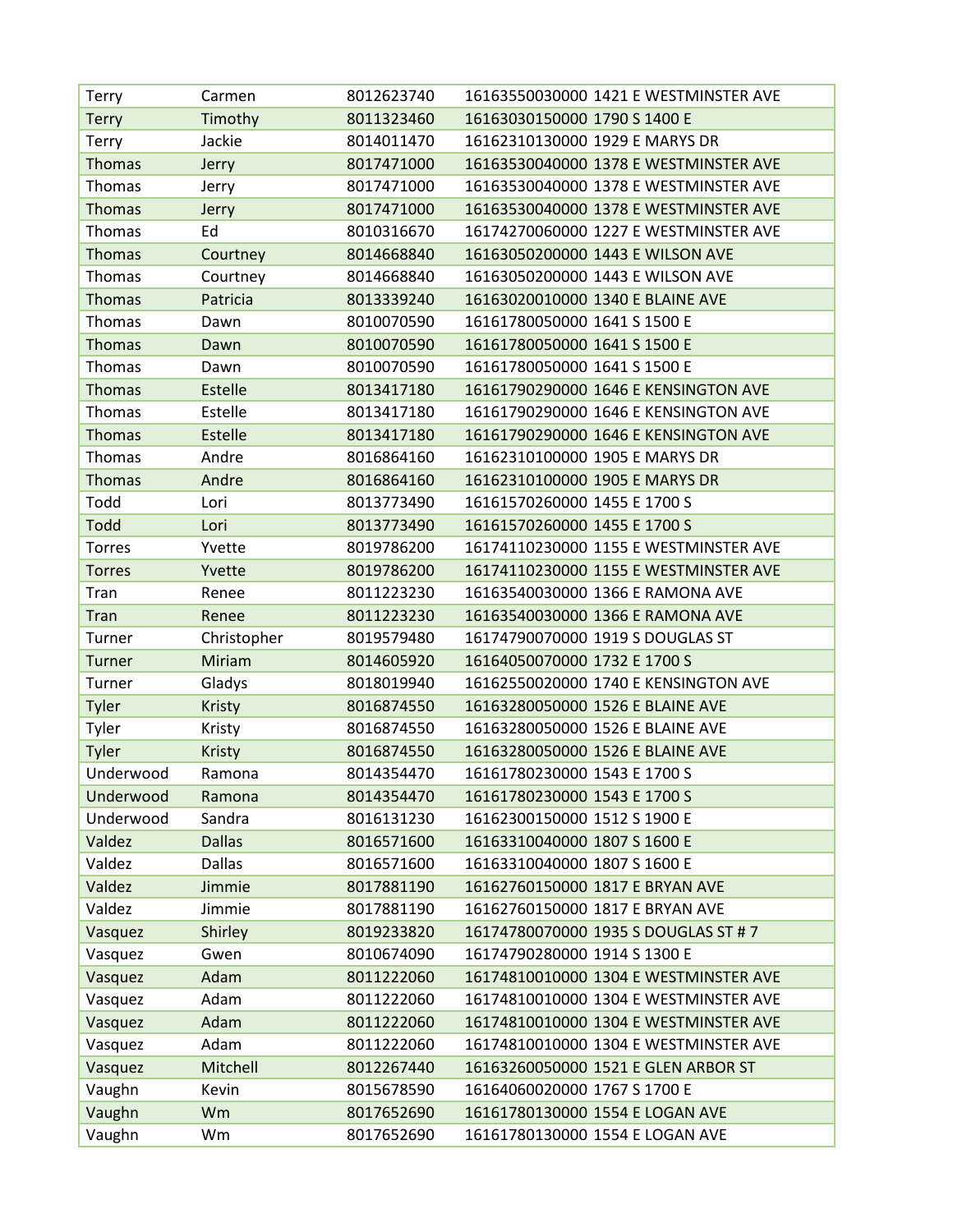| Vaughn         | <b>Tara</b>  | 8015508200 | 16161370110000 1527 S 1600 E          |
|----------------|--------------|------------|---------------------------------------|
| Vaughn         | Tara         | 8015508200 | 16161370110000 1527 S 1600 E          |
| Vaughn         | Sandy        | 8016046260 | 16162060020000 1712 E HARRISON AVE    |
| Vaughn         | Sandy        | 8016046260 | 16162060020000 1712 E HARRISON AVE    |
| Vega           | Chelsea      | 8018327260 | 16163760090000 1544 E GARFIELD AVE    |
| Vega           | Chelsea      | 8018327260 | 16163760090000 1544 E GARFIELD AVE    |
| Vega           | Melody       | 8019366830 | 16162570110000 1752 E LOGAN AVE       |
| Wade           | Rex          | 8013160420 | 16163570180000 1421 E HOLLYWOOD AVE   |
| Wade           | Rex          | 8013160420 | 16163570180000 1421 E HOLLYWOOD AVE   |
| Wade           | Kelly        | 8018479710 | 16163320030000 1835 S 1600 E          |
| Wade           | Kelly        | 8018479710 | 16163320030000 1835 S 1600 E          |
| Wade           | Stephen      | 8015997000 | 16163030200000 1348 E WILSON AVE      |
| Wade           | Stephen      | 8015997000 | 16163030200000 1348 E WILSON AVE      |
| Wade           | Stephen      | 8015997000 | 16163030200000 1348 E WILSON AVE      |
| Walker         | <b>Terry</b> | 8014775490 | 16163570020000 1408 E RAMONA AVE      |
| Walker         | Terry        | 8014775490 | 16163570020000 1408 E RAMONA AVE      |
| Walker         | Laurence     | 8017653220 | 16163280160000 1541 E DOWNINGTON AVE  |
| Walker         | Laurence     | 8017653220 | 16163280160000 1541 E DOWNINGTON AVE  |
| Wallace        | Philip       | 8019812810 | 16174110200000 1137 E WESTMINSTER AVE |
| Wallace        | Philip       | 8019812810 | 16174110200000 1137 E WESTMINSTER AVE |
| Wallace        | Johnnie      | 8013524980 | 16163070020000 1334 E DOWNINGTON AVE  |
| Wallace        | Johnnie      | 8013524980 | 16163070020000 1334 E DOWNINGTON AVE  |
| Wallace        | <b>Troy</b>  | 8017687810 | 16163050260000 1750 S 1500 E          |
| Wallace        | <b>Becky</b> | 8011166340 | 16163040010000 1723 S 1400 E          |
| Wallace        | Freddie      | 8018111630 | 16162570040000 1625-1627 S 1700 E     |
| Wallace        | Freddie      | 8018111630 | 16162570040000 1625-1627 S 1700 E     |
| Wallace        | Craig        | 8019135320 | 16162330070000 1497 S PRESTON ST      |
| Walsh          | Mindy        | 8017831840 | 16163560250000 1461 E RAMONA AVE      |
| Walsh          | Mindy        | 8017831840 | 16163560250000 1461 E RAMONA AVE      |
| Walsh          | Darrel       | 8013770350 | 16163290060000 1518 E DOWNINGTON AVE  |
| Walsh          | Darrel       | 8013770350 | 16163290060000 1518 E DOWNINGTON AVE  |
| Walsh          | Darrel       | 8013770350 | 16163290060000 1518 E DOWNINGTON AVE  |
| Walsh          | Freddie      | 8016773960 | 16163270020000 1510 E GLEN ARBOR ST   |
| Walsh          | Dale         | 8010316950 | 16162550070000 1534 S 1800 E          |
| <b>Walters</b> | Kenneth      | 8012731160 | 16174810210000 1915 S 1300 E          |
| Walters        | Kenneth      | 8012731160 | 16174810210000 1915 S 1300 E          |
| <b>Walters</b> | Constance    | 8012626670 | 16163530030000 1368 E WESTMINSTER AVE |
| Walters        | Constance    | 8012626670 | 16163530030000 1368 E WESTMINSTER AVE |
| Walters        | Constance    | 8012626670 | 16163530030000 1368 E WESTMINSTER AVE |
| Walton         | Patsy        | 8018175060 | 16163770020000 1905 S 1500 E          |
| Walton         | Patsy        | 8018175060 | 16163770020000 1905 S 1500 E          |
| Walton         | Patsy        | 8018175060 | 16163770020000 1905 S 1500 E          |
| Warner         | Guillermo    | 8015800810 | 16162580010000 1702 E 1700 S          |
| Warner         | Tamara       | 8010014840 | 16162070030000 1662 E BROWNING AVE    |
| Warner         | Tamara       | 8010014840 | 16162070030000 1662 E BROWNING AVE    |
| Warren         | Barry        | 8018203900 | 16163290200000 1531 E GARFIELD AVE    |
| Warren         | <b>Barry</b> | 8018203900 | 16163290200000 1531 E GARFIELD AVE    |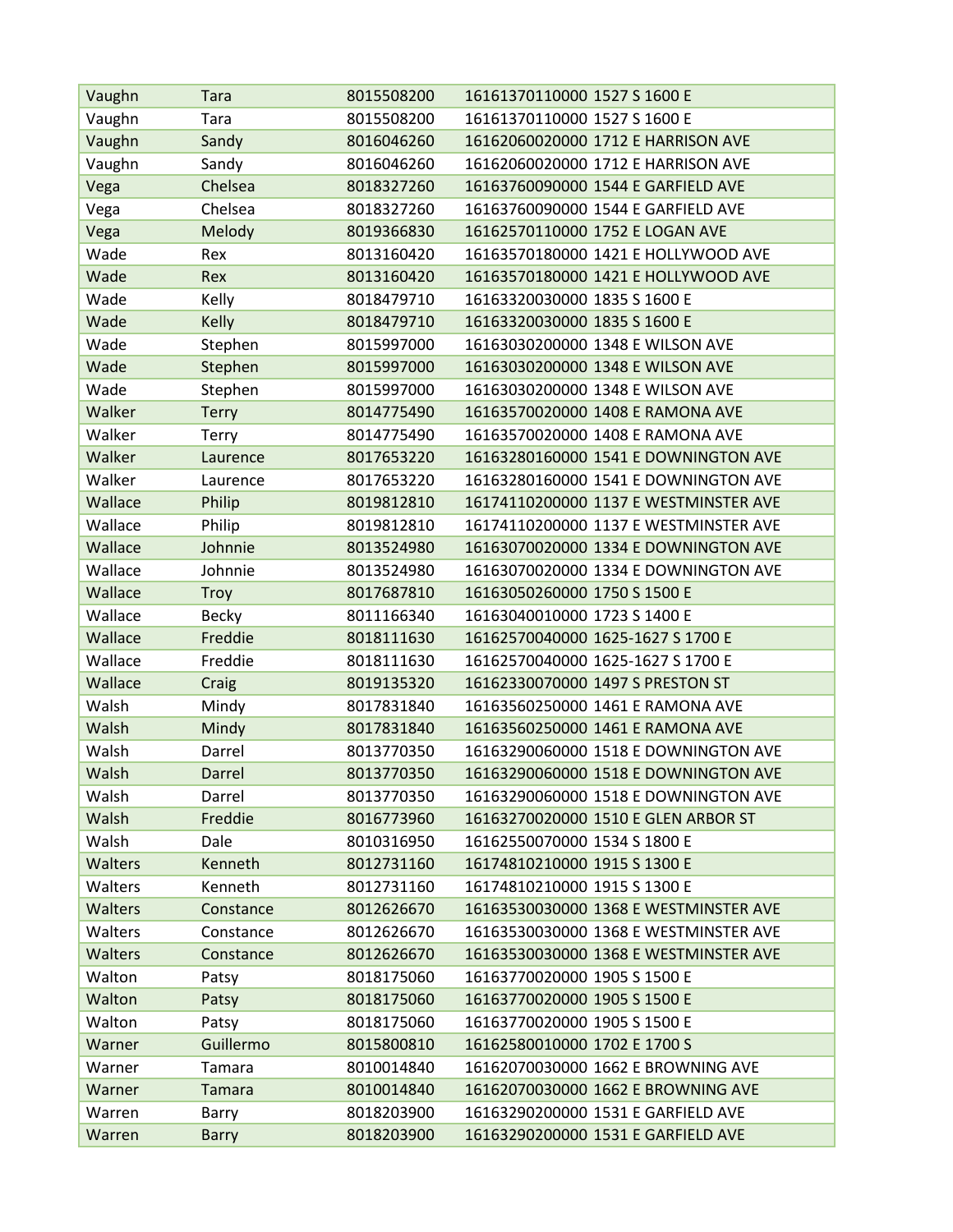| Washington    | Aubrey       | 8013673180 | 16174110320000 1162 E GARFIELD AVE    |
|---------------|--------------|------------|---------------------------------------|
| Washington    | Aubrey       | 8013673180 | 16174110320000 1162 E GARFIELD AVE    |
| Washington    | Mona         | 8013624630 | 16162560090000 1782 E BRYAN AVE       |
| Washington    | Mona         | 8013624630 | 16162560090000 1782 E BRYAN AVE       |
| Waters        | Juana        | 8019655310 | 16162530032000 1688 E 1700 S          |
| <b>Waters</b> | Guadalupe    | 8016902960 | 16162570320000 1747 E 1700 S          |
| Watkins       | Arnold       | 8015338360 | 16163040170000 1724-1732 S 1500 E     |
| Watson        | Rachel       | 8019561770 | 16163280020000 1795 S 1500 E          |
| Watson        | Rachel       | 8019561770 | 16163280020000 1795 S 1500 E          |
| Watson        | Rachel       | 8019561770 | 16163280020000 1795 S 1500 E          |
| Watson        | Wilma        | 8012096430 | 16162540120000 1759 E KENSINGTON AVE  |
| Watson        | Earl         | 8011925730 | 16162050040000 1660 E HARRISON AVE    |
| Watson        | Earl         | 8011925730 | 16162050040000 1660 E HARRISON AVE    |
| Watts         | Jimmie       | 8016617820 | 16163760190000 1537 E WESTMINSTER AVE |
| Watts         | Jimmie       | 8016617820 | 16163760190000 1537 E WESTMINSTER AVE |
| Watts         | Greg         | 8012032590 | 16163760060000 1526 E GARFIELD AVE    |
| Watts         | Greg         | 8012032590 | 16163760060000 1526 E GARFIELD AVE    |
| <b>Watts</b>  | Gustavo      | 8015373250 | 16163270270000 1592 E GLEN ARBOR ST   |
| Watts         | Gustavo      | 8015373250 | 16163270270000 1592 E GLEN ARBOR ST   |
| <b>Watts</b>  | Homer        | 8017540100 | 16162550030000 1736 E KENSINGTON AVE  |
| Weaver        | Vickie       | 8011288150 | 16161800060000 1542 E 1700 S          |
| Weaver        | Marcella     | 8013455290 | 16161570320000 1632 S 1500 E          |
| Weaver        | Elbert       | 8017019360 | 16162760140000 1811 E BRYAN AVE       |
| Weaver        | Elbert       | 8017019360 | 16162760140000 1811 E BRYAN AVE       |
| Webb          | <b>Brent</b> | 8017265020 | 16163510080000 1369 E WESTMINSTER AVE |
| Webb          | <b>Brent</b> | 8017265020 | 16163510080000 1369 E WESTMINSTER AVE |
| Webb          | <b>Brent</b> | 8017265020 | 16163510080000 1369 E WESTMINSTER AVE |
| Webb          | Kent         | 8011244500 | 16161570280000 1467 E 1700 S          |
| Webb          | Kent         | 8011244500 | 16161570280000 1467 E 1700 S          |
| Weber         | Vera         | 8012374410 | 16163280060000 1532 E BLAINE AVE      |
| Weber         | Vera         | 8012374410 | 16163280060000 1532 E BLAINE AVE      |
| Weber         | Vera         | 8012374410 | 16163280060000 1532 E BLAINE AVE      |
| Weber         | Vera         | 8012374410 | 16163280060000 1532 E BLAINE AVE      |
| Weber         | Christina    | 8014406480 | 16163270300000 1615 E BLAINE AVE      |
| Weber         | Eleanor      | 8012079210 | 16162560070000 1770 E BRYAN AVE       |
| Webster       | Emma         | 8013338840 | 16163530130000 1385 E RAMONA AVE      |
| Webster       | Emma         | 8013338840 | 16163530130000 1385 E RAMONA AVE      |
| Webster       | Emma         | 8013338840 | 16163530130000 1385 E RAMONA AVE      |
| Webster       | Gerard       | 8013965260 | 16163320090000 1638 E DOWNINGTON AVE  |
| Webster       | Gerard       | 8013965260 | 16163320090000 1638 E DOWNINGTON AVE  |
| Webster       | Aaron        | 8016980780 | 16162050130000 1675 E BROWNING AVE    |
| Webster       | Aaron        | 8016980780 | 16162050130000 1675 E BROWNING AVE    |
| Welch         | Debbie       | 8014890310 | 16174110110000 1134 E GARFIELD AVE    |
| Welch         | Dawn         | 8015377680 | 16163050080000 1430 E BLAINE AVE      |
| Welch         | Dawn         | 8015377680 | 16163050080000 1430 E BLAINE AVE      |
| Wells         | Ricardo      | 8018579470 | 16174780020000 1935 S DOUGLAS ST # 2  |
| Wells         | Tasha        | 8016779210 | 16163530060000 1388 E WESTMINSTER AVE |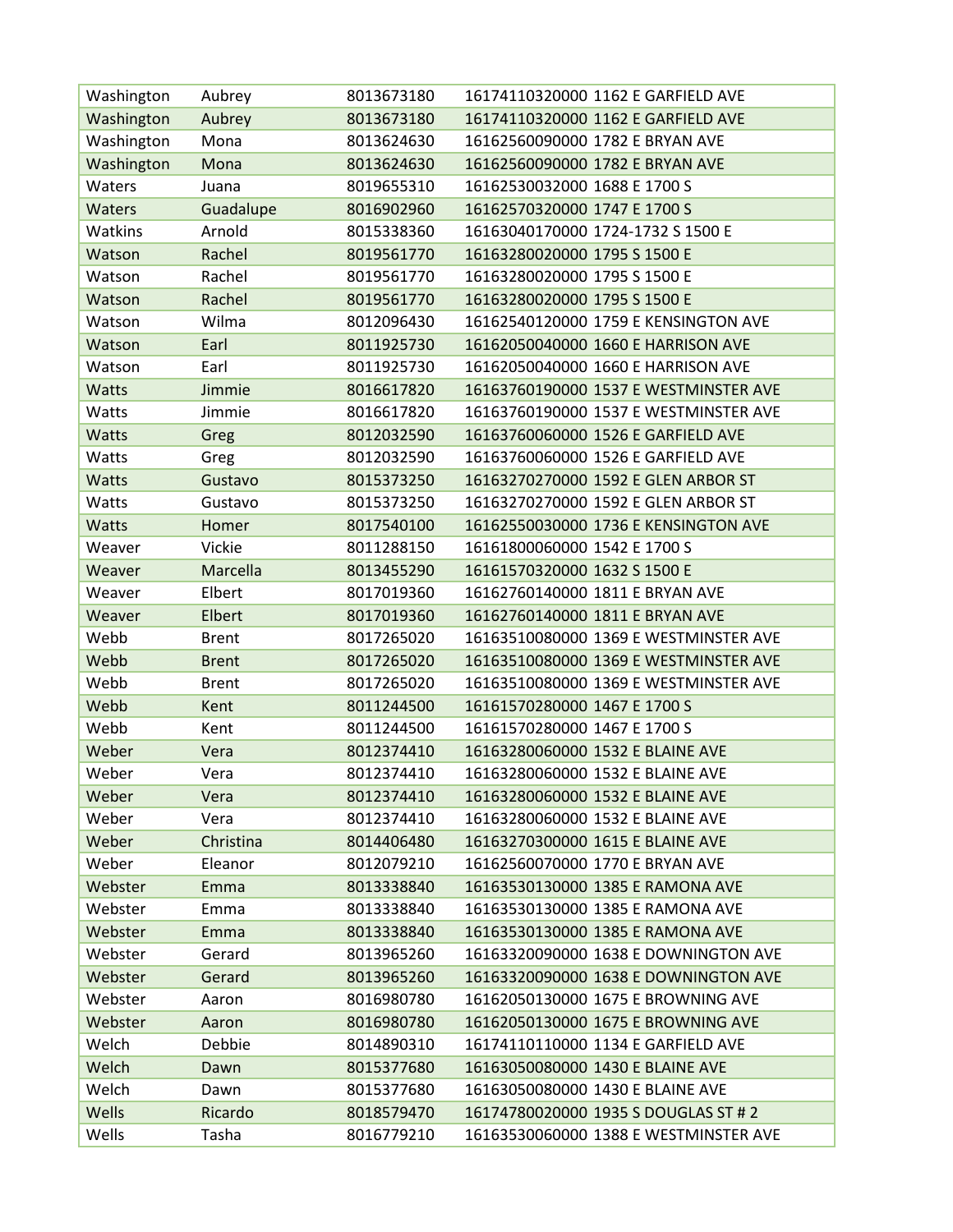| Wells           | Tasha         | 8016779210 | 16163530060000 1388 E WESTMINSTER AVE |
|-----------------|---------------|------------|---------------------------------------|
| Wells           | Tasha         | 8016779210 | 16163530060000 1388 E WESTMINSTER AVE |
| Wells           | Tasha         | 8016779210 | 16163530060000 1388 E WESTMINSTER AVE |
| West            | Dana          | 8013685880 | 16174300050000 1319 E WESTMINSTER AVE |
| West            | Dana          | 8013685880 | 16174300050000 1319 E WESTMINSTER AVE |
| Wheeler         | Rodolfo       | 8015793620 | 16162080130000 1667 E EMERSON AVE     |
| Wheeler         | Rodolfo       | 8015793620 | 16162080130000 1667 E EMERSON AVE     |
| White           | Derek         | 8019214680 | 16174540260000 1167 E RAMONA AVE      |
| White           | <b>Derek</b>  | 8019214680 | 16174540260000 1167 E RAMONA AVE      |
| White           | Derek         | 8019214680 | 16174540260000 1167 E RAMONA AVE      |
| White           | <b>Derek</b>  | 8019214680 | 16174540260000 1167 E RAMONA AVE      |
| White           | Max           | 8014876060 | 16164060090000 1732 E BLAINE AVE      |
| White           | Corey         | 8013221480 | 16164020020000 1662 E BLAINE AVE      |
| White           | Corey         | 8013221480 | 16164020020000 1662 E BLAINE AVE      |
| White           | Corey         | 8013221480 | 16164020020000 1662 E BLAINE AVE      |
| White           | Louise        | 8011691940 | 16161780300000 1585-1587 E 1700 S     |
| White           | Louise        | 8011691940 | 16161780300000 1585-1587 E 1700 S     |
| Wilkerson       | Kari          | 8018718500 | 16174100090000 1169 E GARFIELD AVE    |
| Wilkerson       | Juanita       | 8012439230 | 16163060170000 1439 E DOWNINGTON AVE  |
| Wilkins         | Wayne         | 8017032940 | 16163560030000 1414 E WESTMINSTER AVE |
| <b>Wilkins</b>  | Wayne         | 8017032940 | 16163560030000 1414 E WESTMINSTER AVE |
| Wilkins         | Wayne         | 8017032940 | 16163560030000 1414 E WESTMINSTER AVE |
| <b>Wilkins</b>  | Mary          | 8013756480 | 16163270220000 1635 E BLAINE AVE      |
| Williams        | Christy       | 8016272820 | 16174810180000 1909 S 1300 E          |
| <b>Williams</b> | Mabel         | 8015153840 | 16161580180000 1714-1718 S 1500 E     |
| Williams        | Mabel         | 8015153840 | 16161580180000 1714-1718 S 1500 E     |
| <b>Williams</b> | Mabel         | 8015153840 | 16161580180000 1714-1718 S 1500 E     |
| Williams        | Mabel         | 8015153840 | 16161580180000 1714-1718 S 1500 E     |
| Williamson      | Eunice        | 8019930920 | 16163520090000 1934 S VIEW ST         |
| Williamson      | Edith         | 8011187310 | 16163290130000 1560 E DOWNINGTON AVE  |
| Williamson      | Edith         | 8011187310 | 16163290130000 1560 E DOWNINGTON AVE  |
| Willis          | Phillip       | 8012389660 | 16174270020000 1879 S 1200 E          |
| <b>Willis</b>   | lan           | 8016918090 | 16162760160000 1823 E BRYAN AVE       |
| Willis          | lan           | 8016918090 | 16162760160000 1823 E BRYAN AVE       |
| <b>Willis</b>   | Emily         | 8018923640 | 16162280110000 1915 E BROWNING AVE    |
| Wise            | Johanna       | 8017929650 | 16163570290000 1439 E HOLLYWOOD AVE   |
| Wise            | Johanna       | 8017929650 | 16163570290000 1439 E HOLLYWOOD AVE   |
| Wise            | <b>Thomas</b> | 8015316680 | 16161780100000 1538 E LOGAN AVE       |
| Wise            | Thomas        | 8015316680 | 16161780100000 1538 E LOGAN AVE       |
| Wise            | Jackie        | 8011482580 | 16162070130000 1448 S 1700 E          |
| Wise            | Jackie        | 8011482580 | 16162070130000 1448 S 1700 E          |
| Wise            | Kari          | 8015463730 | 16162060270000 1786 E HARRISON AVE    |
| Wise            | Kari          | 8015463730 | 16162060270000 1786 E HARRISON AVE    |
| Wise            | Kari          | 8015463730 | 16162060270000 1786 E HARRISON AVE    |
| Wise            | Kari          | 8015463730 | 16162060270000 1786 E HARRISON AVE    |
| Wolfe           | Alfonso       | 8018947100 | 16174110130000 1154 E GARFIELD AVE    |
| Wolfe           | Alfonso       | 8018947100 | 16174110130000 1154 E GARFIELD AVE    |